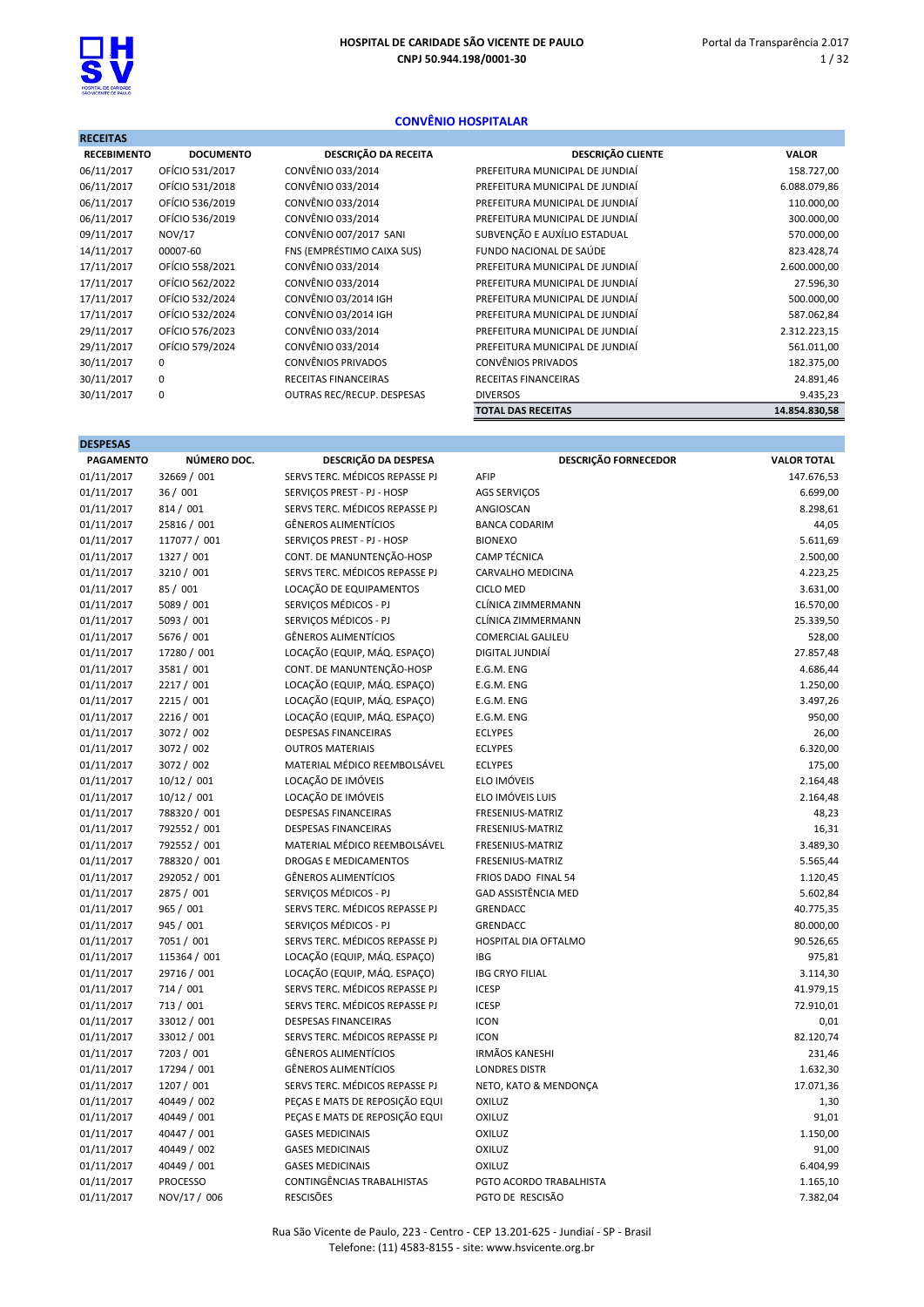| SÃO VICENTE DE PAULO     |                            |                                                          |                                       |                  |
|--------------------------|----------------------------|----------------------------------------------------------|---------------------------------------|------------------|
| 01/11/2017               | 45693 / 001                | ÓRTESE E PRÓTESE (OPME)                                  | PRIME                                 | 146,64           |
| 01/11/2017               | 45691 / 001                | ÓRTESE E PRÓTESE (OPME)                                  | PRIME                                 | 180,00           |
| 01/11/2017               | 45692 / 001                | ÓRTESE E PRÓTESE (OPME)                                  | PRIME                                 | 642,55           |
| 01/11/2017               | 45688 / 001                | ÓRTESE E PRÓTESE (OPME)                                  | PRIME                                 | 2.410,00         |
| 01/11/2017               | 45679 / 001                | ÓRTESE E PRÓTESE (OPME)                                  | PRIME                                 | 174,35           |
| 01/11/2017               | 45687 / 001                | ÓRTESE E PRÓTESE (OPME)                                  | PRIME                                 | 257,48           |
| 01/11/2017               | 45677 / 001                | ÓRTESE E PRÓTESE (OPME)                                  | PRIME                                 | 913,16           |
| 01/11/2017               | 45546 / 001                | ÓRTESE E PRÓTESE (OPME)                                  | PRIME                                 | 2.558,24         |
| 01/11/2017               | 45581 / 001                | ÓRTESE E PRÓTESE (OPME)                                  | PRIME                                 | 15.000,00        |
| 01/11/2017               | 45682 / 001                | ÓRTESE E PRÓTESE (OPME)                                  | PRIME                                 | 55,42            |
| 01/11/2017               | 45545 / 001                | ÓRTESE E PRÓTESE (OPME)                                  | PRIME                                 | 1.300,00         |
| 01/11/2017               | 45690 / 001                | ÓRTESE E PRÓTESE (OPME)                                  | PRIME                                 | 72,24            |
| 01/11/2017               | 45644 / 001                | ÓRTESE E PRÓTESE (OPME)                                  | PRIME                                 | 232,04           |
| 01/11/2017               | 201727753 / 001            | SERVIÇOS PREST - PJ - HOSP                               | PRO RAD                               | 1.529,75         |
| 01/11/2017               | 201725805 / 001            | SERVIÇOS PREST - PJ - HOSP                               | PRO RAD                               | 1.539,14         |
| 01/11/2017               | 109851 / 001               | LOCAÇÃO DE EQUIPAMENTOS                                  | <b>RECALL</b>                         | 25.553,48        |
| 01/11/2017               | 289657 / 001               | MATERIAL PERMANENTE                                      | <b>RONDI</b>                          | 45,12            |
| 01/11/2017               | 293553 / 001               | MATL MANUT.PREDIAL, ELÉTR, HID                           | <b>RONDI</b>                          | 98,32            |
| 01/11/2017               | 293554 / 001<br>1008 / 001 | MATL MANUT.PREDIAL, ELÉTR, HID                           | <b>RONDI</b><br>RV SOLUC CLIMATIZAÇÃO | 90,24            |
| 01/11/2017               | 1009 / 001                 | SERVIÇOS PREST - PJ - HOSP<br>SERVIÇOS PREST - PJ - HOSP | RV SOLUC CLIMATIZAÇÃO                 | 600,00<br>550,00 |
| 01/11/2017               | 1013 / 001                 | SERVIÇOS PREST - PJ - HOSP                               | RV SOLUC CLIMATIZACÃO                 | 16.000,00        |
| 01/11/2017<br>01/11/2017 | 5566 / 001                 | CONT DE MANUNTENÇÃO-HOSP                                 | SIEMENS HEALTHCARE                    | 2.952,18         |
| 01/11/2017               | 5395 / 001                 | CONT DE MANUNTENÇÃO-HOSP                                 | SIEMENS HEALTHCARE                    | 1.552,89         |
| 01/11/2017               | 5393 / 001                 | CONT DE MANUNTENÇÃO-HOSP                                 | SIEMENS HEALTHCARE                    | 21.160,19        |
| 01/11/2017               | 119 / 001                  | SERVIÇOS MÉDICOS - PJ                                    | SIMÕES PESSORRUSSO                    | 44.578,75        |
| 01/11/2017               | 82074 / 001                | MATERIAL MÉDICO REEMBOLSAVEL                             | SUPERMED FINAL 07                     | 401,20           |
| 01/11/2017               | 82255 / 001                | DROGAS E MEDICAMENTOS                                    | SUPERMED FINAL 07                     | 274,85           |
| 01/11/2017               | 13074 / 001                | SOFTWARE                                                 | TD SOLUÇÕES                           | 20.953,84        |
| 01/11/2017               | 43 / 001                   | <b>DROGAS E MEDICAMENTOS</b>                             | WALKMED                               | 700,00           |
| 03/11/2017               | 47615 / 001                | DROGAS E MEDICAMENTOS                                    | <b>AGILLE</b>                         | 2.699,28         |
| 03/11/2017               | 46093 / 003                | DROGAS E MEDICAMENTOS                                    | <b>AGILLE</b>                         | 1.356,60         |
| 03/11/2017               | 170080 / 001               | MEDICAMENTOS CONTROLADOS                                 | ALFALAGOS LTDA                        | 113,46           |
| 03/11/2017               | 170080 / 001               | <b>DROGAS E MEDICAMENTOS</b>                             | ALFALAGOS LTDA                        | 1.009,48         |
| 03/11/2017               | 456253 / 001               | MATERIAL DE LIMPEZA                                      | AMADE                                 | 2.172,92         |
| 03/11/2017               | 56580 / 001                | DROGAS E MEDICAMENTOS                                    | ANBIOTON IMPORTADO                    | 757,50           |
| 03/11/2017               | 40935 / 001                | <b>DROGAS E MEDICAMENTOS</b>                             | <b>AUROBINDO PHARMA</b>               | 35.250,00        |
| 03/11/2017               | 589 / 001                  | PEÇAS E MATS DE REPOSIÇÃO EQUI                           | AVEMEDI                               | 390,00           |
| 03/11/2017               | 25852 / 001                | <b>GÊNEROS ALIMENTÍCIOS</b>                              | <b>BANCA CODARIM</b>                  | 65,65            |
| 03/11/2017               | 25835 / 001                | <b>GÊNEROS ALIMENTÍCIOS</b>                              | <b>BANCA CODARIM</b>                  | 38,20            |
| 03/11/2017               | 681817 / 001               | <b>DROGAS E MEDICAMENTOS</b>                             | <b>BRAILE</b>                         | 1.516,80         |
| 03/11/2017               | 2447 / 001                 | MATERIAL MÉDICO REEMBOLSÁVEL                             | <b>COLINA TEXTIL</b>                  | 894,24           |
| 03/11/2017               | 412659 / 001               | MATERIAL DE LIMPEZA                                      | COLUMBIA                              | 315,14           |
| 03/11/2017               | NF 139149 / 001            | <b>OUTROS MATERIAIS</b>                                  | <b>COMERCIAL 3 ALBE</b>               | 99,00            |
| 03/11/2017               | 5660 / 001                 | <b>GÊNEROS ALIMENTÍCIOS</b>                              | <b>COMERCIAL GALILEU</b>              | 440,00           |
| 03/11/2017               | 3570 / 001                 | SERVIÇOS PREST - PJ - HOSP                               | D.D. EDNO                             | 361,08           |
| 03/11/2017               | 33300 / 001                | ÓRTESE E PRÓTESE (OPME)                                  | DENUO MEDIC                           | 1.081,81         |
| 03/11/2017               | 60098 / 001                | <b>GÊNEROS ALIMENTÍCIOS</b>                              | <b>DISTRIB HERNANDES</b>              | 918,00           |
| 03/11/2017               | 1253301 / 001              | DROGAS E MEDICAMENTOS                                    | <b>EUROFARMA</b>                      | 2.133,12         |
| 03/11/2017               | 25094 / 001                | <b>COMBUSTIVEIS E LUBRIFICANTES</b>                      | <b>FAIRI GAS</b>                      | 284,00           |
| 03/11/2017               | 169651 / 001               | <b>DROGAS E MEDICAMENTOS</b>                             | <b>FARMARIN</b>                       | 1.221,00         |
| 03/11/2017               | 779371 / 002               | DROGAS E MEDICAMENTOS                                    | FRESENIUS-MATRIZ                      | 292,50           |
| 03/11/2017               | 2494840 / 001              | <b>GÊNEROS ALIMENTÍCIOS</b>                              | <b>FRIBOI FILIAL</b>                  | 2.771,44         |
| 03/11/2017               | 254119 / 001               | <b>GÊNEROS ALIMENTÍCIOS</b>                              | <b>GADKIM</b>                         | 662,50           |
| 03/11/2017               | 125055 / 001               | <b>DESPESAS FINANCEIRAS</b>                              | <b>HDL HOSPITALAR</b>                 | 64,57            |
| 03/11/2017               | 125055 / 001               | MATERIAL DE LIMPEZA                                      | HDL HOSPITALAR                        | 253,44           |
| 03/11/2017               | 125055 / 001               | <b>OUTROS MATERIAIS</b>                                  | HDL HOSPITALAR                        | 2.366,28         |
| 03/11/2017               | 126294 / 001               | DROGAS E MEDICAMENTOS                                    | HDL HOSPITALAR                        | 3.966,70         |
| 03/11/2017               | 126268 / 001               | DROGAS E MEDICAMENTOS                                    | HDL HOSPITALAR                        | 3.190,00         |
| 03/11/2017               | 126243 / 001               | DROGAS E MEDICAMENTOS                                    | HDL HOSPITALAR                        | 51.202,50        |
| 03/11/2017               | <b>PROCESSO</b>            | LEGAIS E JURÍDICAS                                       | <b>HONORÁRIOS</b>                     | 554,11           |
| 03/11/2017               | 190512 / 001               | DROGAS E MEDICAMENTOS                                    | <b>HOSPFAR</b>                        | 1.440,00         |
| 03/11/2017               | 33758 / 001                | <b>GASES MEDICINAIS</b>                                  | <b>IBG CRYO FILIAL</b>                | 3.243,99         |
| 03/11/2017               | 1317 / 001                 | SERVS TERC. MÉDICOS REPASSE PJ                           | INST CARDOSO DE ALME                  | 14.312,13        |
| 03/11/2017               | 7209 / 001                 | <b>GÊNEROS ALIMENTÍCIOS</b>                              | <b>IRMÃOS KANESHI</b>                 | 299,32           |
| 03/11/2017               | 7218 / 001                 | <b>GÊNEROS ALIMENTÍCIOS</b>                              | <b>IRMÃOS KANESHI</b>                 | 177,27           |
| 03/11/2017               | 154623 / 001               | <b>GÊNEROS ALIMENTÍCIOS</b>                              | <b>JCA FOODS</b>                      | 469,00           |
| 03/11/2017               | 48049 / 001                | <b>FIOS CIRÚRGICOS</b>                                   | JOHNSON E JOHNSON 05                  | 1.411,20         |
| 03/11/2017               | 104803 / 002               | DROGAS E MEDICAMENTOS                                    | JP IND FARMAC S/A                     | 636,00           |

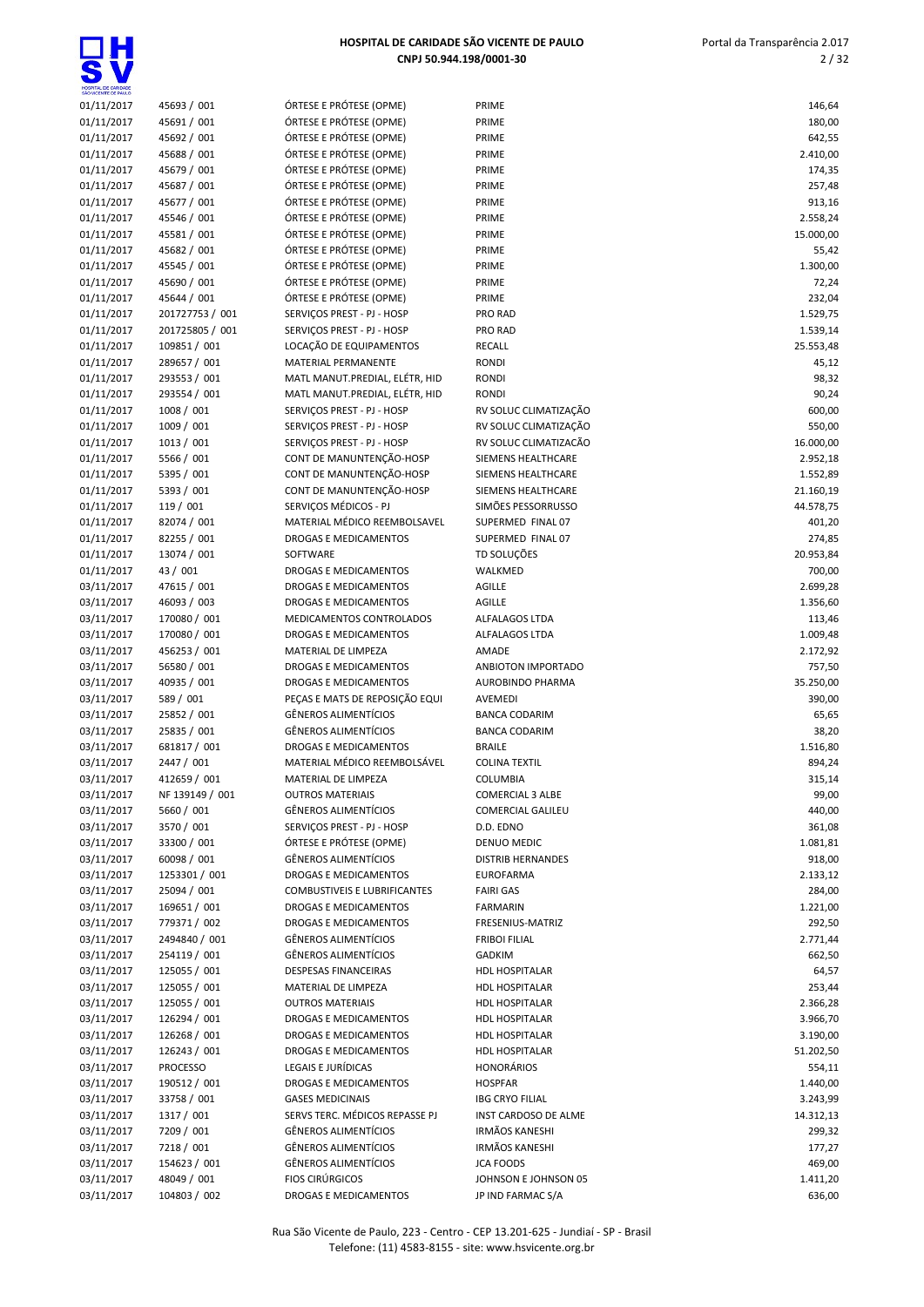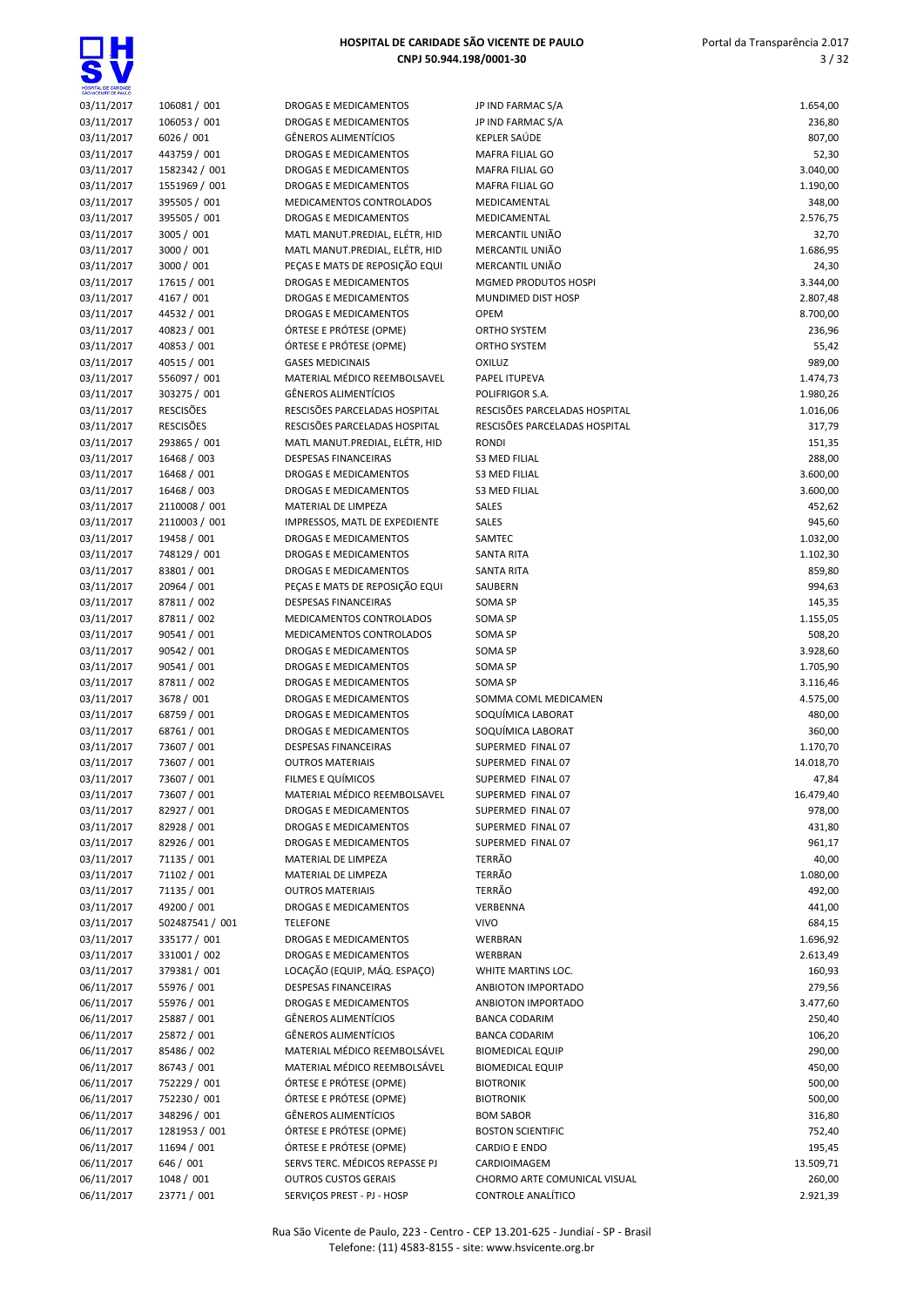

| DAD ACENTE OE ENTER |                 |                 |
|---------------------|-----------------|-----------------|
| 06/11/2017          | 165659 / 001    | DR              |
| 06/11/2017          | 165663 / 001    | DR              |
| 06/11/2017          | 1790613 / 001   | ME              |
| 06/11/2017          | 1851342 / 001   | DR              |
|                     |                 |                 |
| 06/11/2017          | 1790613 / 001   | DR              |
| 06/11/2017          | 261 / 001       | CO              |
| 06/11/2017          | 669131 / 002    | DR              |
| 06/11/2017          | 2487304 / 001   | GÊ              |
| 06/11/2017          | 2487303 / 001   | GÊ              |
| 06/11/2017          | 798685 / 001    | DR              |
| 06/11/2017          | 798664 / 001    | DR              |
| 06/11/2017          | 62231 / 001     | DR              |
| 06/11/2017          | 189063 / 001    | DE:             |
| 06/11/2017          | 189063 / 001    | DR              |
| 06/11/2017          | 7234 / 001      | GÊ              |
|                     |                 |                 |
| 06/11/2017          | 7225 / 001      | GÊ              |
| 06/11/2017          | 07/12 / 001     | LO              |
| 06/11/2017          | 121725 / 001    | ÓR              |
| 06/11/2017          | 72901 / 001     | PE <sub>(</sub> |
| 06/11/2017          | 2231 / 001      | <b>SEF</b>      |
| 06/11/2017          | 457334 / 001    | GÊ              |
| 06/11/2017          | 86305 / 001     | GÊ              |
| 06/11/2017          | 88240 / 001     | GÊ              |
| 06/11/2017          | 06/12 / 001     | LO <sub>I</sub> |
| 06/11/2017          | 914389 / 001    | GÊ              |
| 06/11/2017          | 41540 / 003     | MÁ              |
| 06/11/2017          |                 | MA              |
|                     | 10232 / 001     |                 |
| 06/11/2017          | 304060 / 001    | GÊ              |
| 06/11/2017          | <b>PROCESSO</b> | CO              |
| 06/11/2017          | SET/17 / 001    | RES             |
| 06/11/2017          | 10525 / 001     | DE:             |
| 06/11/2017          | 10525 / 001     | MA              |
| 06/11/2017          | 188219 / 001    | GÊ              |
| 06/11/2017          | 20959 / 001     | PE              |
| 06/11/2017          | 1637637 / 001   | <b>SEF</b>      |
| 06/11/2017          | 1863698 / 001   | GÊ              |
| 06/11/2017          | 1865415 / 001   | GÊ              |
|                     |                 | GÊ              |
| 06/11/2017          | 1862224 / 001   |                 |
| 06/11/2017          | 111590 / 001    | DR              |
| 06/11/2017          | 67497 / 002     | DR              |
| 06/11/2017          | 6396 / 001      | CO              |
| 06/11/2017          | 13075 / 001     | SO              |
| 06/11/2017          | 93095 / 001     | CO              |
| 06/11/2017          | 6108 / 001      | VEI             |
| 06/11/2017          | 6545 / 001      | ΟU              |
| 06/11/2017          | 2335 / 001      | CO              |
| 07/11/2017          | 20 / 001        | SEF             |
| 07/11/2017          | 19 / 001        | SEF             |
| 07/11/2017          | 93 / 001        | SEF             |
|                     |                 |                 |
| 07/11/2017          | 854059 / 002    | MA              |
| 07/11/2017          | 3/001           | SEF             |
| 07/11/2017          | 10786 / 002     | DE:             |
| 07/11/2017          | 10786 / 002     | OU              |
| 07/11/2017          | 449213 / 001    | MA              |
| 07/11/2017          | 34 / 001        | SEF             |
| 07/11/2017          | 245 / 001       | SEF             |
| 07/11/2017          | 4113 / 001      | MA              |
| 07/11/2017          | 57 / 001        | <b>SEF</b>      |
| 07/11/2017          | 58 / 001        | SEF             |
| 07/11/2017          | 180 / 001       | SEF             |
|                     |                 |                 |
| 07/11/2017          | 179 / 001       | <b>SEF</b>      |
| 07/11/2017          | 19 / 001        | SEF             |
| 07/11/2017          | 22 / 001        | SEF             |
| 07/11/2017          | 87559 / 001     | MA              |
| 07/11/2017          | 87912 / 001     | MA              |
| 07/11/2017          | 25888 / 001     | GÊ              |
| 07/11/2017          | 424 / 001       | SEF             |
| 07/11/2017          | 45 / 001        | SEF             |
| 07/11/2017          | 85 / 001        | SEF             |

| 06/11/2017               | 165659 / 001    | DROGAS E MEDICAMENTOS               | CRISMED                       | 480,48          |
|--------------------------|-----------------|-------------------------------------|-------------------------------|-----------------|
| 06/11/2017               | 165663 / 001    | DROGAS E MEDICAMENTOS               | CRISMED                       | 1.512,00        |
| 06/11/2017               | 1790613 / 001   | MEDICAMENTOS CONTROLADOS            | CRISTÁLIA                     | 380,00          |
| 06/11/2017               | 1851342 / 001   | DROGAS E MEDICAMENTOS               | CRISTÁLIA                     | 3.160,00        |
| 06/11/2017               | 1790613 / 001   | DROGAS E MEDICAMENTOS               | CRISTÁLIA                     | 440,00          |
| 06/11/2017               | 261 / 001       | CONT DE MANUNTENÇÃO-HOSP            | DEXTERMED                     | 2.970,58        |
| 06/11/2017               | 669131 / 002    | DROGAS E MEDICAMENTOS               | EXPRESSA - FILIAL             | 921,65          |
| 06/11/2017               | 2487304 / 001   | GÊNEROS ALIMENTÍCIOS                | <b>FESTPAN</b>                | 1.185,60        |
| 06/11/2017               | 2487303 / 001   | GÊNEROS ALIMENTÍCIOS                | <b>FESTPAN</b>                | 173,80          |
| 06/11/2017               | 798685 / 001    | <b>DROGAS E MEDICAMENTOS</b>        | FRESENIUS-MATRIZ              | 15.734,00       |
| 06/11/2017               | 798664 / 001    | DROGAS E MEDICAMENTOS               | FRESENIUS-MATRIZ              | 292,50          |
| 06/11/2017               | 62231 / 001     | DROGAS E MEDICAMENTOS               | <b>HEALTH TECH</b>            | 196,29          |
| 06/11/2017               | 189063 / 001    | <b>DESPESAS FINANCEIRAS</b>         | <b>HOSPFAR</b>                | 318,41          |
| 06/11/2017               | 189063 / 001    | DROGAS E MEDICAMENTOS               | <b>HOSPFAR</b>                | 3.780,00        |
| 06/11/2017               | 7234 / 001      | GÊNEROS ALIMENTÍCIOS                | <b>IRMÃOS KANESHI</b>         | 547,32          |
| 06/11/2017               | 7225 / 001      | GÊNEROS ALIMENTÍCIOS                | <b>IRMÃOS KANESHI</b>         | 283,55          |
| 06/11/2017               | 07/12 / 001     | LOCAÇÃO DE IMÓVEIS                  | ALUGUÉL                       | 5.683,70        |
| 06/11/2017               | 121725 / 001    | ÓRTESE E PRÓTESE (OPME)             | JOHNSON E JOHNSON 68          | 1.758,77        |
| 06/11/2017               | 72901 / 001     | PEÇAS E MATS DE REPOSIÇÃO EQUI      | JOHNSON E JOHNSON 78          | 480,00          |
| 06/11/2017               | 2231 / 001      | SERVIÇOS MÉDICOS - PJ               | LABORATÓRIO DE ANATO          | 476,75          |
| 06/11/2017               | 457334 / 001    | <b>GÊNEROS ALIMENTÍCIOS</b>         | <b>MAFRA MATRIZ</b>           | 420,00          |
| 06/11/2017               | 86305 / 001     | <b>GÊNEROS ALIMENTÍCIOS</b>         | MARFRIG CD ITUPEVA            | 1.391,60        |
| 06/11/2017               | 88240 / 001     | GÊNEROS ALIMENTÍCIOS                | MARFRIG CD ITUPEVA            | 449,55          |
| 06/11/2017               | 06/12 / 001     | LOCAÇÃO DE IMÓVEIS                  | ALUGUÉL                       | 6.784,19        |
| 06/11/2017               | 914389 / 001    | <b>GÊNEROS ALIMENTÍCIOS</b>         | <b>MARIUSSO</b>               | 1.497,88        |
| 06/11/2017               | 41540 / 003     | MÁQUINAS E EQUIPAMENTOS             | MONTSERRAT                    | 1.428,33        |
| 06/11/2017               | 10232 / 001     | MATERIAL MÉDICO REEMBOLSÁVEL        | PAULO CARNEIRO                | 600,00          |
| 06/11/2017               | 304060 / 001    | GÊNEROS ALIMENTÍCIOS                | POLIFRIGOR S.A.               | 524,29          |
| 06/11/2017               | <b>PROCESSO</b> | CONTINGÊNCIAS CÍVEL                 | <b>PROCESSO</b>               | 5.000,00        |
| 06/11/2017               | SET/17 / 001    | RESCISÕES PARCELADAS HOSPITAL       | RESCISÕES PARCELADAS HOSPITAL | 6.018,29        |
| 06/11/2017               | 10525 / 001     | <b>DESPESAS FINANCEIRAS</b>         | SAMITECH                      | 357,26          |
| 06/11/2017               | 10525 / 001     | MATERIAL MÉDICO REEMBOLSÁVEL        | SAMITECH                      | 4.455,75        |
| 06/11/2017               | 188219 / 001    | <b>GÊNEROS ALIMENTÍCIOS</b>         | SANNA COM ALIMENTOS           | 279,20          |
| 06/11/2017               | 20959 / 001     | PEÇAS E MATS DE REPOSIÇÃO EQUI      | SAUBERN                       | 826,50          |
| 06/11/2017               | 1637637 / 001   | SERVIÇOS PREST - PJ - HOSP          | SERASA                        | 368,71          |
| 06/11/2017               | 1863698 / 001   | GÊNEROS ALIMENTÍCIOS                | SERRAMAR                      | 644,94          |
| 06/11/2017               | 1865415 / 001   | GÊNEROS ALIMENTÍCIOS                | SERRAMAR                      | 494,45          |
| 06/11/2017               | 1862224 / 001   | <b>GÊNEROS ALIMENTÍCIOS</b>         | SERRAMAR                      | 429,96          |
| 06/11/2017               | 111590 / 001    | DROGAS E MEDICAMENTOS               | SERVIMED SP                   | 752,40          |
| 06/11/2017               | 67497 / 002     | DROGAS E MEDICAMENTOS               | SOQUÍMICA LABORAT             | 11.700,00       |
| 06/11/2017               | 6396 / 001      | CONT DE MANUNTENÇÃO-HOSP            | SPHERE IT                     | 2.647,75        |
| 06/11/2017               | 13075 / 001     | SOFTWARE                            | TD SOLUÇÕES                   | 1.138,02        |
| 06/11/2017               | 93095 / 001     | <b>COMBUSTÍVEIS E LUBRIFICANTES</b> | <b>ULTRAGAZ</b>               | 3.256,03        |
| 06/11/2017               | 6108 / 001      | VEÍCULOS                            | W R SERVIÇOS                  | 65,00           |
| 06/11/2017               | 6545 / 001      | <b>OUTROS CUSTOS GERAIS</b>         | W R SERVIÇOS                  | 580,00          |
| 06/11/2017               | 2335 / 001      | CONT DE MANUNTENÇÃO-HOSP            | <b>WCIRINO</b>                | 2.000,00        |
| 07/11/2017               | 20 / 001        | SERVICOS MÉDICOS - PJ               | <b>ABREU COSTA</b>            | 3.097,05        |
| 07/11/2017               | 19 / 001        | SERVIÇOS MÉDICOS - PJ               | <b>ABREU COSTA</b>            | 2.956,27        |
| 07/11/2017               | 93 / 001        | SERVICOS MÉDICOS - PJ               | ADVANCE                       | 1.220,05        |
| 07/11/2017               | 854059 / 002    | MATERIAL PERMANENTE                 | ALDO COMP ELETRÔNICO          | 455,00          |
| 07/11/2017               | 3/001           | SERVIÇOS MÉDICOS - PJ               | ALESSANDRO MOURA              | 4.786,35        |
| 07/11/2017               | 10786 / 002     | DESPESAS FINANCEIRAS                | <b>ALIANCA</b>                | 785,18          |
| 07/11/2017               | 10786 / 002     | <b>OUTROS MATERIAIS</b>             | <b>ALIANCA</b>                | 9.021,00        |
| 07/11/2017               | 449213 / 001    | MATERIAL DE LIMPEZA                 | AMADE                         | 3.576,00        |
| 07/11/2017               | 34 / 001        | SERVIÇOS MÉDICOS - PJ               | <b>AMARAL ALVES</b>           | 4.880,20        |
| 07/11/2017               | 245 / 001       | SERVICOS MÉDICOS - PJ               | AMAV                          | 595,94          |
| 07/11/2017               | 4113 / 001      | MATL MANUT.PREDIAL, ELÉTR, HID      | AMBIARTE                      | 581,00          |
| 07/11/2017               | 57 / 001        | SERVIÇOS MÉDICOS - PJ               | AMS                           | 1.220,05        |
| 07/11/2017               | 58 / 001        | SERVIÇOS MÉDICOS - PJ               | AMS                           | 1.220,05        |
| 07/11/2017               | 180 / 001       | SERVIÇOS MÉDICOS - PJ               | ANDRÉ LUIS                    | 2.815,50        |
| 07/11/2017               | 179 / 001       | SERVIÇOS MÉDICOS - PJ               | ANDRÉ LUIS                    | 12.951,30       |
| 07/11/2017               | 19 / 001        | SERVIÇOS MÉDICOS - PJ               | ANNA CLARA HEBLING            | 2.625,00        |
| 07/11/2017               | 22 / 001        | SERVIÇOS MÉDICOS - PJ               | ARIANNIS OCANA DOMIN          | 525,00          |
| 07/11/2017               | 87559 / 001     | MATERIAL MÉDICO REEMBOLSÁVEL        | <b>BACE</b>                   |                 |
|                          | 87912 / 001     | MATERIAL MÉDICO REEMBOLSÁVEL        | <b>BACE</b>                   | 1.248,00        |
| 07/11/2017<br>07/11/2017 | 25888 / 001     | GÊNEROS ALIMENTÍCIOS                | <b>BANCA CODARIM</b>          | 832,00<br>41,05 |
| 07/11/2017               | 424 / 001       | SERVIÇOS MÉDICOS - PJ               | <b>BENETAO</b>                | 1.548,52        |
| 07/11/2017               | 45 / 001        | SERVIÇOS MÉDICOS - PJ               | <b>BRUNA DIAS</b>             | 1.548,52        |
| 07/11/2017               | 85 / 001        | SERVIÇOS MÉDICOS - PJ               | <b>BRUNA FERNANDES</b>        | 3.519,37        |
|                          |                 |                                     |                               |                 |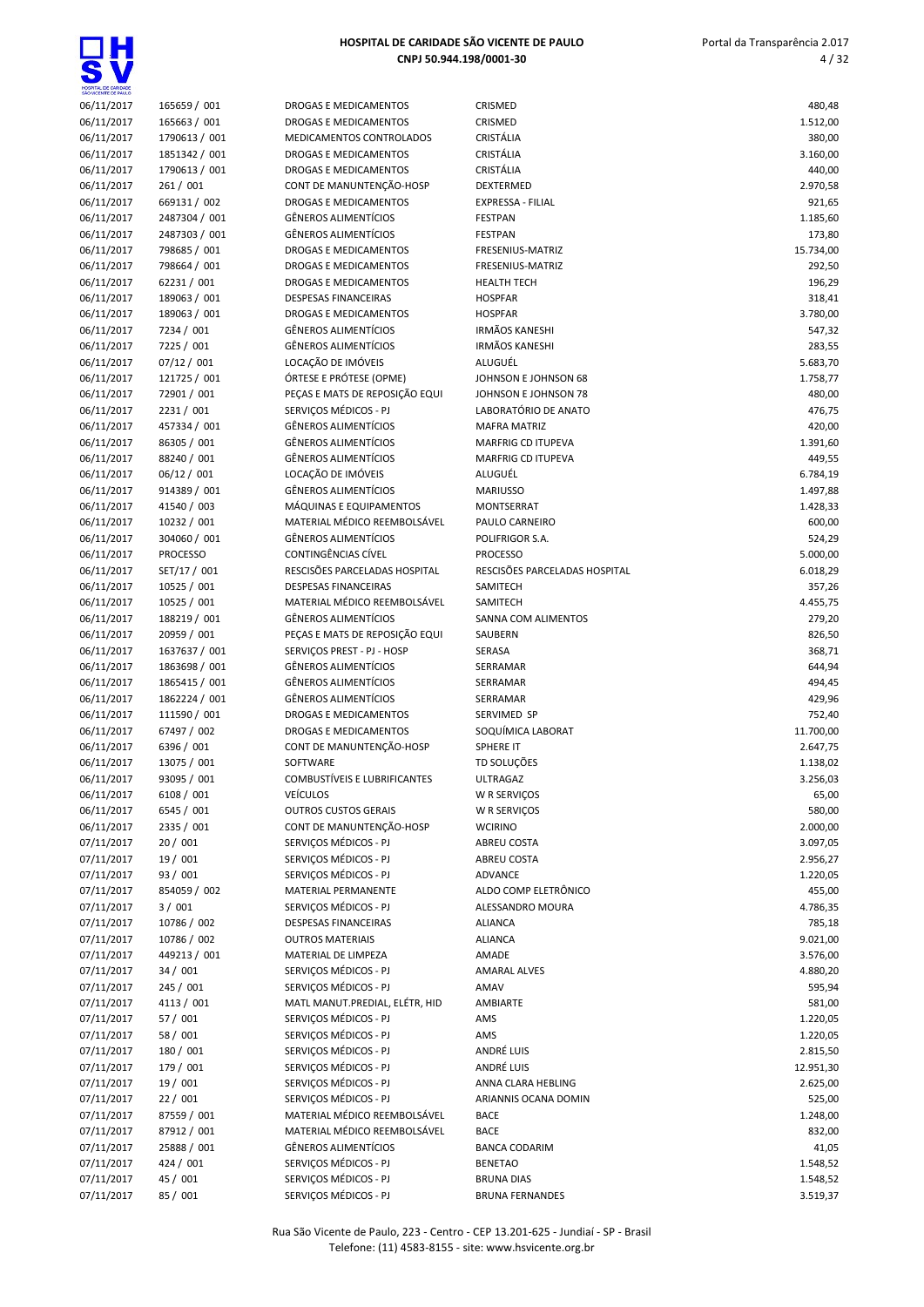$\overline{\bullet}$ 

| HOSPITAL DE CARIDADE<br>SÃO VICENTE DE PAULO |                           |                                                         |                                              |                       |
|----------------------------------------------|---------------------------|---------------------------------------------------------|----------------------------------------------|-----------------------|
| 07/11/2017                                   | 106 / 001                 | SERVIÇOS MÉDICOS - PJ                                   | C E J SERVCS MÉDICOS                         | 15.766,80             |
| 07/11/2017                                   | 107 / 001                 | SERVIÇOS MÉDICOS - PJ                                   | C E J SERVCS MÉDICOS                         | 1.220,05              |
| 07/11/2017                                   | 115 / 001                 | SERVIÇOS MÉDICOS - PJ                                   | CABRAL VIEIRIA                               | 7.883,40              |
| 07/11/2017                                   | 116 / 001                 | SERVIÇOS MÉDICOS - PJ                                   | CABRAL VIEIRIA                               | 13.702,10             |
| 07/11/2017<br>07/11/2017                     | 114/001<br>413 / 001      | SERVIÇOS MÉDICOS - PJ<br>SERVICOS MÉDICOS - PJ          | CABRAL VIEIRIA                               | 2.956,27              |
| 07/11/2017                                   | 414 / 001                 | SERVIÇOS MÉDICOS - PJ                                   | CAETANO<br>CAETANO                           | 7.625,31<br>2.346,25  |
| 07/11/2017                                   | 11772 / 001               | ÓRTESE E PRÓTESE (OPME)                                 | <b>CARDIO E ENDO</b>                         | 1.000,00              |
| 07/11/2017                                   | 95 / 001                  | SERVIÇOS MÉDICOS - PJ                                   | <b>CAROLINE MORALES</b>                      | 5.349,45              |
| 07/11/2017                                   | 230 / 001                 | SERVIÇOS MÉDICOS - PJ                                   | <b>CARVALHO E FILHO SER</b>                  | 595,94                |
| 07/11/2017                                   | 759262 / 001              | <b>GÊNEROS ALIMENTÍCIOS</b>                             | <b>CDI</b>                                   | 330,97                |
| 07/11/2017                                   | 36 / 001                  | SERVIÇOS MÉDICOS - PJ                                   | CÉLIA CRISTINA                               | 3.097,05              |
| 07/11/2017                                   | 4661 / 001                | MATL MANUT.PREDIAL, ELÉTR, HID                          | <b>CENTER FECHA</b>                          | 484,40                |
| 07/11/2017                                   | 18 / 001                  | SERVIÇOS MÉDICOS - PJ                                   | <b>CEZAR LOPES</b>                           | 1.173,12              |
| 07/11/2017                                   | 408 / 001                 | SERVIÇOS MÉDICOS - PJ                                   | CLÍN. MÉD LUCISANO BI                        | 3.941,70              |
| 07/11/2017                                   | 727 / 001                 | SERVIÇOS MÉDICOS - PJ                                   | CLÍNICA CARDIOLOGICA                         | 9.835,48              |
| 07/11/2017                                   | 1128/001                  | SERVIÇOS MÉDICOS - PJ                                   | CLÍNICA MÉD. SÃO PED                         | 1.173,13              |
| 07/11/2017                                   | 34 / 001                  | SERVIÇOS MÉDICOS - PJ                                   | CLÍNICA MÉDICA SANTO                         | 6.897,97              |
| 07/11/2017                                   | 35 / 001                  | SERVICOS MÉDICOS - PJ                                   | CLÍNICA MÉDICA SANTO                         | 3.425,52              |
| 07/11/2017                                   | 145 / 001                 | SERVICOS MÉDICOS - PJ                                   | <b>CPRS SERVIÇOS</b>                         | 6.452,18              |
| 07/11/2017                                   | 1855781 / 001             | MEDICAMENTOS CONTROLADOS                                | CRISTÁLIA                                    | 435,00                |
| 07/11/2017                                   | 1853817 / 001             | MEDICAMENTOS CONTROLADOS                                | CRISTÁLIA                                    | 352,19                |
| 07/11/2017                                   | 1853817 / 001             | DROGAS E MEDICAMENTOS                                   | CRISTÁLIA                                    | 7.907,81              |
| 07/11/2017                                   | 1855781 / 001<br>46 / 001 | DROGAS E MEDICAMENTOS<br>SERVIÇOS MÉDICOS - PJ          | CRISTÁLIA<br>CVA DE BRAZ                     | 1.443,45              |
| 07/11/2017                                   | 37 / 001                  | SERVIÇOS MÉDICOS - PJ                                   | DAYANE                                       | 6.452,18              |
| 07/11/2017<br>07/11/2017                     | 146 / 001                 | SERVIÇOS MÉDICOS - PJ                                   | DE MOLA SPONCHIADO                           | 7.226,45<br>1.173,13  |
| 07/11/2017                                   | 152381 / 001              | MATERIAL MÉDICO REEMBOLSÁVEL                            | <b>DIPROMED</b>                              | 1.872,92              |
| 07/11/2017                                   | 42750 / 001               | <b>GÊNEROS ALIMENTÍCIOS</b>                             | DOCELÂNDIA MATRIZ                            | 397,94                |
| 07/11/2017                                   | 14/001                    | SERVIÇOS MÉDICOS - PJ                                   | DQA SERVIÇOS MÉDICOS                         | 1.173,12              |
| 07/11/2017                                   | 14/001                    | SERVIÇOS MÉDICOS - PJ                                   | E M FUJI                                     | 8.868,82              |
| 07/11/2017                                   | 37 / 001                  | SERVIÇOS MÉDICOS - PJ                                   | <b>EDER MASSUCATO</b>                        | 6.250,00              |
| 07/11/2017                                   | 55 / 001                  | SERVIÇOS MÉDICOS - PJ                                   | <b>FAGANELLI</b>                             | 4.298,33              |
| 07/11/2017                                   | 52/001                    | SERVIÇOS MÉDICOS - PJ                                   | <b>FARIA GOMES</b>                           | 12.810,52             |
| 07/11/2017                                   | 47 / 001                  | SERVIÇOS MÉDICOS - PJ                                   | <b>FBN</b>                                   | 17.165,16             |
| 07/11/2017                                   | 35 / 001                  | SERVIÇOS MÉDICOS - PJ                                   | FERREIRA DA SILVA                            | 2.440,10              |
| 07/11/2017                                   | OUT/17 / 001              | <b>FGTS HOSPITAL</b>                                    | FGTS FOLHA OUTUBRO/2017 - APRENDIZ           | 347,95                |
| 07/11/2017                                   | OUT/17 / 002              | <b>FGTS HOSPITAL</b>                                    | FGTS FOLHA OUTUBRO/2017                      | 149.041,62            |
| 07/11/2017                                   | OUT/17 / 001              | <b>FGTS HOSPITAL</b>                                    | FGTS FOLHA OUTUBRO/2017                      | 410.000,00            |
| 07/11/2017                                   | OUT/17 / 001              | SALÁRIOS E ORDENADOS                                    | FOLHA OUTUBRO/2017                           | 4.750.826,83          |
| 07/11/2017                                   | 206 / 001                 | SERVIÇOS MÉDICOS - PJ                                   | <b>FRANZON LOURES</b>                        | 9.385,00              |
| 07/11/2017                                   | 231 / 001                 | SERVICOS MÉDICOS - PJ                                   | <b>FREDERICOS</b>                            | 4.692,50              |
| 07/11/2017<br>07/11/2017                     | 230 / 001<br>442949 / 001 | SERVIÇOS MÉDICOS - PJ<br>PEÇAS E MATS DE REPOSIÇÃO EQUI | <b>FREDERICOS</b><br><b>FRIGELAR OSASCO</b>  | 23.945,83<br>1.424,72 |
| 07/11/2017                                   | 28 / 001                  | SERVIÇOS MÉDICOS - PJ                                   | <b>GALVES</b>                                | 12.998,22             |
| 07/11/2017                                   | 8/001                     | SERVIÇOS MÉDICOS - PJ                                   | <b>GAMMA IMAGEM</b>                          | 595,94                |
| 07/11/2017                                   | 16/001                    | SERVIÇOS MÉDICOS - PJ                                   | GIOVANA SCACHETTI ME                         | 8.350,00              |
| 07/11/2017                                   | 17 / 001                  | SERVIÇOS MÉDICOS - PJ                                   | GIOVANA SCACHETTI ME                         | 1.875,00              |
| 07/11/2017                                   | 15 / 001                  | SERVIÇOS MÉDICOS - PJ                                   | GIOVANA SCACHETTI ME                         | 525,00                |
| 07/11/2017                                   | 106 / 001                 | SERVIÇOS MÉDICOS - PJ                                   | <b>GRACIL</b>                                | 10.792,75             |
| 07/11/2017                                   | 25 / 001                  | SERVICOS MÉDICOS - PJ                                   | <b>GUARANA</b>                               | 9.478,85              |
| 07/11/2017                                   | 130 / 001                 | SERVIÇOS MÉDICOS - PJ                                   | <b>GUILHERME OTA VOSS</b>                    | 2.275,86              |
| 07/11/2017                                   | 100 / 001                 | SERVICOS MÉDICOS - PJ                                   | <b>HDM</b>                                   | 4.129,40              |
| 07/11/2017                                   | 101/001                   | SERVICOS MÉDICOS - PJ                                   | <b>HOLTZ</b>                                 | 3.078,28              |
| 07/11/2017                                   | 242024 / 001              | <b>GASES MEDICINAIS</b>                                 | IBG                                          | 747,43                |
| 07/11/2017                                   | 109 / 001                 | SERVIÇOS MÉDICOS - PJ                                   | <b>ICTUS</b>                                 | 9.568,01              |
| 07/11/2017                                   | 7240 / 001                | GÊNEROS ALIMENTÍCIOS                                    | <b>IRMÃOS KANESHI</b>                        | 341,20                |
| 07/11/2017                                   | 55 / 001                  | SERVIÇOS MÉDICOS - PJ                                   | JÉSSICA ALINE MOURA                          | 5.161,75              |
| 07/11/2017                                   | 54 / 001                  | SERVIÇOS MÉDICOS - PJ                                   | JÉSSICA ALINE MOURA                          | 8.868,83              |
| 07/11/2017                                   | 60 / 001                  | SERVIÇOS MÉDICOS - PJ<br>SERVIÇOS MÉDICOS - PJ          | JHL                                          | 3.660,15              |
| 07/11/2017                                   | 1197 / 001<br>43285 / 001 | <b>OUTROS MATERIAIS</b>                                 | JOHE                                         | 1.126,20              |
| 07/11/2017<br>07/11/2017                     | 41040 / 001               | <b>FIOS CIRÚRGICOS</b>                                  | JOHNSON E JOHNSON 05<br>JOHNSON E JOHNSON 05 | 2.743,02<br>17.922,12 |
| 07/11/2017                                   | 41151 / 001               | <b>FIOS CIRÚRGICOS</b>                                  | JOHNSON E JOHNSON 05                         | 1.571,04              |
| 07/11/2017                                   | 43339 / 001               | MATERIAL MÉDICO REEMBOLSÁVEL                            | JOHNSON E JOHNSON 05                         | 6.413,40              |
| 07/11/2017                                   | 36771 / 001               | MATERIAL MÉDICO REEMBOLSÁVEL                            | JOHNSON E JOHNSON 05                         | 6.413,40              |
| 07/11/2017                                   | 43291 / 001               | MATERIAL MÉDICO REEMBOLSÁVEL                            | JOHNSON E JOHNSON 05                         | 22.124,92             |
| 07/11/2017                                   | 115125 / 001              | MATERIAL MÉDICO REEMBOLSÁVEL                            | JOHNSON E JOHNSON 68                         | 7.600,00              |
| 07/11/2017                                   | 117632 / 001              | ÓRTESE E PRÓTESE (OPME)                                 | JOHNSON E JOHNSON 68                         | 9.865,90              |
|                                              |                           |                                                         |                                              |                       |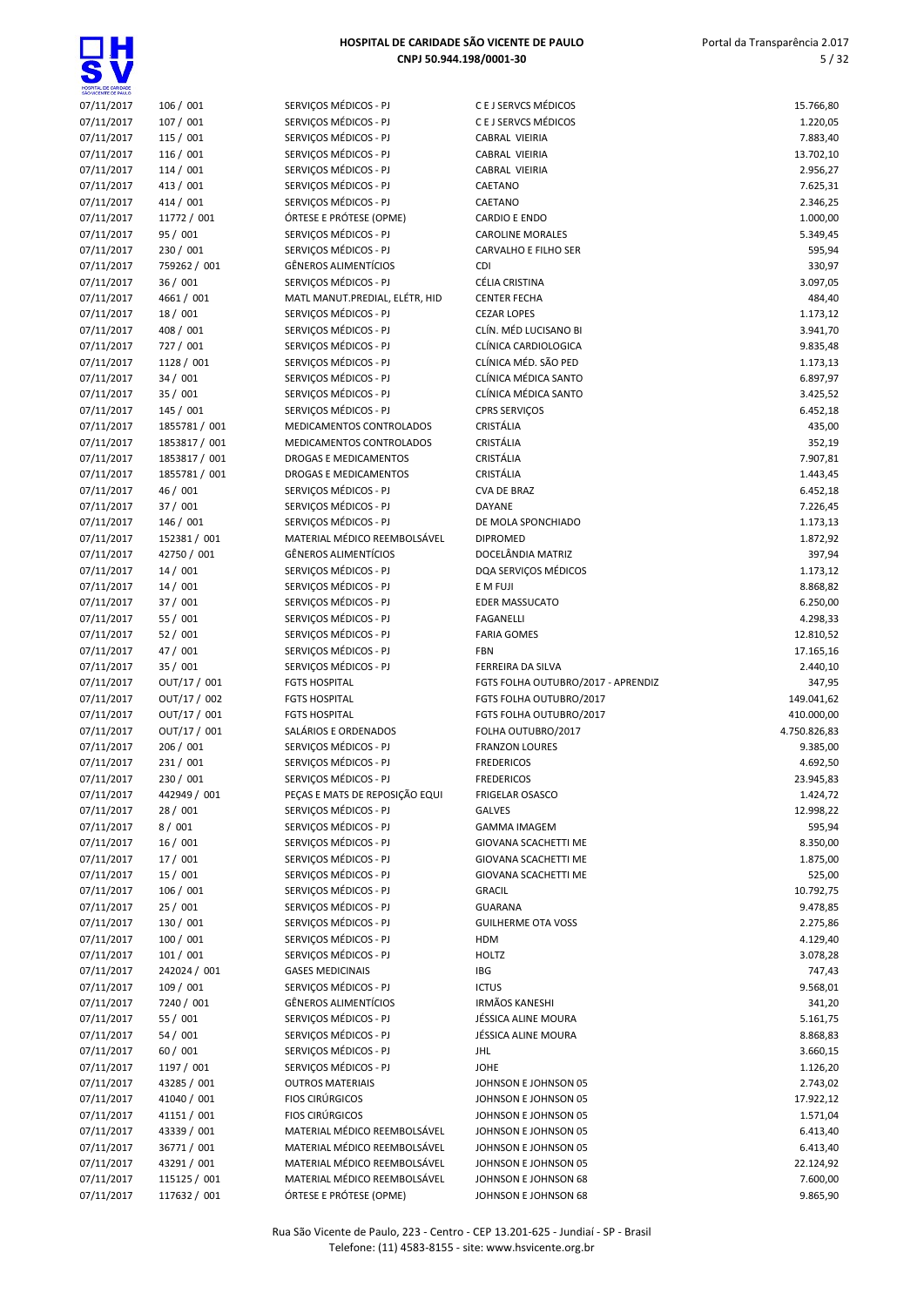

| SÃO VICENTE DE PAULO |                   |
|----------------------|-------------------|
| 07/11/2017           | 114780 / 001      |
| 07/11/2017           | 121553 / 001      |
|                      |                   |
| 07/11/2017           | 115845 / 001      |
| 07/11/2017           | NOVEMBRO/17 / 001 |
| 07/11/2017           | 22 / 001          |
| 07/11/2017           | 63 / 001          |
| 07/11/2017           | 62 / 001          |
| 07/11/2017           | 110 / 001         |
|                      |                   |
| 07/11/2017           | 111 / 001         |
| 07/11/2017           | 2/001             |
| 07/11/2017           | 148 / 001         |
| 07/11/2017           | 147 / 001         |
| 07/11/2017           | 57 / 001          |
|                      |                   |
| 07/11/2017           | 35 / 001          |
| 07/11/2017           | 34 / 001          |
| 07/11/2017           | 35 / 001          |
| 07/11/2017           | 66 / 001          |
| 07/11/2017           | 90477 / 001       |
|                      | 240 / 001         |
| 07/11/2017           |                   |
| 07/11/2017           | 11 / 001          |
| 07/11/2017           | 12 / 001          |
| 07/11/2017           | 110 / 001         |
| 07/11/2017           | 109 / 001         |
| 07/11/2017           | 85 / 001          |
|                      |                   |
| 07/11/2017           | 710 / 001         |
| 07/11/2017           | 82 / 001          |
| 07/11/2017           | 191 / 001         |
| 07/11/2017           | 65 / 001          |
| 07/11/2017           | 64 / 001          |
| 07/11/2017           | 28 / 001          |
|                      |                   |
| 07/11/2017           | 30 / 001          |
| 07/11/2017           | 45155 / 002       |
| 07/11/2017           | 45155 / 002       |
| 07/11/2017           | 625 / 001         |
| 07/11/2017           | 31 / 001          |
|                      |                   |
| 07/11/2017           | 53761 / 001       |
| 07/11/2017           | 688 / 001         |
| 07/11/2017           | 243 / 001         |
| 07/11/2017           | 557187 / 001      |
| 07/11/2017           | 557187 / 001      |
| 07/11/2017           | 134 / 001         |
| 07/11/2017           | 45 / 001          |
|                      |                   |
| 07/11/2017           | 46 / 001          |
| 07/11/2017           | OUT/17 / 001      |
| 07/11/2017           | OUT/17 / 001      |
| 07/11/2017           | OUT/17 / 001      |
| 07/11/2017           | OUT/17 / 001      |
|                      |                   |
| 07/11/2017           | OUT/17 / 001      |
| 07/11/2017           | OUT/17 / 001      |
| 07/11/2017           | OUT/17 / 001      |
| 07/11/2017           | OUT/17 / 001      |
| 07/11/2017           | OUT/17 / 001      |
| 07/11/2017           | OUT/17 / 001      |
|                      |                   |
| 07/11/2017           | OUT/17 / 001      |
| 07/11/2017           | OUT/17 / 001      |
| 07/11/2017           | OUT/17 / 001      |
| 07/11/2017           | OUT/17 / 001      |
| 07/11/2017           | OUT/17 / 001      |
| 07/11/2017           | OUT/17 / 001      |
|                      |                   |
| 07/11/2017           | OUT/17 / 001      |
| 07/11/2017           | OUT/17 / 001      |
| 07/11/2017           | OUT/17 / 001      |
| 07/11/2017           | OUT/17 / 001      |
| 07/11/2017           | OUT/17 / 001      |
|                      |                   |
| 07/11/2017           | OUT/17 / 001      |
| 07/11/2017           | OUT/17 / 001      |
| 07/11/2017           | OUT/17 / 001      |
| 07/11/2017           | OUT/17 / 001      |
| 07/11/2017           | OUT/17 / 001      |
|                      |                   |

| ÓRTESE E PRÓTESE (OPME)                  |
|------------------------------------------|
| <b>DRTESE E PRÓTESE (OPME)</b>           |
|                                          |
| <b>DESPESAS FINANCEIRAS</b>              |
| ERVIÇOS MÉDICOS - PJ                     |
| ERVICOS MÉDICOS - PJ                     |
|                                          |
| ERVIÇOS MÉDICOS - PJ                     |
| ERVIÇOS MÉDICOS - PJ                     |
| ERVIÇOS MÉDICOS - PJ                     |
|                                          |
| ERVIÇOS MÉDICOS - PJ                     |
| ERVIÇOS MÉDICOS - PJ                     |
| ERVIÇOS MÉDICOS - PJ                     |
|                                          |
| ERVIÇOS MÉDICOS - PJ                     |
| ERVIÇOS MÉDICOS - PJ                     |
| ERVICOS MÉDICOS - PJ                     |
|                                          |
| ERVIÇOS MÉDICOS - PJ                     |
| ERVIÇOS MÉDICOS - PJ                     |
| <b>ÉNEROS ALIMENTÍCIOS</b>               |
|                                          |
| ERVIÇOS MÉDICOS - PJ                     |
| ERVIÇOS MÉDICOS - PJ                     |
| ERVIÇOS MÉDICOS - PJ                     |
| ERVIÇOS MÉDICOS - PJ                     |
|                                          |
| ERVIÇOS MÉDICOS - PJ                     |
| ERVIÇOS MÉDICOS - PJ                     |
| ERVIÇOS MÉDICOS - PJ                     |
|                                          |
| ERVICOS MÉDICOS - PJ                     |
| ERVIÇOS MÉDICOS - PJ                     |
| ERVIÇOS MÉDICOS - PJ                     |
|                                          |
| ERVIÇOS MÉDICOS - PJ                     |
| ERVIÇOS MÉDICOS - PJ                     |
| ERVIÇOS MÉDICOS - PJ                     |
| <b>DESPESAS FINANCEIRAS</b>              |
|                                          |
| ROGAS E MEDICAMENTOS                     |
| ERVIÇOS MÉDICOS - PJ                     |
| ERVIÇOS MÉDICOS - PJ                     |
|                                          |
|                                          |
| ROGAS E MEDICAMENTOS                     |
| ERVIÇOS MÉDICOS - PJ                     |
|                                          |
| ERVIÇOS MÉDICOS - PJ                     |
| <b>GÊNEROS ALIMENTÍCIOS</b>              |
| <b>JUTROS MATERIAIS</b>                  |
| ERVIÇOS MÉDICOS - PJ                     |
|                                          |
| ERVIÇOS MÉDICOS - PJ                     |
| ERVIÇOS MÉDICOS - PJ                     |
| ENSÃO ALIMENTÍCIA                        |
|                                          |
| 'ENSÃO ALIMENTÍCIA                       |
|                                          |
| 'ENSÃO ALIMENTÍCIA<br>'ENSÃO ALIMENTÍCIA |
|                                          |
| 'ENSÃO ALIMENTÍCIA                       |
| 'ENSÃO ALIMENTÍCIA                       |
| <b>ENSÃO ALIMENTÍCIA</b>                 |
|                                          |
| 'ENSÃO ALIMENTÍCIA                       |
| 'ENSÃO ALIMENTÍCIA                       |
| 'ENSÃO ALIMENTÍCIA                       |
| 'ENSÃO ALIMENTÍCIA                       |
|                                          |
| 'ENSÃO ALIMENTÍCIA                       |
| 'ENSÃO ALIMENTÍCIA                       |
| 'ENSÃO ALIMENTÍCIA                       |
|                                          |
| 'ENSÃO ALIMENTÍCIA                       |
| 'ENSÃO ALIMENTÍCIA                       |
| 'ENSÃO ALIMENTÍCIA                       |
| 'ENSÃO ALIMENTÍCIA                       |
|                                          |
|                                          |
| 'ENSÃO ALIMENTÍCIA<br>ENSÃO ALIMENTÍCIA  |
| 'ENSÃO ALIMENTÍCIA                       |
|                                          |
|                                          |
| 'ENSÃO ALIMENTÍCIA<br>'ENSÃO ALIMENTÍCIA |
| 'ENSÃO ALIMENTÍCIA                       |

| HOSPITAL DE CARIDADE<br>SÃO VICENTE DE PAULO |                              |                                                      |                                              |                       |
|----------------------------------------------|------------------------------|------------------------------------------------------|----------------------------------------------|-----------------------|
| 07/11/2017                                   | 114780 / 001                 | ÓRTESE E PRÓTESE (OPME)                              | JOHNSON E JOHNSON 68                         | 8.636,13              |
| 07/11/2017                                   | 121553 / 001                 | ÓRTESE E PRÓTESE (OPME)                              | JOHNSON E JOHNSON 68                         | 3.644,64              |
| 07/11/2017                                   | 115845 / 001                 | ÓRTESE E PRÓTESE (OPME)                              | JOHNSON E JOHNSON 68                         | 21.327,52             |
| 07/11/2017<br>07/11/2017                     | NOVEMBRO/17 / 001<br>22/001  | <b>DESPESAS FINANCEIRAS</b><br>SERVIÇOS MÉDICOS - PJ | JUROS JOHNSON E JOHNSON<br>LARISSA SHINEIDER | 2.392,04<br>2.463,56  |
| 07/11/2017                                   | 63 / 001                     | SERVIÇOS MÉDICOS - PJ                                | LTA                                          | 1.250,00              |
| 07/11/2017                                   | 62/001                       | SERVIÇOS MÉDICOS - PJ                                | <b>LTA</b>                                   | 2.400,00              |
| 07/11/2017                                   | 110 / 001                    | SERVIÇOS MÉDICOS - PJ                                | LUCIANA VITTURI                              | 2.956,27              |
| 07/11/2017                                   | 111 / 001                    | SERVIÇOS MÉDICOS - PJ                                | LUCIANA VITTURI                              | 8.305,72              |
| 07/11/2017                                   | 2/001                        | SERVICOS MÉDICOS - PJ                                | LUIZ FELIPE ME                               | 2.600,00              |
| 07/11/2017                                   | 148 / 001                    | SERVIÇOS MÉDICOS - PJ                                | LUIZ GUSTAVO                                 | 500,59                |
| 07/11/2017                                   | 147 / 001                    | SERVIÇOS MÉDICOS - PJ                                | LUIZ GUSTAVO                                 | 524,42                |
| 07/11/2017                                   | 57 / 001                     | SERVICOS MÉDICOS - PJ                                | MAIARA BRUNHARA                              | 13.936,72             |
| 07/11/2017                                   | 35 / 001                     | SERVIÇOS MÉDICOS - PJ                                | MALAGUTI                                     | 16.893,00             |
| 07/11/2017                                   | 34 / 001                     | SERVIÇOS MÉDICOS - PJ                                | MARCELA SCHWARZ                              | 4.200,00              |
| 07/11/2017                                   | 35 / 001                     | SERVIÇOS MÉDICOS - PJ                                | MARCELA SCHWARZ                              | 7.050,00              |
| 07/11/2017                                   | 66 / 001                     | SERVIÇOS MÉDICOS - PJ                                | MARCOS SILVA QUEIROZ                         | 5.161,75              |
| 07/11/2017                                   | 90477 / 001                  | GÊNEROS ALIMENTÍCIOS                                 | MARFRIG CD ITUPEVA                           | 1.577,57              |
| 07/11/2017<br>07/11/2017                     | 240 / 001<br>11 / 001        | SERVIÇOS MÉDICOS - PJ<br>SERVIÇOS MÉDICOS - PJ       | <b>MAX MED</b>                               | 3.519,37              |
| 07/11/2017                                   | 12 / 001                     | SERVIÇOS MÉDICOS - PJ                                | MED CAMPOS SERVIÇOS<br>MED CAMPOS SERVIÇOS   | 1.970,85<br>2.956,27  |
| 07/11/2017                                   | 110 / 001                    | SERVIÇOS MÉDICOS - PJ                                | <b>MED PREMIUM</b>                           | 2.580,87              |
| 07/11/2017                                   | 109 / 001                    | SERVICOS MÉDICOS - PJ                                | <b>MED PREMIUM</b>                           | 2.580,87              |
| 07/11/2017                                   | 85 / 001                     | SERVICOS MÉDICOS - PJ                                | MEDCENTER                                    | 1.126,20              |
| 07/11/2017                                   | 710 / 001                    | SERVIÇOS MÉDICOS - PJ                                | MILLAMONTE                                   | 6.475,65              |
| 07/11/2017                                   | 82 / 001                     | SERVIÇOS MÉDICOS - PJ                                | <b>MORAES MACEDO</b>                         | 4.504,80              |
| 07/11/2017                                   | 191 / 001                    | SERVIÇOS MÉDICOS - PJ                                | <b>MPFL</b>                                  | 5.469,58              |
| 07/11/2017                                   | 65 / 001                     | SERVIÇOS MÉDICOS - PJ                                | MS CLÍNICA MÉDICA                            | 3.750,00              |
| 07/11/2017                                   | 64 / 001                     | SERVIÇOS MÉDICOS - PJ                                | MS CLÍNICA MÉDICA                            | 1.575,00              |
| 07/11/2017                                   | 28 / 001                     | SERVIÇOS MÉDICOS - PJ                                | NOLETO JARDIM                                | 985,42                |
| 07/11/2017                                   | 30 / 001                     | SERVIÇOS MÉDICOS - PJ                                | NOLETO JARDIM                                | 1.220,05              |
| 07/11/2017                                   | 45155 / 002                  | <b>DESPESAS FINANCEIRAS</b>                          | NOVAMED                                      | 328,84                |
| 07/11/2017                                   | 45155 / 002                  | DROGAS E MEDICAMENTOS                                | <b>NOVAMED</b>                               | 9.490,00              |
| 07/11/2017                                   | 625 / 001                    | SERVIÇOS MÉDICOS - PJ                                | <b>NV</b>                                    | 21.186,63             |
| 07/11/2017<br>07/11/2017                     | 31/001<br>53761 / 001        | SERVIÇOS MÉDICOS - PJ<br>DROGAS E MEDICAMENTOS       | <b>OLMOS</b><br><b>ONCORIO</b>               | 2.346,25<br>68.202,36 |
| 07/11/2017                                   | 688 / 001                    | SERVIÇOS MÉDICOS - PJ                                | <b>ORTOFISI</b>                              | 4.692,50              |
| 07/11/2017                                   | 243 / 001                    | SERVIÇOS MÉDICOS - PJ                                | <b>OTOTORAX</b>                              | 3.448,99              |
| 07/11/2017                                   | 557187 / 001                 | <b>GÊNEROS ALIMENTÍCIOS</b>                          | PAPEL ITUPEVA                                | 1.184,83              |
| 07/11/2017                                   | 557187 / 001                 | <b>OUTROS MATERIAIS</b>                              | PAPEL ITUPEVA                                | 40,50                 |
| 07/11/2017                                   | 134 / 001                    | SERVICOS MÉDICOS - PJ                                | PAPS                                         | 7.038,75              |
| 07/11/2017                                   | 45 / 001                     | SERVICOS MÉDICOS - PJ                                | PC POLLI                                     | 2.956,27              |
| 07/11/2017                                   | 46 / 001                     | SERVICOS MÉDICOS - PJ                                | PC POLLI                                     | 1.759,68              |
| 07/11/2017                                   | OUT/17 / 001                 | PENSÃO ALIMENTÍCIA                                   | PENSÃO ALIMENTÍCIA                           | 398,31                |
| 07/11/2017                                   | OUT/17 / 001                 | PENSÃO ALIMENTÍCIA                                   | PENSÃO ALIMENTÍCIA                           | 670,66                |
| 07/11/2017                                   | OUT/17 / 001                 | PENSÃO ALIMENTÍCIA                                   | PENSÃO ALIMENTÍCIA                           | 157,04                |
| 07/11/2017                                   | OUT/17 / 001                 | PENSÃO ALIMENTÍCIA                                   | PENSÃO ALIMENTÍCIA                           | 388,29                |
| 07/11/2017                                   | OUT/17 / 001                 | PENSÃO ALIMENTÍCIA                                   | PENSÃO ALIMENTÍCIA                           | 671,79                |
| 07/11/2017                                   | OUT/17 / 001<br>OUT/17 / 001 | PENSÃO ALIMENTÍCIA<br>PENSÃO ALIMENTÍCIA             | PENSÃO ALIMENTÍCIA<br>PENSÃO ALIMENTÍCIA     | 1.806,37              |
| 07/11/2017<br>07/11/2017                     | OUT/17 / 001                 | PENSÃO ALIMENTÍCIA                                   | PENSÃO ALIMENTÍCIA                           | 442,55<br>562,95      |
| 07/11/2017                                   | OUT/17 / 001                 | PENSÃO ALIMENTÍCIA                                   | PENSÃO ALIMENTÍCIA                           | 865,36                |
| 07/11/2017                                   | OUT/17 / 001                 | PENSÃO ALIMENTÍCIA                                   | PENSÃO ALIMENTÍCIA                           | 94,63                 |
| 07/11/2017                                   | OUT/17 / 001                 | PENSÃO ALIMENTÍCIA                                   | PENSÃO ALIMENTÍCIA                           | 1.351,86              |
| 07/11/2017                                   | OUT/17 / 001                 | PENSÃO ALIMENTÍCIA                                   | PENSÃO ALIMENTÍCIA                           | 587,77                |
| 07/11/2017                                   | OUT/17 / 001                 | PENSÃO ALIMENTÍCIA                                   | PENSÃO ALIMENTÍCIA                           | 165,16                |
| 07/11/2017                                   | OUT/17 / 001                 | PENSÃO ALIMENTÍCIA                                   | PENSÃO ALIMENTÍCIA                           | 24,02                 |
| 07/11/2017                                   | OUT/17 / 001                 | PENSÃO ALIMENTÍCIA                                   | PENSÃO ALIMENTÍCIA                           | 5.586,36              |
| 07/11/2017                                   | OUT/17 / 001                 | PENSÃO ALIMENTÍCIA                                   | PENSÃO ALIMENTÍCIA                           | 640,36                |
| 07/11/2017                                   | OUT/17 / 001                 | PENSÃO ALIMENTÍCIA                                   | PENSÃO ALIMENTÍCIA                           | 248,22                |
| 07/11/2017                                   | OUT/17 / 001                 | PENSÃO ALIMENTÍCIA                                   | PENSÃO ALIMENTÍCIA                           | 499,31                |
| 07/11/2017                                   | OUT/17 / 001                 | PENSÃO ALIMENTÍCIA                                   | PENSÃO ALIMENTÍCIA                           | 685,61                |
| 07/11/2017                                   | OUT/17 / 001                 | PENSÃO ALIMENTÍCIA                                   | PENSÃO ALIMENTÍCIA                           | 489,15                |
| 07/11/2017                                   | OUT/17 / 001                 | PENSÃO ALIMENTÍCIA                                   | PENSÃO ALIMENTÍCIA                           | 2.140,22              |
| 07/11/2017                                   | OUT/17 / 001                 | PENSÃO ALIMENTÍCIA                                   | PENSÃO ALIMENTÍCIA                           | 442,55                |
| 07/11/2017<br>07/11/2017                     | OUT/17 / 001<br>OUT/17 / 001 | PENSÃO ALIMENTÍCIA<br>PENSÃO ALIMENTÍCIA             | PENSÃO ALIMENTÍCIA<br>PENSÃO ALIMENTÍCIA     | 804,79<br>466,34      |
| 07/11/2017                                   | OUT/17 / 001                 | PENSÃO ALIMENTÍCIA                                   | PENSÃO ALIMENTÍCIA                           | 521,69                |
| 07/11/2017                                   | OUT/17 / 001                 | PENSÃO ALIMENTÍCIA                                   | PENSÃO ALIMENTÍCIA                           | 218,57                |
|                                              |                              |                                                      |                                              |                       |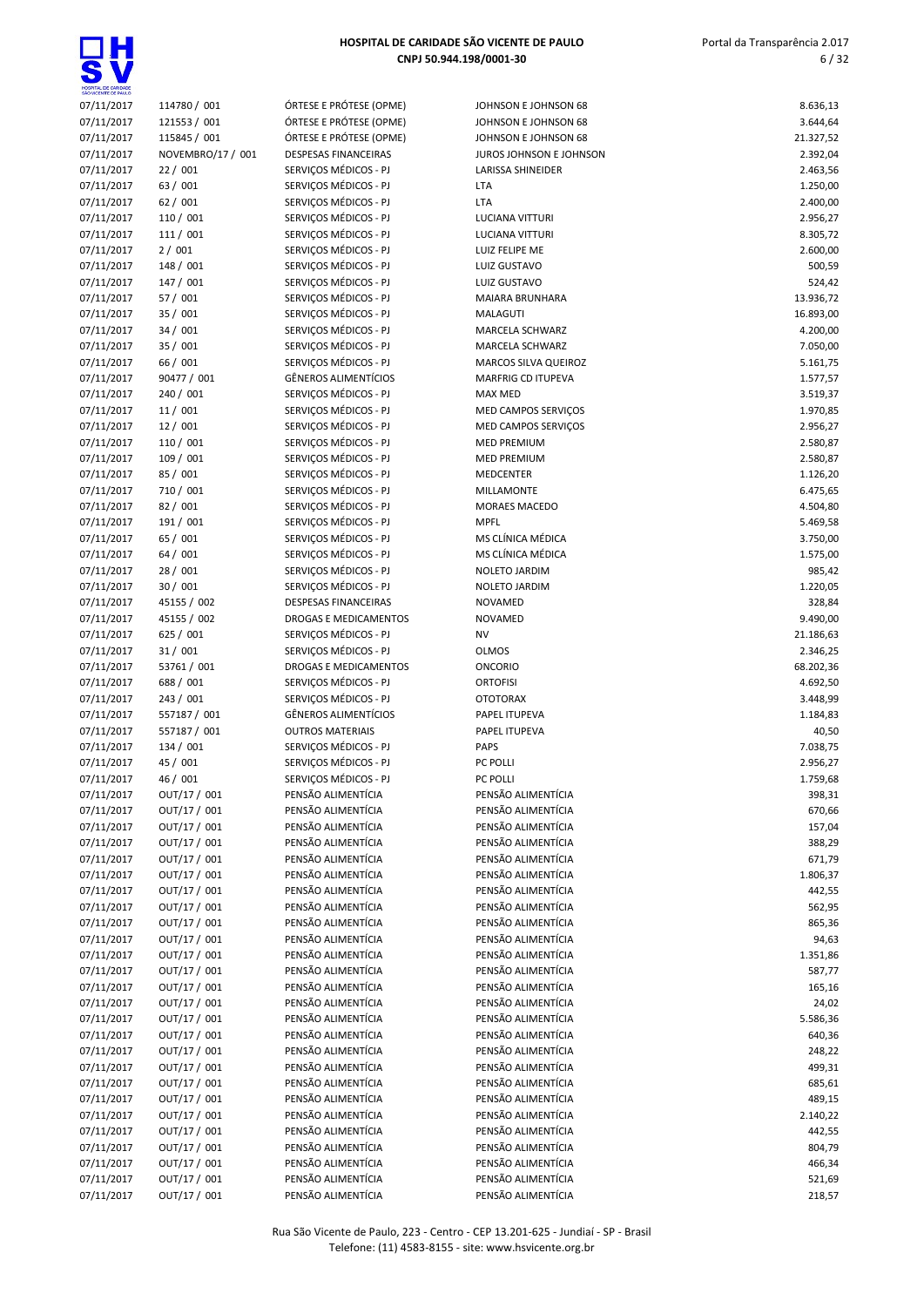

| SÃO VICENTE DE PAULO |                      |                                |                           |           |
|----------------------|----------------------|--------------------------------|---------------------------|-----------|
| 07/11/2017           | OUT/17 / 001         | PENSÃO ALIMENTÍCIA             | PENSÃO ALIMENTÍCIA        | 832,46    |
| 07/11/2017           | OUT/17 / 001         | PENSÃO ALIMENTÍCIA             | PENSÃO ALIMENTÍCIA        | 646,46    |
| 07/11/2017           | OUT/17 / 001         | PENSÃO ALIMENTÍCIA             | PENSÃO ALIMENTÍCIA        | 1.304,71  |
| 07/11/2017           | <b>PROCESSO</b>      | CONTINGÊNCIAS TRABALHISTAS     | PGTO ACORDO TRABALHISTA   | 1.738,83  |
| 07/11/2017           | OUT/17 / 001         | SALÁRIOS E ORDENADOS           | PGTO DE SALÁRIOS          | 9.669,89  |
|                      | OUT/17 / 001         |                                |                           |           |
| 07/11/2017           |                      | SALÁRIOS E ORDENADOS           | PGTO DE SALÁRIOS          | 8.673,35  |
| 07/11/2017           | OUT/17 / 001         | SALÁRIOS E ORDENADOS           | PGTO DE SALÁRIOS          | 4.768,02  |
| 07/11/2017           | 1282 / 001           | <b>GÊNEROS ALIMENTÍCIOS</b>    | PRIME HORTIFRUTI          | 96,50     |
| 07/11/2017           | 500681 / 001         | <b>DESPESAS FINANCEIRAS</b>    | PROLIM                    | 629,55    |
| 07/11/2017           | 500681 / 001         | MATERIAL DE LIMPEZA            | PROLIM                    | 7.866,72  |
| 07/11/2017           | 1518 / 001           | SERVICOS MÉDICOS - PJ          | <b>PROMEDIC</b>           | 9.385,00  |
| 07/11/2017           | 45 / 001             | SERVICOS MÉDICOS - PJ          | PUPO HEALTHCARE           | 3.448,99  |
| 07/11/2017           | 79 / 001             | SERVIÇOS MÉDICOS - PJ          | SAIGA                     | 1.759,69  |
|                      |                      |                                |                           |           |
| 07/11/2017           | 149 / 001            | SERVIÇOS MÉDICOS - PJ          | SALUT                     | 6.944,90  |
| 07/11/2017           | 150 / 001            | SERVIÇOS MÉDICOS - PJ          | SALUT                     | 7.132,60  |
| 07/11/2017           | 6502 / 001           | <b>OUTROS MATERIAIS</b>        | SDF RIO VALLEY LTDA       | 114,70    |
| 07/11/2017           | 46 / 001             | SERVIÇOS MÉDICOS - PJ          | SOLINO E SOUZA            | 1.970,85  |
| 07/11/2017           | 47 / 001             | SERVIÇOS MÉDICOS - PJ          | SOLINO E SOUZA            | 2.956,27  |
| 07/11/2017           | 71 / 001             | SERVIÇOS MÉDICOS - PJ          | SOUZA MARQUES             | 500,59    |
| 07/11/2017           | 8/001                | SERVIÇOS MÉDICOS - PJ          | <b>STELLA BINNA</b>       | 3.150,00  |
| 07/11/2017           | 80 / 001             | SERVIÇOS MÉDICOS - PJ          | <b>TALLES RAVID</b>       | 20.271,60 |
|                      |                      |                                |                           |           |
| 07/11/2017           | 28 / 001             | SERVIÇOS MÉDICOS - PJ          | THE DOCTORS               | 2.956,27  |
| 07/11/2017           | 76 / 001             | SERVICOS MÉDICOS - PJ          | <b>TMCM</b>               | 7.038,75  |
| 07/11/2017           | 150 / 001            | SERVIÇOS MÉDICOS - PJ          | <b>TORRES</b>             | 1.032,35  |
| 07/11/2017           | 38 / 001             | SERVIÇOS MÉDICOS - PJ          | TOSHIKAZU                 | 8.943,90  |
| 07/11/2017           | 37 / 001             | SERVICOS MÉDICOS - PJ          | TOSHIKAZU                 | 2.815,50  |
| 07/11/2017           | 34 / 001             | SERVIÇOS MÉDICOS - PJ          | TOSHIKAZU                 | 5.279,06  |
| 07/11/2017           | 83 / 001             | SERVIÇOS MÉDICOS - PJ          | <b>VEGA</b>               | 8.376,11  |
| 07/11/2017           | 38 / 001             | SERVIÇOS MÉDICOS - PJ          | VIEIRA KUMAMOTO           | 7.390,68  |
|                      |                      |                                |                           |           |
| 07/11/2017           | 20171024000758 / 001 | ADIANT VALE REF E AL           | VR                        | 13.148,76 |
| 07/11/2017           | 165 / 001            | SERVIÇOS MÉDICOS - PJ          | WF JUNDIAÍ                | 1.173,12  |
| 07/11/2017           | 166 / 001            | SERVIÇOS MÉDICOS - PJ          | WF JUNDIAÍ                | 10.558,12 |
| 07/11/2017           | 161 / 001            | SERVIÇOS MÉDICOS - PJ          | WF JUNDIAÍ                | 1.548,52  |
| 07/11/2017           | 167 / 001            | SERVIÇOS MÉDICOS - PJ          | WF JUNDIAÍ                | 1.173,12  |
| 07/11/2017           | 92368 / 001          | MATERIAL MÉDICO REEMBOLSÁVEL   | ZAMMI                     | 5.712,00  |
| 08/11/2017           | 25954 / 001          | <b>GÊNEROS ALIMENTÍCIOS</b>    | <b>BANCA CODARIM</b>      | 63,95     |
| 08/11/2017           | 274 / 001            | PEÇAS E MATS DE REPOSIÇÃO EQUI | <b>BIO INFINITY</b>       | 660,00    |
|                      |                      |                                |                           |           |
| 08/11/2017           | 276 / 001            | PEÇAS E MATS DE REPOSIÇÃO EQUI | <b>BIO INFINITY</b>       | 1.500,00  |
| 08/11/2017           | 107848 / 001         | MEDICAMENTOS CONTROLADOS       | <b>BIOLAB SANUS MG</b>    | 252,00    |
| 08/11/2017           | 107848 / 001         | DROGAS E MEDICAMENTOS          | <b>BIOLAB SANUS MG</b>    | 2.055,50  |
| 08/11/2017           | 84665 / 002          | <b>DESPESAS FINANCEIRAS</b>    | <b>BIOMEDICAL EQUIP</b>   | 309,58    |
| 08/11/2017           | 86094 / 001          | <b>DESPESAS FINANCEIRAS</b>    | <b>BIOMEDICAL EQUIP</b>   | 253,80    |
| 08/11/2017           | 86094 / 001          | <b>FIOS CIRÚRGICOS</b>         | <b>BIOMEDICAL EQUIP</b>   | 316,00    |
| 08/11/2017           | 86094 / 001          | MATERIAL MÉDICO REEMBOLSÁVEL   | <b>BIOMEDICAL EQUIP</b>   | 4.371,70  |
| 08/11/2017           | 84665 / 002          | MATERIAL MÉDICO REEMBOLSÁVEL   | <b>BIOMEDICAL EQUIP</b>   | 4.487,60  |
|                      |                      |                                |                           |           |
| 08/11/2017           | 95380 / 001          | <b>GÊNEROS ALIMENTÍCIOS</b>    | CAFÉ CAIÇARA              | 1.624,50  |
| 08/11/2017           | 4682 / 001           | MATL MANUT.PREDIAL, ELÉTR, HID | <b>CENTER FECHA</b>       | 791,85    |
| 08/11/2017           | 140016 / 001         | <b>GÊNEROS ALIMENTÍCIOS</b>    | COPOLFOOD COM PROD        | 424,30    |
| 08/11/2017           | 2264 / 001           | LOCAÇÃO (EQUIP, MÁQ. ESPAÇO)   | E.G.M. ENG                | 1.250,00  |
| 08/11/2017           | 2263 / 001           | LOCAÇÃO (EQUIP, MÁQ. ESPAÇO)   | E.G.M. ENG                | 950,00    |
| 08/11/2017           | 267333 / 001         | DROGAS E MEDICAMENTOS          | ELI LILLY                 | 1.099,70  |
| 08/11/2017           | 1252774 / 001        | <b>DESPESAS FINANCEIRAS</b>    | EUROFARMA                 | 38,90     |
|                      | 1252774 / 001        | DROGAS E MEDICAMENTOS          |                           | 6.669,00  |
| 08/11/2017           |                      |                                | EUROFARMA                 |           |
| 08/11/2017           | 97181 / 001          | DESPESAS FINANCEIRAS           | <b>EXPRESSA</b>           | 998,97    |
| 08/11/2017           | 97181 / 001          | DROGAS E MEDICAMENTOS          | EXPRESSA                  | 13.595,00 |
| 08/11/2017           | 763865 / 003         | GÊNEROS ALIMENTÍCIOS           | FRESENIUS-MATRIZ          | 49,16     |
| 08/11/2017           | 124601 / 002         | MATERIAL MÉDICO REEMBOLSÁVEL   | <b>HDL HOSPITALAR</b>     | 959,65    |
| 08/11/2017           | 33870 / 001          | <b>GASES MEDICINAIS</b>        | <b>IBG CRYO FILIAL</b>    | 1.034,09  |
| 08/11/2017           | 3179 / 001           | ÓRTESE E PRÓTESE (OPME)        | <b>INTERMEDICAL EQUIP</b> | 180,00    |
| 08/11/2017           | 7248 / 001           | <b>GÊNEROS ALIMENTÍCIOS</b>    | <b>IRMÃOS KANESHI</b>     | 402,05    |
|                      |                      | <b>GÊNEROS ALIMENTÍCIOS</b>    |                           |           |
| 08/11/2017           | 6082 / 001           |                                | KEPLER SAÚDE              | 807,00    |
| 08/11/2017           | 17411 / 001          | <b>GÊNEROS ALIMENTÍCIOS</b>    | <b>LONDRES DISTR</b>      | 630,00    |
| 08/11/2017           | 503 / 001            | MATERIAL DE LIMPEZA            | NOVA JOMA                 | 1.485,05  |
| 08/11/2017           | 503 / 001            | MATERIAL MÉDICO REEMBOLSÁVEL   | NOVA JOMA                 | 572,68    |
| 08/11/2017           | 1430 / 001           | LOCAÇÃO (EQUIP, MÁQ. ESPAÇO)   | PANMEDICA                 | 3.300,00  |
| 08/11/2017           | <b>PROCESSO</b>      | CONTINGÊNCIAS TRABALHISTAS     | PGTO ACORDO TRABALHISTA   | 1.100,00  |
| 08/11/2017           | 305008 / 001         | <b>GÊNEROS ALIMENTÍCIOS</b>    | POLIFRIGOR S.A.           | 785,40    |
|                      |                      |                                |                           |           |
| 08/11/2017           | 1289 / 001           | GÊNEROS ALIMENTÍCIOS           | PRIME HORTIFRUTI          | 102,00    |
| 08/11/2017           | 22 / 001             | CONT DE MANUNTENÇÃO-HOSP       | PROMAN                    | 23.246,21 |
|                      |                      |                                |                           |           |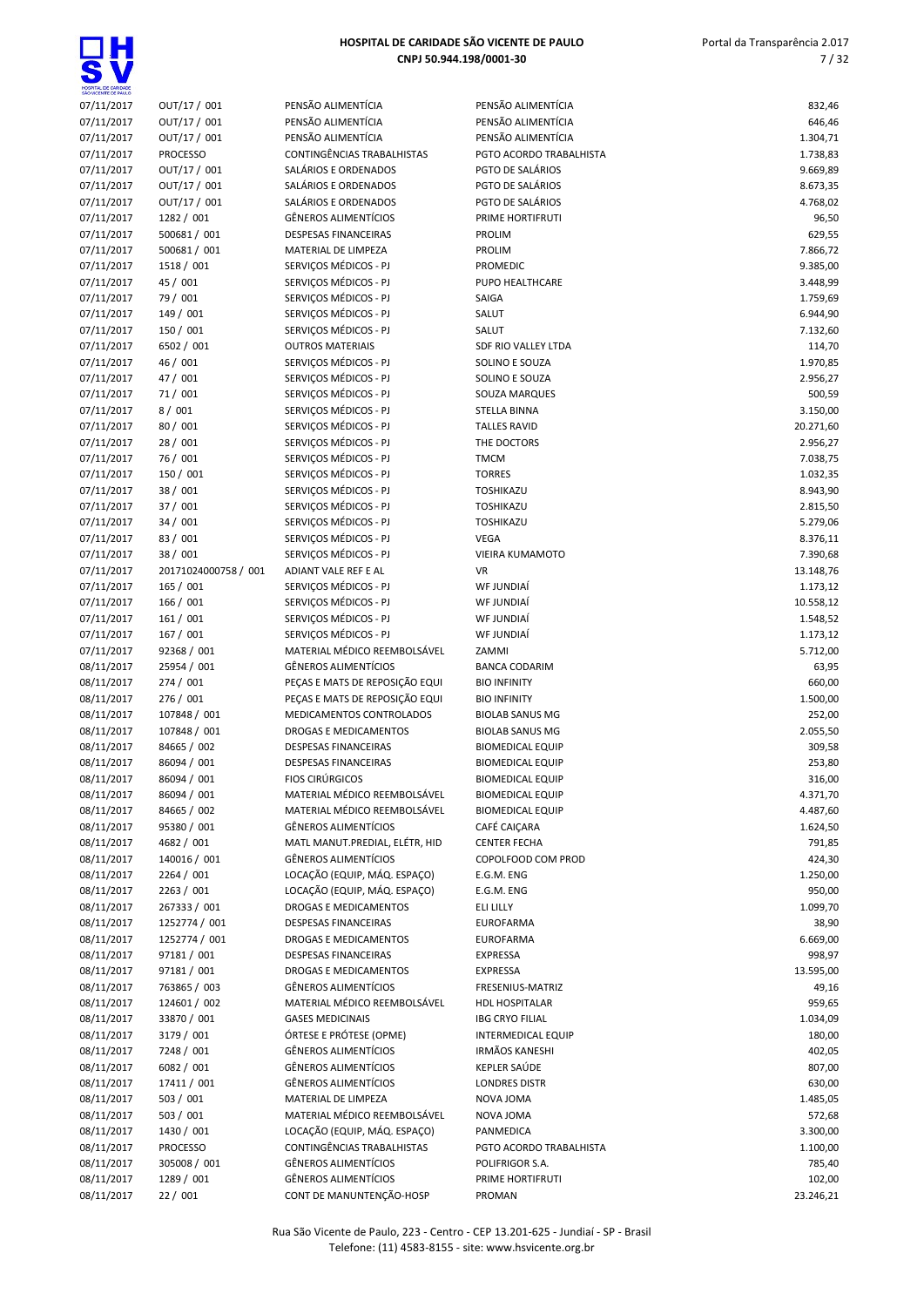

| SÃO VICENTE DE PAULO     |                                |                                                              |                                            |                      |
|--------------------------|--------------------------------|--------------------------------------------------------------|--------------------------------------------|----------------------|
| 08/11/2017               | 615717 / 001                   | <b>OUTROS MATERIAIS</b>                                      | PROT CAP SÃO PAULO                         | 678,53               |
| 08/11/2017               | 21021 / 001                    | PEÇAS E MATS DE REPOSIÇÃO EQUI                               | SAUBERN                                    | 869,40               |
| 08/11/2017               | 77782 / 001                    | <b>DESPESAS FINANCEIRAS</b>                                  | SUPERMED FINAL 07                          | 160,00               |
| 08/11/2017               | 77782 / 001                    | <b>OUTROS MATERIAIS</b>                                      | SUPERMED FINAL 07                          | 5.797,31             |
| 08/11/2017               | 77782 / 001                    | MATERIAL MÉDICO REEMBOLSAVEL                                 | SUPERMED FINAL 07                          | 208,25               |
| 08/11/2017               | 85452 / 001                    | <b>DROGAS E MEDICAMENTOS</b>                                 | SUPERMED FINAL 07                          | 975,60               |
| 08/11/2017               | 71228 / 001                    | MATERIAL DE LIMPEZA                                          | <b>TERRÃO</b>                              | 156,01               |
| 08/11/2017               | 71228 / 001                    | IMPRESSOS, MATL DE EXPEDIENTE                                | TERRÃO                                     | 35,39                |
| 08/11/2017               | 71229 / 001                    | <b>GÊNEROS ALIMENTÍCIOS</b>                                  | TERRÃO                                     | 484,94               |
| 08/11/2017               | 1976 / 001                     | PEÇAS E MATS DE REPOSIÇÃO EQUI                               | WILLTEK                                    | 1.220,00             |
| 09/11/2017               | 59540 / 001                    | MATERIAL MÉDICO REEMBOLSÁVEL                                 | 1000MEDIC                                  | 1.199,00             |
| 09/11/2017               | 46294 / 002                    | <b>DESPESAS FINANCEIRAS</b>                                  | AGILLE                                     | 571,22               |
| 09/11/2017               | 46294 / 002                    | <b>DROGAS E MEDICAMENTOS</b>                                 | AGILLE                                     | 6.995,00             |
| 09/11/2017               | 170691 / 001                   | FILMES E QUÍMICOS                                            | ALFALAGOS LTDA                             | 202,59               |
| 09/11/2017               | 170691 / 001                   | MATERIAL MÉDICO REEMBOLSÁVEL                                 | <b>ALFALAGOS LTDA</b>                      | 1.085,14             |
| 09/11/2017               | 622141 / 001                   | MATERIAL MÉDICO REEMBOLSÁVEL                                 | <b>BAXTER</b>                              | 4.608,00             |
| 09/11/2017               | 612853 / 001                   | MATERIAL MÉDICO REEMBOLSÁVEL                                 | <b>BAXTER</b>                              | 5.448,00             |
| 09/11/2017               | 24765 / 001                    | DROGAS E MEDICAMENTOS                                        | <b>BELIVE</b>                              | 1.707,00             |
| 09/11/2017               | 24752 / 001                    | DROGAS E MEDICAMENTOS                                        | <b>BELIVE</b>                              | 1.566,00             |
| 09/11/2017               | 345732 / 001                   | MATERIAL MÉDICO REEMBOLSÁVEL                                 | <b>BIOMEDICAL</b>                          | 2.996,00             |
| 09/11/2017               | 755221 / 001                   | MATERIAL DE USO PAC.NÃO REEMB                                | <b>CBS</b>                                 | 4,40                 |
| 09/11/2017               | 755221 / 001                   | <b>OUTROS MATERIAIS</b>                                      | CBS                                        | 334,72               |
| 09/11/2017               | 755221 / 001                   | MATERIAL MÉDICO REEMBOLSÁVEL                                 | CBS                                        | 994,63               |
| 09/11/2017               | 302079 / 001                   | IMPRESSOS, MATL DE EXPEDIENTE                                | CIL COM INFORMÁTICA                        | 754,75               |
| 09/11/2017               | 126617 / 002                   | MATERIAL DE LAVANDERIA                                       | CIRUR SÃO JOSÉ 04                          | 1.812,43             |
| 09/11/2017               | 128569 / 001                   | MATERIAL DE LAVANDERIA                                       | CIRUR SÃO JOSÉ 04                          | 1.941,90             |
| 09/11/2017               | 128569 / 001                   | MATERIAL MÉDICO REEMBOLSÁVEL                                 | CIRUR SÃO JOSÉ 04                          | 8.190,31             |
| 09/11/2017               | 126617 / 002                   | MATERIAL MÉDICO REEMBOLSÁVEL                                 | CIRUR SÃO JOSÉ 04                          | 11.586,54            |
| 09/11/2017               | 9031 / 001                     | MEDICAMENTOS CONTROLADOS                                     | <b>CONTROLL PHARMA</b>                     | 19,99                |
| 09/11/2017               | 9031 / 001                     | DROGAS E MEDICAMENTOS                                        | <b>CONTROLL PHARMA</b>                     | 598,01               |
| 09/11/2017               | 1854939 / 001                  | DROGAS E MEDICAMENTOS                                        | CRISTALIA                                  | 183,00               |
| 09/11/2017               | 38078 / 001                    | <b>DESPESAS FINANCEIRAS</b>                                  | <b>DBS</b>                                 | 56,46                |
| 09/11/2017               | 38078 / 001                    | DROGAS E MEDICAMENTOS                                        | <b>DBS</b>                                 | 5.647,07             |
| 09/11/2017               | 60352 / 001                    | <b>GÊNEROS ALIMENTÍCIOS</b>                                  | <b>DISTRIB HERNANDES</b>                   | 1.611,45             |
| 09/11/2017               | 90386 / 001                    | MATERIAL MÉDICO REEMBOLSÁVEL                                 | <b>ECOMED</b>                              | 800,00               |
| 09/11/2017               | 4766 / 001                     | MATERIAL DE LIMPEZA                                          | <b>ELITE</b>                               | 1.928,68             |
| 09/11/2017               | 505154 / 001                   | IMPRESSOS, MATL DE EXPEDIENTE                                | <b>ESPACIAL</b>                            | 782,72               |
| 09/11/2017               | 505154 / 001                   | MATERIAL MÉDICO REEMBOLSÁVEL                                 | <b>ESPACIAL</b>                            | 14,19                |
| 09/11/2017               | 663078 / 001                   | <b>DESPESAS FINANCEIRAS</b>                                  | EXPRESSA - FILIAL                          | 396,51               |
| 09/11/2017               | 663078 / 001                   | DROGAS E MEDICAMENTOS                                        | <b>EXPRESSA - FILIAL</b>                   | 4.900,35             |
| 09/11/2017               | NOV/17 / 001                   | FGTS RESCISÓRIO                                              | <b>GRRF RESCISÃO</b>                       | 4.815,90             |
| 09/11/2017               | 126834 / 001                   | MATERIAL MÉDICO REEMBOLSÁVEL                                 | <b>HDL HOSPITALAR</b>                      | 534,50               |
| 09/11/2017               | 126835 / 001                   | DROGAS E MEDICAMENTOS                                        | <b>HDL HOSPITALAR</b>                      | 1.793,60             |
| 09/11/2017               | 194065 / 001                   | FILMES E QUÍMICOS                                            | <b>HOSPFAR</b>                             | 1.080,00             |
| 09/11/2017               | 242244 / 001                   | <b>GASES MEDICINAIS</b>                                      | IBG                                        | 498,28               |
| 09/11/2017               | 1441861 / 001                  | GÊNEROS ALIMENTÍCIOS                                         | <b>IMPAKTO</b>                             | 288,96               |
| 09/11/2017               | 7256 / 001                     | GÊNEROS ALIMENTÍCIOS                                         | <b>IRMÃOS KANESHI</b>                      | 264,76               |
| 09/11/2017               | 49193 / 001                    | MATERIAL MÉDICO REEMBOLSÁVEL                                 | M P COM DE MATS HOSP                       | 760,00               |
| 09/11/2017               | 520294 / 002                   | MATERIAL MÉDICO REEMBOLSÁVEL                                 | MACROMED - MATRIZ                          | 670,66               |
| 09/11/2017               | 520294 / 002                   | <b>DROGAS E MEDICAMENTOS</b>                                 | MACROMED - MATRIZ                          | 18,54                |
| 09/11/2017               | 1524043 / 001                  | MATERIAL MÉDICO REEMBOLSÁVEL                                 | MAFRA FILIAL GO                            | 12.024,03            |
| 09/11/2017               | 1543804 / 001                  | MATERIAL MÉDICO REEMBOLSAVEL                                 | MAFRA FILIAL GO                            | 6.012,01             |
| 09/11/2017               | 1540878 / 001                  | MATERIAL MÉDICO REEMBOLSAVEL                                 | MAFRA FILIAL GO                            | 2.672,01             |
| 09/11/2017               | 1518154 / 001                  | DROGAS E MEDICAMENTOS                                        | MAFRA FILIAL GO                            | 3.600,00             |
| 09/11/2017               | 1548308 / 001                  | DROGAS E MEDICAMENTOS                                        | MAFRA FILIAL GO                            | 18.700,00            |
| 09/11/2017               | 1534837 / 001                  | DROGAS E MEDICAMENTOS                                        | MAFRA FILIAL GO                            | 54.990,00            |
| 09/11/2017               | 1536193 / 001                  | DROGAS E MEDICAMENTOS                                        | MAFRA FILIAL GO                            | 1.698,00             |
| 09/11/2017               | 1551616 / 001                  | DROGAS E MEDICAMENTOS                                        | MAFRA FILIAL GO                            | 7.650,00             |
| 09/11/2017               | 1533971 / 001                  | DROGAS E MEDICAMENTOS                                        | MAFRA FILIAL GO                            | 7.068,00             |
| 09/11/2017               | 1530862 / 001<br>1534692 / 001 | DROGAS E MEDICAMENTOS                                        | MAFRA FILIAL GO                            | 7.600,00             |
| 09/11/2017               |                                | DROGAS E MEDICAMENTOS                                        | MAFRA FILIAL GO                            | 1.730,00             |
| 09/11/2017               | 1540824 / 001                  | DROGAS E MEDICAMENTOS                                        | MAFRA FILIAL GO                            | 3.600,00             |
| 09/11/2017               | 432032 / 001                   | GËNEROS ALIMENTÍCIOS                                         | <b>MAFRA MATRIZ</b>                        | 9.390,50             |
| 09/11/2017               | 433161 / 001                   | MATERIAL MÉDICO REEMBOLSÁVEL<br>MATERIAL MÉDICO REEMBOLSÁVEL | <b>MAFRA MATRIZ</b>                        | 1.743,00             |
| 09/11/2017<br>09/11/2017 | 435041 / 001<br>421820 / 001   | MATERIAL MÉDICO REEMBOLSÁVEL                                 | <b>MAFRA MATRIZ</b><br><b>MAFRA MATRIZ</b> | 7.472,40<br>5.478,00 |
| 09/11/2017               | 1529284 / 001                  | DROGAS E MEDICAMENTOS                                        | <b>MAFRA MATRIZ</b>                        | 3.600,00             |
| 09/11/2017               | 94348 / 001                    | GÊNEROS ALIMENTÍCIOS                                         | MARFRIG CD ITUPEVA                         | 480,98               |
| 09/11/2017               | 16692 / 001                    | <b>OUTROS MATERIAIS</b>                                      | <b>MEDIMPORT</b>                           | 675,00               |
|                          |                                |                                                              |                                            |                      |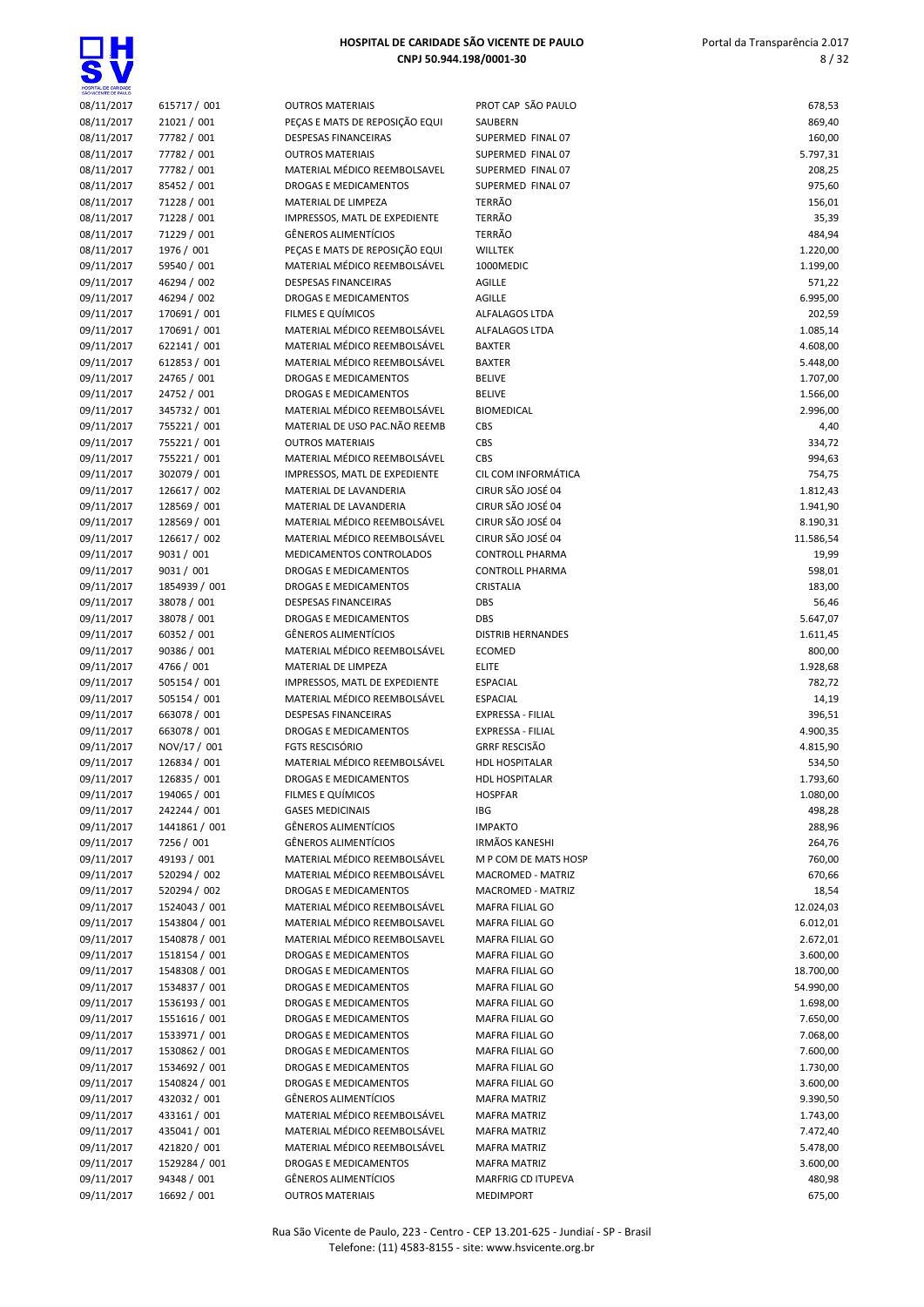| HOSPITAL DE CARIDADE SÃO VICENTE DE PAULO |  |
|-------------------------------------------|--|
| CNPJ 50.944.198/0001-30                   |  |

| SÃO VICENTE DE PAULO     |                           |                                                               |                                                                |                 |
|--------------------------|---------------------------|---------------------------------------------------------------|----------------------------------------------------------------|-----------------|
| 09/11/2017               | 12 / 001                  | <b>OUTROS CUSTOS GERAIS</b>                                   | PANIFICADORA VILLACA                                           | 390,00          |
| 09/11/2017               | <b>PROCESSO</b>           | CONTINGÊNCIAS TRABALHISTAS                                    | PGTO ACORDO TRABALHISTA                                        | 1.590,00        |
| 09/11/2017               | <b>PROCESSO</b>           | <b>CONTINGÊNCIAS TRABALHISTAS</b>                             | PGTO ACORDO TRABALHISTA                                        | 3.000,00        |
| 09/11/2017               | NOV/17 / 003              | <b>RESCISÕES</b>                                              | PGTO DE RESCISÃO                                               | 12.380,54       |
| 09/11/2017               | NOV/17 / 012              | <b>RESCISÕES</b>                                              | PGTO DE RESCISÃO                                               | 8.570,09        |
| 09/11/2017               | OUT/17 / 001              | SALÁRIOS E ORDENADOS                                          | PGTO DE SALÁRIOS                                               | 79.660,04       |
| 09/11/2017               | 1293 / 001                | <b>GÊNEROS ALIMENTÍCIOS</b>                                   | PRIME HORTIFRUTI                                               | 53,00           |
| 09/11/2017               | <b>RESCISÕES</b>          | RESCISÕES PARCELADAS HOSPITAL                                 | RESCISÕES PARCELADAS HOSPITAL                                  | 3.582,02        |
| 09/11/2017               | <b>RESCISÕES</b>          | RESCISÕES PARCELADAS HOSPITAL                                 | RESCISÕES PARCELADAS HOSPITAL                                  | 4.397,66        |
| 09/11/2017               | <b>RESCISÕES</b>          | RESCISÕES PARCELADAS HOSPITAL                                 | RESCISÕES PARCELADAS HOSPITAL                                  | 3.012,54        |
| 09/11/2017               | <b>RESCISÕES</b>          | RESCISÕES PARCELADAS HOSPITAL                                 | RESCISÕES PARCELADAS HOSPITAL                                  | 6.322,54        |
| 09/11/2017               | <b>RESCISÕES</b>          | RESCISÕES PARCELADAS HOSPITAL                                 | RESCISÕES PARCELADAS HOSPITAL                                  | 3.406,57        |
| 09/11/2017               | <b>RESCISÕES</b>          | RESCISÕES PARCELADAS HOSPITAL                                 | RESCISÕES PARCELADAS HOSPITAL<br>RESCISÕES PARCELADAS HOSPITAL | 2.213,93        |
| 09/11/2017               | <b>RESCISÕES</b>          | RESCISÕES PARCELADAS HOSPITAL<br>MATERIAL MÉDICO REEMBOLSÁVEL |                                                                | 3.648,29        |
| 09/11/2017               | 10642 / 001               |                                                               | SAMITECH                                                       | 1.020,00        |
| 09/11/2017<br>09/11/2017 | 10457 / 001<br>1094 / 001 | IMPRESSOS, MATL DE EXPEDIENTE<br>MATERIAL MÉDICO REEMBOLSÁVEL | TURN O MATIC<br>VISIONBAND                                     | 96,00<br>784,00 |
| 09/11/2017               | 4516 / 001                | <b>DESPESAS FINANCEIRAS</b>                                   | <b>VIVA MEDICAMENTOS</b>                                       | 19,00           |
| 09/11/2017               | 4516 / 001                | PEÇAS E MATS DE REPOSIÇÃO EQUI                                | <b>VIVA MEDICAMENTOS</b>                                       | 2.850,00        |
| 10/11/2017               | 149895 / 001              | <b>GÊNEROS ALIMENTÍCIOS</b>                                   | <b>ACF BRASIL</b>                                              | 1.001,40        |
| 10/11/2017               | 2451 A / 001              | <b>OUTROS CUSTOS GERAIS</b>                                   | APONTO SISTEMA DIMEP                                           | 296,00          |
| 10/11/2017               | 164893 / 001              | DROGAS E MEDICAMENTOS                                         | <b>ATIVA COMERCIAL</b>                                         | 235,56          |
| 10/11/2017               | 154751 / 001              | <b>DESPESAS FINANCEIRAS</b>                                   | AUTOPEL AUTOMAÇÃO                                              | 318,41          |
| 10/11/2017               | 154751 / 001              | IMPRESSOS, MATL DE EXPEDIENTE                                 | AUTOPEL AUTOMAÇÃO                                              | 3.945,00        |
| 10/11/2017               | 25969 / 001               | <b>GÊNEROS ALIMENTÍCIOS</b>                                   | <b>BANCA CODARIM</b>                                           | 150,65          |
| 10/11/2017               | 25945 / 001               | <b>GÊNEROS ALIMENTÍCIOS</b>                                   | <b>BANCA CODARIM</b>                                           | 48,90           |
| 10/11/2017               | 14129 / 001               | COMBUSTÍVEIS E LUBRIFICANTES                                  | <b>BATE BOLA</b>                                               | 1.162,69        |
| 10/11/2017               | 1286149 / 001             | ÓRTESE E PRÓTESE (OPME)                                       | <b>BOSTON SCIENTIFIC</b>                                       | 672,00          |
| 10/11/2017               | 1286117 / 001             | ÓRTESE E PRÓTESE (OPME)                                       | <b>BOSTON SCIENTIFIC</b>                                       | 672,00          |
| 10/11/2017               | 1286710 / 001             | ÓRTESE E PRÓTESE (OPME)                                       | <b>BOSTON SCIENTIFIC</b>                                       | 1.050,00        |
| 10/11/2017               | 1286102 / 001             | ÓRTESE E PRÓTESE (OPME)                                       | <b>BOSTON SCIENTIFIC</b>                                       | 672,00          |
| 10/11/2017               | 1286696 / 001             | ÓRTESE E PRÓTESE (OPME)                                       | <b>BOSTON SCIENTIFIC</b>                                       | 1.050,00        |
| 10/11/2017               | 2515 / 001                | <b>VEÍCULOS</b>                                               | <b>CAEME LUBRIFICANTE</b>                                      | 34,00           |
| 10/11/2017               | 2516 / 001                | <b>VEÍCULOS</b>                                               | <b>CAEME LUBRIFICANTE</b>                                      | 47,15           |
| 10/11/2017               | 07/60 / 001               | FINANCIAMENTOS BANCÁRIOS                                      | CAIXA ECONÔMICA FEDE                                           | 823.428,73      |
| 10/11/2017               | 4695 / 001                | MATL MANUT.PREDIAL, ELÉTR, HID                                | <b>CENTER FECHA</b>                                            | 176,87          |
| 10/11/2017               | 9043 / 001                | DROGAS E MEDICAMENTOS                                         | <b>CONTROLL PHARMA</b>                                         | 826,80          |
| 10/11/2017               | 45154 / 001               | <b>OUTROS MATERIAIS</b>                                       | <b>DE PAULI</b>                                                | 165,00          |
| 10/11/2017               | 45154 / 001               | MATERIAL MÉDICO REEMBOLSÁVEL                                  | <b>DE PAULI</b>                                                | 2.148,77        |
| 10/11/2017               | 59710 / 001               | MEDICAMENTOS CONTROLADOS                                      | <b>DELTA MED</b>                                               | 30,99           |
| 10/11/2017               | 59710 / 001               | DROGAS E MEDICAMENTOS                                         | <b>DELTA MED</b>                                               | 1.029,06        |
| 10/11/2017               | 123598 / 001              | MATERIAL MÉDICO REEMBOLSÁVEL                                  | <b>DIFARMIG</b>                                                | 2.687,50        |
| 10/11/2017               | 287029 / 001              | ÓRTESE E PRÓTESE (OPME)                                       | <b>EMPÓRIO HOSPITALAR</b>                                      | 4.345,00        |
| 10/11/2017               | 73711 / 001               | <b>DESPESAS FINANCEIRAS</b>                                   | <b>EQUIPLEX</b>                                                | 125,82          |
| 10/11/2017               | 73711 / 001               | DROGAS E MEDICAMENTOS                                         | <b>EQUIPLEX</b>                                                | 5.400,00        |
| 10/11/2017               | 282677 / 001              | SERVIÇOS PREST - PJ - HOSP                                    | <b>EXAME TOXICOLÓGICO</b>                                      | 209,77          |
| 10/11/2017               | 665162 / 002              | DROGAS E MEDICAMENTOS                                         | EXPRESSA - FILIAL                                              | 1.200,55        |
| 10/11/2017               | 670003 / 001              | DROGAS E MEDICAMENTOS                                         | EXPRESSA - FILIAL                                              | 3.948,00        |
| 10/11/2017               | 665159 / 002              | DROGAS E MEDICAMENTOS                                         | EXPRESSA - FILIAL                                              | 3.266,90        |
| 10/11/2017               | 169991 / 001              | DESPESAS FINANCEIRAS                                          | <b>FARMARIN</b>                                                | 19,45           |
| 10/11/2017               | 169991 / 001              | <b>DROGAS E MEDICAMENTOS</b>                                  | <b>FARMARIN</b>                                                | 5.553,05        |
| 10/11/2017               | NOV/17 / 001              | FÉRIAS HOSPITAL                                               | FÉRIAS FOLHA NOVEMBRO/17                                       | 62.930,49       |
| 10/11/2017               | OUT/17 / 001              | SERVIÇOS MÉDICOS BOLSISTAS                                    | FOLHA OUTUBRO/2017 - RESIDENTES                                | 63.944,16       |
| 10/11/2017               | 254624 / 001              | <b>GÊNEROS ALIMENTÍCIOS</b>                                   | <b>GADKIM</b>                                                  | 662,50          |
| 10/11/2017               | 16236 / 001               | <b>OUTROS MATERIAIS</b>                                       | H MAX                                                          | 800,00          |
| 10/11/2017               | 126272 / 001              | DESPESAS FINANCEIRAS                                          | <b>HDL HOSPITALAR</b>                                          | 331,65          |
| 10/11/2017               | 126272 / 001              | DROGAS E MEDICAMENTOS                                         | <b>HDL HOSPITALAR</b>                                          | 14.850,00       |
| 10/11/2017               | 192086 / 001              | <b>DESPESAS FINANCEIRAS</b>                                   | <b>HOSPFAR</b>                                                 | 512,85          |
| 10/11/2017               | 192086 / 001              | FILMES E QUÍMICOS                                             | <b>HOSPFAR</b>                                                 | 3.816,00        |
| 10/11/2017               | 192086 / 001              | MATERIAL MÉDICO REEMBOLSÁVEL                                  | <b>HOSPFAR</b>                                                 | 2.252,40        |
| 10/11/2017               | 3409 / 001                | CONT DE MANUNTENÇÃO-HOSP                                      | <b>IBG CRYO FILIAL</b>                                         | 494,92          |
| 10/11/2017               | 07/12 / 001               | LOCAÇÃO DE IMÓVEIS                                            | <b>IMOBILIÁRIA</b>                                             | 3.188,15        |
| 10/11/2017               | 07/12 / 001               | LOCAÇÃO DE IMÓVEIS                                            | IMOBILIÁRIA                                                    | 3.188,16        |
| 10/11/2017               | 7385 / 001                | PEÇAS E MATS DE REPOSIÇÃO EQUI                                | <b>IPABRAS</b>                                                 | 2.662,54        |
| 10/11/2017               | 7265 / 001                | GÊNEROS ALIMENTÍCIOS                                          | <b>IRMÃOS KANESHI</b>                                          | 196,86          |
| 10/11/2017               | 72471 / 001               | <b>GÊNEROS ALIMENTÍCIOS</b>                                   | JOATE COM E REP                                                | 318,20          |
| 10/11/2017               | 46044 / 001               | MATERIAL MÉDICO REEMBOLSÁVEL                                  | <b>MAX MEDICAL</b>                                             | 2.515,96        |
| 10/11/2017               | OUT/17 / 001              | VRS A REPASSAR-FOLHA-HOSP                                     | MENSALIDADE SIND ENFERMAGEM                                    | 560,00          |
| 10/11/2017               | 3831 / 001                | DROGAS E MEDICAMENTOS                                         | META DISTR FILIAL DF                                           | 7.490,00        |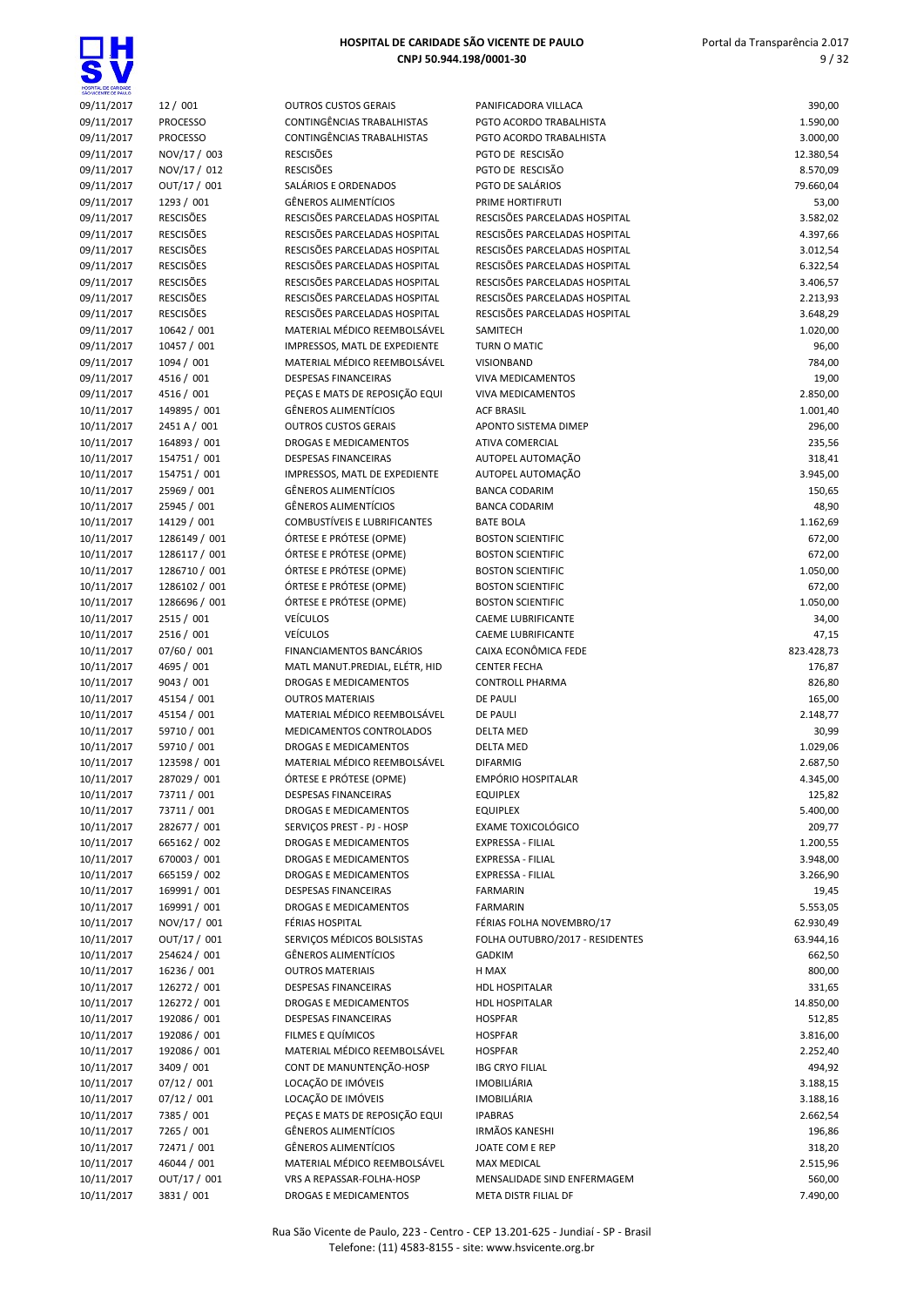

| SÃO VICENTE DE PAULO |               |                               |                       |           |
|----------------------|---------------|-------------------------------|-----------------------|-----------|
| 10/11/2017           | 17661 / 001   | <b>DESPESAS FINANCEIRAS</b>   | MGMED PRODUTOS HOSPI  | 244,30    |
| 10/11/2017           | 17661 / 001   | DROGAS E MEDICAMENTOS         | MGMED PRODUTOS HOSPI  | 10.471,32 |
| 10/11/2017           | NOV/17 / 009  | <b>RESCISÕES</b>              | PGTO DE RESCISÃO      | 2.605,45  |
| 10/11/2017           | OUT/17 / 001  | SERVIÇOS MÉDICOS - PF         | <b>PGTO RPA</b>       | 2.331,60  |
| 10/11/2017           | OUT/17 / 001  | SERVIÇOS MÉDICOS - PF         | PGTO RPA              | 1.060,80  |
| 10/11/2017           | 82753 / 001   | CONT DE MANUNTENÇÃO-HOSP      | <b>PIXEON</b>         | 1.394,60  |
| 10/11/2017           | 45732 / 001   | ÓRTESE E PRÓTESE (OPME)       | PRIME                 | 913,16    |
| 10/11/2017           | 45442 / 001   | ÓRTESE E PRÓTESE (OPME)       | PRIME                 | 2.140,00  |
| 10/11/2017           | 45767 / 001   | ÓRTESE E PRÓTESE (OPME)       | PRIME                 | 146,64    |
| 10/11/2017           | 45900 / 001   | ÓRTESE E PRÓTESE (OPME)       | PRIME                 | 1.500,00  |
| 10/11/2017           | 45731 / 001   | ÓRTESE E PRÓTESE (OPME)       | PRIME                 | 2.739,48  |
| 10/11/2017           | 45769 / 001   | ÓRTESE E PRÓTESE (OPME)       | PRIME                 | 5.380,15  |
| 10/11/2017           | 45423 / 001   | ÓRTESE E PRÓTESE (OPME)       | PRIME                 | 371,84    |
| 10/11/2017           | 46227 / 001   | ÓRTESE E PRÓTESE (OPME)       | PRIME                 | 764,34    |
| 10/11/2017           | 45439 / 001   | ÓRTESE E PRÓTESE (OPME)       | PRIME                 | 913,16    |
| 10/11/2017           | 45730 / 001   | ÓRTESE E PRÓTESE (OPME)       | PRIME                 | 913,16    |
| 10/11/2017           | 45903 / 001   | ÓRTESE E PRÓTESE (OPME)       | PRIME                 | 1.500,00  |
| 10/11/2017           | 45905 / 001   | ÓRTESE E PRÓTESE (OPME)       | PRIME                 | 1.500,00  |
| 10/11/2017           | 45858 / 001   | ÓRTESE E PRÓTESE (OPME)       | PRIME                 | 1.920,00  |
| 10/11/2017           | 45939 / 001   | ÓRTESE E PRÓTESE (OPME)       | PRIME                 | 3.927,71  |
| 10/11/2017           | 45902 / 001   | ÓRTESE E PRÓTESE (OPME)       | PRIME                 | 764,34    |
| 10/11/2017           | 45943 / 001   | ÓRTESE E PRÓTESE (OPME)       | PRIME                 | 5.405,86  |
| 10/11/2017           | 45427 / 001   | ÓRTESE E PRÓTESE (OPME)       | PRIME                 | 146,64    |
| 10/11/2017           | 45901 / 001   | ÓRTESE E PRÓTESE (OPME)       | PRIME                 | 913,16    |
| 10/11/2017           | 46228 / 001   | ÓRTESE E PRÓTESE (OPME)       | PRIME                 | 55,42     |
| 10/11/2017           | 45689 / 001   | ÓRTESE E PRÓTESE (OPME)       | PRIME                 | 6.060,58  |
| 10/11/2017           | 46212 / 001   | ÓRTESE E PRÓTESE (OPME)       | PRIME                 | 578,67    |
| 10/11/2017           | 45907 / 001   | ÓRTESE E PRÓTESE (OPME)       | PRIME                 | 285,19    |
| 10/11/2017           | 46213 / 001   | ÓRTESE E PRÓTESE (OPME)       | PRIME                 | 2.230,00  |
| 10/11/2017           | 1303 / 001    | <b>GÊNEROS ALIMENTÍCIOS</b>   | PRIME HORTIFRUTI      | 46,50     |
| 10/11/2017           | 2118101 / 001 | IMPRESSOS, MATL DE EXPEDIENTE | <b>SALES</b>          | 2.364,00  |
| 10/11/2017           | 17275 / 001   | <b>GÊNEROS ALIMENTÍCIOS</b>   | SB ALIM CAROLINE FER  | 1.126,28  |
| 10/11/2017           | 32940 / 001   | <b>GÊNEROS ALIMENTÍCIOS</b>   | <b>SB ALIMENTOS</b>   | 124,38    |
| 10/11/2017           | 82515 / 001   | DESPESAS FINANCEIRAS          | SUPERMED FINAL 07     | 215,44    |
| 10/11/2017           | 78589 / 002   | <b>DESPESAS FINANCEIRAS</b>   | SUPERMED FINAL 07     | 15,69     |
| 10/11/2017           | 82515 / 001   | MEDICAMENTOS CONTROLADOS      | SUPERMED FINAL 07     | 2.547,44  |
| 10/11/2017           | 78589 / 002   | <b>DROGAS E MEDICAMENTOS</b>  | SUPERMED FINAL 07     | 3.140,00  |
| 10/11/2017           | 82515 / 001   | DROGAS E MEDICAMENTOS         | SUPERMED FINAL 07     | 13.613,92 |
| 13/11/2017           | 16583 / 001   | MATERIAL MÉDICO REEMBOLSÁVEL  | <b>AGACE</b>          | 345,00    |
| 13/11/2017           | 11208 / 001   | DESPESAS FINANCEIRAS          | <b>ALIANCA</b>        | 512,85    |
| 13/11/2017           | 11208 / 001   | <b>OUTROS MATERIAIS</b>       | <b>ALIANCA</b>        | 384,00    |
| 13/11/2017           | 11208 / 001   | MATERIAL MÉDICO REEMBOLSÁVEL  | <b>ALIANCA</b>        | 5.404,00  |
| 13/11/2017           | 164406 / 001  | MEDICAMENTOS CONTROLADOS      | ATIVA GO              | 10,08     |
| 13/11/2017           | 164406 / 001  | DROGAS E MEDICAMENTOS         | ATIVA GO              | 4.091,94  |
| 13/11/2017           | 156233 / 001  | IMPRESSOS, MATL DE EXPEDIENTE | AUTOPEL AUTOMAÇÃO     | 476,30    |
| 13/11/2017           | 25996 / 001   | <b>GÊNEROS ALIMENTÍCIOS</b>   | <b>BANCA CODARIM</b>  | 41,60     |
| 13/11/2017           | 25991 / 001   | <b>GÊNEROS ALIMENTÍCIOS</b>   | <b>BANCA CODARIM</b>  | 240,35    |
| 13/11/2017           | 11845 / 001   | ÓRTESE E PRÓTESE (OPME)       | <b>CARDIO E ENDO</b>  | 195,45    |
| 13/11/2017           | 11977 / 001   | ÓRTESE E PRÓTESE (OPME)       | <b>CARDIO E ENDO</b>  | 195,45    |
| 13/11/2017           | 755874 / 001  | MATERIAL MÉDICO REEMBOLSÁVEL  | CBS                   | 148,50    |
| 13/11/2017           | 1856787 / 001 | <b>OUTROS MATERIAIS</b>       | CRISTÁLIA             | 6.720,00  |
| 13/11/2017           | 1857052 / 001 | MEDICAMENTOS CONTROLADOS      | CRISTÁLIA             | 1.643,35  |
| 13/11/2017           | 1857050 / 001 | MEDICAMENTOS CONTROLADOS      | CRISTÁLIA             | 32.359,60 |
| 13/11/2017           | 1856997 / 001 | DROGAS E MEDICAMENTOS         | CRISTÁLIA             | 6.020,00  |
| 13/11/2017           | 1856998 / 001 | DROGAS E MEDICAMENTOS         | CRISTÁLIA             | 3.700,00  |
| 13/11/2017           | 1857050 / 001 | DROGAS E MEDICAMENTOS         | CRISTÁLIA             | 33.434,60 |
| 13/11/2017           | 1857052 / 001 | DROGAS E MEDICAMENTOS         | CRISTÁLIA             | 7.428,93  |
| 13/11/2017           | 1857053 / 001 | DROGAS E MEDICAMENTOS         | CRISTÁLIA             | 1.175,00  |
| 13/11/2017           | 23991 / 001   | SERVIÇOS PREST - PJ - HOSP    | <b>DD INSETOS</b>     | 1.649,30  |
| 13/11/2017           | 1236359 / 003 | DROGAS E MEDICAMENTOS         | <b>EUROFARMA</b>      | 533,44    |
| 13/11/2017           | 3045 / 001    | DROGAS E MEDICAMENTOS         | FARMAVIDA             | 249,94    |
| 13/11/2017           | 784218 / 002  | <b>GÊNEROS ALIMENTÍCIOS</b>   | FRESENIUS-MATRIZ      | 1.032,49  |
| 13/11/2017           | 1425123 / 002 | <b>GÊNEROS ALIMENTÍCIOS</b>   | <b>IMPAKTO</b>        | 908,28    |
| 13/11/2017           | 7272 / 001    | <b>GÊNEROS ALIMENTÍCIOS</b>   | <b>IRMÃOS KANESHI</b> | 241,29    |
| 13/11/2017           | 7280 / 001    | <b>GÊNEROS ALIMENTÍCIOS</b>   | <b>IRMÃOS KANESHI</b> | 387,19    |
| 13/11/2017           | 57364 / 001   | <b>OUTROS MATERIAIS</b>       | JOHNSON E JOHNSON 05  | 914,34    |
| 13/11/2017           | 123047 / 001  | ÓRTESE E PRÓTESE (OPME)       | JOHNSON E JOHNSON 68  | 24.388,24 |
| 13/11/2017           | 106466 / 001  | DROGAS E MEDICAMENTOS         | JP IND FARMAC S/A     | 118,40    |
| 13/11/2017           | 106467 / 001  | DROGAS E MEDICAMENTOS         | JP IND FARMAC S/A     | 793,00    |

| <b>INCEIRAS</b>                            | MGMED PRODUTOS HO                 |
|--------------------------------------------|-----------------------------------|
| <b>DICAMENTOS</b>                          | MGMED PRODUTOS HO                 |
|                                            | PGTO DE RESCISÃO                  |
| JICOS - PF                                 | <b>PGTO RPA</b>                   |
| JICOS - PF<br>UNTENÇÃO-HOSP                | <b>PGTO RPA</b><br><b>PIXEON</b>  |
| TESE (OPME)                                | PRIME                             |
| TESE (OPME)                                | PRIME                             |
| TESE (OPME)                                | PRIME                             |
| TESE (OPME)                                | PRIME                             |
| TESE (OPME)                                | PRIME                             |
| TESE (OPME)                                | PRIME                             |
| TESE (OPME)                                | PRIME                             |
| TESE (OPME)                                | PRIME                             |
| TESE (OPME)                                | PRIME                             |
| TESE (OPME)                                | PRIME                             |
| TESE (OPME)                                | PRIME                             |
| TESE (OPME)                                | PRIME                             |
| TESE (OPME)                                | PRIME                             |
| TESE (OPME)                                | PRIME                             |
| TESE (OPME)                                | PRIME                             |
| TESE (OPME)                                | PRIME                             |
| TESE (OPME)                                | PRIME                             |
| TESE (OPME)                                | PRIME                             |
| TESE (OPME)                                | PRIME                             |
| TESE (OPME)<br>TESE (OPME)                 | PRIME<br>PRIME                    |
| TESE (OPME)                                | PRIME                             |
| TESE (OPME)                                | PRIME                             |
| 1ENTÍCIOS                                  | PRIME HORTIFRUTI                  |
| ATL DE EXPEDIENTE                          | <b>SALES</b>                      |
| 1ENTÍCIOS                                  | <b>SB ALIM CAROLINE FER</b>       |
| 1ENTÍCIOS                                  | <b>SB ALIMENTOS</b>               |
| <b>NCEIRAS</b>                             | SUPERMED FINAL 07                 |
| <b>NCEIRAS</b>                             | SUPERMED FINAL 07                 |
| OS CONTROLADOS                             | SUPERMED FINAL 07                 |
| <b>DICAMENTOS</b>                          | SUPERMED FINAL 07                 |
| <b>DICAMENTOS</b>                          | SUPERMED FINAL 07                 |
| DICO REEMBOLSÁVEL                          | <b>AGACE</b>                      |
| <b>INCEIRAS</b>                            | <b>ALIANCA</b>                    |
| RIAIS                                      | ALIANCA                           |
| DICO REEMBOLSÁVEL<br><b>OS CONTROLADOS</b> | <b>ALIANCA</b><br><b>ATIVA GO</b> |
| <b>DICAMENTOS</b>                          | ATIVA GO                          |
| ATL DE EXPEDIENTE                          | AUTOPEL AUTOMAÇÃO                 |
| 1 ENTÍCIOS                                 | <b>BANCA CODARIM</b>              |
| 1 ENTÍCIOS                                 | <b>BANCA CODARIM</b>              |
| TESE (OPME)                                | <b>CARDIO E ENDO</b>              |
| TESE (OPME)                                | <b>CARDIO E ENDO</b>              |
| DICO REEMBOLSÁVEL                          | <b>CBS</b>                        |
| <b>RIAIS</b>                               | CRISTÁLIA                         |
| OS CONTROLADOS                             | <b>CRISTÁLIA</b>                  |
| OS CONTROLADOS                             | <b>CRISTÁLIA</b>                  |
| <b>DICAMENTOS</b>                          | CRISTÁLIA                         |
| <b>DICAMENTOS</b>                          | CRISTÁLIA                         |
| <b>DICAMENTOS</b>                          | CRISTÁLIA                         |
| <b>DICAMENTOS</b>                          | <b>CRISTÁLIA</b>                  |
| <b>DICAMENTOS</b><br>ST - PJ - HOSP        | CRISTÁLIA<br><b>DD INSETOS</b>    |
| <b>DICAMENTOS</b>                          | <b>EUROFARMA</b>                  |
| <b>DICAMENTOS</b>                          | <b>FARMAVIDA</b>                  |
| 1 ENTÍCIOS                                 | <b>FRESENIUS-MATRIZ</b>           |
| 1 ENTÍCIOS                                 | <b>IMPAKTO</b>                    |
| 1ENTÍCIOS                                  | <b>IRMÃOS KANESHI</b>             |
| 1ENTÍCIOS                                  | <b>IRMÃOS KANESHI</b>             |
| RIAIS                                      | JOHNSON E JOHNSON (               |
| TESE (OPME)                                | JOHNSON E JOHNSON 6               |
| <b>DICAMENTOS</b>                          | JP IND FARMAC S/A                 |

| 2.605,45             |
|----------------------|
| 2.331,60             |
| 1.060,80             |
| 1.394,60<br>913,16   |
| 2.140,00             |
| 146,64               |
| 1.500,00             |
| 2.739,48<br>5.380,15 |
| 371,84               |
| 764,34               |
| 913,16               |
| 913,16               |
| 1.500,00<br>1.500,00 |
| 1.920,00             |
| 3.927,71             |
| 764,34               |
| 5.405,86             |
| 146,64<br>913,16     |
| 55,42                |
| 6.060,58             |
| 578,67               |
| 285,19               |
| 2.230,00<br>46,50    |
| 2.364,00             |
| 1.126,28             |
| 124,38               |
| 215,44               |
| 15,69<br>2.547,44    |
| 3.140,00             |
| 13.613,92            |
| 345,00               |
| 512,85<br>384,00     |
| 5.404,00             |
| 10,08                |
| 4.091,94             |
| 476,30               |
| 41,60<br>240,35      |
| 195,45               |
| 195,45               |
| 148,50               |
| 6.720,00<br>1.643,35 |
| 32.359,60            |
| 6.020,00             |
| 3.700,00             |
| 33.434,60            |
| 7.428,93<br>1.175,00 |
| 1.649,30             |
| 533,44               |
| 249,94               |
| 1.032,49<br>908,28   |
| 241,29               |
| 387,19               |
| 914,34               |
| 24.388,24            |
| 118,40<br>793,00     |
|                      |
|                      |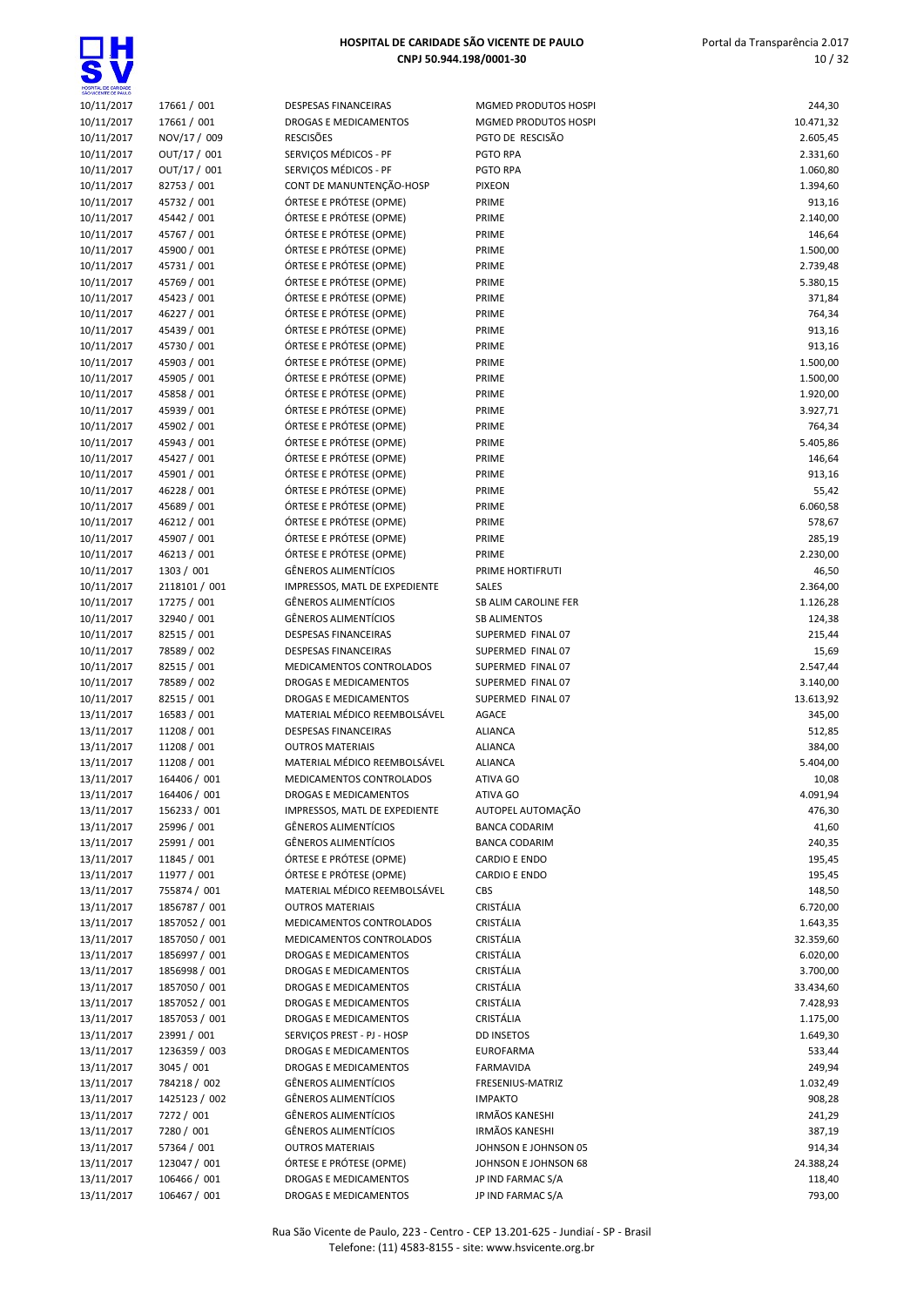| SÃO VICENTE DE PAULO     |                                |                                                            |                             |                  |
|--------------------------|--------------------------------|------------------------------------------------------------|-----------------------------|------------------|
| 13/11/2017               | NOV/17 / 001                   | <b>DESPESAS FINANCEIRAS</b>                                | JUROS ZAMMI NF 92368-1      | 204,72           |
| 13/11/2017               | 99454 / 001                    | <b>GÊNEROS ALIMENTÍCIOS</b>                                | <b>MARFRIG CD ITUPEVA</b>   | 792,22           |
| 13/11/2017               | 219713 / 001                   | <b>GÊNEROS ALIMENTÍCIOS</b>                                | <b>MERCANTIL PRIMAR</b>     | 371,10           |
| 13/11/2017               | 16086 / 001                    | <b>CORREIOS E MALOTES</b>                                  | NOVA JUNDIAÍ                | 230,28           |
| 13/11/2017               | 40514 / 001                    | PEÇAS E MATS DE REPOSIÇÃO EQUI                             | OXILUZ                      | 323,45           |
| 13/11/2017               | 40514 / 002                    | PEÇAS E MATS DE REPOSIÇÃO EQUI                             | OXILUZ                      | 18,36            |
| 13/11/2017               | 40514 / 001                    | <b>GASES MEDICINAIS</b>                                    | OXILUZ                      | 5.699,55         |
| 13/11/2017               | 40514 / 002                    | <b>GASES MEDICINAIS</b>                                    | OXILUZ                      | 323,44           |
| 13/11/2017               | 301418306 / 001                | <b>OUTROS CUSTOS GERAIS</b>                                | PEDÁGIO SEM PARAR           | 311,52           |
| 13/11/2017               | <b>PROCESSO</b>                | CONTINGÊNCIAS TRABALHISTAS                                 | PGTO ACORDO TRABALHISTA     | 1.134,35         |
| 13/11/2017               | NOV/17 / 011                   | <b>RESCISÕES</b>                                           | PGTO DE RESCISÃO            | 2.546,31         |
| 13/11/2017               | 305905 / 001                   | <b>GÊNEROS ALIMENTÍCIOS</b>                                | POLIFRIGOR S.A.             | 1.748,76         |
| 13/11/2017               | 28997 / 001                    | MATERIAL MÉDICO REEMBOLSÁVEL                               | POLO CIRÚRGICO              | 1.041,90         |
| 13/11/2017               | 1317 / 001                     | <b>GÊNEROS ALIMENTÍCIOS</b>                                | PRIME HORTIFRUTI            | 92,00            |
| 13/11/2017               | 1307 / 001                     | <b>GÊNEROS ALIMENTÍCIOS</b>                                | PRIME HORTIFRUTI            | 135,50           |
| 13/11/2017               | 501451 / 001                   | <b>DESPESAS FINANCEIRAS</b>                                | <b>PROLIM</b>               | 785,18           |
| 13/11/2017               | 501451 / 001                   | MATERIAL DE LIMPEZA                                        | <b>PROLIM</b>               | 9.214,56         |
| 13/11/2017               | 3728 / 001                     | MATL MANUT.PREDIAL, ELÉTR, HID                             | PROSEG JUNDIAÍ              | 189,00           |
| 13/11/2017               | 188610 / 001                   | <b>GÊNEROS ALIMENTÍCIOS</b>                                | SANNA COM ALIMENTOS         | 279,00           |
| 13/11/2017               | 101415 / 001                   | <b>DROGAS E MEDICAMENTOS</b>                               | SANOBIOL                    | 18.318,44        |
| 13/11/2017               | 101419 / 001                   | DROGAS E MEDICAMENTOS                                      | <b>SANOBIOL</b>             | 19.385,68        |
| 13/11/2017               | 6202 / 001                     | MATL MANUT.PREDIAL, ELÉTR, HID                             | SANTA FÉ COMERCIAL          | 1.536,70         |
| 13/11/2017               | 1866909 / 001                  | <b>GÊNEROS ALIMENTÍCIOS</b>                                | SERRAMAR                    | 408,46           |
| 13/11/2017               | 1868366 / 001<br>1869525 / 001 | <b>GÊNEROS ALIMENTÍCIOS</b><br><b>GÊNEROS ALIMENTÍCIOS</b> | SERRAMAR<br>SERRAMAR        | 623,44           |
| 13/11/2017               | 2940 / 001                     | ÓRTESE E PRÓTESE (OPME)                                    | <b>SS MEDICAL</b>           | 472,96           |
| 13/11/2017<br>13/11/2017 | 233 / 001                      | MATERIAL MÉDICO REEMBOLSÁVEL                               | <b>UNIODONTO</b>            | 197,60<br>514,50 |
| 14/11/2017               | 155880 / 001                   | <b>DESPESAS FINANCEIRAS</b>                                | AUTOPEL AUTOMAÇÃO           | 151,65           |
| 14/11/2017               | 155880 / 001                   | IMPRESSOS, MATL DE EXPEDIENTE                              | AUTOPEL AUTOMAÇÃO           | 9.100,00         |
| 14/11/2017               | 25997 / 001                    | <b>GÊNEROS ALIMENTÍCIOS</b>                                | <b>BANCA CODARIM</b>        | 54,80            |
| 14/11/2017               | 14121 / 001                    | MATERIAL DE LIMPEZA                                        | <b>BATE BOLA</b>            | 194,67           |
| 14/11/2017               | 753846 / 001                   | ÓRTESE E PRÓTESE (OPME)                                    | <b>BIOTRONIK</b>            | 500,00           |
| 14/11/2017               | 684676 / 001                   | ÓRTESE E PRÓTESE (OPME)                                    | <b>BRAILE</b>               | 14.000,00        |
| 14/11/2017               | 10954 / 001                    | ÓRTESE E PRÓTESE (OPME)                                    | <b>CARDIO E ENDO</b>        | 1.086,35         |
| 14/11/2017               | 760668 / 001                   | <b>GÊNEROS ALIMENTÍCIOS</b>                                | <b>CDI</b>                  | 672,85           |
| 14/11/2017               | 19556 / 001                    | <b>DESPESAS FINANCEIRAS</b>                                | <b>CIEX DO BRASIL</b>       | 199,13           |
| 14/11/2017               | 19556 / 001                    | MATERIAL MÉDICO REEMBOLSÁVEL                               | <b>CIEX DO BRASIL</b>       | 3.016,20         |
| 14/11/2017               | 172700 / 001                   | MATERIAL MÉDICO REEMBOLSÁVEL                               | <b>CREMER MG</b>            | 3.587,10         |
| 14/11/2017               | 175275 / 001                   | MATERIAL MÉDICO REEMBOLSÁVEL                               | <b>CREMER MG</b>            | 4.056,00         |
| 14/11/2017               | 1855950 / 001                  | MEDICAMENTOS CONTROLADOS                                   | CRISTÁLIA                   | 910,00           |
| 14/11/2017               | 287609 / 001                   | ÓRTESE E PRÓTESE (OPME)                                    | <b>EMPÓRIO HOSPITALAR</b>   | 1.795,00         |
| 14/11/2017               | 287623 / 001                   | ÓRTESE E PRÓTESE (OPME)                                    | <b>EMPÓRIO HOSPITALAR</b>   | 959,40           |
| 14/11/2017               | 2492585 / 001                  | <b>GÊNEROS ALIMENTÍCIOS</b>                                | <b>FESTPAN</b>              | 664,35           |
| 14/11/2017               | 242484 / 001                   | <b>GASES MEDICINAIS</b>                                    | IBG                         | 697,60           |
| 14/11/2017               | 33954 / 001                    | <b>GASES MEDICINAIS</b>                                    | <b>IBG CRYO FILIAL</b>      | 2.252,77         |
| 14/11/2017               | 33972 / 001                    | <b>GASES MEDICINAIS</b>                                    | <b>IBG CRYO FILIAL</b>      | 4.505,54         |
| 14/11/2017               | 3955 / 002                     | MATERIAL MÉDICO REEMBOLSÁVEL                               | <b>INOVA COML HOSPITALA</b> | 7.591,40         |
| 14/11/2017               | 116 / 001                      | SERVS TERC. MÉDICOS REPASSE PJ                             | <b>INST DE ONCOLOGIA</b>    | 188.845,95       |
| 14/11/2017               | 7284 / 001                     | <b>GÊNEROS ALIMENTÍCIOS</b>                                | <b>IRMÃOS KANESHI</b>       | 279,19           |
| 14/11/2017               | 6122 / 001                     | <b>GÊNEROS ALIMENTÍCIOS</b>                                | <b>KEPLER SAUDE</b>         | 807,00           |
| 14/11/2017               | 58484 / 001                    | <b>OUTROS MATERIAIS</b>                                    | LIFEMED                     | 3.444,00         |
| 14/11/2017               | 527443 / 001                   | MATERIAL MÉDICO REEMBOLSÁVEL                               | <b>MACROMED - MATRIZ</b>    | 304,05           |
| 14/11/2017               | 527508 / 001                   | <b>DROGAS E MEDICAMENTOS</b>                               | MACROMED - MATRIZ           | 45,60            |
| 14/11/2017               | 448765 / 001                   | <b>GÊNEROS ALIMENTÍCIOS</b>                                | <b>MAFRA MATRIZ</b>         | 525,00           |
| 14/11/2017               | 97522 / 001                    | DESPESAS FINANCEIRAS                                       | MARFRIG CD ITUPEVA          | 10,66            |
| 14/11/2017               | 97522 / 001                    | <b>GÊNEROS ALIMENTÍCIOS</b>                                | <b>MARFRIG CD ITUPEVA</b>   | 3.554,06         |
| 14/11/2017               | 137187 / 002                   | MATERIAL MÉDICO REEMBOLSÁVEL                               | <b>MEDI HOUSE</b>           | 5.140,00         |
| 14/11/2017               | 137187 / 001                   | MATERIAL MÉDICO REEMBOLSÁVEL                               | <b>MEDI HOUSE</b>           | 5.140,00         |
| 14/11/2017               | 137488 / 001                   | MATERIAL MÉDICO REEMBOLSÁVEL                               | <b>MEDI HOUSE</b>           | 3.551,84         |
| 14/11/2017               | 136848 / 001                   | MATERIAL MÉDICO REEMBOLSÁVEL                               | <b>MEDI HOUSE</b>           | 3.036,80         |
| 14/11/2017               | 52580 / 001                    | MATERIAL MÉDICO REEMBOLSÁVEL                               | MÉDICOR                     | 1.539,09         |
| 14/11/2017               | 1322 / 001                     | <b>GÊNEROS ALIMENTÍCIOS</b>                                | PRIME HORTIFRUTI            | 212,30           |
| 14/11/2017               | 86969 / 001                    | DROGAS E MEDICAMENTOS                                      | SUPERMED FINAL 07           | 1.518,00         |
| 14/11/2017               | 71343 / 001                    | <b>GÊNEROS ALIMENTÍCIOS</b>                                | TERRÃO                      | 169,40           |
| 14/11/2017               | 9104 / 001                     | <b>VEÍCULOS</b>                                            | TUBÃO AUTO                  | 286,00           |
| 16/11/2017               | 38385 / 001                    | CONT DE MANUNTENÇÃO-HOSP                                   | AGFA                        | 6.492,14         |
| 16/11/2017               | 11401 / 001                    | <b>DESPESAS FINANCEIRAS</b>                                | <b>ALIANCA</b>              | 833,39           |
| 16/11/2017               | 11401 / 001                    | <b>OUTROS MATERIAIS</b>                                    | <b>ALIANCA</b>              | 12.160,00        |
| 16/11/2017               | 11401 / 001                    | MATERIAL MÉDICO REEMBOLSAVEL                               | <b>ALIANCA</b>              | 4.507,80         |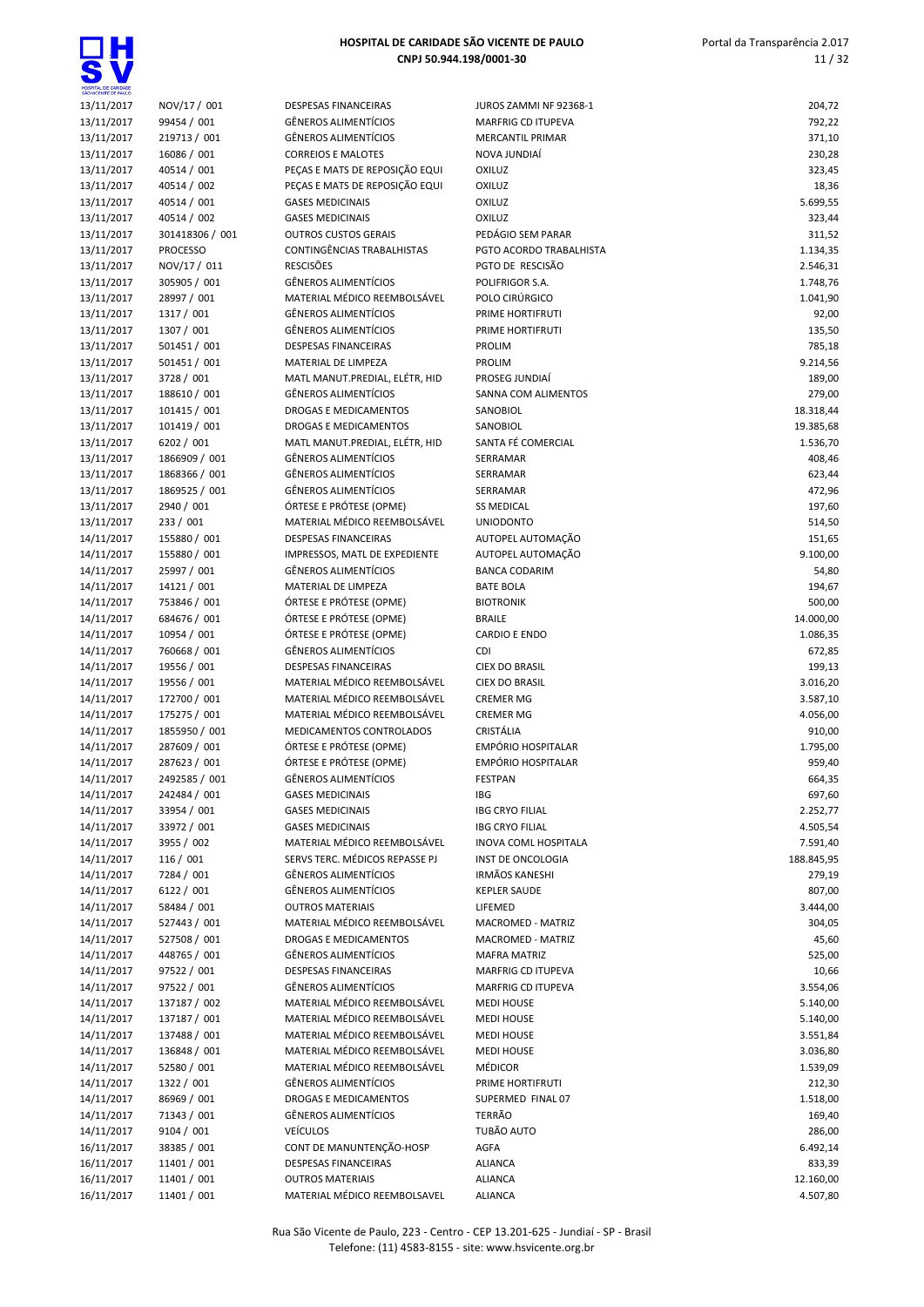

| 16/11/2017               | 27020 / 001                |
|--------------------------|----------------------------|
| 16/11/2017               | 7399 / 001                 |
|                          |                            |
| 16/11/2017               | 156572 / 001               |
| 16/11/2017               | 26092 / 001                |
| 16/11/2017               | 26055 / 001                |
| 16/11/2017               | 87006 / 001                |
| 16/11/2017               | 87006 / 001                |
|                          |                            |
| 16/11/2017               | 4699 / 001                 |
| 16/11/2017               | 66281 / 001                |
| 16/11/2017               | 865846 / 001               |
| 16/11/2017               | 865846 / 001               |
| 16/11/2017               | 865846 / 001               |
|                          |                            |
| 16/11/2017               | 878450 / 001               |
| 16/11/2017               | 49852 / 001                |
| 16/11/2017               | 2016 / 001                 |
| 16/11/2017               | 1946 / 001                 |
| 16/11/2017               | 2465 / 001                 |
|                          |                            |
| 16/11/2017               | 2465 / 001                 |
| 16/11/2017               | OUT/17 / 001               |
| 16/11/2017               | OUT/17 / 001               |
| 16/11/2017               | OUT/17 / 001               |
| 16/11/2017               | 140335 / 001               |
|                          |                            |
| 16/11/2017               | 146377 / 001               |
| 16/11/2017               | 118557 / 001               |
| 16/11/2017               | 44586 / 001                |
| 16/11/2017               | 44586 / 001                |
| 16/11/2017               | 44586 / 001                |
| 16/11/2017               | 60563 / 001                |
|                          |                            |
| 16/11/2017               | 3629 / 001                 |
| 16/11/2017               | 604248 / 001               |
| 16/11/2017               | 287630 / 001               |
| 16/11/2017               | 287885 / 001               |
| 16/11/2017               | 288322 / 001               |
|                          |                            |
| 16/11/2017               | 288316 / 001               |
|                          |                            |
| 16/11/2017               | 288318 / 001               |
| 16/11/2017               | <b>VLRS A REPASSAR</b>     |
| 16/11/2017               | 974 / 001                  |
|                          |                            |
| 16/11/2017               | 293387 / 001               |
| 16/11/2017               | 254866 / 001               |
| 16/11/2017               | 1496 / 001                 |
| 16/11/2017               | NOV/17 / 001               |
| 16/11/2017               | 4618 / 001                 |
|                          |                            |
| 16/11/2017               | 192360 / 001               |
| 16/11/2017               | 192360 / 001               |
| 16/11/2017               | 3188 / 001                 |
| 16/11/2017               | 7293 / 001                 |
| 16/11/2017               | 7299 / 001                 |
| 16/11/2017               | 5208 / 001                 |
|                          | 72576 / 001                |
| 16/11/2017               |                            |
| 16/11/2017               | 59548 / 001                |
| 16/11/2017               | 103569 / 001               |
| 16/11/2017               | 39927 / 001                |
| 16/11/2017               | 40077 / 001                |
| 16/11/2017               | 40063 / 001                |
|                          |                            |
| 16/11/2017               | 39928 / 001                |
| 16/11/2017               | 40076 / 001                |
| 16/11/2017               | 39844 / 001                |
| 16/11/2017               | 40062 / 001                |
| 16/11/2017               | 221 / 001                  |
| 16/11/2017               | 18020 / 001                |
|                          |                            |
| 16/11/2017               | 17996 / 001                |
| 16/11/2017               | 61051 / 001                |
| 16/11/2017               | 61051 / 001                |
| 16/11/2017               | 68 / 001                   |
| 16/11/2017               | 5990632 / 008              |
|                          |                            |
| 16/11/2017               | 38885 / 001                |
| 16/11/2017               | 41195 / 001                |
| 16/11/2017<br>16/11/2017 | 10331 / 001<br>10331 / 001 |

| <i>I</i> IÁQUINAS E EQUIPAMENTOS           |
|--------------------------------------------|
| ERVIÇOS PREST - PJ - HOSP                  |
| MPRESSOS, MATL DE EXPEDIENTE               |
| <b>GÊNEROS ALIMENTÍCIOS</b>                |
| SÊNEROS ALIMENTÍCIOS                       |
| <b>IOS CIRÚRGICOS</b>                      |
| AATERIAL MÉDICO REEMBOLSÁVEL               |
| <b>AATL MANUT.PREDIAL, ELETR, HID</b>      |
| <i>A</i> ATERIAL MÉDICO REEMBOLSAVEL       |
| <b>ESPESAS FINANCEIRAS</b>                 |
|                                            |
| <b>JUTROS MATERIAIS</b>                    |
| AATERIAL MÉDICO REEMBOLSÁVEL               |
| <b>AATERIAL MÉDICO REEMBOLSÁVEL</b>        |
| AATERIAL MÉDICO REEMBOLSÁVEL               |
| ECAS E MATS DE REPOSIÇÃO EQUI              |
| OCAÇÃO (EQUIP, MÁQ. ESPAÇO)                |
| <b>JUTROS MATERIAIS</b>                    |
| AATERIAL MÉDICO REEMBOLSÁVEL               |
| RS A REPASSAR-FOLHA-HOSP                   |
| RS A REPASSAR-FOLHA-HOSP                   |
| RS A REPASSAR-FOLHA-HOSP                   |
| SÊNEROS ALIMENTÍCIOS                       |
| NERGIA ELÉTRICA                            |
| NERGIA ELÉTRICA                            |
| <b>ESPESAS FINANCEIRAS</b>                 |
|                                            |
| <b>JUTROS MATERIAIS</b>                    |
| <i><b>AATERIAL MÉDICO REEMBOLSAVEL</b></i> |
| SÊNEROS ALIMENTÍCIOS                       |
| ONT DE MANUNTENÇÃO-HOSP:                   |
| <b>AATERIAL MÉDICO REEMBOLSÁVEL</b>        |
| )RTESE E PRÓTESE (OPME)                    |
| )RTESE E PRÓTESE (OPME)                    |
| ÓRTESE E PRÓTESE (OPME)                    |
| )RTESE E PRÓTESE (OPME)                    |
| ÓRTESE E PRÓTESE (OPME)                    |
| RS A REPASSAR-FOLHA-HOSP                   |
| RANSPORTE DE EMPREGADOS                    |
| SÊNEROS ALIMENTÍCIOS                       |
| SÊNEROS ALIMENTÍCIOS                       |
| <b><i>AATERIAL DE LIMPEZA</i></b>          |
| 'gts rescisório                            |
| <b>iÊNEROS ALIMENTÍCIOS</b>                |
| <b>ESPESAS FINANCEIRAS</b>                 |
| ROGAS E MEDICAMENTOS                       |
| ÓRTESE E PRÓTESE (OPME)                    |
| SÊNEROS ALIMENTÍCIOS                       |
| <b>GÊNEROS ALIMENTÍCIOS</b>                |
| <b>JUTROS MATERIAIS</b>                    |
| <b>GÊNEROS ALIMENTÍCIOS</b>                |
| <i>A</i> ATERIAL MÉDICO REEMBOLSÁVEL       |
| <b>GÊNEROS ALIMENTÍCIOS</b>                |
| <b>DRTESE E PRÓTESE (OPME)</b>             |
|                                            |
| <b>DRTESE E PRÓTESE (OPME)</b>             |
| <b>DRTESE E PRÓTESE (OPME)</b>             |
| ÍRTESE E PRÓTESE (OPME)                    |
| <b>DRTESE E PRÓTESE (OPME)</b>             |
| DRTESE E PRÓTESE (OPME)                    |
| DRTESE E PRÓTESE (OPME)                    |
| EÇAS E MATS DE REPOSIÇÃO EQUI              |
| ROGAS E MEDICAMENTOS                       |
| ROGAS E MEDICAMENTOS                       |
| AATL MANUT.PREDIAL, ELÉTR, HID             |
|                                            |
| ECAS E MATS DE REPOSIÇÃO EQUI              |
| ERVIÇOS PREST - PJ - HOSP                  |
| IVROS, JORNAIS, REVISTAS, PUB              |
| ROGAS E MEDICAMENTOS                       |
| ÓRTESE E PRÓTESE (OPME)                    |
| <b>JUTROS MATERIAIS</b>                    |
| AATERIAL MÉDICO REEMBOLSÁVEL               |

| 16/11/2017               | 27020 / 001                 | MÁQUINAS E EQUIPAMENTOS                                      | ANHANGUERA FERRAMENT                         | 547,31               |
|--------------------------|-----------------------------|--------------------------------------------------------------|----------------------------------------------|----------------------|
| 16/11/2017               | 7399 / 001                  | SERVIÇOS PREST - PJ - HOSP                                   | <b>APONTO SISTEMAS</b>                       | 1.040,00             |
| 16/11/2017               | 156572 / 001                | IMPRESSOS, MATL DE EXPEDIENTE                                | AUTOPEL AUTOMAÇÃO                            | 6.500,00             |
| 16/11/2017               | 26092 / 001                 | <b>GÊNEROS ALIMENTÍCIOS</b>                                  | <b>BANCA CODARIM</b>                         | 161,56               |
| 16/11/2017               | 26055 / 001                 | <b>GÊNEROS ALIMENTÍCIOS</b>                                  | <b>BANCA CODARIM</b>                         | 111,50               |
| 16/11/2017               | 87006 / 001                 | <b>FIOS CIRÚRGICOS</b>                                       | <b>BIOMEDICAL EQUIP</b>                      | 553,00               |
| 16/11/2017               | 87006 / 001                 | MATERIAL MÉDICO REEMBOLSÁVEL                                 | <b>BIOMEDICAL EQUIP</b>                      | 5.185,50             |
| 16/11/2017               | 4699 / 001                  | MATL MANUT.PREDIAL, ELETR, HID                               | <b>CENTER FECHA</b>                          | 467,00               |
| 16/11/2017               | 66281 / 001                 | MATERIAL MÉDICO REEMBOLSAVEL                                 | CIRÚRGICA BRASIL                             | 1.570,00             |
| 16/11/2017               | 865846 / 001                | <b>DESPESAS FINANCEIRAS</b>                                  | CIRÚRGICA FERNANDES                          | 131,12               |
| 16/11/2017               | 865846 / 001                | <b>OUTROS MATERIAIS</b>                                      | CIRÚRGICA FERNANDES                          | 805,00               |
| 16/11/2017               | 865846 / 001                | MATERIAL MÉDICO REEMBOLSÁVEL                                 | CIRÚRGICA FERNANDES                          | 31.975,90            |
| 16/11/2017               | 878450 / 001<br>49852 / 001 | MATERIAL MÉDICO REEMBOLSÁVEL<br>MATERIAL MÉDICO REEMBOLSÁVEL | CIRÚRGICA FERNANDES<br><b>CISCRE</b>         | 565,20               |
| 16/11/2017               | 2016 / 001                  | PEÇAS E MATS DE REPOSIÇÃO EQUI                               |                                              | 9.868,50<br>2.884,75 |
| 16/11/2017<br>16/11/2017 | 1946 / 001                  | LOCAÇÃO (EQUIP, MÁQ. ESPAÇO)                                 | <b>CLEAN MEDICAL</b><br><b>CLEAN MEDICAL</b> | 4.000,00             |
| 16/11/2017               | 2465 / 001                  | <b>OUTROS MATERIAIS</b>                                      | <b>COLINA TEXTIL</b>                         | 962,00               |
| 16/11/2017               | 2465 / 001                  | MATERIAL MÉDICO REEMBOLSÁVEL                                 | <b>COLINA TEXTIL</b>                         | 2.672,40             |
| 16/11/2017               | OUT/17 / 001                | VRS A REPASSAR-FOLHA-HOSP                                    | CONTRIBUIÇÃO CONFEDERATIVA                   | 10.439,72            |
| 16/11/2017               | OUT/17 / 001                | VRS A REPASSAR-FOLHA-HOSP                                    | CONV C.E.F. A REPASSAR EMPRÉSTIMO            | 67.114,24            |
| 16/11/2017               | OUT/17 / 001                | VRS A REPASSAR-FOLHA-HOSP                                    | CONVÊNIO CLUBE IPIRANGA -                    | 1.480,00             |
| 16/11/2017               | 140335 / 001                | <b>GÊNEROS ALIMENTÍCIOS</b>                                  | COPOLFOOD COM PROD                           | 371,80               |
| 16/11/2017               | 146377 / 001                | <b>ENERGIA ELÉTRICA</b>                                      | <b>CPFL</b>                                  | 433,26               |
| 16/11/2017               | 118557 / 001                | <b>ENERGIA ELÉTRICA</b>                                      | CPFL                                         | 11.437,60            |
| 16/11/2017               | 44586 / 001                 | DESPESAS FINANCEIRAS                                         | <b>DE PAULI</b>                              | 262,88               |
| 16/11/2017               | 44586 / 001                 | <b>OUTROS MATERIAIS</b>                                      | <b>DE PAULI</b>                              | 495,00               |
| 16/11/2017               | 44586 / 001                 | MATERIAL MÉDICO REEMBOLSAVEL                                 | <b>DE PAULI</b>                              | 2.876,15             |
| 16/11/2017               | 60563 / 001                 | <b>GÊNEROS ALIMENTÍCIOS</b>                                  | <b>DISTRIB HERNANDES</b>                     | 698,40               |
| 16/11/2017               | 3629 / 001                  | CONT DE MANUNTENÇÃO-HOSP                                     | E.G.M. ENG                                   | 1.259,91             |
| 16/11/2017               | 604248 / 001                | MATERIAL MÉDICO REEMBOLSÁVEL                                 | <b>EMPÓRIO</b>                               | 5.501,00             |
| 16/11/2017               | 287630 / 001                | ÓRTESE E PRÓTESE (OPME)                                      | <b>EMPÓRIO HOSPITALAR</b>                    | 1.033,00             |
| 16/11/2017               | 287885 / 001                | ÓRTESE E PRÓTESE (OPME)                                      | <b>EMPÓRIO HOSPITALAR</b>                    | 1.033,00             |
| 16/11/2017               | 288322 / 001                | ÓRTESE E PRÓTESE (OPME)                                      | <b>EMPÓRIO HOSPITALAR</b>                    | 1.541,00             |
| 16/11/2017               | 288316 / 001                | ÓRTESE E PRÓTESE (OPME)                                      | EMPÓRIO HOSPITALAR                           | 1.033,00             |
| 16/11/2017               | 288318 / 001                | ÓRTESE E PRÓTESE (OPME)                                      | <b>EMPÓRIO HOSPITALAR</b>                    | 1.287,00             |
| 16/11/2017               | <b>VLRS A REPASSAR</b>      | VRS A REPASSAR-FOLHA-HOSP                                    | EMPRÉSTIMO RRSCISÃO                          | 4.667,73             |
| 16/11/2017               | 974 / 001                   | <b>TRANSPORTE DE EMPREGADOS</b>                              | <b>FAMA TRANSP E TUR</b>                     | 194.662,24           |
| 16/11/2017               | 293387 / 001                | <b>GÊNEROS ALIMENTÍCIOS</b>                                  | FRIOS DADO FINAL 54                          | 705,99               |
| 16/11/2017               | 254866 / 001                | <b>GÊNEROS ALIMENTÍCIOS</b>                                  | <b>GADKIM</b>                                | 841,00               |
| 16/11/2017               | 1496 / 001                  | MATERIAL DE LIMPEZA                                          | <b>GREEN BAGS</b>                            | 2.094,78             |
| 16/11/2017               | NOV/17 / 001                | <b>FGTS RESCISÓRIO</b>                                       | <b>GRRF RESCISÃO</b>                         | 3.197,32             |
| 16/11/2017               | 4618 / 001                  | <b>GÊNEROS ALIMENTÍCIOS</b>                                  | HIGIPRES COM E SERV                          | 4.568,00             |
| 16/11/2017               | 192360 / 001                | <b>DESPESAS FINANCEIRAS</b>                                  | <b>HOSPFAR</b>                               | 189,75               |
| 16/11/2017               | 192360 / 001                | DROGAS E MEDICAMENTOS                                        | <b>HOSPFAR</b>                               | 7.560,00             |
| 16/11/2017               | 3188 / 001                  | ÓRTESE E PRÓTESE (OPME)                                      | <b>INTERMEDICAL EQUIP</b>                    | 250,00               |
| 16/11/2017               | 7293 / 001                  | GÊNEROS ALIMENTÍCIOS                                         | <b>IRMÃOS KANESHI</b>                        | 427,50               |
| 16/11/2017               | 7299 / 001                  | GÊNEROS ALIMENTÍCIOS                                         | <b>IRMÃOS KANESHI</b>                        | 556,70               |
| 16/11/2017               | 5208 / 001                  | <b>OUTROS MATERIAIS</b>                                      | <b>ITA SAFETY EQUIP</b>                      | 613,00               |
| 16/11/2017               | 72576 / 001                 | <b>GÊNEROS ALIMENTÍCIOS</b>                                  | JOATE COM E REP                              | 411,90               |
| 16/11/2017               | 59548 / 001                 | MATERIAL MÉDICO REEMBOLSÁVEL                                 | LIFEMED                                      | 2.268,00             |
| 16/11/2017               | 103569 / 001                | GÊNEROS ALIMENTÍCIOS                                         | MARFRIG CD ITUPEVA                           | 704,82               |
| 16/11/2017               | 39927 / 001                 | ÓRTESE E PRÓTESE (OPME)                                      | MEDICAL CAMP                                 | 5.226,80             |
| 16/11/2017               | 40077 / 001                 | ÓRTESE E PRÓTESE (OPME)                                      | MEDICAL CAMP                                 | 4.005,90             |
| 16/11/2017<br>16/11/2017 | 40063 / 001                 | ÓRTESE E PRÓTESE (OPME)<br>ÓRTESE E PRÓTESE (OPME)           | MEDICAL CAMP<br><b>MEDICAL CAMP</b>          | 3.366,19             |
|                          | 39928 / 001<br>40076 / 001  | ÓRTESE E PRÓTESE (OPME)                                      |                                              | 3.366,19             |
| 16/11/2017<br>16/11/2017 | 39844 / 001                 | ÓRTESE E PRÓTESE (OPME)                                      | MEDICAL CAMP<br>MEDICAL CAMP                 | 3.911,19<br>3.366,19 |
| 16/11/2017               | 40062 / 001                 | ÓRTESE E PRÓTESE (OPME)                                      | MEDICAL CAMP                                 | 3.086,19             |
| 16/11/2017               | 221 / 001                   | PEÇAS E MATS DE REPOSIÇÃO EQUI                               | MEDYCOM                                      | 769,20               |
| 16/11/2017               | 18020 / 001                 | DROGAS E MEDICAMENTOS                                        | MGMED PRODUTOS HOSPI                         | 2.442,00             |
| 16/11/2017               | 17996 / 001                 | DROGAS E MEDICAMENTOS                                        | MGMED PRODUTOS HOSPI                         | 6.105,00             |
| 16/11/2017               | 61051 / 001                 | MATL MANUT.PREDIAL, ELÉTR, HID                               | <b>MULTIBOR</b>                              | 684,51               |
| 16/11/2017               | 61051 / 001                 | PEÇAS E MATS DE REPOSIÇÃO EQUI                               | <b>MULTIBOR</b>                              | 45,99                |
| 16/11/2017               | 68 / 001                    | SERVIÇOS PREST - PJ - HOSP                                   | MUNAROLO E SEDANO                            | 12.000,00            |
| 16/11/2017               | 5990632 / 008               | LIVROS, JORNAIS, REVISTAS, PUB                               | O ESTADO DE S. PAULO                         | 61,88                |
| 16/11/2017               | 38885 / 001                 | DROGAS E MEDICAMENTOS                                        | <b>OCTALAB</b>                               | 176,00               |
| 16/11/2017               | 41195 / 001                 | ÓRTESE E PRÓTESE (OPME)                                      | ORTHO SYSTEM                                 | 202,06               |
| 16/11/2017               | 10331 / 001                 | <b>OUTROS MATERIAIS</b>                                      | PAULO CARNEIRO                               | 828,00               |
| 16/11/2017               | 10331 / 001                 | MATERIAL MÉDICO REEMBOLSÁVEL                                 | PAULO CARNEIRO                               | 600,00               |
|                          |                             |                                                              |                                              |                      |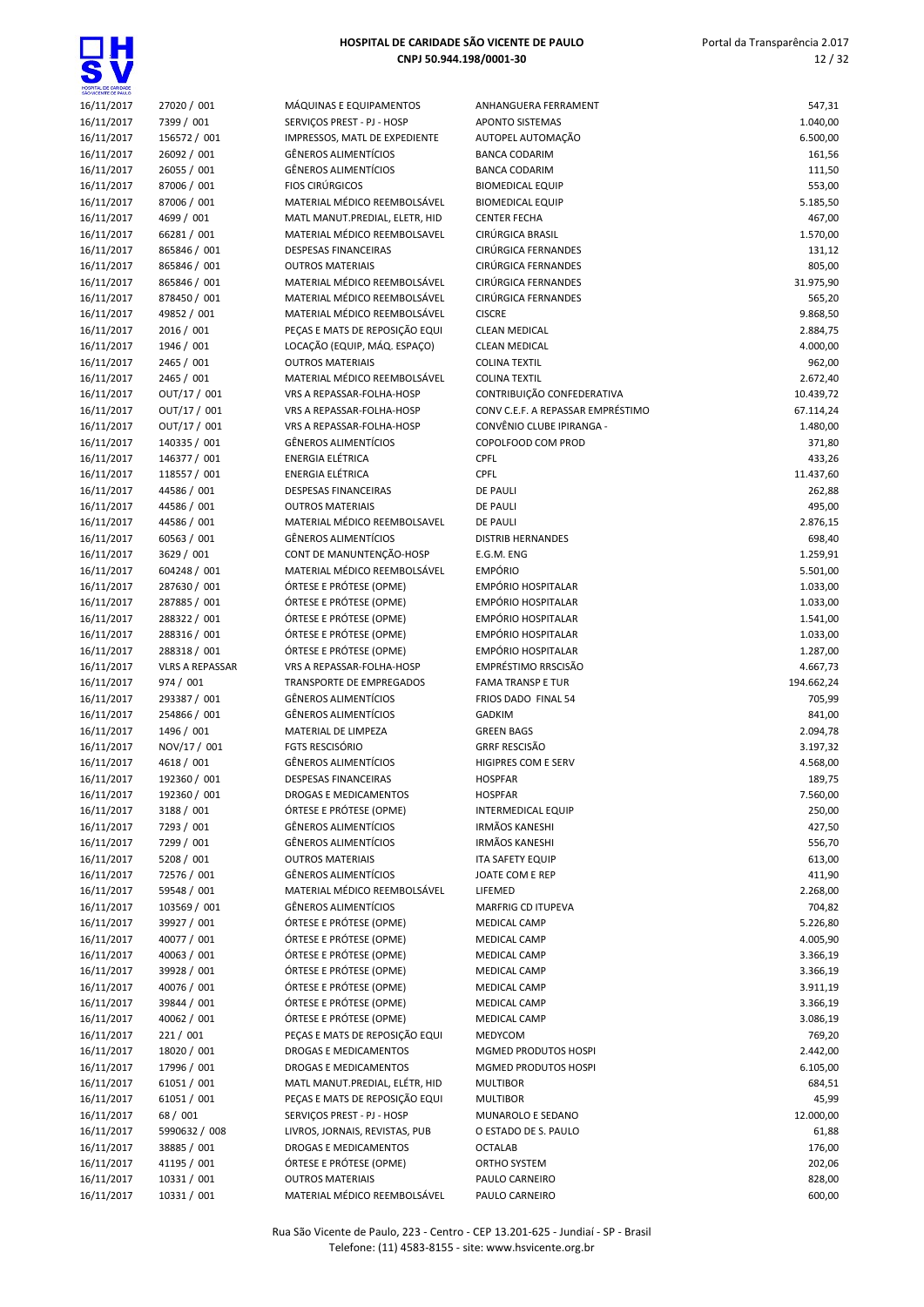

| 16/11/2017               | <b>PROCESSO</b>              | CONTINGÊNCIAS TRABALHISTAS                                       | PGTO ACORDO TRABALHISTA            | 1.291,39           |
|--------------------------|------------------------------|------------------------------------------------------------------|------------------------------------|--------------------|
| 16/11/2017               | NOV/17 / 013                 | <b>RESCISÕES</b>                                                 | PGTO DE RESCISÃO                   | 4.201,27           |
| 16/11/2017               | OUT/17 / 002                 | SALÁRIOS E ORDENADOS                                             | PGTO DE SALÁRIOS                   | 12.379,12          |
| 16/11/2017               | OUT/17 / 001                 | SERVIÇOS MÉDICOS - PF                                            | PGTO RPA                           | 783,90             |
| 16/11/2017               | OUT/17 / 001                 | SERVIÇOS MÉDICOS - PF                                            | PGTO RPA                           | 783,90             |
| 16/11/2017               | OUT/17 / 001                 | SERVIÇOS MÉDICOS - PF                                            | PGTO RPA                           | 783,90             |
|                          |                              |                                                                  |                                    |                    |
| 16/11/2017               | OUT/17 / 001                 | SERVICOS MÉDICOS - PF                                            | PGTO RPA                           | 783,90             |
| 16/11/2017               | OUT/17 / 001                 | SERVIÇOS MÉDICOS - PF                                            | PGTO RPA                           | 391,95             |
| 16/11/2017               | OUT/17 / 001                 | SERVIÇOS MÉDICOS - PF                                            | PGTO RPA                           | 783,90             |
| 16/11/2017               | OUT/17 / 001                 | SERVIÇOS MÉDICOS - PF                                            | PGTO RPA                           | 1.959,75           |
| 16/11/2017               | OUT/17 / 001                 | SERVIÇOS MÉDICOS - PF                                            | PGTO RPA                           | 1.567,80           |
| 16/11/2017               | 212056 / 001                 | <b>OUTROS MATERIAIS</b>                                          | POLAR FIX                          | 8.270,01           |
| 16/11/2017               | 212468 / 001                 | <b>OUTROS MATERIAIS</b>                                          | POLAR FIX                          | 1.539,00           |
|                          |                              |                                                                  |                                    |                    |
| 16/11/2017               | 212056 / 001                 | MATERIAL MÉDICO REEMBOLSÁVEL                                     | POLAR FIX                          | 5.498,79           |
| 16/11/2017               | 212441 / 001                 | MATERIAL MÉDICO REEMBOLSÁVEL                                     | POLAR FIX                          | 512,00             |
| 16/11/2017               | 212576 / 001                 | MATERIAL MÉDICO REEMBOLSÁVEL                                     | POLAR FIX                          | 2.040,00           |
| 16/11/2017               | 212413 / 001                 | MATERIAL MÉDICO REEMBOLSÁVEL                                     | POLAR FIX                          | 2.042,80           |
| 16/11/2017               | 216631 / 001                 | MATERIAL MÉDICO REEMBOLSÁVEL                                     | POLAR FIX                          | 600,00             |
| 16/11/2017               | 215220 / 001                 | MATERIAL MÉDICO REEMBOLSÁVEL                                     | POLAR FIX                          | 1.072,00           |
| 16/11/2017               | 212774 / 001                 | MATERIAL MÉDICO REEMBOLSÁVEL                                     | POLAR FIX                          | 8.050,00           |
| 16/11/2017               | 307206 / 001                 | GÊNEROS ALIMENTÍCIOS                                             | POLIFRIGOR S.A.                    | 1.032,58           |
|                          |                              |                                                                  |                                    |                    |
| 16/11/2017               | 1325 / 001                   | GÊNEROS ALIMENTÍCIOS                                             | PRIME HORTIFRUTI                   | 33,45              |
| 16/11/2017               | 1333 / 001                   | GÊNEROS ALIMENTÍCIOS                                             | PRIME HORTIFRUTI                   | 28,95              |
| 16/11/2017               | 20030 / 001                  | GÊNEROS ALIMENTÍCIOS                                             | <b>RB ALIMENTOS</b>                | 552,00             |
| 16/11/2017               | 25 / 001                     | SERVIÇOS PREST - PJ - HOSP                                       | SAMANTHA P MACHADO D               | 10.000,00          |
| 16/11/2017               | 6276 / 001                   | MATL MANUT.PREDIAL, ELÉTR, HID                                   | SANTA FÉ COMERCIAL                 | 584,00             |
| 16/11/2017               | 1052137 / 001                | SERVIÇOS PREST - PJ - HOSP                                       | SOFTMATIC                          | 127,42             |
| 16/11/2017               | 1/001                        | SERVICOS MÉDICOS - PJ                                            | SOUCCAR E PARRA                    | 1.642,37           |
| 16/11/2017               | 88330 / 001                  | <b>OUTROS MATERIAIS</b>                                          | SUPERMED FINAL 07                  | 614,62             |
|                          |                              |                                                                  |                                    |                    |
| 16/11/2017               | 71416 / 001                  | GÊNEROS ALIMENTÍCIOS                                             | <b>TERRÃO</b>                      | 234,36             |
| 16/11/2017               | 71416 / 001                  | <b>OUTROS MATERIAIS</b>                                          | <b>TERRÃO</b>                      | 58,00              |
| 16/11/2017               | 877 / 001                    | PEÇAS E MATS DE REPOSIÇÃO EQUI                                   | <b>WCIRINO</b>                     | 264,60             |
| 16/11/2017               | 1980 / 001                   | PEÇAS E MATS DE REPOSIÇÃO EQUI                                   | <b>WILLTEK</b>                     | 795,00             |
| 17/11/2017               | D-10/2017 / 001              | <b>IMPOSTO FEDERAL</b>                                           | ALUGUÉIS E ROYALTIES               | 752,74             |
| 17/11/2017               | $D-06/12/001$                | <b>IMPOSTO FEDERAL</b>                                           | ALUGUÉIS E ROYALTIES               | 956,77             |
| 17/11/2017               | $D-09/12/001$                | <b>IMPOSTO FEDERAL</b>                                           | ALUGUÉIS E ROYALTIES               | 21,12              |
|                          |                              |                                                                  | ALUGUÉIS E ROYALTIES               |                    |
| 17/11/2017               | $D-06/12/001$                | <b>IMPOSTO FEDERAL</b>                                           |                                    | 145,20             |
| 17/11/2017               | $D-06/12/001$                | <b>IMPOSTO FEDERAL</b>                                           | ALUGUÉIS E ROYALTIES               | 145,20             |
| 17/11/2017               | $D-05/12/001$                | <b>IMPOSTO FEDERAL</b>                                           | ALUGUÉIS E ROYALTIES               | 1.374,19           |
| 17/11/2017               | $D-09/12/001$                | <b>IMPOSTO FEDERAL</b>                                           | ALUGUÉIS E ROYALTIES               | 21,12              |
| 17/11/2017               | 377 / 001                    | SERVS TERC. MÉDICOS REPASSE PJ                                   | CION CLÍNICA INTE                  | 882,00             |
| 17/11/2017               | OUT/17 / 001                 | VRS A REPASSAR-FOLHA-HOSP                                        | CONSIGNADO SANTANDER               | 197.571,97         |
| 17/11/2017               | <b>CONF DIV / 001</b>        | TERMO CONF DÍVIDA                                                | CPFL                               | 26.063,97          |
| 17/11/2017               | 164782 / 001                 |                                                                  |                                    | 146,72             |
|                          |                              | DESPESAS FINANCEIRAS                                             | CRISMED                            |                    |
| 17/11/2017               | 164782 / 001                 | MEDICAMENTOS CONTROLADOS                                         | CRISMED                            | 31,50              |
| 17/11/2017               | 164782 / 001                 | DROGAS E MEDICAMENTOS                                            | CRISMED                            | 1.556,00           |
| 17/11/2017               | 497327 / 001                 | MATERIAL MÉDICO REEMBOLSÁVEL                                     | E TAMUSSINO                        | 800,00             |
| 17/11/2017               | 4674 / 001                   | MATERIAL DE LIMPEZA                                              | <b>ELITE</b>                       | 5.229,00           |
| 17/11/2017               | 283393 / 001                 | ÓRTESE E PRÓTESE (OPME)                                          | EMPÓRIO HOSPITALAR                 | 1.287,00           |
| 17/11/2017               | 99345 / 001                  | DROGAS E MEDICAMENTOS                                            | <b>EXPRESSA</b>                    | 580,00             |
| 17/11/2017               | 676887 / 001                 | DROGAS E MEDICAMENTOS                                            | EXPRESSA - FILIAL                  | 7.620,93           |
|                          |                              |                                                                  | <b>FAV COMÉRCIO</b>                |                    |
| 17/11/2017               | 202685 / 001                 | MATL MANUT.PREDIAL, ELÉTR, HID                                   |                                    | 179,56             |
| 17/11/2017               | 133563 / 001                 | <b>CURSOS, TREINAMENTOS E CONGRES</b>                            | <b>FEHOSP</b>                      | 500,00             |
| 17/11/2017               | 133564 / 001                 | <b>CURSOS, TREINAMENTOS E CONGRES</b>                            | <b>FEHOSP</b>                      | 500,00             |
| 17/11/2017               | DEZ/16 / 001                 | DESPESAS FINANCEIRAS                                             | FGTS FOLHA DEZEMBRO/2016 -         | 228,93             |
| 17/11/2017               | DEZ/16 / 001                 | <b>FGTS HOSPITAL</b>                                             | FGTS FOLHA DEZEMBRO/2016           | 1.412,34           |
| 17/11/2017               | NOV/16 / 001                 | DESPESAS FINANCEIRAS                                             | FGTS FOLHA NOVEMBRO/2016           | 163,89             |
| 17/11/2017               | NOV/16 / 001                 | <b>FGTS HOSPITAL</b>                                             | FGTS FOLHA NOVEMBRO/2016           | 967,97             |
| 17/11/2017               | 779581 / 002                 | DESPESAS FINANCEIRAS                                             | FRESENIUS-MATRIZ                   | 44,85              |
|                          |                              |                                                                  |                                    |                    |
| 17/11/2017               | 779381 / 002                 | DESPESAS FINANCEIRAS                                             | FRESENIUS-MATRIZ                   | 84,70              |
| 17/11/2017               | 798754 / 001                 | DESPESAS FINANCEIRAS                                             | FRESENIUS-MATRIZ                   | 28,21              |
| 17/11/2017               | 779230 / 002                 | <b>DESPESAS FINANCEIRAS</b>                                      | FRESENIUS-MATRIZ                   | 46,90              |
| 17/11/2017               | 779581 / 002                 | GÊNEROS ALIMENTÍCIOS                                             | FRESENIUS-MATRIZ                   | 5.179,95           |
| 17/11/2017               | 779230 / 002                 | GÊNEROS ALIMENTÍCIOS                                             | FRESENIUS-MATRIZ                   | 5.031,95           |
| 17/11/2017               | 798754 / 001                 | GÊNEROS ALIMENTÍCIOS                                             | FRESENIUS-MATRIZ                   | 3.250,07           |
| 17/11/2017               | 779381 / 002                 | DROGAS E MEDICAMENTOS                                            | FRESENIUS-MATRIZ                   | 9.078,00           |
|                          |                              | MÁQUINAS E EQUIPAMENTOS                                          | <b>FRIGELAR OSASCO</b>             | 1.361,36           |
| 17/11/2017               |                              |                                                                  |                                    |                    |
|                          | 445148 / 001                 |                                                                  |                                    |                    |
| 17/11/2017<br>17/11/2017 | 445143 / 001<br>445143 / 001 | MATL MANUT.PREDIAL, ELÉTR, HID<br>PEÇAS E MATS DE REPOSIÇÃO EQUI | FRIGELAR OSASCO<br>FRIGELAR OSASCO | 468,93<br>1.247,50 |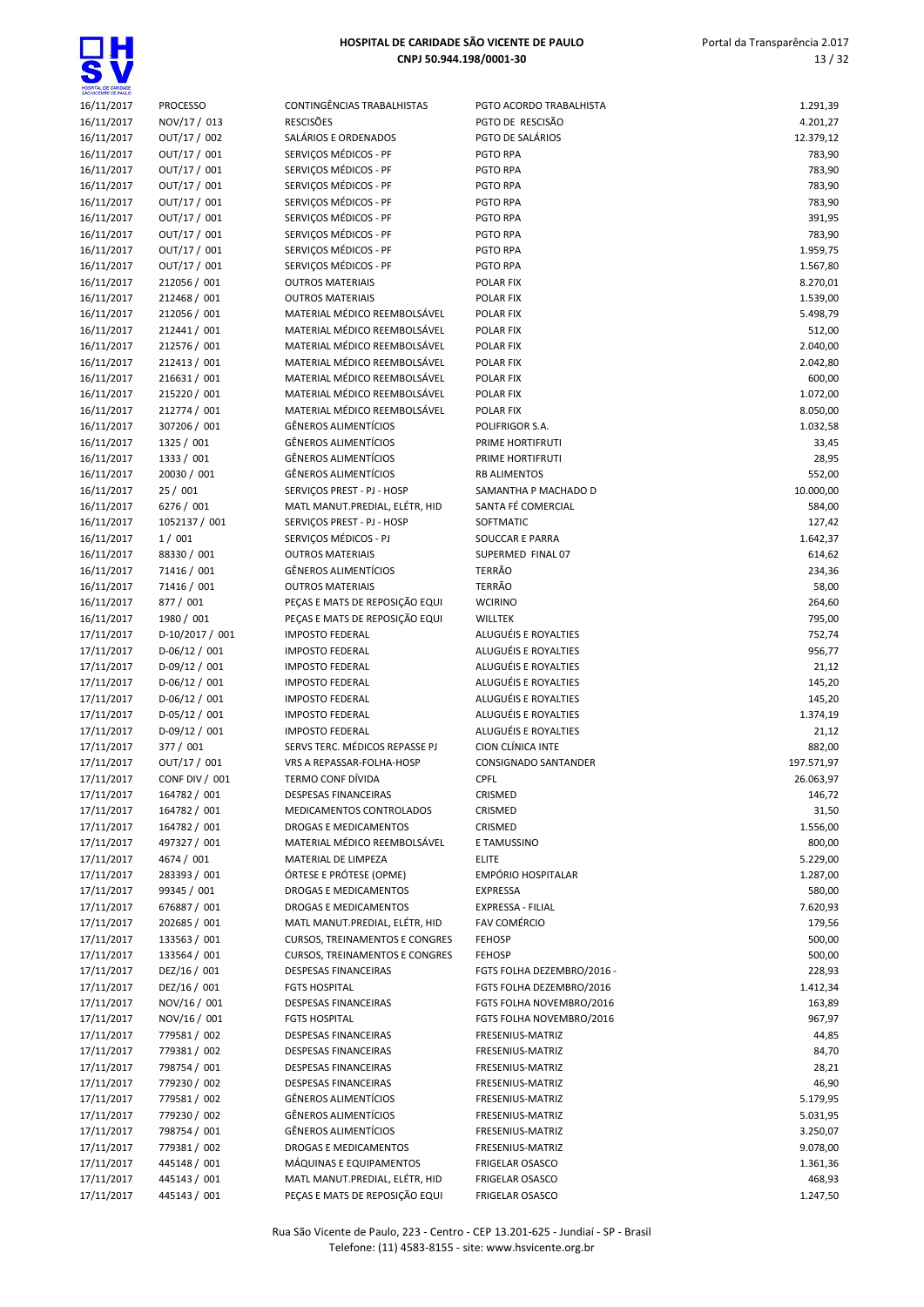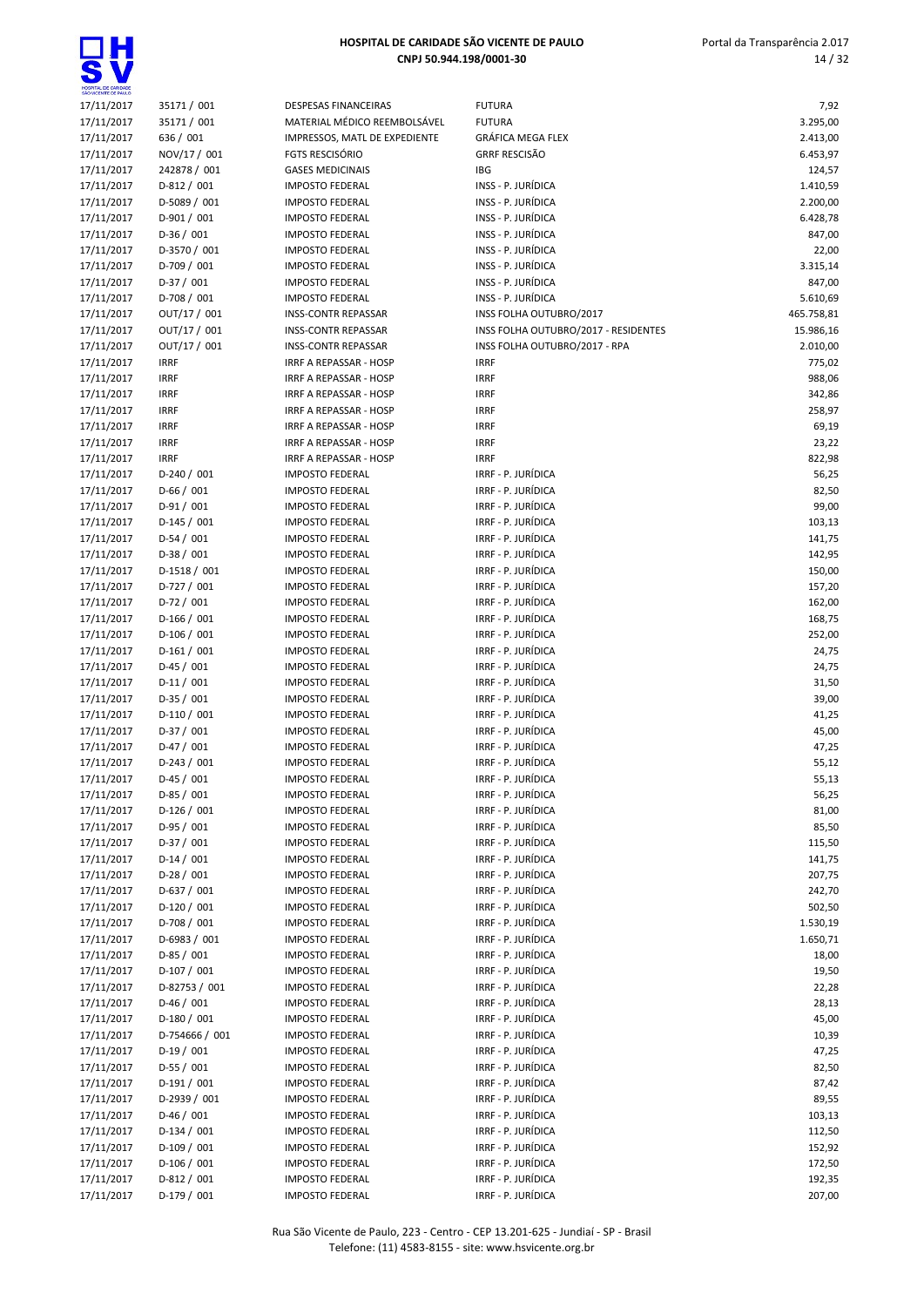| SÃO VICENTE DE PAULO     |                               |                                                  |                                          |                  |
|--------------------------|-------------------------------|--------------------------------------------------|------------------------------------------|------------------|
| 17/11/2017               | $D-80/001$                    | <b>IMPOSTO FEDERAL</b>                           | IRRF - P. JURÍDICA                       | 324,00           |
| 17/11/2017               | $D-18/001$                    | <b>IMPOSTO FEDERAL</b>                           | IRRF - P. JURÍDICA                       | 18,75            |
| 17/11/2017               | $D-79/001$                    | <b>IMPOSTO FEDERAL</b>                           | IRRF - P. JURÍDICA                       | 28,12            |
| 17/11/2017               | $D-130/001$                   | <b>IMPOSTO FEDERAL</b>                           | IRRF - P. JURÍDICA                       | 36,38            |
| 17/11/2017               | $D-114/001$                   | <b>IMPOSTO FEDERAL</b>                           | IRRF - P. JURÍDICA                       | 47,25            |
| 17/11/2017               | $D-82/001$                    | <b>IMPOSTO FEDERAL</b>                           | IRRF - P. JURÍDICA                       | 72,00            |
| 17/11/2017               | $D-34/001$                    | <b>IMPOSTO FEDERAL</b>                           | IRRF - P. JURÍDICA                       | 78,00            |
| 17/11/2017               | D-710 / 001                   | <b>IMPOSTO FEDERAL</b>                           | IRRF - P. JURÍDICA                       | 103,50           |
| 17/11/2017               | $D-34/001$                    | <b>IMPOSTO FEDERAL</b>                           | IRRF - P. JURÍDICA                       | 110,25           |
| 17/11/2017               | $D-76/001$<br>$D-8/001$       | <b>IMPOSTO FEDERAL</b>                           | IRRF - P. JURÍDICA<br>IRRF - P. JURÍDICA | 112,50           |
| 17/11/2017<br>17/11/2017 | $D-111/001$                   | <b>IMPOSTO FEDERAL</b><br><b>IMPOSTO FEDERAL</b> | IRRF - P. JURÍDICA                       | 126,00<br>132,75 |
| 17/11/2017               | $D-25/001$                    | <b>IMPOSTO FEDERAL</b>                           | IRRF - P. JURÍDICA                       | 151,50           |
| 17/11/2017               | $D-52/001$                    | <b>IMPOSTO FEDERAL</b>                           | IRRF - P. JURÍDICA                       | 204,75           |
| 17/11/2017               | $D-116/001$                   | <b>IMPOSTO FEDERAL</b>                           | IRRF - P. JURÍDICA                       | 219,00           |
| 17/11/2017               | $D-35/001$                    | <b>IMPOSTO FEDERAL</b>                           | IRRF - P. JURÍDICA                       | 270,00           |
| 17/11/2017               | $D-230/001$                   | <b>IMPOSTO FEDERAL</b>                           | IRRF - P. JURÍDICA                       | 382,72           |
| 17/11/2017               | D-5088 / 001                  | <b>IMPOSTO FEDERAL</b>                           | IRRF - P. JURÍDICA                       | 405,00           |
| 17/11/2017               | $D-1195/001$                  | <b>IMPOSTO FEDERAL</b>                           | IRRF - P. JURÍDICA                       | 425,60           |
| 17/11/2017               | $D-115/001$                   | <b>IMPOSTO FEDERAL</b>                           | IRRF - P. JURÍDICA                       | 3.219,16         |
| 17/11/2017               | $D-146/001$                   | <b>IMPOSTO FEDERAL</b>                           | IRRF - P. JURÍDICA                       | 18,75            |
| 17/11/2017               | $D-167/001$                   | <b>IMPOSTO FEDERAL</b>                           | IRRF - P. JURÍDICA                       | 18,75            |
| 17/11/2017               | $D-1128 / 001$                | <b>IMPOSTO FEDERAL</b>                           | IRRF - P. JURÍDICA                       | 18,75            |
| 17/11/2017               | $D-58/001$                    | <b>IMPOSTO FEDERAL</b>                           | IRRF - P. JURÍDICA                       | 19,50            |
| 17/11/2017               | $D-30/001$                    | <b>IMPOSTO FEDERAL</b>                           | IRRF - P. JURÍDICA                       | 19,50            |
| 17/11/2017               | D-7544 / 001                  | <b>IMPOSTO FEDERAL</b>                           | IRRF - P. JURÍDICA                       | 31,85            |
| 17/11/2017               | $D-109/001$                   | <b>IMPOSTO FEDERAL</b>                           | IRRF - P. JURÍDICA                       | 41,25            |
| 17/11/2017               | $D-12/001$                    | <b>IMPOSTO FEDERAL</b>                           | IRRF - P. JURÍDICA                       | 47,25            |
| 17/11/2017               | $D-20/001$                    | <b>IMPOSTO FEDERAL</b>                           | IRRF - P. JURÍDICA                       | 49,50            |
| 17/11/2017               | $D-100/001$                   | <b>IMPOSTO FEDERAL</b>                           | IRRF - P. JURÍDICA                       | 66,00            |
| 17/11/2017               | $D-55/001$                    | <b>IMPOSTO FEDERAL</b>                           | IRRF - P. JURÍDICA                       | 68,70            |
| 17/11/2017               | $D-231/001$                   | <b>IMPOSTO FEDERAL</b>                           | IRRF - P. JURÍDICA                       | 75,00            |
| 17/11/2017               | $D-66/001$                    | <b>IMPOSTO FEDERAL</b>                           | IRRF - P. JURÍDICA                       | 99,00            |
| 17/11/2017               | $D-413/001$                   | <b>IMPOSTO FEDERAL</b>                           | IRRF - P. JURÍDICA                       | 121,88           |
| 17/11/2017               | $D-57/001$                    | <b>IMPOSTO FEDERAL</b>                           | IRRF - P. JURÍDICA                       | 222,75           |
| 17/11/2017               | $D-625/001$                   | <b>IMPOSTO FEDERAL</b>                           | IRRF - P. JURÍDICA                       | 338,63           |
| 17/11/2017               | D-3650 / 001<br>D-1307 / 001  | <b>IMPOSTO FEDERAL</b><br><b>IMPOSTO FEDERAL</b> | IRRF - P. JURÍDICA<br>IRRF - P. JURÍDICA | 341,10<br>354,75 |
| 17/11/2017<br>17/11/2017 | $D-82/001$                    | <b>IMPOSTO FEDERAL</b>                           | IRRF - P. JURÍDICA                       | 549,00           |
| 17/11/2017               | D-32815 / 001                 | <b>IMPOSTO FEDERAL</b>                           | IRRF - P. JURÍDICA                       | 1.416,61         |
| 17/11/2017               | $D-25/001$                    | <b>IMPOSTO FEDERAL</b>                           | IRRF - P. JURÍDICA                       | 18,00            |
| 17/11/2017               | $D-34/001$                    | <b>IMPOSTO FEDERAL</b>                           | IRRF - P. JURÍDICA                       | 18,00            |
| 17/11/2017               | D-201727753 / 001             | <b>IMPOSTO FEDERAL</b>                           | IRRF - P. JURÍDICA                       | 24,45            |
| 17/11/2017               | D-6396 / 001                  | <b>IMPOSTO FEDERAL</b>                           | IRRF - P. JURÍDICA                       | 42,32            |
| 17/11/2017               | $D-28/001$                    | <b>IMPOSTO FEDERAL</b>                           | IRRF - P. JURÍDICA                       | 47,25            |
| 17/11/2017               | $D-36/001$                    | <b>IMPOSTO FEDERAL</b>                           | IRRF - P. JURÍDICA                       | 49,50            |
| 17/11/2017               | D-13075 / 001                 | <b>IMPOSTO FEDERAL</b>                           | IRRF - P. JURÍDICA                       | 54,57            |
| 17/11/2017               | $D-60/001$                    | <b>IMPOSTO FEDERAL</b>                           | IRRF - P. JURÍDICA                       | 58,50            |
| 17/11/2017               | $D-26/001$                    | <b>IMPOSTO FEDERAL</b>                           | IRRF - P. JURÍDICA                       | 72,00            |
| 17/11/2017               | $D-688 / 001$                 | <b>IMPOSTO FEDERAL</b>                           | IRRF - P. JURÍDICA                       | 75,00            |
| 17/11/2017               | $D-64/001$                    | <b>IMPOSTO FEDERAL</b>                           | IRRF - P. JURÍDICA                       | 117,00           |
| 17/11/2017               | $D-38/001$                    | <b>IMPOSTO FEDERAL</b>                           | IRRF - P. JURÍDICA                       | 118,13           |
| 17/11/2017               | $D-115/001$                   | <b>IMPOSTO FEDERAL</b>                           | IRRF - P. JURÍDICA                       | 126,00           |
| 17/11/2017               | $D-83 / 001$                  | <b>IMPOSTO FEDERAL</b>                           | IRRF - P. JURÍDICA                       | 133,88           |
| 17/11/2017               | D-5089 / 001                  | <b>IMPOSTO FEDERAL</b>                           | IRRF - P. JURÍDICA                       | 300,00           |
| 17/11/2017               | $D-119/001$                   | <b>IMPOSTO FEDERAL</b>                           | IRRF - P. JURÍDICA                       | 712,50           |
| 17/11/2017               | $D-144 / 001$                 | <b>IMPOSTO FEDERAL</b>                           | IRRF - P. JURÍDICA                       | 18,00            |
| 17/11/2017               | $D-1197/001$                  | <b>IMPOSTO FEDERAL</b>                           | IRRF - P. JURÍDICA                       | 18,00            |
| 17/11/2017               | $D-57/001$                    | <b>IMPOSTO FEDERAL</b>                           | IRRF - P. JURÍDICA                       | 19,50            |
| 17/11/2017               | $D-46/001$                    | <b>IMPOSTO FEDERAL</b>                           | IRRF - P. JURÍDICA                       | 31,50            |
| 17/11/2017               | D-338 / 001                   | <b>IMPOSTO FEDERAL</b>                           | IRRF - P. JURÍDICA                       | 36,00            |
| 17/11/2017               | $D-414/001$                   | <b>IMPOSTO FEDERAL</b>                           | IRRF - P. JURÍDICA                       | 37,50            |
| 17/11/2017               | $D-31/001$                    | <b>IMPOSTO FEDERAL</b>                           | IRRF - P. JURÍDICA                       | 37,50            |
| 17/11/2017               | $D-22 / 001$<br>D-23771 / 001 | <b>IMPOSTO FEDERAL</b>                           | IRRF - P. JURÍDICA<br>IRRF - P. JURÍDICA | 39,38            |
| 17/11/2017<br>17/11/2017 | $D-110/001$                   | <b>IMPOSTO FEDERAL</b><br><b>IMPOSTO FEDERAL</b> | IRRF - P. JURÍDICA                       | 46,69<br>47,25   |
| 17/11/2017               | $D-101/001$                   | <b>IMPOSTO FEDERAL</b>                           | IRRF - P. JURÍDICA                       | 49,20            |
| 17/11/2017               | $D-408/001$                   | <b>IMPOSTO FEDERAL</b>                           | IRRF - P. JURÍDICA                       | 63,00            |
| 17/11/2017               | D-3210 / 001                  | <b>IMPOSTO FEDERAL</b>                           | IRRF - P. JURÍDICA                       | 67,50            |
|                          |                               |                                                  |                                          |                  |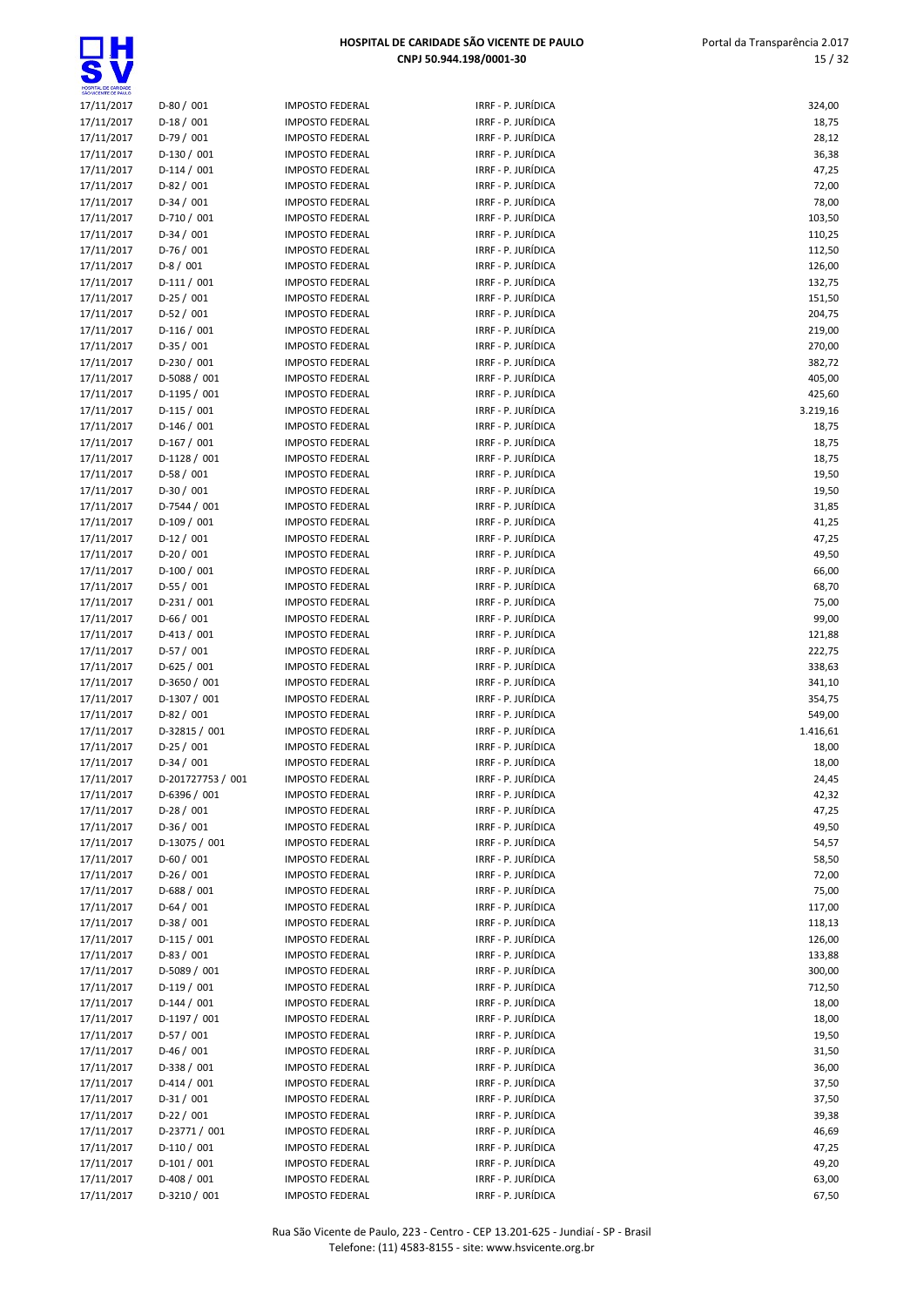| SÃO VICENTE DE PAULO     |                            |                                                  |                                    |                  |
|--------------------------|----------------------------|--------------------------------------------------|------------------------------------|------------------|
| 17/11/2017               | $D-81/001$                 | <b>IMPOSTO FEDERAL</b>                           | IRRF - P. JURÍDICA                 | 75,00            |
| 17/11/2017               | $D-3/001$                  | <b>IMPOSTO FEDERAL</b>                           | IRRF - P. JURÍDICA                 | 76,50            |
| 17/11/2017               | $D-16/001$                 | <b>IMPOSTO FEDERAL</b>                           | IRRF - P. JURÍDICA                 | 90,00            |
| 17/11/2017               | $D-47/001$                 | <b>IMPOSTO FEDERAL</b>                           | IRRF - P. JURÍDICA                 | 274,35           |
| 17/11/2017               | D-709 / 001                | <b>IMPOSTO FEDERAL</b>                           | IRRF - P. JURÍDICA                 | 904,13           |
| 17/11/2017               | $D-165/001$                | <b>IMPOSTO FEDERAL</b>                           | IRRF - P. JURÍDICA                 | 18,75            |
| 17/11/2017               | $D-93/001$                 | <b>IMPOSTO FEDERAL</b>                           | IRRF - P. JURÍDICA                 | 19,50            |
| 17/11/2017               | $D-424 / 001$              | <b>IMPOSTO FEDERAL</b>                           | IRRF - P. JURÍDICA                 | 24,75            |
| 17/11/2017               | $D-371/001$                | <b>IMPOSTO FEDERAL</b>                           | IRRF - P. JURÍDICA                 | 27,00            |
| 17/11/2017               | $D-45/001$                 | <b>IMPOSTO FEDERAL</b>                           | IRRF - P. JURÍDICA                 | 47,25            |
| 17/11/2017               | $D-35/001$                 | <b>IMPOSTO FEDERAL</b>                           | IRRF - P. JURÍDICA                 | 54,75            |
| 17/11/2017               | $D-113/001$                | <b>IMPOSTO FEDERAL</b>                           | IRRF - P. JURÍDICA                 | 63,00            |
| 17/11/2017               | $D-24/001$                 | <b>IMPOSTO FEDERAL</b>                           | IRRF - P. JURÍDICA                 | 72,00            |
| 17/11/2017               | $D-34/001$                 | <b>IMPOSTO FEDERAL</b>                           | IRRF - P. JURÍDICA                 | 84,38            |
| 17/11/2017               | $D-149/001$                | <b>IMPOSTO FEDERAL</b>                           | IRRF - P. JURÍDICA                 | 111,00           |
| 17/11/2017               | $D-150/001$                | <b>IMPOSTO FEDERAL</b>                           | IRRF - P. JURÍDICA                 | 114,00           |
| 17/11/2017               | $D-206/001$                | <b>IMPOSTO FEDERAL</b>                           | IRRF - P. JURÍDICA                 | 150,00           |
| 17/11/2017               | $D-114/001$                | <b>IMPOSTO FEDERAL</b>                           | IRRF - P. JURÍDICA                 | 3.219,16         |
| 17/11/2017               | $D-150/001$                | <b>IMPOSTO FEDERAL</b>                           | IRRF - P. JURÍDICA                 | 16,50            |
| 17/11/2017               | $D-14/001$                 | <b>IMPOSTO FEDERAL</b>                           | IRRF - P. JURÍDICA                 |                  |
|                          |                            |                                                  | IRRF - P. JURÍDICA                 | 18,75            |
| 17/11/2017               | $D-28/001$                 | <b>IMPOSTO FEDERAL</b>                           |                                    | 15,75            |
| 17/11/2017               | <b>IRRF</b>                | IRRF A REPASSAR - HOSP                           | <b>IRRF</b>                        | 50,97            |
| 17/11/2017               | <b>IRRF</b>                | IRRF A REPASSAR - HOSP                           | <b>IRRF</b>                        | 420,27           |
| 17/11/2017               | <b>IRRF</b>                | IRRF A REPASSAR - HOSP                           | <b>IRRF</b>                        | 121,84           |
| 17/11/2017               | <b>IRRF</b>                | IRRF A REPASSAR - HOSP                           | <b>IRRF</b>                        | 187,60           |
| 17/11/2017               | <b>IRRF</b>                | <b>IRRF A REPASSAR - HOSP</b>                    | <b>IRRF</b>                        | 12,39            |
| 17/11/2017               | NOV/17 / 001               | IRRF A REPASSAR - HOSP                           | IRRF FÉRIAS FOLHA NOVEMBRO/17      | 18.347,06        |
| 17/11/2017               | NOV/17 / 001               | IRRF A REPASSAR - HOSP                           | IRRF FÉRIAS FOLHA NOVEMBRO/17      | 25.317,71        |
| 17/11/2017               | OUT/17 / 001               | IRRF A REPASSAR - HOSP                           | IRRF FÉRIAS FOLHA OUTUBRO/17       | 5.026,38         |
| 17/11/2017               | OUT/17 / 001               | IRRF A REPASSAR - HOSP                           | IRRF FÉRIAS FOLHA OUTUBRO/17       | 11.832,88        |
| 17/11/2017               | SET/17 / 001               | IRRF A REPASSAR - HOSP                           | IRRF FOLHA SETEMBRO/2017           | 569.596,41       |
| 17/11/2017               | SET/17 / 001               | <b>IRRF A REPASSAR - HOSP</b>                    | IRRF RPA SETEMBRO/2017             | 1.569,82         |
| 17/11/2017               | 13248 / 001                | <b>IRRF A REPASSAR - HOSP</b>                    | <b>IRRF</b>                        | 35,08            |
| 17/11/2017               | 58589 / 001                | <b>FIOS CIRÚRGICOS</b>                           | JOHNSON E JOHNSON 05               | 346,32           |
| 17/11/2017               | 453221 / 001               | <b>OUTROS MATERIAIS</b>                          | NACIONAL MEDICAMENTO               | 1.945,80         |
| 17/11/2017               | 453221 / 001               | MATERIAL MÉDICO REEMBOLSAVEL                     | NACIONAL MEDICAMENTO               | 1.950,71         |
| 17/11/2017               | 121803 / 001               | PEÇAS E MATS DE REPOSIÇÃO EQUI                   | <b>OLYMPUS</b>                     | 581,72           |
| 17/11/2017               | <b>PROCESSO</b>            | CONTINGÊNCIAS TRABALHISTAS                       | PGTO ACORDO TRABALHISTA            | 1.094,53         |
| 17/11/2017               | NOV/17 / 001               | <b>RESCISÕES</b>                                 | PGTO DE RESCISÃO                   | 8.507,66         |
| 17/11/2017               | NOV/17 / 014               | <b>RESCISÕES</b>                                 | PGTO DE RESCISÃO                   | 1.690,83         |
| 17/11/2017               | $D-175/001$                | <b>IMPOSTO FEDERAL</b>                           | PIS/COFINS/CSLL                    | 30,23            |
| 17/11/2017               | D-408 / 001                | <b>IMPOSTO FEDERAL</b>                           | PIS/COFINS/CSLL                    | 87,19            |
| 17/11/2017               |                            |                                                  |                                    |                  |
| 17/11/2017               | D-70 / 001                 | <b>IMPOSTO FEDERAL</b>                           | PIS/COFINS/CSLL                    | 97,65            |
|                          | $D-617/001$                | <b>IMPOSTO FEDERAL</b>                           | PIS/COFINS/CSLL                    | 116,25           |
| 17/11/2017               | D-6335 / 001               | <b>IMPOSTO FEDERAL</b>                           | PIS/COFINS/CSLL                    | 131,19           |
| 17/11/2017               | $D-174/001$                | <b>IMPOSTO FEDERAL</b>                           | PIS/COFINS/CSLL                    | 139,50           |
| 17/11/2017               |                            | <b>IMPOSTO FEDERAL</b>                           | PIS/COFINS/CSLL                    | 174,38           |
|                          | D-127 / 001<br>$D-176/001$ | <b>IMPOSTO FEDERAL</b>                           | PIS/COFINS/CSLL                    |                  |
| 17/11/2017               |                            | <b>IMPOSTO FEDERAL</b>                           |                                    | 241,80           |
| 17/11/2017               | $D-54/001$                 |                                                  | PIS/COFINS/CSLL                    | 271,10           |
| 17/11/2017               | $D-186/001$                | <b>IMPOSTO FEDERAL</b>                           | PIS/COFINS/CSLL                    | 465,00           |
| 17/11/2017               | D-1494 / 001               | <b>IMPOSTO FEDERAL</b>                           | PIS/COFINS/CSLL                    | 523,12           |
| 17/11/2017               | $D-99/001$                 | <b>IMPOSTO FEDERAL</b>                           | PIS/COFINS/CSLL                    | 638,45           |
| 17/11/2017               | $D-33 / 001$               | <b>IMPOSTO FEDERAL</b>                           | PIS/COFINS/CSLL                    | 664,95           |
| 17/11/2017               | D-3596 / 001               | <b>IMPOSTO FEDERAL</b>                           | PIS/COFINS/CSLL                    | 1.057,41         |
| 17/11/2017               | $D-114/001$                | <b>IMPOSTO FEDERAL</b>                           | PIS/COFINS/CSLL                    | 9.979,41         |
| 17/11/2017               | $D-100/001$                | <b>IMPOSTO FEDERAL</b>                           | PIS/COFINS/CSLL                    | 30,23            |
| 17/11/2017               | $D-86/001$                 | <b>IMPOSTO FEDERAL</b>                           | PIS/COFINS/CSLL                    | 30,23            |
| 17/11/2017               | $D-233 / 001$              | <b>IMPOSTO FEDERAL</b>                           | PIS/COFINS/CSLL                    | 58,13            |
| 17/11/2017               | D-5135 / 001               | <b>IMPOSTO FEDERAL</b>                           | PIS/COFINS/CSLL                    | 75,47            |
| 17/11/2017               | D-338 / 001                | <b>IMPOSTO FEDERAL</b>                           | PIS/COFINS/CSLL                    | 111,60           |
| 17/11/2017               | $D-113 / 001$              | <b>IMPOSTO FEDERAL</b>                           | PIS/COFINS/CSLL                    | 195,30           |
| 17/11/2017               | $D-81/001$                 | <b>IMPOSTO FEDERAL</b>                           | PIS/COFINS/CSLL                    | 232,50           |
| 17/11/2017               | $D-64/001$                 | <b>IMPOSTO FEDERAL</b>                           | PIS/COFINS/CSLL                    | 306,90           |
| 17/11/2017               | $D-9/001$                  | <b>IMPOSTO FEDERAL</b>                           | PIS/COFINS/CSLL                    | 313,88           |
| 17/11/2017               | $D-12/001$                 | <b>IMPOSTO FEDERAL</b>                           | PIS/COFINS/CSLL                    | 439,43           |
| 17/11/2017               | $D-72/001$                 | <b>IMPOSTO FEDERAL</b>                           | PIS/COFINS/CSLL                    | 502,20           |
| 17/11/2017               | $D-52 / 001$               | <b>IMPOSTO FEDERAL</b>                           | PIS/COFINS/CSLL                    | 537,07           |
| 17/11/2017<br>17/11/2017 | $D-26/001$<br>D-707 / 001  | <b>IMPOSTO FEDERAL</b><br><b>IMPOSTO FEDERAL</b> | PIS/COFINS/CSLL<br>PIS/COFINS/CSLL | 592,88<br>719,82 |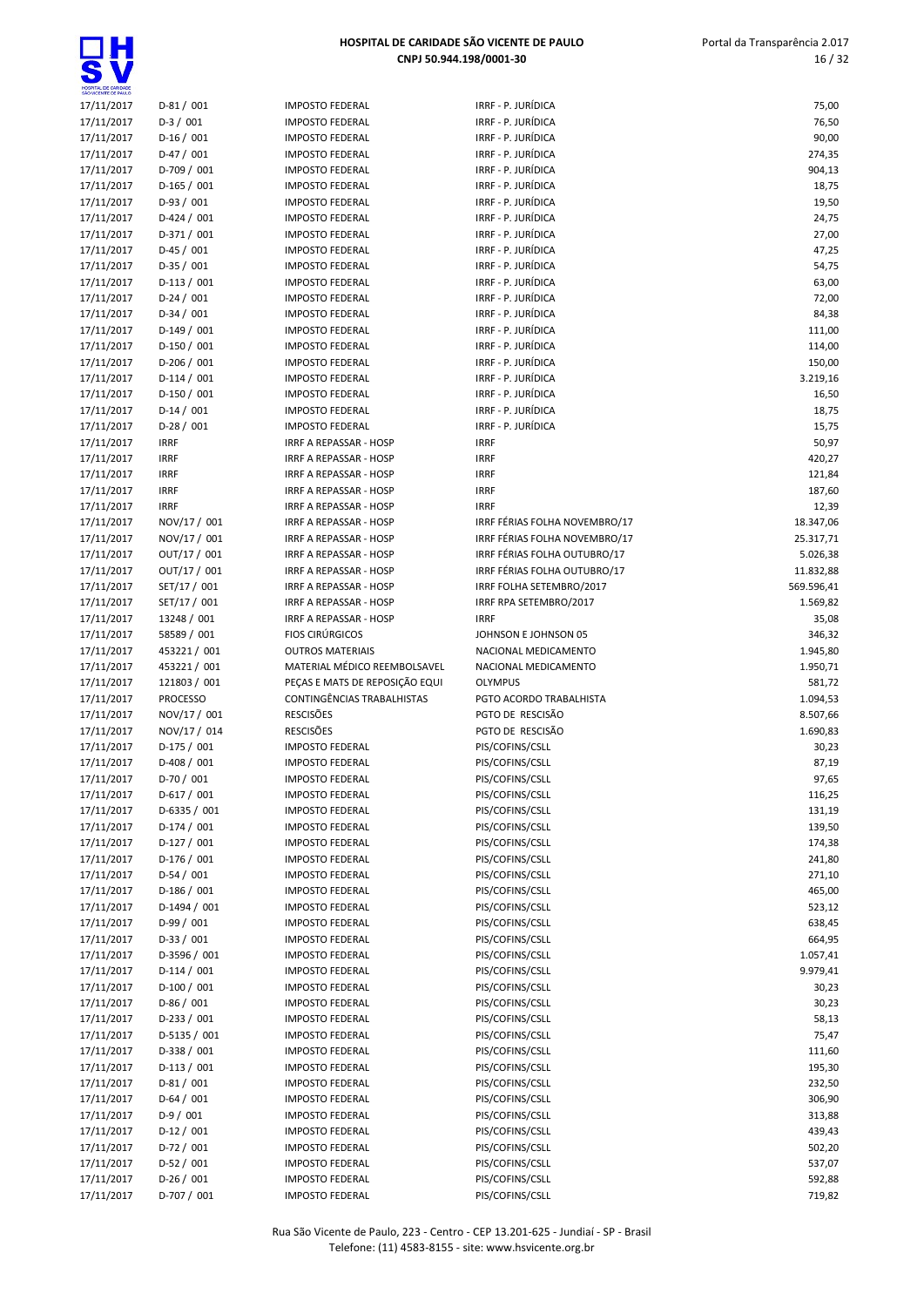| SÃO VICENTE DE PAULO     |                             |                                                  |                                    |                  |
|--------------------------|-----------------------------|--------------------------------------------------|------------------------------------|------------------|
| 17/11/2017               | $D-226 / 001$               | <b>IMPOSTO FEDERAL</b>                           | PIS/COFINS/CSLL                    | 963,71           |
| 17/11/2017               | $D-120/001$                 | <b>IMPOSTO FEDERAL</b>                           | PIS/COFINS/CSLL                    | 1.557,75         |
| 17/11/2017               | $D-119/001$                 | <b>IMPOSTO FEDERAL</b>                           | PIS/COFINS/CSLL                    | 2.208,75         |
| 17/11/2017               | D-2192 / 001                | <b>IMPOSTO FEDERAL</b>                           | PIS/COFINS/CSLL                    | 23,25            |
| 17/11/2017               | $D-25/001$                  | <b>IMPOSTO FEDERAL</b>                           | PIS/COFINS/CSLL                    | 55,80            |
| 17/11/2017               | D-39160 / 001               | <b>IMPOSTO FEDERAL</b>                           | PIS/COFINS/CSLL                    | 78,52            |
| 17/11/2017               | $D-26/001$                  | <b>IMPOSTO FEDERAL</b>                           | PIS/COFINS/CSLL                    | 83,70            |
| 17/11/2017               | $D-66/001$                  | <b>IMPOSTO FEDERAL</b>                           | PIS/COFINS/CSLL                    | 87,19            |
| 17/11/2017               | $D-53/001$                  | <b>IMPOSTO FEDERAL</b>                           | PIS/COFINS/CSLL                    | 111,60           |
| 17/11/2017               | $D-228/001$                 | <b>IMPOSTO FEDERAL</b>                           | PIS/COFINS/CSLL                    | 232,50           |
| 17/11/2017               | $D-107/001$<br>D-2875 / 001 | <b>IMPOSTO FEDERAL</b>                           | PIS/COFINS/CSLL                    | 265,05           |
| 17/11/2017<br>17/11/2017 | $D-110/001$                 | <b>IMPOSTO FEDERAL</b>                           | PIS/COFINS/CSLL                    | 277,61<br>292,95 |
| 17/11/2017               | $D-66/001$                  | <b>IMPOSTO FEDERAL</b><br><b>IMPOSTO FEDERAL</b> | PIS/COFINS/CSLL<br>PIS/COFINS/CSLL | 306,90           |
| 17/11/2017               | $D-33 / 001$                | <b>IMPOSTO FEDERAL</b>                           | PIS/COFINS/CSLL                    | 362,70           |
| 17/11/2017               | $D-146/001$                 | <b>IMPOSTO FEDERAL</b>                           | PIS/COFINS/CSLL                    | 433,61           |
| 17/11/2017               | $D-40/001$                  | <b>IMPOSTO FEDERAL</b>                           | PIS/COFINS/CSLL                    | 903,50           |
| 17/11/2017               | D-32815 / 001               | <b>IMPOSTO FEDERAL</b>                           | PIS/COFINS/CSLL                    | 4.391,48         |
| 17/11/2017               | $D-125/001$                 | <b>IMPOSTO FEDERAL</b>                           | PIS/COFINS/CSLL                    | 27,90            |
| 17/11/2017               | $D-25/001$                  | <b>IMPOSTO FEDERAL</b>                           | PIS/COFINS/CSLL                    | 30,23            |
| 17/11/2017               | $D-32 / 001$                | <b>IMPOSTO FEDERAL</b>                           | PIS/COFINS/CSLL                    | 58,13            |
| 17/11/2017               | $D-227/001$                 | <b>IMPOSTO FEDERAL</b>                           | PIS/COFINS/CSLL                    | 58,13            |
| 17/11/2017               | D-80770 / 001               | <b>IMPOSTO FEDERAL</b>                           | PIS/COFINS/CSLL                    | 69,10            |
| 17/11/2017               | $D-2014/001$                | <b>IMPOSTO FEDERAL</b>                           | PIS/COFINS/CSLL                    | 83,70            |
| 17/11/2017               | $D-371/001$                 | <b>IMPOSTO FEDERAL</b>                           | PIS/COFINS/CSLL                    | 83,70            |
| 17/11/2017               | $D-43 / 001$                | <b>IMPOSTO FEDERAL</b>                           | PIS/COFINS/CSLL                    | 170,89           |
| 17/11/2017               | $D-54/001$                  | <b>IMPOSTO FEDERAL</b>                           | PIS/COFINS/CSLL                    | 181,35           |
| 17/11/2017               | $D-80/001$                  | <b>IMPOSTO FEDERAL</b>                           | PIS/COFINS/CSLL                    | 223,20           |
| 17/11/2017               | $D-74/001$                  | <b>IMPOSTO FEDERAL</b>                           | PIS/COFINS/CSLL                    | 223,20           |
| 17/11/2017               | $D-24/001$                  | <b>IMPOSTO FEDERAL</b>                           | PIS/COFINS/CSLL                    | 223,20           |
| 17/11/2017               | $D-406 / 001$               | <b>IMPOSTO FEDERAL</b>                           | PIS/COFINS/CSLL                    | 223,20           |
| 17/11/2017               | $D-144 / 001$               | <b>IMPOSTO FEDERAL</b>                           | PIS/COFINS/CSLL                    | 232,50           |
| 17/11/2017               | D-2008 / 001                | <b>IMPOSTO FEDERAL</b>                           | PIS/COFINS/CSLL                    | 251,10           |
| 17/11/2017               | $D-112/001$                 | <b>IMPOSTO FEDERAL</b>                           | PIS/COFINS/CSLL                    | 304,58           |
| 17/11/2017               | D-37827 / 001               | <b>IMPOSTO FEDERAL</b>                           | PIS/COFINS/CSLL                    | 316,61           |
| 17/11/2017               | $D-136/001$                 | <b>IMPOSTO FEDERAL</b>                           | PIS/COFINS/CSLL                    | 544,05           |
| 17/11/2017               | D-1195 / 001                | <b>IMPOSTO FEDERAL</b>                           | PIS/COFINS/CSLL                    | 1.319,37         |
| 17/11/2017               | $D-115/001$                 | <b>IMPOSTO FEDERAL</b>                           | PIS/COFINS/CSLL                    | 9.979,41         |
| 17/11/2017               | D-168362 / 001              | <b>IMPOSTO FEDERAL</b>                           | PIS/COFINS/CSLL                    | 26,53            |
| 17/11/2017               | D-40894 / 001               | <b>IMPOSTO FEDERAL</b>                           | PIS/COFINS/CSLL                    | 37,20            |
| 17/11/2017               | D-107689 / 001              | <b>IMPOSTO FEDERAL</b>                           | PIS/COFINS/CSLL                    | 40,18            |
| 17/11/2017               | $D-42 / 001$                | <b>IMPOSTO FEDERAL</b>                           | PIS/COFINS/CSLL                    | 51,15            |
| 17/11/2017               | $D-417/001$                 | <b>IMPOSTO FEDERAL</b>                           | PIS/COFINS/CSLL                    | 51,15            |
| 17/11/2017               | $D-144 / 001$               | <b>IMPOSTO FEDERAL</b>                           | PIS/COFINS/CSLL                    | 55,80            |
| 17/11/2017               | $D-34/001$                  | <b>IMPOSTO FEDERAL</b>                           | PIS/COFINS/CSLL                    | 55,80            |
| 17/11/2017               | $D-89/001$                  | <b>IMPOSTO FEDERAL</b>                           | PIS/COFINS/CSLL                    | 60,45            |
| 17/11/2017               | $D-37/001$                  | <b>IMPOSTO FEDERAL</b>                           | PIS/COFINS/CSLL                    | 146,48           |
| 17/11/2017               | $D-32 / 001$                | <b>IMPOSTO FEDERAL</b>                           | PIS/COFINS/CSLL                    | 255,75           |
| 17/11/2017               | $D-16/001$                  | <b>IMPOSTO FEDERAL</b>                           | PIS/COFINS/CSLL                    | 279,00           |
| 17/11/2017               | $D-53/001$                  | <b>IMPOSTO FEDERAL</b>                           | PIS/COFINS/CSLL                    | 281,32           |
| 17/11/2017               | $D-126/001$                 | <b>IMPOSTO FEDERAL</b>                           | PIS/COFINS/CSLL                    | 290,63           |
| 17/11/2017               | $D-173/001$                 | <b>IMPOSTO FEDERAL</b>                           | PIS/COFINS/CSLL                    | 446,40           |
| 17/11/2017               | $D-30/001$                  | <b>IMPOSTO FEDERAL</b>                           | PIS/COFINS/CSLL                    | 567,30           |
| 17/11/2017               | $D-51/001$                  | <b>IMPOSTO FEDERAL</b>                           | PIS/COFINS/CSLL                    | 781,20           |
| 17/11/2017               | $D-32 / 001$                | <b>IMPOSTO FEDERAL</b>                           | PIS/COFINS/CSLL                    | 837,00           |
| 17/11/2017               | D-5084 / 001                | <b>IMPOSTO FEDERAL</b>                           | PIS/COFINS/CSLL                    | 930,00           |
| 17/11/2017               | $D-73/001$                  | <b>IMPOSTO FEDERAL</b>                           | PIS/COFINS/CSLL                    | 953,25           |
| 17/11/2017               | D-5133 / 001                | <b>IMPOSTO FEDERAL</b>                           | PIS/COFINS/CSLL                    | 1.027,12         |
| 17/11/2017               | D-1307 / 001                | <b>IMPOSTO FEDERAL</b>                           | PIS/COFINS/CSLL                    | 1.099,72         |
| 17/11/2017               | D-708 / 001                 | <b>IMPOSTO FEDERAL</b>                           | PIS/COFINS/CSLL                    | 4.743,58         |
| 17/11/2017               | $D-54/001$                  | <b>IMPOSTO FEDERAL</b>                           | PIS/COFINS/CSLL                    | 60,45            |
| 17/11/2017               | $D-25/001$                  | <b>IMPOSTO FEDERAL</b>                           | PIS/COFINS/CSLL                    | 97,65            |
| 17/11/2017               | D-7544 / 001                | <b>IMPOSTO FEDERAL</b>                           | PIS/COFINS/CSLL                    | 98,75            |
| 17/11/2017               | D-1178 / 001                | <b>IMPOSTO FEDERAL</b>                           | PIS/COFINS/CSLL                    | 111,60           |
| 17/11/2017               | D-5326 / 001                | <b>IMPOSTO FEDERAL</b>                           | PIS/COFINS/CSLL                    | 144,94           |
| 17/11/2017               | $D-111/001$                 | <b>IMPOSTO FEDERAL</b>                           | PIS/COFINS/CSLL                    | 219,71           |
| 17/11/2017               | $D-239/001$                 | <b>IMPOSTO FEDERAL</b>                           | PIS/COFINS/CSLL                    | 219,71           |
| 17/11/2017               | $D-26/001$                  | <b>IMPOSTO FEDERAL</b>                           | PIS/COFINS/CSLL                    | 223,20           |
| 17/11/2017               | $D-126/001$                 | <b>IMPOSTO FEDERAL</b>                           | PIS/COFINS/CSLL                    | 251,10           |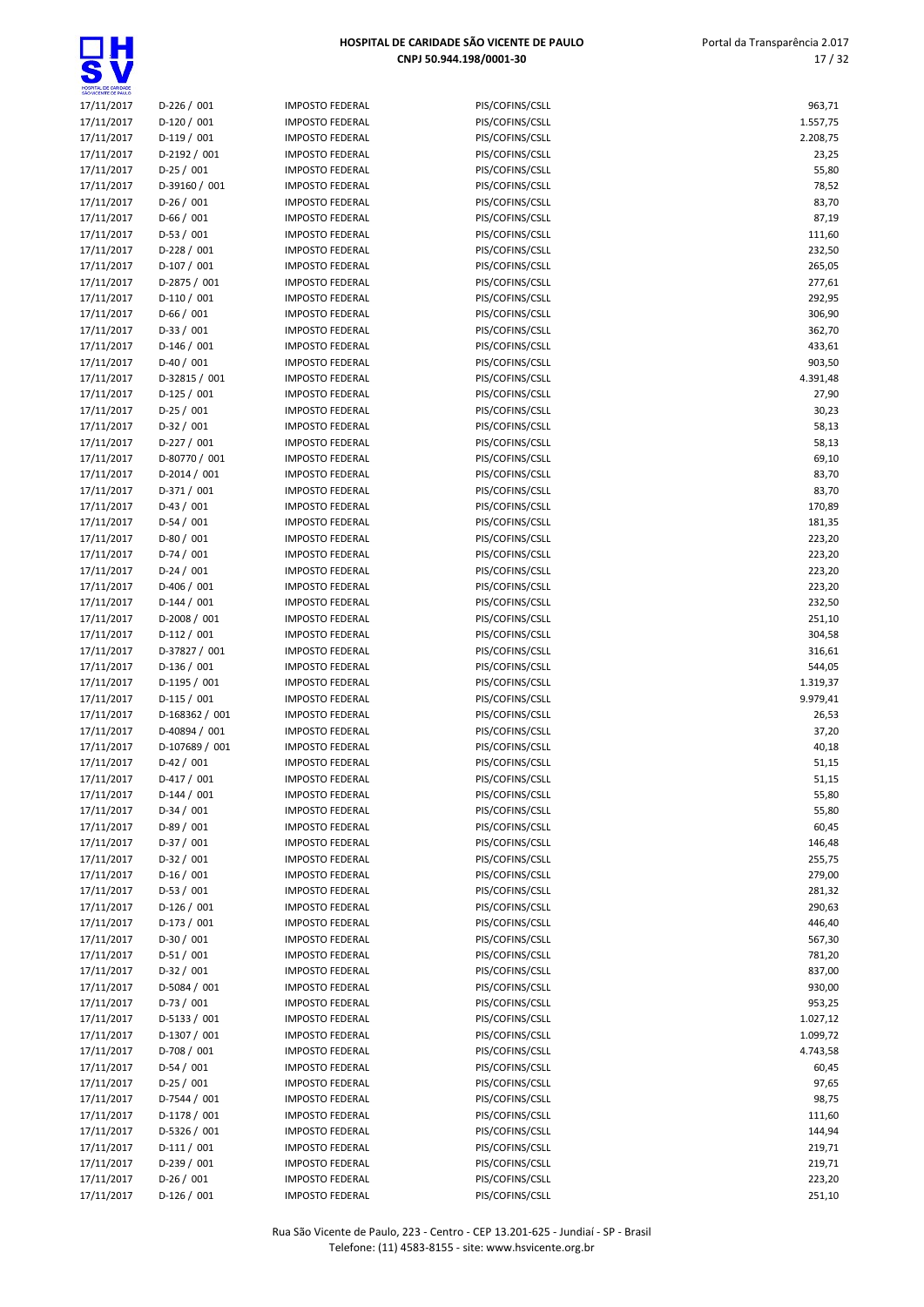| SÃO VICENTE DE PAULO     |                            |                                                    |                                    |                    |
|--------------------------|----------------------------|----------------------------------------------------|------------------------------------|--------------------|
| 17/11/2017               | $D-89/001$                 | <b>IMPOSTO FEDERAL</b>                             | PIS/COFINS/CSLL                    | 266,45             |
| 17/11/2017               | $D-64/001$                 | <b>IMPOSTO FEDERAL</b>                             | PIS/COFINS/CSLL                    | 362,70             |
| 17/11/2017               | $D-72/001$                 | <b>IMPOSTO FEDERAL</b>                             | PIS/COFINS/CSLL                    | 406,88             |
| 17/11/2017               | $D-812 / 001$              | <b>IMPOSTO FEDERAL</b>                             | PIS/COFINS/CSLL                    | 596,30             |
| 17/11/2017               | $D-24/001$                 | <b>IMPOSTO FEDERAL</b>                             | PIS/COFINS/CSLL                    | 602,18             |
| 17/11/2017               | $D-29/001$                 | <b>IMPOSTO FEDERAL</b>                             | PIS/COFINS/CSLL                    | 628,91             |
| 17/11/2017               | $D-637/001$                | <b>IMPOSTO FEDERAL</b>                             | PIS/COFINS/CSLL                    | 752,37             |
| 17/11/2017               | $D-99/001$                 | <b>IMPOSTO FEDERAL</b>                             | PIS/COFINS/CSLL                    | 952,09             |
| 17/11/2017               | $D-3261/001$               | <b>IMPOSTO FEDERAL</b>                             | PIS/COFINS/CSLL                    | 24,13              |
| 17/11/2017               | $D-10/001$                 | <b>IMPOSTO FEDERAL</b>                             | PIS/COFINS/CSLL                    | 24,41              |
| 17/11/2017               | $D-229/001$                | <b>IMPOSTO FEDERAL</b>                             | PIS/COFINS/CSLL                    | 25,58              |
| 17/11/2017               | $D-24/001$                 | <b>IMPOSTO FEDERAL</b>                             | PIS/COFINS/CSLL                    | 48,83              |
| 17/11/2017               | $D-15/001$                 | <b>IMPOSTO FEDERAL</b>                             | PIS/COFINS/CSLL                    | 48,83              |
| 17/11/2017               | $D-43 / 001$               | <b>IMPOSTO FEDERAL</b>                             | PIS/COFINS/CSLL                    | 58,13              |
| 17/11/2017               | D-201727753 / 001          | <b>IMPOSTO FEDERAL</b>                             | PIS/COFINS/CSLL                    | 75,80              |
| 17/11/2017               | $D-407/001$                | <b>IMPOSTO FEDERAL</b>                             | PIS/COFINS/CSLL                    | 116,25             |
| 17/11/2017               | $D-409/001$                | <b>IMPOSTO FEDERAL</b>                             | PIS/COFINS/CSLL                    | 145,31             |
| 17/11/2017               | $D-43 / 001$               | <b>IMPOSTO FEDERAL</b>                             | PIS/COFINS/CSLL                    | 145,31             |
| 17/11/2017               | $D-237/001$                | <b>IMPOSTO FEDERAL</b><br><b>IMPOSTO FEDERAL</b>   | PIS/COFINS/CSLL<br>PIS/COFINS/CSLL | 145,31             |
| 17/11/2017<br>17/11/2017 | $D-14/001$<br>$D-105/001$  | <b>IMPOSTO FEDERAL</b>                             | PIS/COFINS/CSLL                    | 146,48<br>195,30   |
| 17/11/2017               | $D-92/001$                 | <b>IMPOSTO FEDERAL</b>                             | PIS/COFINS/CSLL                    | 255,75             |
| 17/11/2017               | $D-94/001$                 | <b>IMPOSTO FEDERAL</b>                             | PIS/COFINS/CSLL                    | 285,98             |
| 17/11/2017               | D-3172 / 001               | <b>IMPOSTO FEDERAL</b>                             | PIS/COFINS/CSLL                    | 302,25             |
| 17/11/2017               | $D-91/001$                 | <b>IMPOSTO FEDERAL</b>                             | PIS/COFINS/CSLL                    | 306,90             |
| 17/11/2017               | $D-106/001$                | <b>IMPOSTO FEDERAL</b>                             | PIS/COFINS/CSLL                    | 369,68             |
| 17/11/2017               | $D-8/001$                  | <b>IMPOSTO FEDERAL</b>                             | PIS/COFINS/CSLL                    | 390,60             |
| 17/11/2017               | $D-82 / 001$               | <b>IMPOSTO FEDERAL</b>                             | PIS/COFINS/CSLL                    | 512,66             |
| 17/11/2017               | $D-406 / 001$              | <b>IMPOSTO FEDERAL</b>                             | PIS/COFINS/CSLL                    | 639,38             |
| 17/11/2017               | $D-56/001$                 | <b>IMPOSTO FEDERAL</b>                             | PIS/COFINS/CSLL                    | 716,10             |
| 17/11/2017               | D-5088 / 001               | <b>IMPOSTO FEDERAL</b>                             | PIS/COFINS/CSLL                    | 1.255,50           |
| 17/11/2017               | D-709 / 001                | <b>IMPOSTO FEDERAL</b>                             | PIS/COFINS/CSLL                    | 2.802,80           |
| 17/11/2017               | $D-44 / 001$               | <b>IMPOSTO FEDERAL</b>                             | PIS/COFINS/CSLL                    | 29,06              |
| 17/11/2017               | $D-143 / 001$              | <b>IMPOSTO FEDERAL</b>                             | PIS/COFINS/CSLL                    | 29,06              |
| 17/11/2017               | $D-55/001$                 | <b>IMPOSTO FEDERAL</b>                             | PIS/COFINS/CSLL                    | 55,80              |
| 17/11/2017               | $D-20/001$                 | <b>IMPOSTO FEDERAL</b>                             | PIS/COFINS/CSLL                    | 73,24              |
| 17/11/2017               | D-201725805 / 001          | <b>IMPOSTO FEDERAL</b>                             | PIS/COFINS/CSLL                    | 76,26              |
| 17/11/2017               | $D-31/001$                 | <b>IMPOSTO FEDERAL</b>                             | PIS/COFINS/CSLL                    | 113,93             |
| 17/11/2017               | $D-30/001$                 | <b>IMPOSTO FEDERAL</b>                             | PIS/COFINS/CSLL                    | 116,25             |
| 17/11/2017               | D-23433 / 001              | <b>IMPOSTO FEDERAL</b>                             | PIS/COFINS/CSLL                    | 144,75             |
| 17/11/2017               | $D-148/001$                | <b>IMPOSTO FEDERAL</b>                             | PIS/COFINS/CSLL                    | 153,45             |
| 17/11/2017               | $D-6/001$                  | <b>IMPOSTO FEDERAL</b>                             | PIS/COFINS/CSLL                    | 174,38             |
| 17/11/2017               | $D-82/001$                 | <b>IMPOSTO FEDERAL</b>                             | PIS/COFINS/CSLL                    | 174,38             |
| 17/11/2017               | $D-43 / 001$               | <b>IMPOSTO FEDERAL</b>                             | PIS/COFINS/CSLL                    | 195,30             |
| 17/11/2017               | $D-100/001$                | <b>IMPOSTO FEDERAL</b>                             | PIS/COFINS/CSLL                    | 197,63             |
| 17/11/2017               | $D-171/001$                | <b>IMPOSTO FEDERAL</b>                             | PIS/COFINS/CSLL                    | 271,00             |
| 17/11/2017               | D-672 / 001                | <b>IMPOSTO FEDERAL</b>                             | PIS/COFINS/CSLL                    | 520,80             |
| 17/11/2017               | $D-616/001$                | <b>IMPOSTO FEDERAL</b>                             | PIS/COFINS/CSLL                    | 818,40             |
| 17/11/2017               | $D-82 / 001$               | <b>IMPOSTO FEDERAL</b>                             | PIS/COFINS/CSLL                    | 1.701,90           |
| 17/11/2017               | D-6983 / 001               | <b>IMPOSTO FEDERAL</b>                             | PIS/COFINS/CSLL                    | 5.117,20           |
| 17/11/2017               | D-1488376 / 001            | <b>IMPOSTO FEDERAL</b>                             | PIS/COFINS/CSLL                    | 23,11              |
| 17/11/2017               | 46636 / 001                | ÓRTESE E PRÓTESE (OPME)                            | PRIME                              | 604,46             |
| 17/11/2017               | 46153 / 001                | ÓRTESE E PRÓTESE (OPME)                            | PRIME                              | 913,16             |
| 17/11/2017               | 46307 / 001                | ÓRTESE E PRÓTESE (OPME)                            | PRIME                              | 913,16             |
| 17/11/2017               | 46350 / 001                | ÓRTESE E PRÓTESE (OPME)                            | PRIME                              | 2.127,71           |
| 17/11/2017               | 46635 / 001                | ÓRTESE E PRÓTESE (OPME)                            | PRIME                              | 764,34             |
| 17/11/2017               | 46052 / 001                | ÓRTESE E PRÓTESE (OPME)                            | PRIME                              | 913,16             |
| 17/11/2017               | 46053 / 001                | ÓRTESE E PRÓTESE (OPME)                            | PRIME                              | 1.500,00           |
| 17/11/2017               | 46305 / 001                | ÓRTESE E PRÓTESE (OPME)                            | PRIME                              | 764,34             |
| 17/11/2017               | 46633 / 001                | ÓRTESE E PRÓTESE (OPME)<br>ÓRTESE E PRÓTESE (OPME) | PRIME<br>PRIME                     | 764,34<br>5.880,00 |
| 17/11/2017               | 46746 / 001                | ÓRTESE E PRÓTESE (OPME)                            | PRIME                              |                    |
| 17/11/2017<br>17/11/2017 | 46595 / 001<br>46154 / 001 | ÓRTESE E PRÓTESE (OPME)                            | PRIME                              | 5.380,15<br>578,67 |
| 17/11/2017               | 46308 / 001                | ÓRTESE E PRÓTESE (OPME)                            | PRIME                              | 913,16             |
| 17/11/2017               | 46353 / 001                | ÓRTESE E PRÓTESE (OPME)                            | PRIME                              | 913,16             |
| 17/11/2017               | 46634 / 001                | ÓRTESE E PRÓTESE (OPME)                            | PRIME                              | 355,25             |
| 17/11/2017               | 46628 / 001                | ÓRTESE E PRÓTESE (OPME)                            | PRIME                              | 1.250,00           |
| 17/11/2017               | 46637 / 001                | ÓRTESE E PRÓTESE (OPME)                            | PRIME                              | 764,34             |
| 17/11/2017               | 46049 / 001                | ÓRTESE E PRÓTESE (OPME)                            | PRIME                              | 913,16             |
|                          |                            |                                                    |                                    |                    |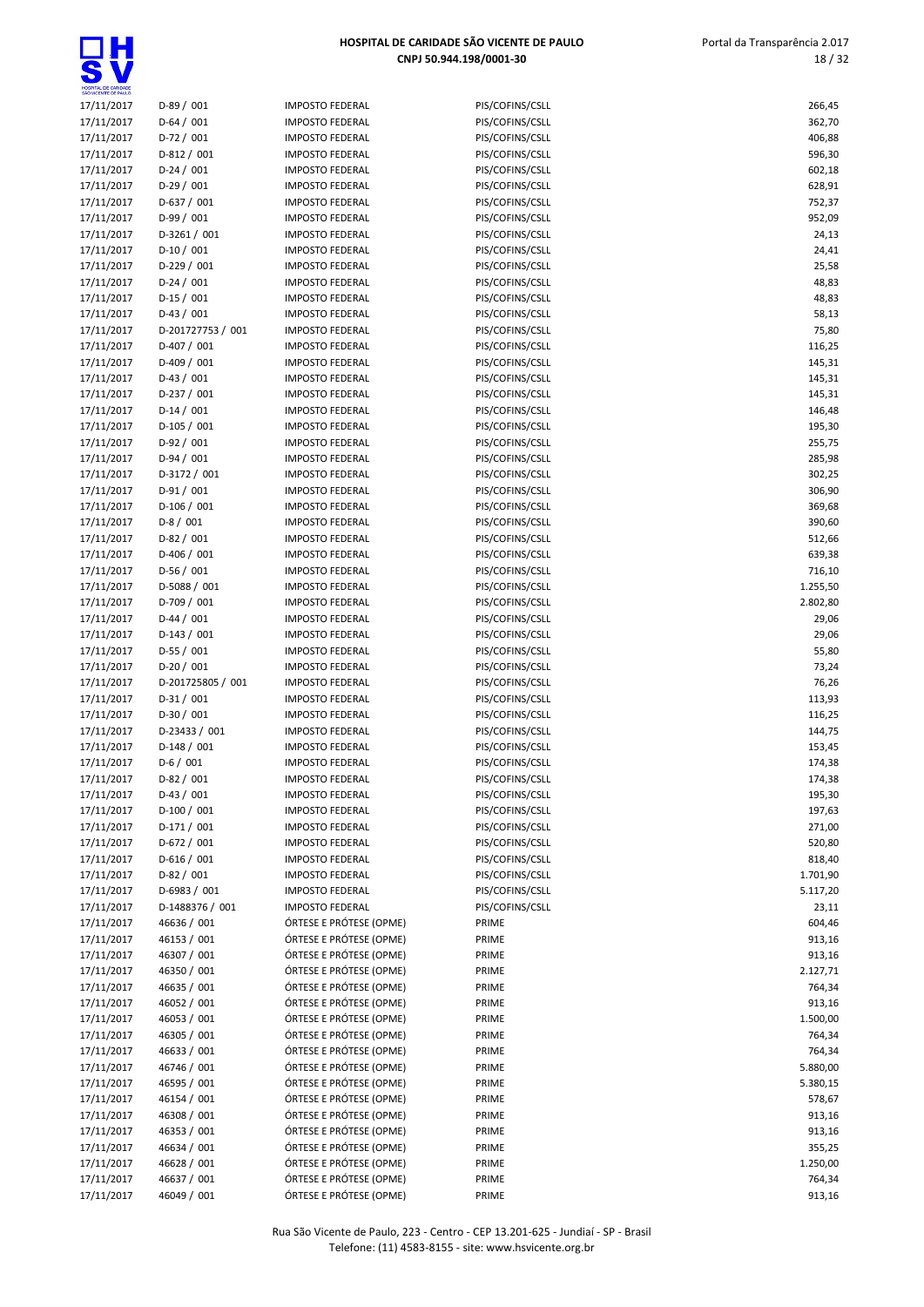

Rua São Vicente de Paulo, 223 - Centro - CEP 13.201-625 - Jundiaí - SP - Brasil Telefone: (11) 4583-8155 - site: www.hsvicente.org.br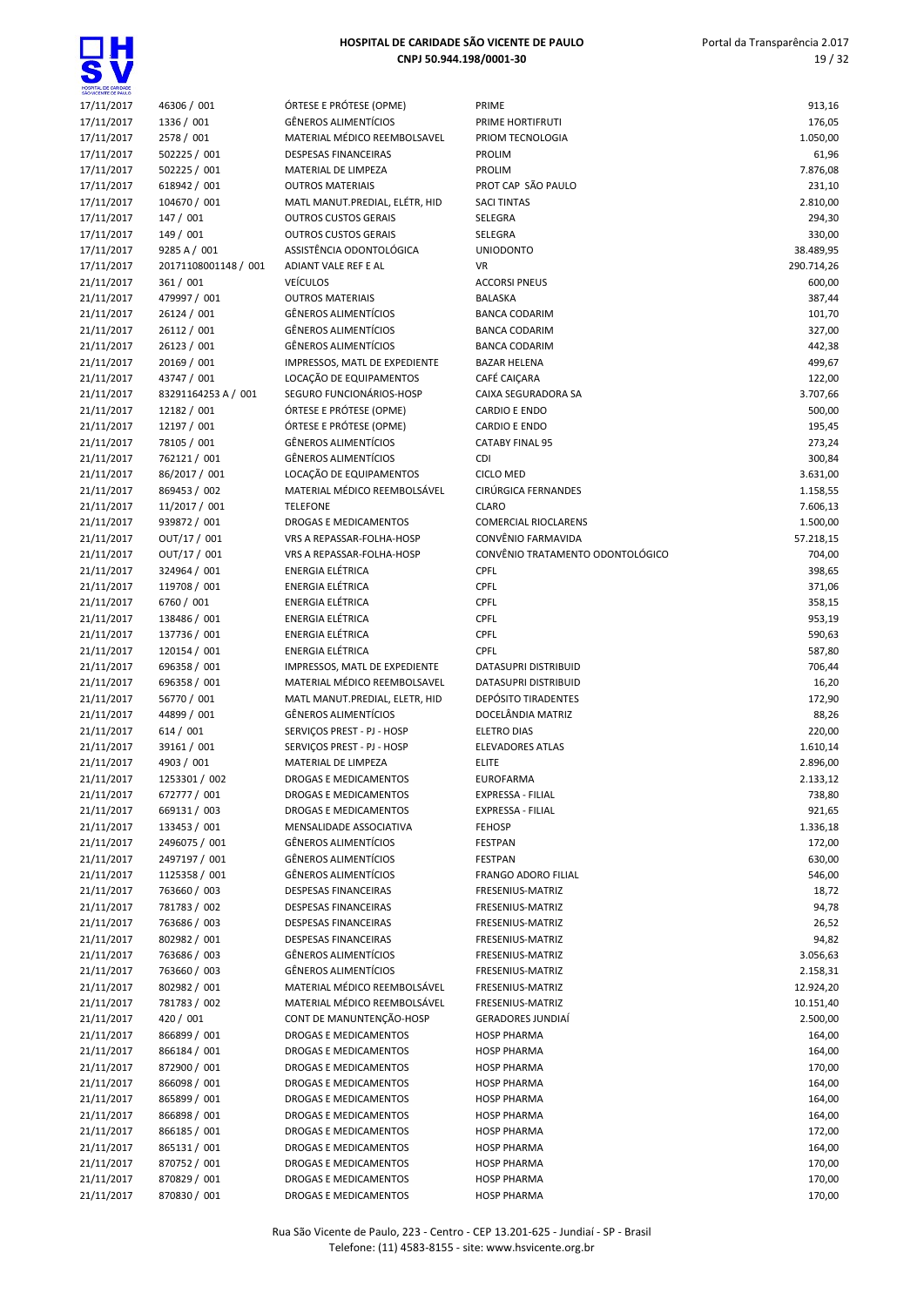

| HOSPITAL DE CARIDADE<br>SÃO VICENTE DE PAULO |                              |                                                        |                                              |                      |
|----------------------------------------------|------------------------------|--------------------------------------------------------|----------------------------------------------|----------------------|
| 21/11/2017                                   | 873305 / 001                 | DROGAS E MEDICAMENTOS                                  | <b>HOSP PHARMA</b>                           | 52,72                |
| 21/11/2017                                   | 866099 / 001                 | DROGAS E MEDICAMENTOS                                  | <b>HOSP PHARMA</b>                           | 164,00               |
| 21/11/2017                                   | 866700 / 001                 | DROGAS E MEDICAMENTOS                                  | <b>HOSP PHARMA</b>                           | 527,00               |
| 21/11/2017                                   | 866183 / 001                 | DROGAS E MEDICAMENTOS                                  | <b>HOSP PHARMA</b>                           | 164,00               |
| 21/11/2017                                   | 867503 / 001                 | DROGAS E MEDICAMENTOS                                  | <b>HOSP PHARMA</b>                           | 527,00               |
| 21/11/2017<br>21/11/2017                     | 864572 / 001<br>866186 / 001 | DROGAS E MEDICAMENTOS<br>DROGAS E MEDICAMENTOS         | <b>HOSP PHARMA</b><br><b>HOSP PHARMA</b>     | 164,00<br>527,00     |
| 21/11/2017                                   | 870459 / 001                 | DROGAS E MEDICAMENTOS                                  | <b>HOSP PHARMA</b>                           | 170,00               |
| 21/11/2017                                   | 867250 / 001                 | DROGAS E MEDICAMENTOS                                  | <b>HOSP PHARMA</b>                           | 49,42                |
| 21/11/2017                                   | 873048 / 001                 | DROGAS E MEDICAMENTOS                                  | <b>HOSP PHARMA</b>                           | 52,72                |
| 21/11/2017                                   | 873047 / 001                 | DROGAS E MEDICAMENTOS                                  | <b>HOSP PHARMA</b>                           | 65,90                |
| 21/11/2017                                   | 869826 / 001                 | DROGAS E MEDICAMENTOS                                  | <b>HOSP PHARMA</b>                           | 170,00               |
| 21/11/2017                                   | 870460 / 001                 | DROGAS E MEDICAMENTOS                                  | <b>HOSP PHARMA</b>                           | 170,00               |
| 21/11/2017                                   | 869613 / 001                 | DROGAS E MEDICAMENTOS                                  | <b>HOSP PHARMA</b>                           | 170,00               |
| 21/11/2017                                   | 871573 / 001                 | DROGAS E MEDICAMENTOS                                  | <b>HOSP PHARMA</b>                           | 170,00               |
| 21/11/2017                                   | 871115 / 001                 | DROGAS E MEDICAMENTOS                                  | <b>HOSP PHARMA</b>                           | 170,00               |
| 21/11/2017                                   | 871116 / 001                 | DROGAS E MEDICAMENTOS                                  | <b>HOSP PHARMA</b>                           | 170,00               |
| 21/11/2017                                   | 866900 / 001                 | DROGAS E MEDICAMENTOS                                  | <b>HOSP PHARMA</b>                           | 527,00               |
| 21/11/2017                                   | 866699 / 001                 | DROGAS E MEDICAMENTOS                                  | <b>HOSP PHARMA</b>                           | 164,00               |
| 21/11/2017                                   | 866698 / 001                 | DROGAS E MEDICAMENTOS                                  | <b>HOSP PHARMA</b>                           | 164,00               |
| 21/11/2017                                   | 868182 / 001                 | <b>DROGAS E MEDICAMENTOS</b>                           | <b>HOSP PHARMA</b>                           | 65,90                |
| 21/11/2017                                   | 869572 / 001                 | DROGAS E MEDICAMENTOS                                  | <b>HOSP PHARMA</b>                           | 49,42                |
| 21/11/2017                                   | 871895 / 001                 | DROGAS E MEDICAMENTOS                                  | <b>HOSP PHARMA</b>                           | 170,00               |
| 21/11/2017                                   | 870057 / 001                 | DROGAS E MEDICAMENTOS                                  | <b>HOSP PHARMA</b>                           | 170,00               |
| 21/11/2017                                   | 867059 / 001                 | <b>DROGAS E MEDICAMENTOS</b>                           | <b>HOSP PHARMA</b>                           | 527,00               |
| 21/11/2017                                   | 872738 / 001                 | DROGAS E MEDICAMENTOS                                  | <b>HOSP PHARMA</b>                           | 170,00               |
| 21/11/2017                                   | 872229 / 001                 | DROGAS E MEDICAMENTOS                                  | <b>HOSP PHARMA</b>                           | 170,00               |
| 21/11/2017                                   | 869249 / 001                 | DROGAS E MEDICAMENTOS                                  | <b>HOSP PHARMA</b>                           | 65,90<br>172,00      |
| 21/11/2017                                   | 865533 / 001<br>873184 / 001 | DROGAS E MEDICAMENTOS<br>DROGAS E MEDICAMENTOS         | <b>HOSP PHARMA</b><br><b>HOSP PHARMA</b>     | 170,00               |
| 21/11/2017<br>21/11/2017                     | 873185 / 001                 | DROGAS E MEDICAMENTOS                                  | <b>HOSP PHARMA</b>                           | 230,00               |
| 21/11/2017                                   | 873315 / 001                 | DROGAS E MEDICAMENTOS                                  | <b>HOSP PHARMA</b>                           | 170,00               |
| 21/11/2017                                   | 865223 / 001                 | DROGAS E MEDICAMENTOS                                  | <b>HOSP PHARMA</b>                           | 164,00               |
| 21/11/2017                                   | 872220 / 001                 | DROGAS E MEDICAMENTOS                                  | <b>HOSP PHARMA</b>                           | 78,96                |
| 21/11/2017                                   | 872471 / 001                 | DROGAS E MEDICAMENTOS                                  | <b>HOSP PHARMA</b>                           | 170,00               |
| 21/11/2017                                   | 865898 / 001                 | DROGAS E MEDICAMENTOS                                  | <b>HOSP PHARMA</b>                           | 172,00               |
| 21/11/2017                                   | 870751 / 001                 | DROGAS E MEDICAMENTOS                                  | <b>HOSP PHARMA</b>                           | 170,00               |
| 21/11/2017                                   | 871572 / 001                 | DROGAS E MEDICAMENTOS                                  | <b>HOSP PHARMA</b>                           | 170,00               |
| 21/11/2017                                   | 189063 / 002                 | <b>DESPESAS FINANCEIRAS</b>                            | <b>HOSPFAR</b>                               | 318,41               |
| 21/11/2017                                   | 195855 / 001                 | DROGAS E MEDICAMENTOS                                  | <b>HOSPFAR</b>                               | 978,00               |
| 21/11/2017                                   | 189063 / 002                 | DROGAS E MEDICAMENTOS                                  | <b>HOSPFAR</b>                               | 3.780,00             |
| 21/11/2017                                   | 196161 / 001                 | DROGAS E MEDICAMENTOS                                  | <b>HOSPFAR - FILIAL</b>                      | 869,55               |
| 21/11/2017                                   | 243017 / 001                 | <b>GASES MEDICINAIS</b>                                | IBG                                          | 946,74               |
| 21/11/2017                                   | 34141 / 001                  | <b>GASES MEDICINAIS</b>                                | <b>IBG CRYO FILIAL</b>                       | 3.514,32             |
| 21/11/2017                                   | 2017 / 010                   | <b>IMPOSTO MUNICIPAL</b>                               | <b>IPTU 2017</b>                             | 194,51               |
| 21/11/2017                                   | 2017 / 010                   | <b>IMPOSTO MUNICIPAL</b>                               | <b>IPTU 2017</b>                             | 244,98               |
| 21/11/2017                                   | 2017 / 010                   | <b>IMPOSTO MUNICIPAL</b>                               | <b>IPTU 2017</b>                             | 157,75               |
| 21/11/2017                                   | 2017 / 010                   | <b>IMPOSTO MUNICIPAL</b>                               | <b>IPTU 2017</b>                             | 277,92               |
| 21/11/2017                                   | 7318 / 001                   | <b>GÊNEROS ALIMENTÍCIOS</b>                            | <b>IRMÃOS KANESHI</b>                        | 508,93               |
| 21/11/2017                                   | 7307 / 001                   | GÊNEROS ALIMENTÍCIOS                                   | <b>IRMÃOS KANESHI</b>                        | 171,15               |
| 21/11/2017                                   | 7323 / 001                   | GÊNEROS ALIMENTÍCIOS                                   | IRMÃOS KANESHI                               | 408,32               |
| 21/11/2017<br>21/11/2017                     | 60822 / 001<br>60146 / 001   | <b>FIOS CIRÚRGICOS</b><br>MATERIAL MÉDICO REEMBOLSAVEL | JOHNSON E JOHNSON 05<br>JOHNSON E JOHNSON 05 | 1.027,80<br>2.066,08 |
|                                              | 473 / 004                    | MOBILIÁRIO                                             | <b>JUNPMAQ</b>                               | 1.247,00             |
| 21/11/2017<br>21/11/2017                     | 462 / 004                    | MOBILIÁRIO                                             | <b>JUNPMAQ</b>                               | 2.767,50             |
| 21/11/2017                                   | 459 / 004                    | MOBILIÁRIO                                             | <b>JUNPMAQ</b>                               | 1.133,00             |
| 21/11/2017                                   | 59564 / 001                  | <b>OUTROS MATERIAIS</b>                                | LIFEMED                                      | 1.148,00             |
| 21/11/2017                                   | 17515 / 001                  | GÊNEROS ALIMENTÍCIOS                                   | <b>LONDRES DISTR</b>                         | 664,30               |
| 21/11/2017                                   | 110819 / 001                 | GÊNEROS ALIMENTÍCIOS                                   | MARFRIG CD ITUPEVA                           | 519,55               |
| 21/11/2017                                   | 106946 / 001                 | GÊNEROS ALIMENTÍCIOS                                   | MARFRIG CD ITUPEVA                           | 1.128,07             |
| 21/11/2017                                   | OUT/17 / 001                 | VRS A REPASSAR-FOLHA-HOSP                              | MENSALIDADE SIND.SAÚDE                       | 14.016,10            |
| 21/11/2017                                   | 61135 / 001                  | MATL MANUT.PREDIAL, ELÉTR, HID                         | <b>MULTIBOR</b>                              | 15,60                |
| 21/11/2017                                   | 536 / 001                    | MATERIAL DE LIMPEZA                                    | NOVA JOMA                                    | 914,65               |
| 21/11/2017                                   | 536 / 001                    | MATERIAL MÉDICO REEMBOLSÁVEL                           | NOVA JOMA                                    | 463,69               |
| 21/11/2017                                   | 77751 / 001                  | GÊNEROS ALIMENTÍCIOS                                   | <b>OVOS PRETI</b>                            | 595,00               |
| 21/11/2017                                   | 40875 / 001                  | PEÇAS E MATS DE REPOSIÇÃO EQUI                         | <b>OXILUZ</b>                                | 8,76                 |
| 21/11/2017                                   | 40878 / 001                  | PEÇAS E MATS DE REPOSIÇÃO EQUI                         | <b>OXILUZ</b>                                | 212,42               |
| 21/11/2017                                   | 40878 / 001                  | PEÇAS E MATS DE REPOSIÇÃO EQUI                         | <b>OXILUZ</b>                                | 9,19                 |
| 21/11/2017                                   | 40875 / 001                  | PEÇAS E MATS DE REPOSIÇÃO EQUI                         | <b>OXILUZ</b>                                | 246,65               |

| OSP PHARMA                 | 52,72            |
|----------------------------|------------------|
| OSP PHARMA                 | 164,00           |
| OSP PHARMA                 | 527,00           |
| OSP PHARMA                 | 164,00           |
| OSP PHARMA                 | 527,00           |
| OSP PHARMA                 | 164,00           |
| OSP PHARMA                 | 527,00           |
| OSP PHARMA                 | 170,00           |
| OSP PHARMA                 | 49,42            |
| OSP PHARMA                 | 52,72            |
| OSP PHARMA                 | 65,90            |
| OSP PHARMA                 | 170,00           |
| OSP PHARMA                 | 170,00           |
| OSP PHARMA                 | 170,00           |
| OSP PHARMA                 | 170,00           |
| OSP PHARMA<br>OSP PHARMA   | 170,00           |
| OSP PHARMA                 | 170,00           |
| OSP PHARMA                 | 527,00<br>164,00 |
| OSP PHARMA                 | 164,00           |
| OSP PHARMA                 | 65,90            |
| OSP PHARMA                 | 49,42            |
| OSP PHARMA                 | 170,00           |
| OSP PHARMA                 | 170,00           |
| OSP PHARMA                 | 527,00           |
| OSP PHARMA                 | 170,00           |
| OSP PHARMA                 | 170,00           |
| OSP PHARMA                 | 65,90            |
| OSP PHARMA                 | 172,00           |
| OSP PHARMA                 | 170,00           |
| OSP PHARMA                 | 230,00           |
| OSP PHARMA                 | 170,00           |
| OSP PHARMA                 | 164,00           |
| OSP PHARMA                 | 78,96            |
| OSP PHARMA                 | 170,00           |
| OSP PHARMA                 | 172,00           |
| OSP PHARMA                 | 170,00           |
| OSP PHARMA                 | 170,00           |
| OSPFAR                     | 318,41           |
| OSPFAR                     | 978,00           |
| OSPFAR                     | 3.780,00         |
| OSPFAR - FILIAL            | 869,55           |
| G                          | 946,74           |
| <b>G CRYO FILIAL</b>       | 3.514,32         |
| TU 2017<br>TU 2017         | 194,51           |
| TU 2017                    | 244,98           |
|                            | 157,75           |
| TU 2017<br>MÃOS KANESHI    | 277,92<br>508,93 |
| MÃOS KANESHI               | 171,15           |
| MÃOS KANESHI               | 408,32           |
| HNSON E JOHNSON 05         | 1.027,80         |
| <b>DHNSON E JOHNSON 05</b> | 2.066,08         |
| <b>JNPMAQ</b>              | 1.247,00         |
| <b>JNPMAQ</b>              | 2.767,50         |
| <b>JNPMAQ</b>              | 1.133,00         |
| FEMED                      | 1.148,00         |
| ONDRES DISTR               | 664,30           |
| <b>IARFRIG CD ITUPEVA</b>  | 519,55           |
| <b>IARFRIG CD ITUPEVA</b>  | 1.128,07         |
| IENSALIDADE SIND.SAÚDE     | 14.016,10        |
| IULTIBOR                   | 15,60            |
| AMOL AVO                   | 914,65           |
| AMOL AVO                   | 463,69           |
| VOS PRETI                  | 595,00           |
| XILUZ                      | 8,76             |
| XILUZ                      | 212,42           |
| XILUZ                      | 9,19             |
|                            |                  |

Rua São Vicente de Paulo, 223 - Centro - CEP 13.201-625 - Jundiaí - SP - Brasil Telefone: (11) 4583-8155 - site: www.hsvicente.org.br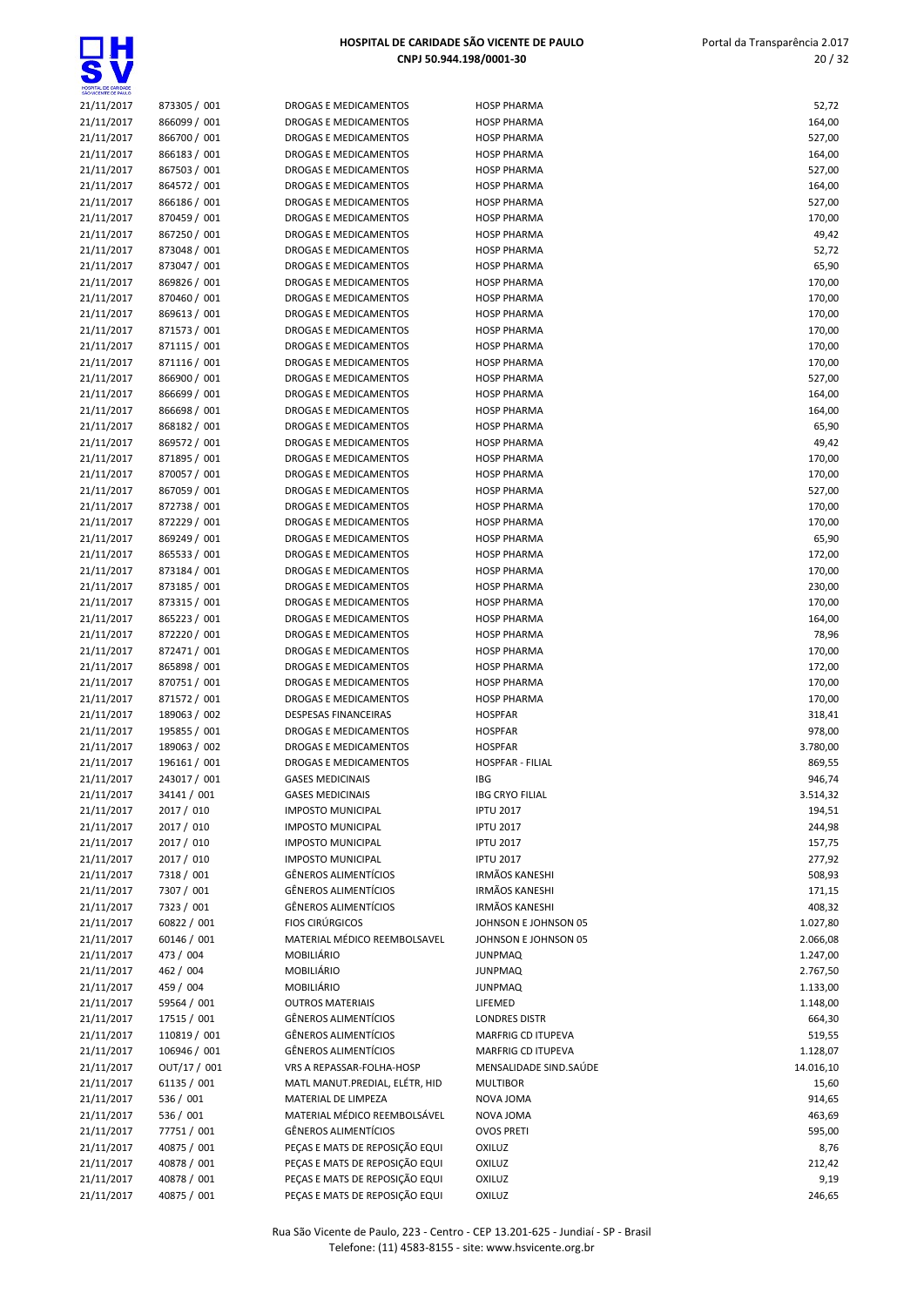$\overline{\bullet}$ 

| 21/11/2017<br>40879 / 001<br><b>GASES MEDICINAIS</b><br>OXILUZ<br>OXILUZ<br>21/11/2017<br>40875 / 001<br><b>GASES MEDICINAIS</b><br>40878 / 001<br>21/11/2017<br><b>GASES MEDICINAIS</b><br>OXILUZ<br>40875 / 001<br>21/11/2017<br><b>GASES MEDICINAIS</b><br><b>OXILUZ</b><br>40876 / 001<br>OXILUZ<br>21/11/2017<br><b>GASES MEDICINAIS</b><br>40878 / 001<br>21/11/2017<br><b>GASES MEDICINAIS</b><br><b>OXILUZ</b><br>21/11/2017<br>7826 / 001<br>ÓRTESE E PRÓTESE (OPME)<br>PANMEDICA<br>LOCAÇÃO (EQUIP, MÁQ. ESPAÇO)<br>21/11/2017<br>1450 / 001<br>PANMEDICA<br>CONTINGÊNCIAS TRABALHISTAS<br>21/11/2017<br><b>PROCESSO</b><br>PGTO ACORDO TRABALHISTA<br><b>CONTINGÊNCIAS TRABALHISTAS</b><br>21/11/2017<br><b>PROCESSO</b><br>PGTO ACORDO TRABALHISTA<br><b>RESCISÕES</b><br>PGTO DE RESCISÃO<br>21/11/2017<br>NOV/17 / 005<br>307942 / 001<br><b>GÊNEROS ALIMENTÍCIOS</b><br>21/11/2017<br>POLIFRIGOR S.A.<br><b>GÊNEROS ALIMENTÍCIOS</b><br>1338 / 001<br>21/11/2017<br>PRIME HORTIFRUTI<br>1342 / 001<br><b>GÊNEROS ALIMENTÍCIOS</b><br>21/11/2017<br>PRIME HORTIFRUTI<br>CONTINGÊNCIAS CÍVEL<br>21/11/2017<br>11/2017 / 001<br><b>PROCESSO</b><br>204510 / 001<br>IMPRESSOS, MATL DE EXPEDIENTE<br>21/11/2017<br><b>PROCOMP</b><br><b>GÊNEROS ALIMENTÍCIOS</b><br>21/11/2017<br>189173 / 001<br>SANNA COM ALIMENTOS<br>101571 / 001<br>DROGAS E MEDICAMENTOS<br>21/11/2017<br>SANOBIOL<br>21/11/2017<br>101625 / 001<br>DROGAS E MEDICAMENTOS<br>SANOBIOL<br><b>GÊNEROS ALIMENTÍCIOS</b><br>21/11/2017<br>1871304 / 001<br>SERRAMAR<br><b>GÊNEROS ALIMENTÍCIOS</b><br>21/11/2017<br>1875993 / 001<br>SERRAMAR<br>2017 / 005<br>CONTRIBUIÇÕES HOSPITAL<br>21/11/2017<br>SINDHOSFIL<br><b>DROGAS E MEDICAMENTOS</b><br>21/11/2017<br>89916 / 001<br>SUPERMED FINAL 07<br>MATERIAL MÉDICO REEMBOLSAVEL<br>21/11/2017<br>OC 50935 / 001<br><b>SUPRIMED</b><br>ÓRTESE E PRÓTESE (OPME)<br>21/11/2017<br>341947 / 001<br>SUPRIMED<br>93340 / 001<br><b>COMBUSTÍVEIS E LUBRIFICANTES</b><br>21/11/2017<br><b>ULTRAGAZ</b><br>13098 / 001<br><b>GÊNEROS ALIMENTÍCIOS</b><br>21/11/2017<br>VIEIRA E COUTO PESCA<br><b>VIVO</b><br>21/11/2017<br>479324 / 001<br><b>TELEFONE</b><br>412070 / 001<br><b>VIVO</b><br>21/11/2017<br><b>TELEFONE</b><br>412071 / 001<br><b>VIVO</b><br>21/11/2017<br><b>TELEFONE</b><br><b>VIVO</b><br>21/11/2017<br>412072 / 001<br><b>TELEFONE</b><br>479325 / 001<br><b>VIVO</b><br>21/11/2017<br><b>TELEFONE</b><br>479326 / 001<br><b>VIVO</b><br>21/11/2017<br><b>TELEFONE</b><br>150411 / 001<br><b>GÊNEROS ALIMENTÍCIOS</b><br><b>ACF BRASIL</b><br>22/11/2017<br>46294 / 003<br>22/11/2017<br><b>DESPESAS FINANCEIRAS</b><br><b>AGILLE</b><br>46294 / 003<br>22/11/2017<br>DROGAS E MEDICAMENTOS<br><b>AGILLE</b><br>37 / 001<br>22/11/2017<br>SERVIÇOS PREST - PJ - HOSP<br>AGS SERVIÇOS<br>38 / 001<br>22/11/2017<br>SERVIÇOS PREST - PJ - HOSP<br><b>AGS SERVICOS</b><br><b>GÊNEROS ALIMENTÍCIOS</b><br>22/11/2017<br>26161 / 001<br><b>BANCA CODARIM</b><br><b>GÊNEROS ALIMENTÍCIOS</b><br>22/11/2017<br>26141 / 001<br><b>BANCA CODARIM</b><br>22/11/2017<br>107848 / 002<br>MEDICAMENTOS CONTROLADOS<br><b>BIOLAB SANUS MG</b><br>22/11/2017<br>107848 / 002<br>DROGAS E MEDICAMENTOS<br><b>BIOLAB SANUS MG</b><br>22/11/2017<br>758062 / 001<br>MATERIAL MÉDICO REEMBOLSAVEL<br>CBS<br>SERVIÇOS MÉDICOS - PJ<br>22/11/2017<br>37 / 001<br>CÉLIA CRISTINA<br>22/11/2017<br>12 / 001<br>SERVIÇOS MÉDICOS - PJ<br><b>CERES SARMENTO</b><br>22/11/2017<br>3018008924228 / 004<br><b>SEGUROS</b><br>CHUBB SEGUROS ACE<br>880642 / 001<br>PEÇAS E MATS DE REPOSIÇÃO EQUI<br>22/11/2017<br><b>CIRURGICA FERNANDES</b><br>587 / 001<br>22/11/2017<br>MATERIAL DE LIMPEZA<br><b>CLEANPACK</b><br>587 / 001<br>22/11/2017<br><b>OUTROS MATERIAIS</b><br><b>CLEANPACK</b><br>343 / 001<br>SERVICOS MÉDICOS - PJ<br>CLÍNICA MÉDICA LEAO<br>22/11/2017<br>24 / 001<br>SERVIÇOS MÉDICOS - PJ<br>22/11/2017<br><b>CM SILVEIRA</b><br>140660 / 001<br>GÊNEROS ALIMENTÍCIOS<br>22/11/2017<br>COPOLFOOD COM PROD<br>CPFL<br>22/11/2017<br>454913 / 001<br>ENERGIA ELÉTRICA<br><b>ENERGIA ELÉTRICA</b><br>CPFL<br>22/11/2017<br>454914 / 001<br>1865326 / 001<br>CRISTÁLIA<br>22/11/2017<br>MEDICAMENTOS CONTROLADOS<br>1865326 / 001<br>CRISTÁLIA<br>22/11/2017<br>DROGAS E MEDICAMENTOS<br>17013 / 001<br>22/11/2017<br><b>OUTROS MATERIAIS</b><br>DATA EQUIPAMENTOS<br>8/001<br>SERVIÇOS MÉDICOS - PJ<br>22/11/2017<br><b>DEBORA LOPES</b><br>22/11/2017<br>259761 / 001<br>MATL MANUT.PREDIAL, ELÉTR, HID<br>DEPÓSITO TORTORELLA<br>MATL MANUT.PREDIAL, ELÉTR, HID<br>DEPÓSITO TORTORELLA<br>22/11/2017<br>259684 / 001<br>PEÇAS E MATS DE REPOSIÇÃO EQUI<br>DEPÓSITO TORTORELLA<br>22/11/2017<br>259762 / 001<br>GÊNEROS ALIMENTÍCIOS<br>22/11/2017<br>60742 / 001<br><b>DISTRIB HERNANDES</b><br>MATERIAL MÉDICO REEMBOLSAVEL<br>22/11/2017<br>498414 / 001<br>E TAMUSSINO<br>ÓRTESE E PRÓTESE (OPME)<br>EMPÓRIO HOSPITALAR<br>22/11/2017<br>288744 / 001<br>288729 / 001<br>ÓRTESE E PRÓTESE (OPME)<br>EMPÓRIO HOSPITALAR<br>22/11/2017<br>EMPRÉSTIMO RESCISÃO<br>8516 / 001<br>VRS A REPASSAR-FOLHA-HOSP<br>22/11/2017<br>8852 / 001<br>ÓRTESE E PRÓTESE (OPME)<br>22/11/2017<br><b>EVMED</b><br>8906 / 001<br>ÓRTESE E PRÓTESE (OPME)<br>22/11/2017<br>EVMED<br>ÓRTESE E PRÓTESE (OPME)<br>9044 / 001<br>22/11/2017<br><b>EVMED</b> | HOSPITAL DE CARIDADE<br>SÃO VICENTE DE PAULO |  |                       |
|--------------------------------------------------------------------------------------------------------------------------------------------------------------------------------------------------------------------------------------------------------------------------------------------------------------------------------------------------------------------------------------------------------------------------------------------------------------------------------------------------------------------------------------------------------------------------------------------------------------------------------------------------------------------------------------------------------------------------------------------------------------------------------------------------------------------------------------------------------------------------------------------------------------------------------------------------------------------------------------------------------------------------------------------------------------------------------------------------------------------------------------------------------------------------------------------------------------------------------------------------------------------------------------------------------------------------------------------------------------------------------------------------------------------------------------------------------------------------------------------------------------------------------------------------------------------------------------------------------------------------------------------------------------------------------------------------------------------------------------------------------------------------------------------------------------------------------------------------------------------------------------------------------------------------------------------------------------------------------------------------------------------------------------------------------------------------------------------------------------------------------------------------------------------------------------------------------------------------------------------------------------------------------------------------------------------------------------------------------------------------------------------------------------------------------------------------------------------------------------------------------------------------------------------------------------------------------------------------------------------------------------------------------------------------------------------------------------------------------------------------------------------------------------------------------------------------------------------------------------------------------------------------------------------------------------------------------------------------------------------------------------------------------------------------------------------------------------------------------------------------------------------------------------------------------------------------------------------------------------------------------------------------------------------------------------------------------------------------------------------------------------------------------------------------------------------------------------------------------------------------------------------------------------------------------------------------------------------------------------------------------------------------------------------------------------------------------------------------------------------------------------------------------------------------------------------------------------------------------------------------------------------------------------------------------------------------------------------------------------------------------------------------------------------------------------------------------------------------------------------------------------------------------------------------------------------------------------------------------------------------------------------------------------------------------------------------------------------------------------------------------------------------------------------------------------------------------------------------------------------------------------------------------------------------------------------------------------------------------------------------------------------------------------------------------------------------------------------------------------------------------------------------------------------------------------------------------------------------------------------------------------------------------------------------------------------------------------------------------------------------------------------------------------------------------------------------------------------------------------------------------------------------------------------------------------------------------------------------------------------------------------------------------------------------------------------------------------------------------------------------|----------------------------------------------|--|-----------------------|
|                                                                                                                                                                                                                                                                                                                                                                                                                                                                                                                                                                                                                                                                                                                                                                                                                                                                                                                                                                                                                                                                                                                                                                                                                                                                                                                                                                                                                                                                                                                                                                                                                                                                                                                                                                                                                                                                                                                                                                                                                                                                                                                                                                                                                                                                                                                                                                                                                                                                                                                                                                                                                                                                                                                                                                                                                                                                                                                                                                                                                                                                                                                                                                                                                                                                                                                                                                                                                                                                                                                                                                                                                                                                                                                                                                                                                                                                                                                                                                                                                                                                                                                                                                                                                                                                                                                                                                                                                                                                                                                                                                                                                                                                                                                                                                                                                                                                                                                                                                                                                                                                                                                                                                                                                                                                                                                                                                          |                                              |  | 552,00                |
|                                                                                                                                                                                                                                                                                                                                                                                                                                                                                                                                                                                                                                                                                                                                                                                                                                                                                                                                                                                                                                                                                                                                                                                                                                                                                                                                                                                                                                                                                                                                                                                                                                                                                                                                                                                                                                                                                                                                                                                                                                                                                                                                                                                                                                                                                                                                                                                                                                                                                                                                                                                                                                                                                                                                                                                                                                                                                                                                                                                                                                                                                                                                                                                                                                                                                                                                                                                                                                                                                                                                                                                                                                                                                                                                                                                                                                                                                                                                                                                                                                                                                                                                                                                                                                                                                                                                                                                                                                                                                                                                                                                                                                                                                                                                                                                                                                                                                                                                                                                                                                                                                                                                                                                                                                                                                                                                                                          |                                              |  | 246,64                |
|                                                                                                                                                                                                                                                                                                                                                                                                                                                                                                                                                                                                                                                                                                                                                                                                                                                                                                                                                                                                                                                                                                                                                                                                                                                                                                                                                                                                                                                                                                                                                                                                                                                                                                                                                                                                                                                                                                                                                                                                                                                                                                                                                                                                                                                                                                                                                                                                                                                                                                                                                                                                                                                                                                                                                                                                                                                                                                                                                                                                                                                                                                                                                                                                                                                                                                                                                                                                                                                                                                                                                                                                                                                                                                                                                                                                                                                                                                                                                                                                                                                                                                                                                                                                                                                                                                                                                                                                                                                                                                                                                                                                                                                                                                                                                                                                                                                                                                                                                                                                                                                                                                                                                                                                                                                                                                                                                                          |                                              |  | 212,41                |
|                                                                                                                                                                                                                                                                                                                                                                                                                                                                                                                                                                                                                                                                                                                                                                                                                                                                                                                                                                                                                                                                                                                                                                                                                                                                                                                                                                                                                                                                                                                                                                                                                                                                                                                                                                                                                                                                                                                                                                                                                                                                                                                                                                                                                                                                                                                                                                                                                                                                                                                                                                                                                                                                                                                                                                                                                                                                                                                                                                                                                                                                                                                                                                                                                                                                                                                                                                                                                                                                                                                                                                                                                                                                                                                                                                                                                                                                                                                                                                                                                                                                                                                                                                                                                                                                                                                                                                                                                                                                                                                                                                                                                                                                                                                                                                                                                                                                                                                                                                                                                                                                                                                                                                                                                                                                                                                                                                          |                                              |  | 6.947,35              |
|                                                                                                                                                                                                                                                                                                                                                                                                                                                                                                                                                                                                                                                                                                                                                                                                                                                                                                                                                                                                                                                                                                                                                                                                                                                                                                                                                                                                                                                                                                                                                                                                                                                                                                                                                                                                                                                                                                                                                                                                                                                                                                                                                                                                                                                                                                                                                                                                                                                                                                                                                                                                                                                                                                                                                                                                                                                                                                                                                                                                                                                                                                                                                                                                                                                                                                                                                                                                                                                                                                                                                                                                                                                                                                                                                                                                                                                                                                                                                                                                                                                                                                                                                                                                                                                                                                                                                                                                                                                                                                                                                                                                                                                                                                                                                                                                                                                                                                                                                                                                                                                                                                                                                                                                                                                                                                                                                                          |                                              |  | 805,00                |
|                                                                                                                                                                                                                                                                                                                                                                                                                                                                                                                                                                                                                                                                                                                                                                                                                                                                                                                                                                                                                                                                                                                                                                                                                                                                                                                                                                                                                                                                                                                                                                                                                                                                                                                                                                                                                                                                                                                                                                                                                                                                                                                                                                                                                                                                                                                                                                                                                                                                                                                                                                                                                                                                                                                                                                                                                                                                                                                                                                                                                                                                                                                                                                                                                                                                                                                                                                                                                                                                                                                                                                                                                                                                                                                                                                                                                                                                                                                                                                                                                                                                                                                                                                                                                                                                                                                                                                                                                                                                                                                                                                                                                                                                                                                                                                                                                                                                                                                                                                                                                                                                                                                                                                                                                                                                                                                                                                          |                                              |  | 4.910,58              |
|                                                                                                                                                                                                                                                                                                                                                                                                                                                                                                                                                                                                                                                                                                                                                                                                                                                                                                                                                                                                                                                                                                                                                                                                                                                                                                                                                                                                                                                                                                                                                                                                                                                                                                                                                                                                                                                                                                                                                                                                                                                                                                                                                                                                                                                                                                                                                                                                                                                                                                                                                                                                                                                                                                                                                                                                                                                                                                                                                                                                                                                                                                                                                                                                                                                                                                                                                                                                                                                                                                                                                                                                                                                                                                                                                                                                                                                                                                                                                                                                                                                                                                                                                                                                                                                                                                                                                                                                                                                                                                                                                                                                                                                                                                                                                                                                                                                                                                                                                                                                                                                                                                                                                                                                                                                                                                                                                                          |                                              |  | 200,00                |
|                                                                                                                                                                                                                                                                                                                                                                                                                                                                                                                                                                                                                                                                                                                                                                                                                                                                                                                                                                                                                                                                                                                                                                                                                                                                                                                                                                                                                                                                                                                                                                                                                                                                                                                                                                                                                                                                                                                                                                                                                                                                                                                                                                                                                                                                                                                                                                                                                                                                                                                                                                                                                                                                                                                                                                                                                                                                                                                                                                                                                                                                                                                                                                                                                                                                                                                                                                                                                                                                                                                                                                                                                                                                                                                                                                                                                                                                                                                                                                                                                                                                                                                                                                                                                                                                                                                                                                                                                                                                                                                                                                                                                                                                                                                                                                                                                                                                                                                                                                                                                                                                                                                                                                                                                                                                                                                                                                          |                                              |  | 3.300,00              |
|                                                                                                                                                                                                                                                                                                                                                                                                                                                                                                                                                                                                                                                                                                                                                                                                                                                                                                                                                                                                                                                                                                                                                                                                                                                                                                                                                                                                                                                                                                                                                                                                                                                                                                                                                                                                                                                                                                                                                                                                                                                                                                                                                                                                                                                                                                                                                                                                                                                                                                                                                                                                                                                                                                                                                                                                                                                                                                                                                                                                                                                                                                                                                                                                                                                                                                                                                                                                                                                                                                                                                                                                                                                                                                                                                                                                                                                                                                                                                                                                                                                                                                                                                                                                                                                                                                                                                                                                                                                                                                                                                                                                                                                                                                                                                                                                                                                                                                                                                                                                                                                                                                                                                                                                                                                                                                                                                                          |                                              |  | 1.100,00              |
|                                                                                                                                                                                                                                                                                                                                                                                                                                                                                                                                                                                                                                                                                                                                                                                                                                                                                                                                                                                                                                                                                                                                                                                                                                                                                                                                                                                                                                                                                                                                                                                                                                                                                                                                                                                                                                                                                                                                                                                                                                                                                                                                                                                                                                                                                                                                                                                                                                                                                                                                                                                                                                                                                                                                                                                                                                                                                                                                                                                                                                                                                                                                                                                                                                                                                                                                                                                                                                                                                                                                                                                                                                                                                                                                                                                                                                                                                                                                                                                                                                                                                                                                                                                                                                                                                                                                                                                                                                                                                                                                                                                                                                                                                                                                                                                                                                                                                                                                                                                                                                                                                                                                                                                                                                                                                                                                                                          |                                              |  | 2.193,46<br>7.187,06  |
|                                                                                                                                                                                                                                                                                                                                                                                                                                                                                                                                                                                                                                                                                                                                                                                                                                                                                                                                                                                                                                                                                                                                                                                                                                                                                                                                                                                                                                                                                                                                                                                                                                                                                                                                                                                                                                                                                                                                                                                                                                                                                                                                                                                                                                                                                                                                                                                                                                                                                                                                                                                                                                                                                                                                                                                                                                                                                                                                                                                                                                                                                                                                                                                                                                                                                                                                                                                                                                                                                                                                                                                                                                                                                                                                                                                                                                                                                                                                                                                                                                                                                                                                                                                                                                                                                                                                                                                                                                                                                                                                                                                                                                                                                                                                                                                                                                                                                                                                                                                                                                                                                                                                                                                                                                                                                                                                                                          |                                              |  | 1.638,24              |
|                                                                                                                                                                                                                                                                                                                                                                                                                                                                                                                                                                                                                                                                                                                                                                                                                                                                                                                                                                                                                                                                                                                                                                                                                                                                                                                                                                                                                                                                                                                                                                                                                                                                                                                                                                                                                                                                                                                                                                                                                                                                                                                                                                                                                                                                                                                                                                                                                                                                                                                                                                                                                                                                                                                                                                                                                                                                                                                                                                                                                                                                                                                                                                                                                                                                                                                                                                                                                                                                                                                                                                                                                                                                                                                                                                                                                                                                                                                                                                                                                                                                                                                                                                                                                                                                                                                                                                                                                                                                                                                                                                                                                                                                                                                                                                                                                                                                                                                                                                                                                                                                                                                                                                                                                                                                                                                                                                          |                                              |  | 251,05                |
|                                                                                                                                                                                                                                                                                                                                                                                                                                                                                                                                                                                                                                                                                                                                                                                                                                                                                                                                                                                                                                                                                                                                                                                                                                                                                                                                                                                                                                                                                                                                                                                                                                                                                                                                                                                                                                                                                                                                                                                                                                                                                                                                                                                                                                                                                                                                                                                                                                                                                                                                                                                                                                                                                                                                                                                                                                                                                                                                                                                                                                                                                                                                                                                                                                                                                                                                                                                                                                                                                                                                                                                                                                                                                                                                                                                                                                                                                                                                                                                                                                                                                                                                                                                                                                                                                                                                                                                                                                                                                                                                                                                                                                                                                                                                                                                                                                                                                                                                                                                                                                                                                                                                                                                                                                                                                                                                                                          |                                              |  | 137,85                |
|                                                                                                                                                                                                                                                                                                                                                                                                                                                                                                                                                                                                                                                                                                                                                                                                                                                                                                                                                                                                                                                                                                                                                                                                                                                                                                                                                                                                                                                                                                                                                                                                                                                                                                                                                                                                                                                                                                                                                                                                                                                                                                                                                                                                                                                                                                                                                                                                                                                                                                                                                                                                                                                                                                                                                                                                                                                                                                                                                                                                                                                                                                                                                                                                                                                                                                                                                                                                                                                                                                                                                                                                                                                                                                                                                                                                                                                                                                                                                                                                                                                                                                                                                                                                                                                                                                                                                                                                                                                                                                                                                                                                                                                                                                                                                                                                                                                                                                                                                                                                                                                                                                                                                                                                                                                                                                                                                                          |                                              |  | 8.433,00              |
|                                                                                                                                                                                                                                                                                                                                                                                                                                                                                                                                                                                                                                                                                                                                                                                                                                                                                                                                                                                                                                                                                                                                                                                                                                                                                                                                                                                                                                                                                                                                                                                                                                                                                                                                                                                                                                                                                                                                                                                                                                                                                                                                                                                                                                                                                                                                                                                                                                                                                                                                                                                                                                                                                                                                                                                                                                                                                                                                                                                                                                                                                                                                                                                                                                                                                                                                                                                                                                                                                                                                                                                                                                                                                                                                                                                                                                                                                                                                                                                                                                                                                                                                                                                                                                                                                                                                                                                                                                                                                                                                                                                                                                                                                                                                                                                                                                                                                                                                                                                                                                                                                                                                                                                                                                                                                                                                                                          |                                              |  | 128,00                |
|                                                                                                                                                                                                                                                                                                                                                                                                                                                                                                                                                                                                                                                                                                                                                                                                                                                                                                                                                                                                                                                                                                                                                                                                                                                                                                                                                                                                                                                                                                                                                                                                                                                                                                                                                                                                                                                                                                                                                                                                                                                                                                                                                                                                                                                                                                                                                                                                                                                                                                                                                                                                                                                                                                                                                                                                                                                                                                                                                                                                                                                                                                                                                                                                                                                                                                                                                                                                                                                                                                                                                                                                                                                                                                                                                                                                                                                                                                                                                                                                                                                                                                                                                                                                                                                                                                                                                                                                                                                                                                                                                                                                                                                                                                                                                                                                                                                                                                                                                                                                                                                                                                                                                                                                                                                                                                                                                                          |                                              |  | 745,20                |
|                                                                                                                                                                                                                                                                                                                                                                                                                                                                                                                                                                                                                                                                                                                                                                                                                                                                                                                                                                                                                                                                                                                                                                                                                                                                                                                                                                                                                                                                                                                                                                                                                                                                                                                                                                                                                                                                                                                                                                                                                                                                                                                                                                                                                                                                                                                                                                                                                                                                                                                                                                                                                                                                                                                                                                                                                                                                                                                                                                                                                                                                                                                                                                                                                                                                                                                                                                                                                                                                                                                                                                                                                                                                                                                                                                                                                                                                                                                                                                                                                                                                                                                                                                                                                                                                                                                                                                                                                                                                                                                                                                                                                                                                                                                                                                                                                                                                                                                                                                                                                                                                                                                                                                                                                                                                                                                                                                          |                                              |  | 16.034,80             |
|                                                                                                                                                                                                                                                                                                                                                                                                                                                                                                                                                                                                                                                                                                                                                                                                                                                                                                                                                                                                                                                                                                                                                                                                                                                                                                                                                                                                                                                                                                                                                                                                                                                                                                                                                                                                                                                                                                                                                                                                                                                                                                                                                                                                                                                                                                                                                                                                                                                                                                                                                                                                                                                                                                                                                                                                                                                                                                                                                                                                                                                                                                                                                                                                                                                                                                                                                                                                                                                                                                                                                                                                                                                                                                                                                                                                                                                                                                                                                                                                                                                                                                                                                                                                                                                                                                                                                                                                                                                                                                                                                                                                                                                                                                                                                                                                                                                                                                                                                                                                                                                                                                                                                                                                                                                                                                                                                                          |                                              |  | 741,60                |
|                                                                                                                                                                                                                                                                                                                                                                                                                                                                                                                                                                                                                                                                                                                                                                                                                                                                                                                                                                                                                                                                                                                                                                                                                                                                                                                                                                                                                                                                                                                                                                                                                                                                                                                                                                                                                                                                                                                                                                                                                                                                                                                                                                                                                                                                                                                                                                                                                                                                                                                                                                                                                                                                                                                                                                                                                                                                                                                                                                                                                                                                                                                                                                                                                                                                                                                                                                                                                                                                                                                                                                                                                                                                                                                                                                                                                                                                                                                                                                                                                                                                                                                                                                                                                                                                                                                                                                                                                                                                                                                                                                                                                                                                                                                                                                                                                                                                                                                                                                                                                                                                                                                                                                                                                                                                                                                                                                          |                                              |  | 472,96                |
|                                                                                                                                                                                                                                                                                                                                                                                                                                                                                                                                                                                                                                                                                                                                                                                                                                                                                                                                                                                                                                                                                                                                                                                                                                                                                                                                                                                                                                                                                                                                                                                                                                                                                                                                                                                                                                                                                                                                                                                                                                                                                                                                                                                                                                                                                                                                                                                                                                                                                                                                                                                                                                                                                                                                                                                                                                                                                                                                                                                                                                                                                                                                                                                                                                                                                                                                                                                                                                                                                                                                                                                                                                                                                                                                                                                                                                                                                                                                                                                                                                                                                                                                                                                                                                                                                                                                                                                                                                                                                                                                                                                                                                                                                                                                                                                                                                                                                                                                                                                                                                                                                                                                                                                                                                                                                                                                                                          |                                              |  | 429,96                |
|                                                                                                                                                                                                                                                                                                                                                                                                                                                                                                                                                                                                                                                                                                                                                                                                                                                                                                                                                                                                                                                                                                                                                                                                                                                                                                                                                                                                                                                                                                                                                                                                                                                                                                                                                                                                                                                                                                                                                                                                                                                                                                                                                                                                                                                                                                                                                                                                                                                                                                                                                                                                                                                                                                                                                                                                                                                                                                                                                                                                                                                                                                                                                                                                                                                                                                                                                                                                                                                                                                                                                                                                                                                                                                                                                                                                                                                                                                                                                                                                                                                                                                                                                                                                                                                                                                                                                                                                                                                                                                                                                                                                                                                                                                                                                                                                                                                                                                                                                                                                                                                                                                                                                                                                                                                                                                                                                                          |                                              |  | 3.000,00              |
|                                                                                                                                                                                                                                                                                                                                                                                                                                                                                                                                                                                                                                                                                                                                                                                                                                                                                                                                                                                                                                                                                                                                                                                                                                                                                                                                                                                                                                                                                                                                                                                                                                                                                                                                                                                                                                                                                                                                                                                                                                                                                                                                                                                                                                                                                                                                                                                                                                                                                                                                                                                                                                                                                                                                                                                                                                                                                                                                                                                                                                                                                                                                                                                                                                                                                                                                                                                                                                                                                                                                                                                                                                                                                                                                                                                                                                                                                                                                                                                                                                                                                                                                                                                                                                                                                                                                                                                                                                                                                                                                                                                                                                                                                                                                                                                                                                                                                                                                                                                                                                                                                                                                                                                                                                                                                                                                                                          |                                              |  | 885,00                |
|                                                                                                                                                                                                                                                                                                                                                                                                                                                                                                                                                                                                                                                                                                                                                                                                                                                                                                                                                                                                                                                                                                                                                                                                                                                                                                                                                                                                                                                                                                                                                                                                                                                                                                                                                                                                                                                                                                                                                                                                                                                                                                                                                                                                                                                                                                                                                                                                                                                                                                                                                                                                                                                                                                                                                                                                                                                                                                                                                                                                                                                                                                                                                                                                                                                                                                                                                                                                                                                                                                                                                                                                                                                                                                                                                                                                                                                                                                                                                                                                                                                                                                                                                                                                                                                                                                                                                                                                                                                                                                                                                                                                                                                                                                                                                                                                                                                                                                                                                                                                                                                                                                                                                                                                                                                                                                                                                                          |                                              |  | 783,32                |
|                                                                                                                                                                                                                                                                                                                                                                                                                                                                                                                                                                                                                                                                                                                                                                                                                                                                                                                                                                                                                                                                                                                                                                                                                                                                                                                                                                                                                                                                                                                                                                                                                                                                                                                                                                                                                                                                                                                                                                                                                                                                                                                                                                                                                                                                                                                                                                                                                                                                                                                                                                                                                                                                                                                                                                                                                                                                                                                                                                                                                                                                                                                                                                                                                                                                                                                                                                                                                                                                                                                                                                                                                                                                                                                                                                                                                                                                                                                                                                                                                                                                                                                                                                                                                                                                                                                                                                                                                                                                                                                                                                                                                                                                                                                                                                                                                                                                                                                                                                                                                                                                                                                                                                                                                                                                                                                                                                          |                                              |  | 1.033,00              |
|                                                                                                                                                                                                                                                                                                                                                                                                                                                                                                                                                                                                                                                                                                                                                                                                                                                                                                                                                                                                                                                                                                                                                                                                                                                                                                                                                                                                                                                                                                                                                                                                                                                                                                                                                                                                                                                                                                                                                                                                                                                                                                                                                                                                                                                                                                                                                                                                                                                                                                                                                                                                                                                                                                                                                                                                                                                                                                                                                                                                                                                                                                                                                                                                                                                                                                                                                                                                                                                                                                                                                                                                                                                                                                                                                                                                                                                                                                                                                                                                                                                                                                                                                                                                                                                                                                                                                                                                                                                                                                                                                                                                                                                                                                                                                                                                                                                                                                                                                                                                                                                                                                                                                                                                                                                                                                                                                                          |                                              |  | 3.520,54              |
|                                                                                                                                                                                                                                                                                                                                                                                                                                                                                                                                                                                                                                                                                                                                                                                                                                                                                                                                                                                                                                                                                                                                                                                                                                                                                                                                                                                                                                                                                                                                                                                                                                                                                                                                                                                                                                                                                                                                                                                                                                                                                                                                                                                                                                                                                                                                                                                                                                                                                                                                                                                                                                                                                                                                                                                                                                                                                                                                                                                                                                                                                                                                                                                                                                                                                                                                                                                                                                                                                                                                                                                                                                                                                                                                                                                                                                                                                                                                                                                                                                                                                                                                                                                                                                                                                                                                                                                                                                                                                                                                                                                                                                                                                                                                                                                                                                                                                                                                                                                                                                                                                                                                                                                                                                                                                                                                                                          |                                              |  | 672,00                |
|                                                                                                                                                                                                                                                                                                                                                                                                                                                                                                                                                                                                                                                                                                                                                                                                                                                                                                                                                                                                                                                                                                                                                                                                                                                                                                                                                                                                                                                                                                                                                                                                                                                                                                                                                                                                                                                                                                                                                                                                                                                                                                                                                                                                                                                                                                                                                                                                                                                                                                                                                                                                                                                                                                                                                                                                                                                                                                                                                                                                                                                                                                                                                                                                                                                                                                                                                                                                                                                                                                                                                                                                                                                                                                                                                                                                                                                                                                                                                                                                                                                                                                                                                                                                                                                                                                                                                                                                                                                                                                                                                                                                                                                                                                                                                                                                                                                                                                                                                                                                                                                                                                                                                                                                                                                                                                                                                                          |                                              |  | 179,77                |
|                                                                                                                                                                                                                                                                                                                                                                                                                                                                                                                                                                                                                                                                                                                                                                                                                                                                                                                                                                                                                                                                                                                                                                                                                                                                                                                                                                                                                                                                                                                                                                                                                                                                                                                                                                                                                                                                                                                                                                                                                                                                                                                                                                                                                                                                                                                                                                                                                                                                                                                                                                                                                                                                                                                                                                                                                                                                                                                                                                                                                                                                                                                                                                                                                                                                                                                                                                                                                                                                                                                                                                                                                                                                                                                                                                                                                                                                                                                                                                                                                                                                                                                                                                                                                                                                                                                                                                                                                                                                                                                                                                                                                                                                                                                                                                                                                                                                                                                                                                                                                                                                                                                                                                                                                                                                                                                                                                          |                                              |  | 19,87                 |
|                                                                                                                                                                                                                                                                                                                                                                                                                                                                                                                                                                                                                                                                                                                                                                                                                                                                                                                                                                                                                                                                                                                                                                                                                                                                                                                                                                                                                                                                                                                                                                                                                                                                                                                                                                                                                                                                                                                                                                                                                                                                                                                                                                                                                                                                                                                                                                                                                                                                                                                                                                                                                                                                                                                                                                                                                                                                                                                                                                                                                                                                                                                                                                                                                                                                                                                                                                                                                                                                                                                                                                                                                                                                                                                                                                                                                                                                                                                                                                                                                                                                                                                                                                                                                                                                                                                                                                                                                                                                                                                                                                                                                                                                                                                                                                                                                                                                                                                                                                                                                                                                                                                                                                                                                                                                                                                                                                          |                                              |  | 743,49                |
|                                                                                                                                                                                                                                                                                                                                                                                                                                                                                                                                                                                                                                                                                                                                                                                                                                                                                                                                                                                                                                                                                                                                                                                                                                                                                                                                                                                                                                                                                                                                                                                                                                                                                                                                                                                                                                                                                                                                                                                                                                                                                                                                                                                                                                                                                                                                                                                                                                                                                                                                                                                                                                                                                                                                                                                                                                                                                                                                                                                                                                                                                                                                                                                                                                                                                                                                                                                                                                                                                                                                                                                                                                                                                                                                                                                                                                                                                                                                                                                                                                                                                                                                                                                                                                                                                                                                                                                                                                                                                                                                                                                                                                                                                                                                                                                                                                                                                                                                                                                                                                                                                                                                                                                                                                                                                                                                                                          |                                              |  | 14,70                 |
|                                                                                                                                                                                                                                                                                                                                                                                                                                                                                                                                                                                                                                                                                                                                                                                                                                                                                                                                                                                                                                                                                                                                                                                                                                                                                                                                                                                                                                                                                                                                                                                                                                                                                                                                                                                                                                                                                                                                                                                                                                                                                                                                                                                                                                                                                                                                                                                                                                                                                                                                                                                                                                                                                                                                                                                                                                                                                                                                                                                                                                                                                                                                                                                                                                                                                                                                                                                                                                                                                                                                                                                                                                                                                                                                                                                                                                                                                                                                                                                                                                                                                                                                                                                                                                                                                                                                                                                                                                                                                                                                                                                                                                                                                                                                                                                                                                                                                                                                                                                                                                                                                                                                                                                                                                                                                                                                                                          |                                              |  | 127,79                |
|                                                                                                                                                                                                                                                                                                                                                                                                                                                                                                                                                                                                                                                                                                                                                                                                                                                                                                                                                                                                                                                                                                                                                                                                                                                                                                                                                                                                                                                                                                                                                                                                                                                                                                                                                                                                                                                                                                                                                                                                                                                                                                                                                                                                                                                                                                                                                                                                                                                                                                                                                                                                                                                                                                                                                                                                                                                                                                                                                                                                                                                                                                                                                                                                                                                                                                                                                                                                                                                                                                                                                                                                                                                                                                                                                                                                                                                                                                                                                                                                                                                                                                                                                                                                                                                                                                                                                                                                                                                                                                                                                                                                                                                                                                                                                                                                                                                                                                                                                                                                                                                                                                                                                                                                                                                                                                                                                                          |                                              |  | 3.950,36              |
|                                                                                                                                                                                                                                                                                                                                                                                                                                                                                                                                                                                                                                                                                                                                                                                                                                                                                                                                                                                                                                                                                                                                                                                                                                                                                                                                                                                                                                                                                                                                                                                                                                                                                                                                                                                                                                                                                                                                                                                                                                                                                                                                                                                                                                                                                                                                                                                                                                                                                                                                                                                                                                                                                                                                                                                                                                                                                                                                                                                                                                                                                                                                                                                                                                                                                                                                                                                                                                                                                                                                                                                                                                                                                                                                                                                                                                                                                                                                                                                                                                                                                                                                                                                                                                                                                                                                                                                                                                                                                                                                                                                                                                                                                                                                                                                                                                                                                                                                                                                                                                                                                                                                                                                                                                                                                                                                                                          |                                              |  | 400,00                |
|                                                                                                                                                                                                                                                                                                                                                                                                                                                                                                                                                                                                                                                                                                                                                                                                                                                                                                                                                                                                                                                                                                                                                                                                                                                                                                                                                                                                                                                                                                                                                                                                                                                                                                                                                                                                                                                                                                                                                                                                                                                                                                                                                                                                                                                                                                                                                                                                                                                                                                                                                                                                                                                                                                                                                                                                                                                                                                                                                                                                                                                                                                                                                                                                                                                                                                                                                                                                                                                                                                                                                                                                                                                                                                                                                                                                                                                                                                                                                                                                                                                                                                                                                                                                                                                                                                                                                                                                                                                                                                                                                                                                                                                                                                                                                                                                                                                                                                                                                                                                                                                                                                                                                                                                                                                                                                                                                                          |                                              |  | 571,22                |
|                                                                                                                                                                                                                                                                                                                                                                                                                                                                                                                                                                                                                                                                                                                                                                                                                                                                                                                                                                                                                                                                                                                                                                                                                                                                                                                                                                                                                                                                                                                                                                                                                                                                                                                                                                                                                                                                                                                                                                                                                                                                                                                                                                                                                                                                                                                                                                                                                                                                                                                                                                                                                                                                                                                                                                                                                                                                                                                                                                                                                                                                                                                                                                                                                                                                                                                                                                                                                                                                                                                                                                                                                                                                                                                                                                                                                                                                                                                                                                                                                                                                                                                                                                                                                                                                                                                                                                                                                                                                                                                                                                                                                                                                                                                                                                                                                                                                                                                                                                                                                                                                                                                                                                                                                                                                                                                                                                          |                                              |  | 7.209,80              |
|                                                                                                                                                                                                                                                                                                                                                                                                                                                                                                                                                                                                                                                                                                                                                                                                                                                                                                                                                                                                                                                                                                                                                                                                                                                                                                                                                                                                                                                                                                                                                                                                                                                                                                                                                                                                                                                                                                                                                                                                                                                                                                                                                                                                                                                                                                                                                                                                                                                                                                                                                                                                                                                                                                                                                                                                                                                                                                                                                                                                                                                                                                                                                                                                                                                                                                                                                                                                                                                                                                                                                                                                                                                                                                                                                                                                                                                                                                                                                                                                                                                                                                                                                                                                                                                                                                                                                                                                                                                                                                                                                                                                                                                                                                                                                                                                                                                                                                                                                                                                                                                                                                                                                                                                                                                                                                                                                                          |                                              |  | 6.537,00              |
|                                                                                                                                                                                                                                                                                                                                                                                                                                                                                                                                                                                                                                                                                                                                                                                                                                                                                                                                                                                                                                                                                                                                                                                                                                                                                                                                                                                                                                                                                                                                                                                                                                                                                                                                                                                                                                                                                                                                                                                                                                                                                                                                                                                                                                                                                                                                                                                                                                                                                                                                                                                                                                                                                                                                                                                                                                                                                                                                                                                                                                                                                                                                                                                                                                                                                                                                                                                                                                                                                                                                                                                                                                                                                                                                                                                                                                                                                                                                                                                                                                                                                                                                                                                                                                                                                                                                                                                                                                                                                                                                                                                                                                                                                                                                                                                                                                                                                                                                                                                                                                                                                                                                                                                                                                                                                                                                                                          |                                              |  | 6.873,00              |
|                                                                                                                                                                                                                                                                                                                                                                                                                                                                                                                                                                                                                                                                                                                                                                                                                                                                                                                                                                                                                                                                                                                                                                                                                                                                                                                                                                                                                                                                                                                                                                                                                                                                                                                                                                                                                                                                                                                                                                                                                                                                                                                                                                                                                                                                                                                                                                                                                                                                                                                                                                                                                                                                                                                                                                                                                                                                                                                                                                                                                                                                                                                                                                                                                                                                                                                                                                                                                                                                                                                                                                                                                                                                                                                                                                                                                                                                                                                                                                                                                                                                                                                                                                                                                                                                                                                                                                                                                                                                                                                                                                                                                                                                                                                                                                                                                                                                                                                                                                                                                                                                                                                                                                                                                                                                                                                                                                          |                                              |  | 174,00                |
|                                                                                                                                                                                                                                                                                                                                                                                                                                                                                                                                                                                                                                                                                                                                                                                                                                                                                                                                                                                                                                                                                                                                                                                                                                                                                                                                                                                                                                                                                                                                                                                                                                                                                                                                                                                                                                                                                                                                                                                                                                                                                                                                                                                                                                                                                                                                                                                                                                                                                                                                                                                                                                                                                                                                                                                                                                                                                                                                                                                                                                                                                                                                                                                                                                                                                                                                                                                                                                                                                                                                                                                                                                                                                                                                                                                                                                                                                                                                                                                                                                                                                                                                                                                                                                                                                                                                                                                                                                                                                                                                                                                                                                                                                                                                                                                                                                                                                                                                                                                                                                                                                                                                                                                                                                                                                                                                                                          |                                              |  | 196,15                |
|                                                                                                                                                                                                                                                                                                                                                                                                                                                                                                                                                                                                                                                                                                                                                                                                                                                                                                                                                                                                                                                                                                                                                                                                                                                                                                                                                                                                                                                                                                                                                                                                                                                                                                                                                                                                                                                                                                                                                                                                                                                                                                                                                                                                                                                                                                                                                                                                                                                                                                                                                                                                                                                                                                                                                                                                                                                                                                                                                                                                                                                                                                                                                                                                                                                                                                                                                                                                                                                                                                                                                                                                                                                                                                                                                                                                                                                                                                                                                                                                                                                                                                                                                                                                                                                                                                                                                                                                                                                                                                                                                                                                                                                                                                                                                                                                                                                                                                                                                                                                                                                                                                                                                                                                                                                                                                                                                                          |                                              |  | 252,00                |
|                                                                                                                                                                                                                                                                                                                                                                                                                                                                                                                                                                                                                                                                                                                                                                                                                                                                                                                                                                                                                                                                                                                                                                                                                                                                                                                                                                                                                                                                                                                                                                                                                                                                                                                                                                                                                                                                                                                                                                                                                                                                                                                                                                                                                                                                                                                                                                                                                                                                                                                                                                                                                                                                                                                                                                                                                                                                                                                                                                                                                                                                                                                                                                                                                                                                                                                                                                                                                                                                                                                                                                                                                                                                                                                                                                                                                                                                                                                                                                                                                                                                                                                                                                                                                                                                                                                                                                                                                                                                                                                                                                                                                                                                                                                                                                                                                                                                                                                                                                                                                                                                                                                                                                                                                                                                                                                                                                          |                                              |  | 2.055,50              |
|                                                                                                                                                                                                                                                                                                                                                                                                                                                                                                                                                                                                                                                                                                                                                                                                                                                                                                                                                                                                                                                                                                                                                                                                                                                                                                                                                                                                                                                                                                                                                                                                                                                                                                                                                                                                                                                                                                                                                                                                                                                                                                                                                                                                                                                                                                                                                                                                                                                                                                                                                                                                                                                                                                                                                                                                                                                                                                                                                                                                                                                                                                                                                                                                                                                                                                                                                                                                                                                                                                                                                                                                                                                                                                                                                                                                                                                                                                                                                                                                                                                                                                                                                                                                                                                                                                                                                                                                                                                                                                                                                                                                                                                                                                                                                                                                                                                                                                                                                                                                                                                                                                                                                                                                                                                                                                                                                                          |                                              |  | 55,20                 |
|                                                                                                                                                                                                                                                                                                                                                                                                                                                                                                                                                                                                                                                                                                                                                                                                                                                                                                                                                                                                                                                                                                                                                                                                                                                                                                                                                                                                                                                                                                                                                                                                                                                                                                                                                                                                                                                                                                                                                                                                                                                                                                                                                                                                                                                                                                                                                                                                                                                                                                                                                                                                                                                                                                                                                                                                                                                                                                                                                                                                                                                                                                                                                                                                                                                                                                                                                                                                                                                                                                                                                                                                                                                                                                                                                                                                                                                                                                                                                                                                                                                                                                                                                                                                                                                                                                                                                                                                                                                                                                                                                                                                                                                                                                                                                                                                                                                                                                                                                                                                                                                                                                                                                                                                                                                                                                                                                                          |                                              |  | 1.689,30              |
|                                                                                                                                                                                                                                                                                                                                                                                                                                                                                                                                                                                                                                                                                                                                                                                                                                                                                                                                                                                                                                                                                                                                                                                                                                                                                                                                                                                                                                                                                                                                                                                                                                                                                                                                                                                                                                                                                                                                                                                                                                                                                                                                                                                                                                                                                                                                                                                                                                                                                                                                                                                                                                                                                                                                                                                                                                                                                                                                                                                                                                                                                                                                                                                                                                                                                                                                                                                                                                                                                                                                                                                                                                                                                                                                                                                                                                                                                                                                                                                                                                                                                                                                                                                                                                                                                                                                                                                                                                                                                                                                                                                                                                                                                                                                                                                                                                                                                                                                                                                                                                                                                                                                                                                                                                                                                                                                                                          |                                              |  | 10.698,90<br>3.487,17 |
|                                                                                                                                                                                                                                                                                                                                                                                                                                                                                                                                                                                                                                                                                                                                                                                                                                                                                                                                                                                                                                                                                                                                                                                                                                                                                                                                                                                                                                                                                                                                                                                                                                                                                                                                                                                                                                                                                                                                                                                                                                                                                                                                                                                                                                                                                                                                                                                                                                                                                                                                                                                                                                                                                                                                                                                                                                                                                                                                                                                                                                                                                                                                                                                                                                                                                                                                                                                                                                                                                                                                                                                                                                                                                                                                                                                                                                                                                                                                                                                                                                                                                                                                                                                                                                                                                                                                                                                                                                                                                                                                                                                                                                                                                                                                                                                                                                                                                                                                                                                                                                                                                                                                                                                                                                                                                                                                                                          |                                              |  |                       |
|                                                                                                                                                                                                                                                                                                                                                                                                                                                                                                                                                                                                                                                                                                                                                                                                                                                                                                                                                                                                                                                                                                                                                                                                                                                                                                                                                                                                                                                                                                                                                                                                                                                                                                                                                                                                                                                                                                                                                                                                                                                                                                                                                                                                                                                                                                                                                                                                                                                                                                                                                                                                                                                                                                                                                                                                                                                                                                                                                                                                                                                                                                                                                                                                                                                                                                                                                                                                                                                                                                                                                                                                                                                                                                                                                                                                                                                                                                                                                                                                                                                                                                                                                                                                                                                                                                                                                                                                                                                                                                                                                                                                                                                                                                                                                                                                                                                                                                                                                                                                                                                                                                                                                                                                                                                                                                                                                                          |                                              |  | 311,68                |
|                                                                                                                                                                                                                                                                                                                                                                                                                                                                                                                                                                                                                                                                                                                                                                                                                                                                                                                                                                                                                                                                                                                                                                                                                                                                                                                                                                                                                                                                                                                                                                                                                                                                                                                                                                                                                                                                                                                                                                                                                                                                                                                                                                                                                                                                                                                                                                                                                                                                                                                                                                                                                                                                                                                                                                                                                                                                                                                                                                                                                                                                                                                                                                                                                                                                                                                                                                                                                                                                                                                                                                                                                                                                                                                                                                                                                                                                                                                                                                                                                                                                                                                                                                                                                                                                                                                                                                                                                                                                                                                                                                                                                                                                                                                                                                                                                                                                                                                                                                                                                                                                                                                                                                                                                                                                                                                                                                          |                                              |  | 7.953,18<br>16,00     |
|                                                                                                                                                                                                                                                                                                                                                                                                                                                                                                                                                                                                                                                                                                                                                                                                                                                                                                                                                                                                                                                                                                                                                                                                                                                                                                                                                                                                                                                                                                                                                                                                                                                                                                                                                                                                                                                                                                                                                                                                                                                                                                                                                                                                                                                                                                                                                                                                                                                                                                                                                                                                                                                                                                                                                                                                                                                                                                                                                                                                                                                                                                                                                                                                                                                                                                                                                                                                                                                                                                                                                                                                                                                                                                                                                                                                                                                                                                                                                                                                                                                                                                                                                                                                                                                                                                                                                                                                                                                                                                                                                                                                                                                                                                                                                                                                                                                                                                                                                                                                                                                                                                                                                                                                                                                                                                                                                                          |                                              |  | 2.815,50              |
|                                                                                                                                                                                                                                                                                                                                                                                                                                                                                                                                                                                                                                                                                                                                                                                                                                                                                                                                                                                                                                                                                                                                                                                                                                                                                                                                                                                                                                                                                                                                                                                                                                                                                                                                                                                                                                                                                                                                                                                                                                                                                                                                                                                                                                                                                                                                                                                                                                                                                                                                                                                                                                                                                                                                                                                                                                                                                                                                                                                                                                                                                                                                                                                                                                                                                                                                                                                                                                                                                                                                                                                                                                                                                                                                                                                                                                                                                                                                                                                                                                                                                                                                                                                                                                                                                                                                                                                                                                                                                                                                                                                                                                                                                                                                                                                                                                                                                                                                                                                                                                                                                                                                                                                                                                                                                                                                                                          |                                              |  | 2.252,40              |
|                                                                                                                                                                                                                                                                                                                                                                                                                                                                                                                                                                                                                                                                                                                                                                                                                                                                                                                                                                                                                                                                                                                                                                                                                                                                                                                                                                                                                                                                                                                                                                                                                                                                                                                                                                                                                                                                                                                                                                                                                                                                                                                                                                                                                                                                                                                                                                                                                                                                                                                                                                                                                                                                                                                                                                                                                                                                                                                                                                                                                                                                                                                                                                                                                                                                                                                                                                                                                                                                                                                                                                                                                                                                                                                                                                                                                                                                                                                                                                                                                                                                                                                                                                                                                                                                                                                                                                                                                                                                                                                                                                                                                                                                                                                                                                                                                                                                                                                                                                                                                                                                                                                                                                                                                                                                                                                                                                          |                                              |  | 338,00                |
|                                                                                                                                                                                                                                                                                                                                                                                                                                                                                                                                                                                                                                                                                                                                                                                                                                                                                                                                                                                                                                                                                                                                                                                                                                                                                                                                                                                                                                                                                                                                                                                                                                                                                                                                                                                                                                                                                                                                                                                                                                                                                                                                                                                                                                                                                                                                                                                                                                                                                                                                                                                                                                                                                                                                                                                                                                                                                                                                                                                                                                                                                                                                                                                                                                                                                                                                                                                                                                                                                                                                                                                                                                                                                                                                                                                                                                                                                                                                                                                                                                                                                                                                                                                                                                                                                                                                                                                                                                                                                                                                                                                                                                                                                                                                                                                                                                                                                                                                                                                                                                                                                                                                                                                                                                                                                                                                                                          |                                              |  | 324,05                |
|                                                                                                                                                                                                                                                                                                                                                                                                                                                                                                                                                                                                                                                                                                                                                                                                                                                                                                                                                                                                                                                                                                                                                                                                                                                                                                                                                                                                                                                                                                                                                                                                                                                                                                                                                                                                                                                                                                                                                                                                                                                                                                                                                                                                                                                                                                                                                                                                                                                                                                                                                                                                                                                                                                                                                                                                                                                                                                                                                                                                                                                                                                                                                                                                                                                                                                                                                                                                                                                                                                                                                                                                                                                                                                                                                                                                                                                                                                                                                                                                                                                                                                                                                                                                                                                                                                                                                                                                                                                                                                                                                                                                                                                                                                                                                                                                                                                                                                                                                                                                                                                                                                                                                                                                                                                                                                                                                                          |                                              |  | 124,39                |
|                                                                                                                                                                                                                                                                                                                                                                                                                                                                                                                                                                                                                                                                                                                                                                                                                                                                                                                                                                                                                                                                                                                                                                                                                                                                                                                                                                                                                                                                                                                                                                                                                                                                                                                                                                                                                                                                                                                                                                                                                                                                                                                                                                                                                                                                                                                                                                                                                                                                                                                                                                                                                                                                                                                                                                                                                                                                                                                                                                                                                                                                                                                                                                                                                                                                                                                                                                                                                                                                                                                                                                                                                                                                                                                                                                                                                                                                                                                                                                                                                                                                                                                                                                                                                                                                                                                                                                                                                                                                                                                                                                                                                                                                                                                                                                                                                                                                                                                                                                                                                                                                                                                                                                                                                                                                                                                                                                          |                                              |  | 1.050,00              |
|                                                                                                                                                                                                                                                                                                                                                                                                                                                                                                                                                                                                                                                                                                                                                                                                                                                                                                                                                                                                                                                                                                                                                                                                                                                                                                                                                                                                                                                                                                                                                                                                                                                                                                                                                                                                                                                                                                                                                                                                                                                                                                                                                                                                                                                                                                                                                                                                                                                                                                                                                                                                                                                                                                                                                                                                                                                                                                                                                                                                                                                                                                                                                                                                                                                                                                                                                                                                                                                                                                                                                                                                                                                                                                                                                                                                                                                                                                                                                                                                                                                                                                                                                                                                                                                                                                                                                                                                                                                                                                                                                                                                                                                                                                                                                                                                                                                                                                                                                                                                                                                                                                                                                                                                                                                                                                                                                                          |                                              |  | 183,00                |
|                                                                                                                                                                                                                                                                                                                                                                                                                                                                                                                                                                                                                                                                                                                                                                                                                                                                                                                                                                                                                                                                                                                                                                                                                                                                                                                                                                                                                                                                                                                                                                                                                                                                                                                                                                                                                                                                                                                                                                                                                                                                                                                                                                                                                                                                                                                                                                                                                                                                                                                                                                                                                                                                                                                                                                                                                                                                                                                                                                                                                                                                                                                                                                                                                                                                                                                                                                                                                                                                                                                                                                                                                                                                                                                                                                                                                                                                                                                                                                                                                                                                                                                                                                                                                                                                                                                                                                                                                                                                                                                                                                                                                                                                                                                                                                                                                                                                                                                                                                                                                                                                                                                                                                                                                                                                                                                                                                          |                                              |  | 540,00                |
|                                                                                                                                                                                                                                                                                                                                                                                                                                                                                                                                                                                                                                                                                                                                                                                                                                                                                                                                                                                                                                                                                                                                                                                                                                                                                                                                                                                                                                                                                                                                                                                                                                                                                                                                                                                                                                                                                                                                                                                                                                                                                                                                                                                                                                                                                                                                                                                                                                                                                                                                                                                                                                                                                                                                                                                                                                                                                                                                                                                                                                                                                                                                                                                                                                                                                                                                                                                                                                                                                                                                                                                                                                                                                                                                                                                                                                                                                                                                                                                                                                                                                                                                                                                                                                                                                                                                                                                                                                                                                                                                                                                                                                                                                                                                                                                                                                                                                                                                                                                                                                                                                                                                                                                                                                                                                                                                                                          |                                              |  | 7.200,00              |
|                                                                                                                                                                                                                                                                                                                                                                                                                                                                                                                                                                                                                                                                                                                                                                                                                                                                                                                                                                                                                                                                                                                                                                                                                                                                                                                                                                                                                                                                                                                                                                                                                                                                                                                                                                                                                                                                                                                                                                                                                                                                                                                                                                                                                                                                                                                                                                                                                                                                                                                                                                                                                                                                                                                                                                                                                                                                                                                                                                                                                                                                                                                                                                                                                                                                                                                                                                                                                                                                                                                                                                                                                                                                                                                                                                                                                                                                                                                                                                                                                                                                                                                                                                                                                                                                                                                                                                                                                                                                                                                                                                                                                                                                                                                                                                                                                                                                                                                                                                                                                                                                                                                                                                                                                                                                                                                                                                          |                                              |  | 659,90                |
|                                                                                                                                                                                                                                                                                                                                                                                                                                                                                                                                                                                                                                                                                                                                                                                                                                                                                                                                                                                                                                                                                                                                                                                                                                                                                                                                                                                                                                                                                                                                                                                                                                                                                                                                                                                                                                                                                                                                                                                                                                                                                                                                                                                                                                                                                                                                                                                                                                                                                                                                                                                                                                                                                                                                                                                                                                                                                                                                                                                                                                                                                                                                                                                                                                                                                                                                                                                                                                                                                                                                                                                                                                                                                                                                                                                                                                                                                                                                                                                                                                                                                                                                                                                                                                                                                                                                                                                                                                                                                                                                                                                                                                                                                                                                                                                                                                                                                                                                                                                                                                                                                                                                                                                                                                                                                                                                                                          |                                              |  | 109,50                |
|                                                                                                                                                                                                                                                                                                                                                                                                                                                                                                                                                                                                                                                                                                                                                                                                                                                                                                                                                                                                                                                                                                                                                                                                                                                                                                                                                                                                                                                                                                                                                                                                                                                                                                                                                                                                                                                                                                                                                                                                                                                                                                                                                                                                                                                                                                                                                                                                                                                                                                                                                                                                                                                                                                                                                                                                                                                                                                                                                                                                                                                                                                                                                                                                                                                                                                                                                                                                                                                                                                                                                                                                                                                                                                                                                                                                                                                                                                                                                                                                                                                                                                                                                                                                                                                                                                                                                                                                                                                                                                                                                                                                                                                                                                                                                                                                                                                                                                                                                                                                                                                                                                                                                                                                                                                                                                                                                                          |                                              |  | 39,60                 |
|                                                                                                                                                                                                                                                                                                                                                                                                                                                                                                                                                                                                                                                                                                                                                                                                                                                                                                                                                                                                                                                                                                                                                                                                                                                                                                                                                                                                                                                                                                                                                                                                                                                                                                                                                                                                                                                                                                                                                                                                                                                                                                                                                                                                                                                                                                                                                                                                                                                                                                                                                                                                                                                                                                                                                                                                                                                                                                                                                                                                                                                                                                                                                                                                                                                                                                                                                                                                                                                                                                                                                                                                                                                                                                                                                                                                                                                                                                                                                                                                                                                                                                                                                                                                                                                                                                                                                                                                                                                                                                                                                                                                                                                                                                                                                                                                                                                                                                                                                                                                                                                                                                                                                                                                                                                                                                                                                                          |                                              |  | 791,55                |
|                                                                                                                                                                                                                                                                                                                                                                                                                                                                                                                                                                                                                                                                                                                                                                                                                                                                                                                                                                                                                                                                                                                                                                                                                                                                                                                                                                                                                                                                                                                                                                                                                                                                                                                                                                                                                                                                                                                                                                                                                                                                                                                                                                                                                                                                                                                                                                                                                                                                                                                                                                                                                                                                                                                                                                                                                                                                                                                                                                                                                                                                                                                                                                                                                                                                                                                                                                                                                                                                                                                                                                                                                                                                                                                                                                                                                                                                                                                                                                                                                                                                                                                                                                                                                                                                                                                                                                                                                                                                                                                                                                                                                                                                                                                                                                                                                                                                                                                                                                                                                                                                                                                                                                                                                                                                                                                                                                          |                                              |  | 800,00                |
|                                                                                                                                                                                                                                                                                                                                                                                                                                                                                                                                                                                                                                                                                                                                                                                                                                                                                                                                                                                                                                                                                                                                                                                                                                                                                                                                                                                                                                                                                                                                                                                                                                                                                                                                                                                                                                                                                                                                                                                                                                                                                                                                                                                                                                                                                                                                                                                                                                                                                                                                                                                                                                                                                                                                                                                                                                                                                                                                                                                                                                                                                                                                                                                                                                                                                                                                                                                                                                                                                                                                                                                                                                                                                                                                                                                                                                                                                                                                                                                                                                                                                                                                                                                                                                                                                                                                                                                                                                                                                                                                                                                                                                                                                                                                                                                                                                                                                                                                                                                                                                                                                                                                                                                                                                                                                                                                                                          |                                              |  | 252,00                |
|                                                                                                                                                                                                                                                                                                                                                                                                                                                                                                                                                                                                                                                                                                                                                                                                                                                                                                                                                                                                                                                                                                                                                                                                                                                                                                                                                                                                                                                                                                                                                                                                                                                                                                                                                                                                                                                                                                                                                                                                                                                                                                                                                                                                                                                                                                                                                                                                                                                                                                                                                                                                                                                                                                                                                                                                                                                                                                                                                                                                                                                                                                                                                                                                                                                                                                                                                                                                                                                                                                                                                                                                                                                                                                                                                                                                                                                                                                                                                                                                                                                                                                                                                                                                                                                                                                                                                                                                                                                                                                                                                                                                                                                                                                                                                                                                                                                                                                                                                                                                                                                                                                                                                                                                                                                                                                                                                                          |                                              |  | 2.303,00              |
|                                                                                                                                                                                                                                                                                                                                                                                                                                                                                                                                                                                                                                                                                                                                                                                                                                                                                                                                                                                                                                                                                                                                                                                                                                                                                                                                                                                                                                                                                                                                                                                                                                                                                                                                                                                                                                                                                                                                                                                                                                                                                                                                                                                                                                                                                                                                                                                                                                                                                                                                                                                                                                                                                                                                                                                                                                                                                                                                                                                                                                                                                                                                                                                                                                                                                                                                                                                                                                                                                                                                                                                                                                                                                                                                                                                                                                                                                                                                                                                                                                                                                                                                                                                                                                                                                                                                                                                                                                                                                                                                                                                                                                                                                                                                                                                                                                                                                                                                                                                                                                                                                                                                                                                                                                                                                                                                                                          |                                              |  | 1.116,62              |
|                                                                                                                                                                                                                                                                                                                                                                                                                                                                                                                                                                                                                                                                                                                                                                                                                                                                                                                                                                                                                                                                                                                                                                                                                                                                                                                                                                                                                                                                                                                                                                                                                                                                                                                                                                                                                                                                                                                                                                                                                                                                                                                                                                                                                                                                                                                                                                                                                                                                                                                                                                                                                                                                                                                                                                                                                                                                                                                                                                                                                                                                                                                                                                                                                                                                                                                                                                                                                                                                                                                                                                                                                                                                                                                                                                                                                                                                                                                                                                                                                                                                                                                                                                                                                                                                                                                                                                                                                                                                                                                                                                                                                                                                                                                                                                                                                                                                                                                                                                                                                                                                                                                                                                                                                                                                                                                                                                          |                                              |  | 360,00                |
|                                                                                                                                                                                                                                                                                                                                                                                                                                                                                                                                                                                                                                                                                                                                                                                                                                                                                                                                                                                                                                                                                                                                                                                                                                                                                                                                                                                                                                                                                                                                                                                                                                                                                                                                                                                                                                                                                                                                                                                                                                                                                                                                                                                                                                                                                                                                                                                                                                                                                                                                                                                                                                                                                                                                                                                                                                                                                                                                                                                                                                                                                                                                                                                                                                                                                                                                                                                                                                                                                                                                                                                                                                                                                                                                                                                                                                                                                                                                                                                                                                                                                                                                                                                                                                                                                                                                                                                                                                                                                                                                                                                                                                                                                                                                                                                                                                                                                                                                                                                                                                                                                                                                                                                                                                                                                                                                                                          |                                              |  | 360,00                |
|                                                                                                                                                                                                                                                                                                                                                                                                                                                                                                                                                                                                                                                                                                                                                                                                                                                                                                                                                                                                                                                                                                                                                                                                                                                                                                                                                                                                                                                                                                                                                                                                                                                                                                                                                                                                                                                                                                                                                                                                                                                                                                                                                                                                                                                                                                                                                                                                                                                                                                                                                                                                                                                                                                                                                                                                                                                                                                                                                                                                                                                                                                                                                                                                                                                                                                                                                                                                                                                                                                                                                                                                                                                                                                                                                                                                                                                                                                                                                                                                                                                                                                                                                                                                                                                                                                                                                                                                                                                                                                                                                                                                                                                                                                                                                                                                                                                                                                                                                                                                                                                                                                                                                                                                                                                                                                                                                                          |                                              |  | 180,00                |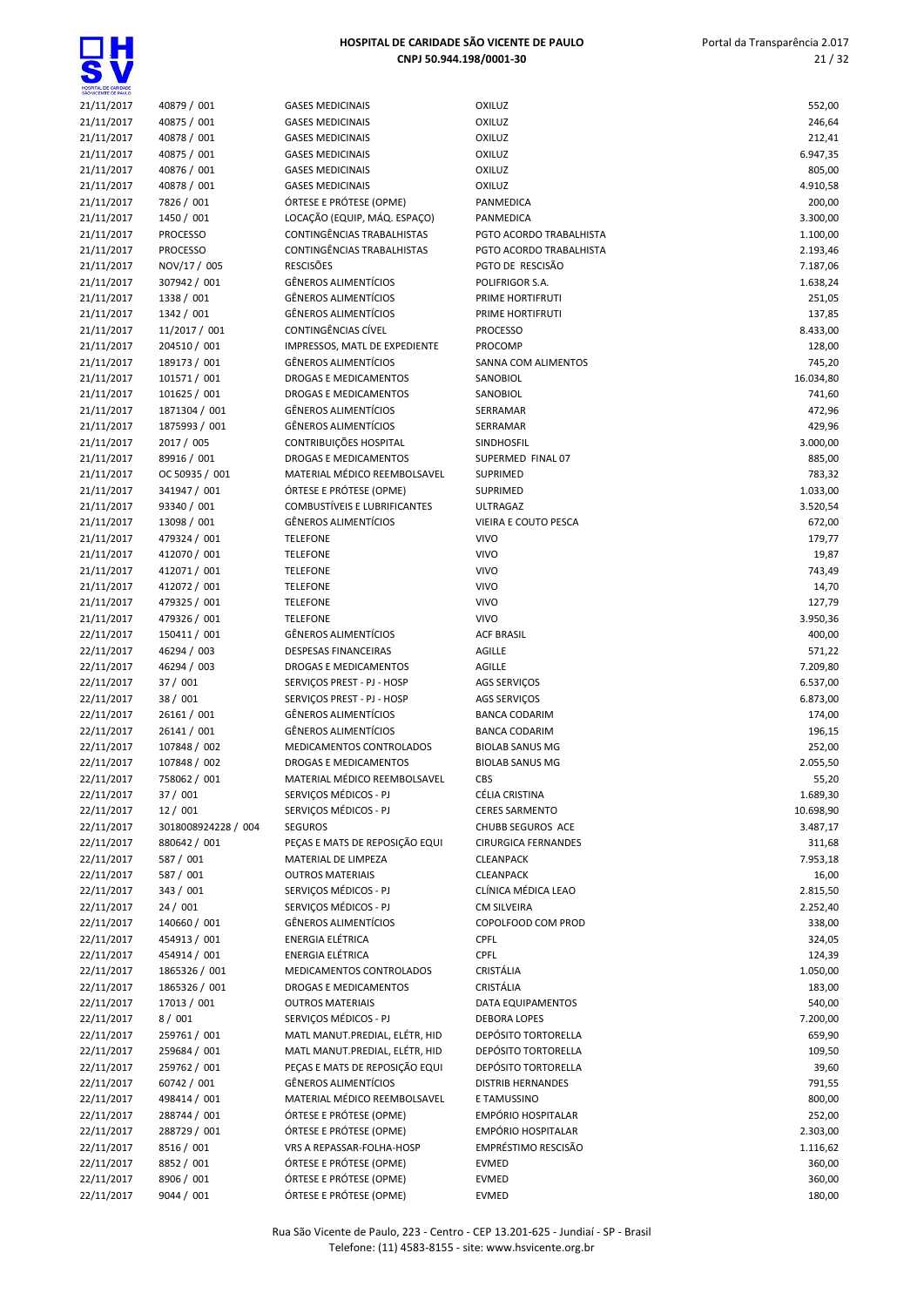| SÃO VICENTE DE PAULO     |                         |                                                      |                                                    |                   |
|--------------------------|-------------------------|------------------------------------------------------|----------------------------------------------------|-------------------|
| 22/11/2017               | 8994 / 001              | ÓRTESE E PRÓTESE (OPME)                              | <b>EVMED</b>                                       | 180,00            |
| 22/11/2017               | 8993 / 001              | ÓRTESE E PRÓTESE (OPME)                              | <b>EVMED</b>                                       | 180,00            |
| 22/11/2017               | 8854 / 001              | ÓRTESE E PRÓTESE (OPME)                              | <b>EVMED</b>                                       | 180,00            |
| 22/11/2017               | 9032 / 001              | ÓRTESE E PRÓTESE (OPME)                              | <b>EVMED</b>                                       | 180,00            |
| 22/11/2017               | 8853 / 001              | ÓRTESE E PRÓTESE (OPME)                              | <b>EVMED</b>                                       | 346,00            |
| 22/11/2017               | 8905 / 001              | ÓRTESE E PRÓTESE (OPME)                              | <b>EVMED</b>                                       | 180,00            |
| 22/11/2017               | 1865 / 001              | DROGAS E MEDICAMENTOS                                | <b>FARMÁCIA SOBAM</b>                              | 110,00            |
| 22/11/2017               | 12946 / 001             | MATL MANUT.PREDIAL, ELÉTR, HID                       | <b>FIRE LESS</b>                                   | 604,44            |
| 22/11/2017               | 27/001                  | SERVIÇOS MÉDICOS - PJ                                | <b>GARCIA E ROSSONI</b>                            | 4.504,80          |
| 22/11/2017               | 6377 / 001              | SERVIÇOS PREST - PJ - HOSP                           | <b>GEIGER SCOPE</b>                                | 789,00            |
| 22/11/2017               | 32/001                  | SERVICOS MÉDICOS - PJ                                | H E F SERVIÇOS                                     | 4.504,80          |
| 22/11/2017               | 148 / 001               | SERVIÇOS MÉDICOS - PJ                                | <b>HEBECLIN</b>                                    | 2.815,50          |
| 22/11/2017               | 34196 / 001             | <b>GASES MEDICINAIS</b>                              | <b>IBG CRYO FILIAL</b>                             | 3.063,77          |
| 22/11/2017               | 34195 / 001             | <b>GASES MEDICINAIS</b>                              | <b>IBG CRYO FILIAL</b>                             | 833,52            |
| 22/11/2017               | 3192 / 001              | ÓRTESE E PRÓTESE (OPME)                              | <b>INTERMEDICAL EQUIP</b>                          | 2.750,00          |
| 22/11/2017               | 75 / 001                | LOCAÇÃO (EQUIP, MÁQ. ESPAÇO)                         | <b>INTERMEDICAL EQUIP</b>                          | 900,00            |
| 22/11/2017               | 7333 / 001              | <b>GÊNEROS ALIMENTÍCIOS</b>                          | <b>IRMAOS KANESHI</b>                              | 393,35            |
| 22/11/2017               | 7339 / 001              | <b>GÊNEROS ALIMENTÍCIOS</b>                          | <b>IRMAOS KANESHI</b>                              | 329,88            |
| 22/11/2017               | 07/12 / 001             | LOCAÇÃO DE IMOVEIS                                   | ALUGUÉL                                            | 3.000,00          |
| 22/11/2017               | 11/2017 / 001           | LOCAÇÃO DE IMOVEIS                                   | ALUGUÉL                                            | 2.456,26          |
| 22/11/2017               | 72713 / 001             | <b>GÊNEROS ALIMENTÍCIOS</b>                          | JOATE COM E REP                                    | 83,75             |
| 22/11/2017               | 329 / 001               | <b>VEÍCULOS</b>                                      | JUNIOR MECAN DIESEL                                | 988,00            |
| 22/11/2017               | 482 / 001               | <b>OUTROS CUSTOS GERAIS</b>                          | JUNIOR MECAN DIESEL                                | 220,00            |
| 22/11/2017               | 16072 / 001             | <b>FIOS CIRÚRGICOS</b>                               | LIBEMA                                             | 1.370,00          |
| 22/11/2017               | 16072 / 001             | MATERIAL MÉDICO REEMBOLSAVEL                         | LIBEMA                                             | 500,00            |
| 22/11/2017               | 66 / 001                | SERVIÇOS MÉDICOS - PJ                                | LILIANE COELHO NEVES                               | 6.757,20          |
| 22/11/2017               | 5932 / 001              | SERVICOS PREST - PJ - HOSP                           | LOUVETEL - PIGNET IN                               | 397,00            |
| 22/11/2017               | 80 / 001                | SERVIÇOS MÉDICOS - PJ                                | <b>LUIS ANEZ</b>                                   | 8.446,50          |
| 22/11/2017               | 36/001                  | SERVIÇOS MÉDICOS - PJ                                | MARCELA SCHWARZ                                    | 9.600,00          |
| 22/11/2017               | 115224 / 001            | <b>GÊNEROS ALIMENTÍCIOS</b>                          | <b>MARFRIG CD ITUPEVA</b><br><b>MATTOS E GOMES</b> | 1.436,39          |
| 22/11/2017               | 382 / 001               | SERVIÇOS MÉDICOS - PJ<br><b>VEÍCULOS</b>             | MECÂNICA ALFI                                      | 1.126,20          |
| 22/11/2017               | 1474 / 001              |                                                      | MECÂNICA ALFI                                      | 238,00            |
| 22/11/2017               | 1479 / 001<br>116 / 001 | <b>OUTROS CUSTOS GERAIS</b><br>SERVIÇOS MÉDICOS - PJ | <b>MED SALVA</b>                                   | 50,00<br>5.631,00 |
| 22/11/2017               | 92/001                  | SERVIÇOS MÉDICOS - PJ                                | MP JUNDIAÍ SERVIÇOS                                | 3.378,60          |
| 22/11/2017<br>22/11/2017 | 3650 / 001              | CONT DE MANUNTENÇÃO-HOSP                             | <b>MV SISTEMAS</b>                                 | 21.341,42         |
| 22/11/2017               | 503 / 002               | MATERIAL DE LIMPEZA                                  | NOVA JOMA                                          | 1.484,61          |
| 22/11/2017               | 503 / 002               | MATERIAL MÉDICO REEMBOLSAVEL                         | NOVA JOMA                                          | 572,50            |
| 22/11/2017               | 90/001                  | SERVIÇOS MÉDICOS - PJ                                | OLIVEIRA E FREITAS                                 | 572,10            |
| 22/11/2017               | 89 / 001                | SERVIÇOS MÉDICOS - PJ                                | <b>OLIVEIRA E FREITAS</b>                          | 4.692,50          |
| 22/11/2017               | 87 / 001                | SERVIÇOS MÉDICOS - PJ                                | <b>OLIVEIRA E FREITAS</b>                          | 28.718,10         |
| 22/11/2017               | 25425 / 001             | LOCAÇÃO (EQUIP, MÁQ. ESPAÇO)                         | <b>OXY SYSTEM</b>                                  | 2.000,00          |
| 22/11/2017               | 25424 / 001             | LOCAÇÃO (EQUIP, MÁQ. ESPAÇO)                         | <b>OXY SYSTEM</b>                                  | 1.666,66          |
| 22/11/2017               | 563074 / 001            | <b>GÊNEROS ALIMENTÍCIOS</b>                          | PAPEL ITUPEVA                                      | 321,00            |
| 22/11/2017               | 563075 / 001            | MATERIAL MÉDICO REEMBOLSAVEL                         | PAPEL ITUPEVA                                      | 166,32            |
| 22/11/2017               | 49 / 001                | SERVICOS MÉDICOS - PJ                                | POLETO E PETEK                                     | 11.400,00         |
| 22/11/2017               | 501840 / 001            | <b>DESPESAS FINANCEIRAS</b>                          | PROLIM                                             | 629,55            |
| 22/11/2017               | 501840 / 001            | MATERIAL DE LIMPEZA                                  | PROLIM                                             | 7.876,08          |
| 22/11/2017               | 386794 / 001            | <b>VALE TRANSPORTE</b>                               | RÁPIDO LUXO                                        | 63,20             |
| 22/11/2017               | 20061 / 001             | <b>GÊNEROS ALIMENTÍCIOS</b>                          | <b>RB ALIMENTOS</b>                                | 960,00            |
| 22/11/2017               | 72 / 001                | SERVIÇOS MÉDICOS - PJ                                | SOUZA MARQUES                                      | 3.190,90          |
| 22/11/2017               | 68 / 001                | SERVICOS MÉDICOS - PJ                                | STROHER SERVIÇOS MED                               | 6.757,20          |
| 22/11/2017               | OC 50939 / 001          | MATERIAL MÉDICO REEMBOLSÁVEL                         | SUPRIMED                                           | 515,40            |
| 22/11/2017               | 36/001                  | SERVIÇOS MÉDICOS - PJ                                | <b>TAVARES TEIXEIRA</b>                            | 2.815,50          |
| 22/11/2017               | 30/001                  | SERVIÇOS MÉDICOS - PJ                                | THE DOCTORS                                        | 2.815,50          |
| 22/11/2017               | 715955 / 001            | <b>VALE TRANSPORTE</b>                               | TRANSURB                                           | 383,90            |
| 22/11/2017               | 6944 B / 006            | PARCELAMENTO FORNECEDORES                            | <b>UNIODONTO</b>                                   | 3.744,13          |
| 22/11/2017               | 6677 B / 006            | PARCELAMENTO FORNECEDORES                            | <b>UNIODONTO</b>                                   | 3.698,16          |
| 22/11/2017               | 10032803 / 001          | <b>VALE TRANSPORTE</b>                               | VB SERVIÇOS                                        | 176,52            |
| 23/11/2017               | 41302 / 001             | DROGAS E MEDICAMENTOS                                | <b>ASTRA FARMA</b>                                 | 5.234,96          |
| 23/11/2017               | 31012 / 002             | PEÇAS E MATS DE REPOSIÇÃO EQUI                       | <b>DRAGER</b>                                      | 1.302,28          |
| 23/11/2017               | 15820 / 001             | SERVIÇOS PREST - PJ - HOSP                           | <b>DRAGER</b>                                      | 3.036,12          |
| 23/11/2017               | 494720 / 001            | MATERIAL MÉDICO REEMBOLSÁVEL                         | E TAMUSSINO                                        | 3.600,00          |
| 23/11/2017               | 283391 / 001            | ÓRTESE E PRÓTESE (OPME)                              | EMPÓRIO HOSPITALAR                                 | 1.541,00          |
| 23/11/2017               | 284005 / 001            | ÓRTESE E PRÓTESE (OPME)                              | EMPÓRIO HOSPITALAR                                 | 3.025,40          |
| 23/11/2017               | 284002 / 001            | ÓRTESE E PRÓTESE (OPME)                              | EMPÓRIO HOSPITALAR                                 | 3.025,40          |
| 23/11/2017               | 283394 / 001            | ÓRTESE E PRÓTESE (OPME)                              | <b>EMPÓRIO HOSPITALAR</b>                          | 1.033,00          |
| 23/11/2017               | 283731 / 001            | ÓRTESE E PRÓTESE (OPME)                              | EMPÓRIO HOSPITALAR                                 | 2.066,00          |
| 23/11/2017               | 283392 / 001            | ÓRTESE E PRÓTESE (OPME)                              | EMPÓRIO HOSPITALAR                                 | 1.033,00          |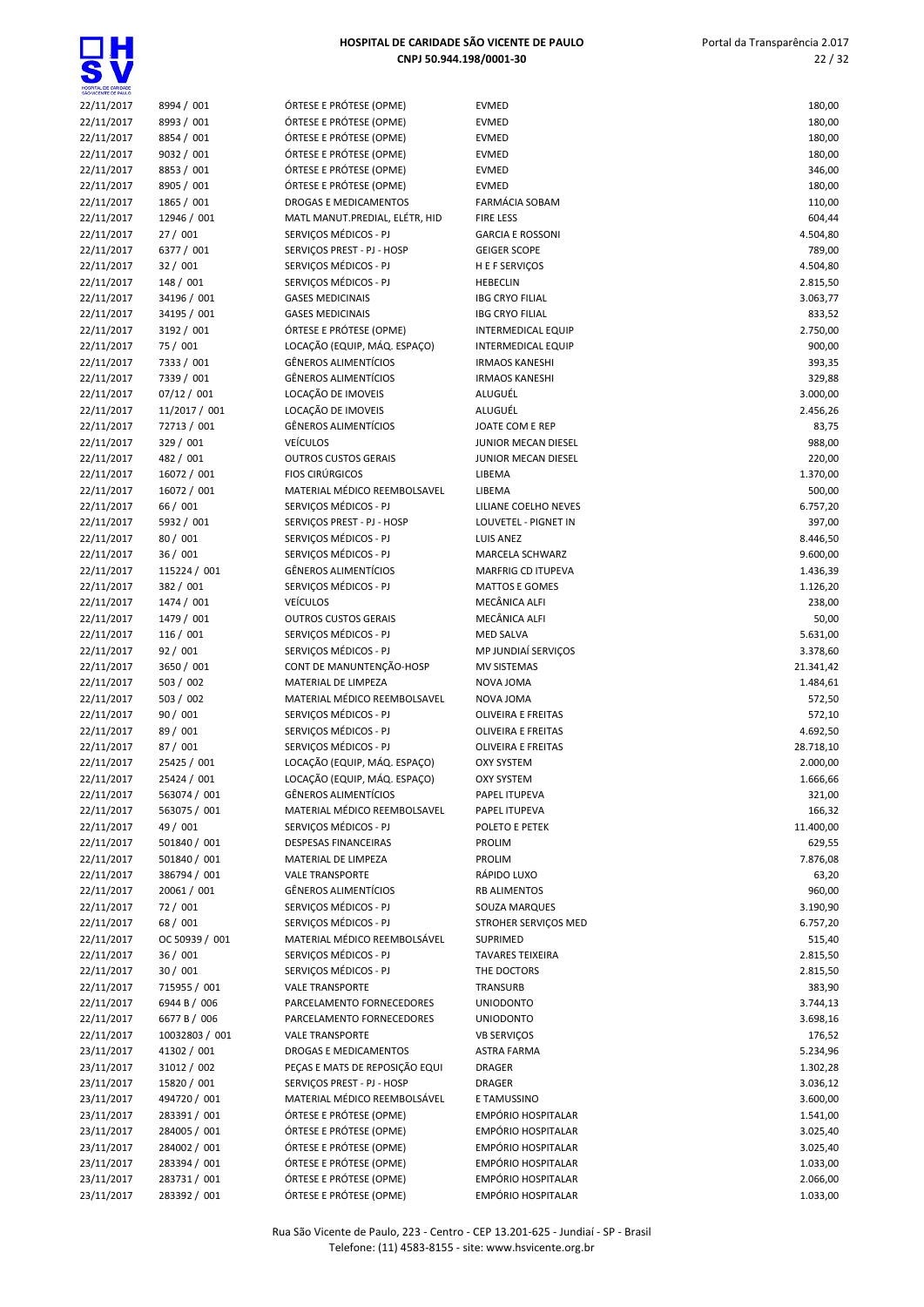

| 23/11/2017 | 455 / 001        |
|------------|------------------|
| 23/11/2017 | <b>PROCESSO</b>  |
| 23/11/2017 | <b>PROCESSO</b>  |
| 23/11/2017 | <b>PROCESSO</b>  |
| 23/11/2017 | NOV/17 / 015     |
| 23/11/2017 | 65929 / 001      |
| 23/11/2017 | 67450 / 001      |
| 23/11/2017 | 67452 / 001      |
| 23/11/2017 | 66174 / 001      |
| 23/11/2017 | 66187 / 001      |
| 23/11/2017 | 66957 / 001      |
| 23/11/2017 | 67428 / 001      |
| 23/11/2017 | 66176 / 001      |
| 23/11/2017 | 66469 / 001      |
| 23/11/2017 | 65980 / 001      |
| 23/11/2017 | 66468 / 001      |
| 23/11/2017 | 66467 / 001      |
| 23/11/2017 | 67451 / 001      |
| 23/11/2017 | 66962 / 001      |
| 23/11/2017 | 66177 / 001      |
| 23/11/2017 | 77782 / 002      |
| 23/11/2017 | 84809 / 002      |
|            | 84809 / 002      |
| 23/11/2017 |                  |
| 23/11/2017 | 77782 / 002      |
| 23/11/2017 | 84809 / 002      |
| 23/11/2017 | 84809 / 002      |
| 23/11/2017 | 77782 / 002      |
| 23/11/2017 | SAL.             |
| 24/11/2017 | 26206 / 001      |
| 24/11/2017 | 1299115 / 001    |
| 24/11/2017 | 1299102 / 001    |
| 24/11/2017 | 1299108 / 001    |
| 24/11/2017 | 755221/002       |
| 24/11/2017 | 755221/002       |
| 24/11/2017 | 755221/002       |
| 24/11/2017 | 9031 / 002       |
|            |                  |
| 24/11/2017 | 9031 / 002       |
| 24/11/2017 | 9883 / 001       |
| 24/11/2017 | 1865729 / 001    |
| 24/11/2017 | 649 / 001        |
| 24/11/2017 | 1128385 / 001    |
| 24/11/2017 | 811639 / 001     |
| 24/11/2017 | 792552 / 002     |
| 24/11/2017 | 168285 / 001     |
| 24/11/2017 | 128069 / 001     |
| 24/11/2017 | 196975 / 001     |
| 24/11/2017 | 196975 / 001     |
| 24/11/2017 | 243427 / 001     |
| 24/11/2017 | 1432061 / 002    |
| 24/11/2017 | 5532 / 002       |
| 24/11/2017 | 3197 / 001       |
| 24/11/2017 | 7348 / 001       |
| 24/11/2017 | 62697 / 001      |
| 24/11/2017 | 40122 / 001      |
| 24/11/2017 | 40123 / 001      |
| 24/11/2017 | 16692 / 002      |
| 24/11/2017 | 77904 / 001      |
| 24/11/2017 | 10426 / 001      |
| 24/11/2017 | NOV/17 / 004     |
| 24/11/2017 | 203410 / 001     |
| 24/11/2017 | <b>RESCISÖES</b> |
| 24/11/2017 | <b>RESCISÕES</b> |
| 24/11/2017 | <b>RESCISÖES</b> |
| 24/11/2017 | <b>RESCISÖES</b> |
| 24/11/2017 | <b>RESCISÕES</b> |
| 24/11/2017 | <b>RESCISÖES</b> |
| 24/11/2017 | <b>RESCISÕES</b> |
| 24/11/2017 | <b>RESCISÖES</b> |

| 23/11/2017               | 455 / 001                      | SERVICOS PREST - PJ                                          | LIBA CONTABILIDADE                                   | 6.300,00         |
|--------------------------|--------------------------------|--------------------------------------------------------------|------------------------------------------------------|------------------|
| 23/11/2017               | <b>PROCESSO</b>                | CONTINGÊNCIAS TRABALHISTAS                                   | PGTO ACORDO TRABALHISTA                              | 1.357,64         |
| 23/11/2017               | <b>PROCESSO</b>                | CONTINGÊNCIAS TRABALHISTAS                                   | PGTO ACORDO TRABALHISTA                              | 3.225,00         |
| 23/11/2017               | <b>PROCESSO</b>                | <b>CONTINGÊNCIAS TRABALHISTAS</b>                            | PGTO ACORDO TRABALHISTA                              | 1.887,60         |
| 23/11/2017               | NOV/17 / 015                   | <b>RESCISÕES</b>                                             | PGTO DE RESCISÃO                                     | 2.183,71         |
| 23/11/2017               | 65929 / 001                    | ÓRTESE E PRÓTESE (OPME)                                      | PLANTAO MÉDICO                                       | 488,35           |
| 23/11/2017               | 67450 / 001                    | ÓRTESE E PRÓTESE (OPME)                                      | PLANTAO MÉDICO                                       | 390,90           |
| 23/11/2017               | 67452 / 001                    | ÓRTESE E PRÓTESE (OPME)                                      | PLANTAO MÉDICO                                       | 390,90           |
| 23/11/2017               | 66174 / 001                    | ÓRTESE E PRÓTESE (OPME)                                      | PLANTAO MÉDICO                                       | 488,35           |
| 23/11/2017               | 66187 / 001                    | ÓRTESE E PRÓTESE (OPME)                                      | PLANTAO MÉDICO                                       | 488,35           |
| 23/11/2017               | 66957 / 001                    | ÓRTESE E PRÓTESE (OPME)                                      | PLANTAO MÉDICO                                       | 488,35           |
| 23/11/2017               | 67428 / 001                    | ÓRTESE E PRÓTESE (OPME)                                      | PLANTAO MÉDICO                                       | 488,35           |
| 23/11/2017               | 66176 / 001                    | ÓRTESE E PRÓTESE (OPME)                                      | PLANTAO MÉDICO                                       | 683,80           |
| 23/11/2017               | 66469 / 001                    | ÓRTESE E PRÓTESE (OPME)                                      | PLANTAO MÉDICO                                       | 683,80           |
| 23/11/2017               | 65980 / 001                    | ÓRTESE E PRÓTESE (OPME)                                      | PLANTAO MÉDICO                                       | 488,35           |
| 23/11/2017               | 66468 / 001                    | ÓRTESE E PRÓTESE (OPME)                                      | PLANTAO MÉDICO                                       | 488,35           |
| 23/11/2017               | 66467 / 001                    | ÓRTESE E PRÓTESE (OPME)                                      | PLANTAO MÉDICO                                       | 488,35           |
| 23/11/2017               | 67451 / 001                    | ÓRTESE E PRÓTESE (OPME)                                      | PLANTAO MÉDICO                                       | 586,35           |
| 23/11/2017               | 66962 / 001                    | ÓRTESE E PRÓTESE (OPME)                                      | PLANTAO MÉDICO                                       | 683,80           |
| 23/11/2017               | 66177 / 001                    | ÓRTESE E PRÓTESE (OPME)                                      | PLANTAO MÉDICO                                       | 488,35           |
| 23/11/2017               | 77782 / 002                    | <b>DESPESAS FINANCEIRAS</b>                                  | SUPERMED FINAL 07                                    | 170,00           |
| 23/11/2017               | 84809 / 002                    | <b>DESPESAS FINANCEIRAS</b>                                  | SUPERMED FINAL 07                                    | 517,13           |
| 23/11/2017               | 84809 / 002                    | <b>OUTROS MATERIAIS</b>                                      | SUPERMED FINAL 07                                    | 5.707,60         |
| 23/11/2017               | 77782 / 002                    | <b>OUTROS MATERIAIS</b>                                      | SUPERMED FINAL 07                                    | 5.797,31         |
| 23/11/2017               | 84809 / 002                    | FILMES E QUÍMICOS                                            | SUPERMED FINAL 07                                    | 75,96            |
| 23/11/2017               | 84809 / 002                    | MATERIAL MÉDICO REEMBOLSAVEL<br>MATERIAL MÉDICO REEMBOLSAVEL | SUPERMED FINAL 07<br>SUPERMED FINAL 07               | 13.611,35        |
| 23/11/2017               | 77782 / 002                    |                                                              |                                                      | 208,24           |
| 23/11/2017               | SAL.                           | SALÁRIOS E ORDENADOS                                         | <b>VALE TRANSPORTE</b>                               | 41,80            |
| 24/11/2017               | 26206 / 001                    | GÊNEROS ALIMENTÍCIOS                                         | <b>BANCA CODARIM</b>                                 | 262,85           |
| 24/11/2017<br>24/11/2017 | 1299115 / 001<br>1299102 / 001 | ÓRTESE E PRÓTESE (OPME)<br>ÓRTESE E PRÓTESE (OPME)           | <b>BOSTON SCIENTIFIC</b><br><b>BOSTON SCIENTIFIC</b> | 672,00<br>672,00 |
| 24/11/2017               | 1299108 / 001                  | ÓRTESE E PRÓTESE (OPME)                                      | <b>BOSTON SCIENTIFIC</b>                             | 672,00           |
| 24/11/2017               | 755221/002                     | MATERIAL DE USO PAC.NAO REEMB                                | CBS                                                  | 4,40             |
| 24/11/2017               | 755221/002                     | <b>OUTROS MATERIAIS</b>                                      | CBS                                                  | 334,72           |
| 24/11/2017               | 755221/002                     | MATERIAL MÉDICO REEMBOLSÁVEL                                 | CBS                                                  | 994,63           |
| 24/11/2017               | 9031 / 002                     | MEDICAMENTOS CONTROLADOS                                     | <b>CONTROLL PHARMA</b>                               | 19,99            |
| 24/11/2017               | 9031 / 002                     | DROGAS E MEDICAMENTOS                                        | <b>CONTROLL PHARMA</b>                               | 598,01           |
| 24/11/2017               | 9883 / 001                     | DROGAS E MEDICAMENTOS                                        | CRISTÁLIA                                            | 5.265,00         |
| 24/11/2017               | 1865729 / 001                  | DROGAS E MEDICAMENTOS                                        | CRISTÁLIA                                            | 340,00           |
| 24/11/2017               | 649 / 001                      | <b>DROGAS E MEDICAMENTOS</b>                                 | <b>EXPRESSA</b>                                      | 1.634,50         |
| 24/11/2017               | 1128385 / 001                  | <b>GÊNEROS ALIMENTÍCIOS</b>                                  | <b>FRANGO ADORO FILIAL</b>                           | 1.380,00         |
| 24/11/2017               | 811639 / 001                   | GÊNEROS ALIMENTÍCIOS                                         | FRESENIUS-MATRIZ                                     | 560,00           |
| 24/11/2017               | 792552 / 002                   | MATERIAL MÉDICO REEMBOLSAVEL                                 | FRESENIUS-MATRIZ                                     | 3.489,30         |
| 24/11/2017               | 168285 / 001                   | GÊNEROS ALIMENTÍCIOS                                         | <b>FRIGOR B.B.MATRIZ</b>                             | 1.341,60         |
| 24/11/2017               | 128069 / 001                   | DROGAS E MEDICAMENTOS                                        | <b>HDL HOSPITALAR</b>                                | 1.780,00         |
| 24/11/2017               | 196975 / 001                   | FILMES E QUÍMICOS                                            | <b>HOSPFAR</b>                                       | 4.896,00         |
| 24/11/2017               | 196975 / 001                   | MATERIAL MÉDICO REEMBOLSAVEL                                 | <b>HOSPFAR</b>                                       | 420,00           |
| 24/11/2017               | 243427 / 001                   | <b>GASES MEDICINAIS</b>                                      | IBG                                                  | 249,14           |
| 24/11/2017               | 1432061 / 002                  | GÊNEROS ALIMENTÍCIOS                                         | <b>IMPAKTO</b>                                       | 358,80           |
| 24/11/2017               | 5532 / 002                     | MATERIAL MÉDICO REEMBOLSÁVEL                                 | INOVA COML HOSPITALAR                                | 2.769,20         |
| 24/11/2017               | 3197 / 001                     | ÓRTESE E PRÓTESE (OPME)                                      | <b>INTERMEDICAL EQUIP</b>                            | 430,00           |
| 24/11/2017               | 7348 / 001                     | GÊNEROS ALIMENTÍCIOS                                         | <b>IRMÃOS KANESHI</b>                                | 185,71           |
| 24/11/2017               | 62697 / 001                    | <b>OUTROS MATERIAIS</b>                                      | JOHNSON E JOHNSON 05                                 | 3.657,36         |
| 24/11/2017               | 40122 / 001                    | ÓRTESE E PRÓTESE (OPME)                                      | <b>MEDICAL CAMP</b>                                  | 4.630,90         |
| 24/11/2017               | 40123 / 001                    | ÓRTESE E PRÓTESE (OPME)                                      | <b>MEDICAL CAMP</b>                                  | 3.086,19         |
| 24/11/2017               | 16692 / 002                    | <b>OUTROS MATERIAIS</b>                                      | <b>MEDIMPORT</b>                                     | 675,00           |
| 24/11/2017               | 77904 / 001                    | GÊNEROS ALIMENTÍCIOS                                         | <b>OVOS PRETI</b>                                    | 680,00           |
| 24/11/2017               | 10426 / 001                    | <b>OUTROS MATERIAIS</b>                                      | PAULO CARNEIRO                                       | 4.312,00         |
| 24/11/2017               | NOV/17 / 004                   | <b>RESCISÕES</b>                                             | PGTO DE RESCISÃO                                     | 3.096,79         |
| 24/11/2017               | 203410 / 001                   | IMPRESSOS, MATL DE EXPEDIENTE                                | PROCOMP                                              | 736,55           |
| 24/11/2017               | <b>RESCISÕES</b>               | RESCISÕES PARCELADAS HOSPITAL                                | RESCISÕES PARCELADAS HOSPITAL                        | 10,00            |
| 24/11/2017               | <b>RESCISÕES</b>               | RESCISÕES PARCELADAS HOSPITAL                                | RESCISÕES PARCELADAS HOSPITAL                        | 6.974,74         |
| 24/11/2017               | <b>RESCISÕES</b>               | RESCISÕES PARCELADAS HOSPITAL                                | RESCISÕES PARCELADAS HOSPITAL                        | 798,23           |
| 24/11/2017               | <b>RESCISÕES</b>               | RESCISÕES PARCELADAS HOSPITAL                                | RESCISÕES PARCELADAS HOSPITAL                        | 5.805,31         |
| 24/11/2017               | <b>RESCISÕES</b>               | RESCISÕES PARCELADAS HOSPITAL                                | RESCISÕES PARCELADAS HOSPITAL                        | 7.014,45         |
| 24/11/2017               | <b>RESCISÕES</b>               | RESCISÕES PARCELADAS HOSPITAL                                | RESCISÕES PARCELADAS HOSPITAL                        | 1.316,15         |
| 24/11/2017               | <b>RESCISÕES</b>               | RESCISÕES PARCELADAS HOSPITAL                                | RESCISÕES PARCELADAS HOSPITAL                        | 10,00            |
| 24/11/2017               | <b>RESCISÕES</b>               | RESCISÕES PARCELADAS HOSPITAL                                | RESCISÕES PARCELADAS HOSPITAL                        | 933,54           |
| 24/11/2017               | <b>RESCISÕES</b>               | RESCISÕES PARCELADAS HOSPITAL                                | RESCISÕES PARCELADAS HOSPITAL                        | 1.806,32         |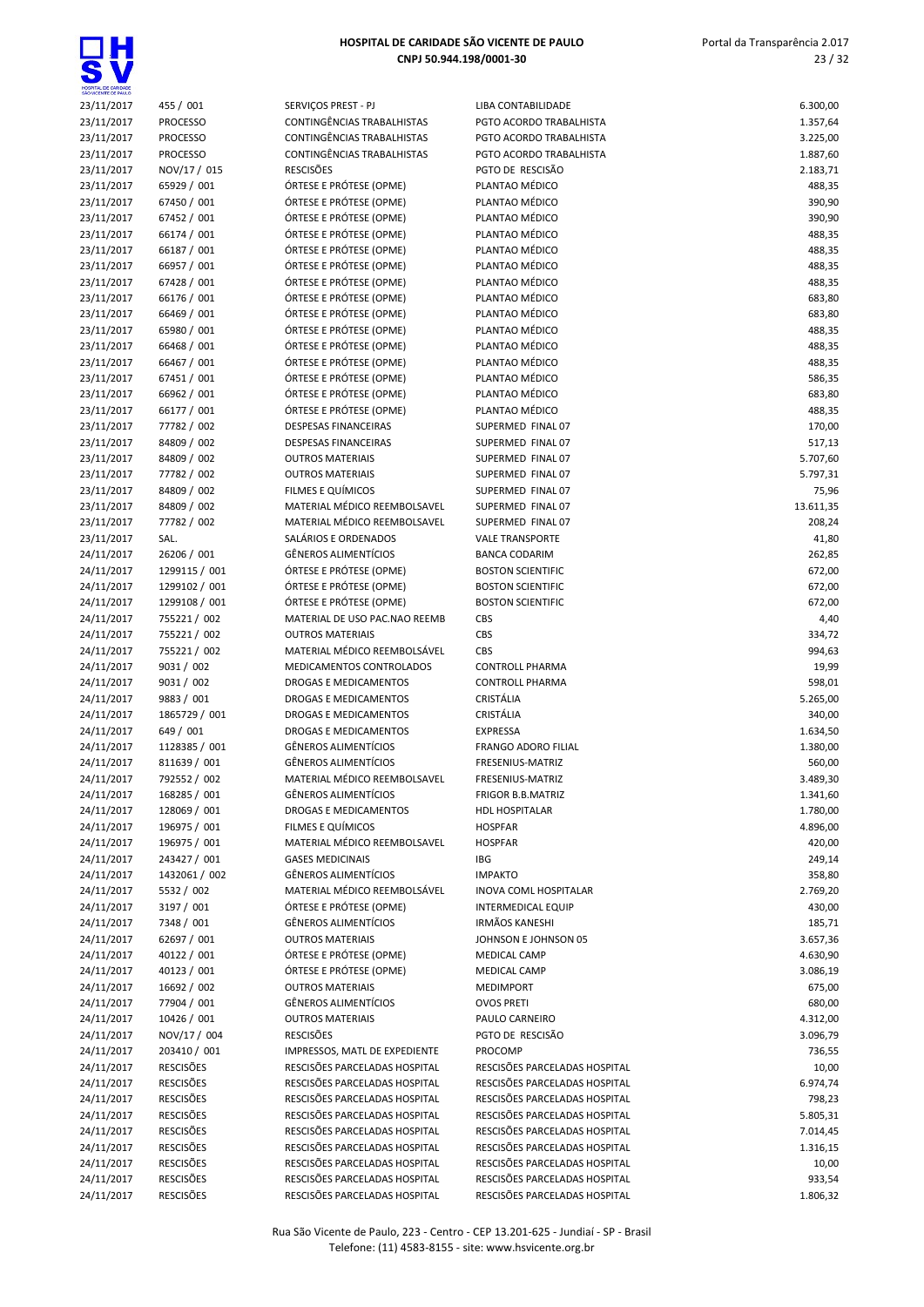| SAO WOENTE DE PAULO |                  |                                |                               |           |
|---------------------|------------------|--------------------------------|-------------------------------|-----------|
| 24/11/2017          | <b>RESCISÕES</b> | RESCISÕES PARCELADAS HOSPITAL  | RESCISÕES PARCELADAS HOSPITAL | 1.269,43  |
| 24/11/2017          | <b>RESCISÕES</b> | RESCISÕES PARCELADAS HOSPITAL  | RESCISÕES PARCELADAS HOSPITAL | 10.553,66 |
| 24/11/2017          | <b>RESCISÕES</b> | RESCISÕES PARCELADAS HOSPITAL  | RESCISÕES PARCELADAS HOSPITAL | 10,00     |
| 24/11/2017          | <b>RESCISÕES</b> | RESCISÕES PARCELADAS HOSPITAL  | RESCISÕES PARCELADAS HOSPITAL | 1.313,67  |
| 24/11/2017          | <b>RESCISÕES</b> | RESCISÕES PARCELADAS HOSPITAL  | RESCISÕES PARCELADAS HOSPITAL | 10,00     |
| 24/11/2017          | <b>RESCISÕES</b> | RESCISÕES PARCELADAS HOSPITAL  | RESCISÕES PARCELADAS HOSPITAL | 1.327,27  |
| 24/11/2017          | <b>RESCISÕES</b> | RESCISÕES PARCELADAS HOSPITAL  | RESCISÕES PARCELADAS HOSPITAL | 1.174,42  |
| 24/11/2017          | 91789 / 001      | DROGAS E MEDICAMENTOS          | SUPERMED FINAL 07             | 1.422,97  |
|                     |                  |                                |                               |           |
| 24/11/2017          | 90437 / 001      | DROGAS E MEDICAMENTOS          | SUPERMED FINAL 07             | 3.578,00  |
| 24/11/2017          | 8384 / 001       | PEÇAS E MATS DE REPOSIÇÃO EQUI | TRATAGUA                      | 1.240,00  |
| 24/11/2017          | 56079 / 001      | DROGAS E MEDICAMENTOS          | <b>VIVA MEDICAMENTOS</b>      | 6.111,30  |
| 24/11/2017          | 8359 / 001       | <b>TELEFONE</b>                | <b>VIVO</b>                   | 2.740,94  |
| 27/11/2017          | 364 / 001        | <b>VEÍCULOS</b>                | <b>ACCORSI PNEUS</b>          | 1.115,00  |
| 27/11/2017          | 3221 / 001       | <b>OUTROS CUSTOS GERAIS</b>    | <b>ACCORSI PNEUS</b>          | 250,00    |
| 27/11/2017          | 2016 / 001       | SERVIÇOS PREST - PJ - HOSP     | ASO SAÚDE                     | 1.689,30  |
| 27/11/2017          | 1490 / 001       | <b>UNIFORMES</b>               | <b>ASTECA</b>                 | 9.517,74  |
| 27/11/2017          | CONF DIV / 004   | PARCELAMENTO FORNECEDORES      | ATMOSFERA                     | 17.110,00 |
| 27/11/2017          | 26235 / 001      | <b>GÊNEROS ALIMENTÍCIOS</b>    | <b>BANCA CODARIM</b>          | 531,50    |
| 27/11/2017          | 26222 / 001      | <b>GÊNEROS ALIMENTÍCIOS</b>    | <b>BANCA CODARIM</b>          | 180,05    |
| 27/11/2017          | 756023 / 001     | ÓRTESE E PRÓTESE (OPME)        | <b>BIOTRONIK</b>              | 500,00    |
| 27/11/2017          | 756551 / 001     | ÓRTESE E PRÓTESE (OPME)        | <b>BIOTRONIK</b>              | 1.000,00  |
| 27/11/2017          | 79164 / 001      | <b>GÊNEROS ALIMENTÍCIOS</b>    | <b>CATABY FINAL 95</b>        | 1.472,04  |
| 27/11/2017          | 755874 / 002     | MATERIAL MÉDICO REEMBOLSÁVEL   | <b>CBS</b>                    | 148,50    |
| 27/11/2017          | 870324 / 001     | MATERIAL MÉDICO REEMBOLSÁVEL   | CIRÚRGICA FERNANDES           | 924,00    |
| 27/11/2017          | 16/003           | <b>DESPESAS FINANCEIRAS</b>    | DE DOMINGOS                   | 318,41    |
| 27/11/2017          | 16/003           | SERVIÇOS PREST - PJ - HOSP     | DE DOMINGOS                   | 3.747,50  |
| 27/11/2017          | 45154 / 002      | <b>OUTROS MATERIAIS</b>        | <b>DE PAULI</b>               | 165,00    |
|                     |                  | MATERIAL MÉDICO REEMBOLSAVEL   |                               |           |
| 27/11/2017          | 45154 / 002      |                                | <b>DE PAULI</b>               | 2.148,77  |
| 27/11/2017          | 123598 / 002     | MATERIAL MÉDICO REEMBOLSAVEL   | <b>DIFARMIG</b>               | 2.687,50  |
| 27/11/2017          | 108852 / 002     | PEÇAS E MATS DE REPOSIÇÃO EQUI | ERECTA                        | 2.083,50  |
| 27/11/2017          | 108705 / 001     | ÓRTESE E PRÓTESE (OPME)        | ERECTA                        | 950,00    |
| 27/11/2017          | 107749 / 001     | ÓRTESE E PRÓTESE (OPME)        | ERECTA                        | 4.045,43  |
| 27/11/2017          | 108921 / 001     | ÓRTESE E PRÓTESE (OPME)        | ERECTA                        | 1.600,00  |
| 27/11/2017          | 108920 / 001     | ÓRTESE E PRÓTESE (OPME)        | <b>ERECTA</b>                 | 1.060,00  |
| 27/11/2017          | 107853 / 001     | ÓRTESE E PRÓTESE (OPME)        | <b>ERECTA</b>                 | 2.960,00  |
| 27/11/2017          | 108516 / 001     | ÓRTESE E PRÓTESE (OPME)        | <b>ERECTA</b>                 | 845,80    |
| 27/11/2017          | 108146 / 001     | ÓRTESE E PRÓTESE (OPME)        | <b>ERECTA</b>                 | 1.585,02  |
| 27/11/2017          | 108517 / 001     | ÓRTESE E PRÓTESE (OPME)        | <b>ERECTA</b>                 | 2.960,00  |
| 27/11/2017          | 108522 / 001     | ÓRTESE E PRÓTESE (OPME)        | <b>ERECTA</b>                 | 1.585,02  |
| 27/11/2017          | 108523 / 001     | ÓRTESE E PRÓTESE (OPME)        | ERECTA                        | 950,00    |
| 27/11/2017          | 108519 / 001     | ÓRTESE E PRÓTESE (OPME)        | ERECTA                        | 2.960,00  |
| 27/11/2017          | 107747 / 001     | ÓRTESE E PRÓTESE (OPME)        | <b>ERECTA</b>                 | 1.900,00  |
| 27/11/2017          | 107745 / 001     | ÓRTESE E PRÓTESE (OPME)        | <b>ERECTA</b>                 | 525,02    |
| 27/11/2017          | 107746 / 001     | ÓRTESE E PRÓTESE (OPME)        | ERECTA                        | 1.060,00  |
| 27/11/2017          | 107854 / 001     | ÓRTESE E PRÓTESE (OPME)        | ERECTA                        | 1.060,00  |
| 27/11/2017          | 108704 / 001     | ÓRTESE E PRÓTESE (OPME)        | ERECTA                        | 4.045,43  |
|                     |                  |                                | <b>ERECTA</b>                 |           |
| 27/11/2017          | 108740 / 001     | ÓRTESE E PRÓTESE (OPME)        |                               | 950,00    |
| 27/11/2017          | 108476 / 001     | ÓRTESE E PRÓTESE (OPME)        | ERECTA                        | 5.357,24  |
| 27/11/2017          | 108521 / 001     | ÓRTESE E PRÓTESE (OPME)        | ERECTA                        | 5.285,00  |
| 27/11/2017          | 108520 / 001     | ÓRTESE E PRÓTESE (OPME)        | ERECTA                        | 6.079,19  |
| 27/11/2017          | 108739 / 001     | ÓRTESE E PRÓTESE (OPME)        | ERECTA                        | 16.007,82 |
| 27/11/2017          | 108148 / 001     | ÓRTESE E PRÓTESE (OPME)        | ERECTA                        | 950,00    |
| 27/11/2017          | 108475 / 001     | ÓRTESE E PRÓTESE (OPME)        | ERECTA                        | 2.010,00  |
| 27/11/2017          | 108712 / 001     | ÓRTESE E PRÓTESE (OPME)        | ERECTA                        | 2.010,00  |
| 27/11/2017          | 3198 / 001       | ÓRTESE E PRÓTESE (OPME)        | <b>INTERMEDICAL EQUIP</b>     | 2.750,00  |
| 27/11/2017          | 3203 / 001       | ÓRTESE E PRÓTESE (OPME)        | <b>INTERMEDICAL EQUIP</b>     | 180,00    |
| 27/11/2017          | 3202 / 001       | ÓRTESE E PRÓTESE (OPME)        | <b>INTERMEDICAL EQUIP</b>     | 360,00    |
| 27/11/2017          | 77 / 001         | LOCAÇÃO (EQUIP, MÁQ. ESPAÇO)   | <b>INTERMEDICAL EQUIP</b>     | 900,00    |
| 27/11/2017          | 76 / 001         | LOCAÇÃO (EQUIP, MÁQ. ESPAÇO)   | INTERMEDICAL EQUIP            | 900,00    |
| 27/11/2017          | 7361 / 001       | GÊNEROS ALIMENTÍCIOS           | <b>IRMÃOS KANESHI</b>         | 587,95    |
| 27/11/2017          | 7355 / 001       | <b>GÊNEROS ALIMENTÍCIOS</b>    | <b>IRMÃOS KANESHI</b>         | 335,73    |
| 27/11/2017          | $D-37/001$       | <b>IMPOSTO MUNICIPAL</b>       | ISS - TERCEIROS 3%            | 154,00    |
| 27/11/2017          | $D-36/001$       | <b>IMPOSTO MUNICIPAL</b>       | ISS - TERCEIROS 3%            | 154,00    |
|                     | D-3570 / 001     | <b>IMPOSTO MUNICIPAL</b>       | ISS - TERCEIROS 4,23%         | 16,92     |
| 27/11/2017          |                  |                                |                               |           |
| 27/11/2017          | D-11172 / 001    | <b>IMPOSTO MUNICIPAL</b>       | <b>ISS - TERCEIROS 5%</b>     | 38,33     |
| 27/11/2017          | OUT/17 / 001     | <b>IMPOSTO MUNICIPAL</b>       | ISS RPA FOLHA OUTUBRO/2017    | 201,00    |
| 27/11/2017          | 64970 / 001      | <b>FIOS CIRÚRGICOS</b>         | JOHNSON E JOHNSON 05          | 942,84    |
| 27/11/2017          | 63617 / 001      | MATERIAL MÉDICO REEMBOLSÁVEL   | JOHNSON E JOHNSON 05          | 1.042,92  |
| 27/11/2017          | 540 / 001        | MOBILIARIO                     | <b>JUNPMAQ</b>                | 3.353,33  |

Rua São Vicente de Paulo, 223 - Centro - CEP 13.201-625 - Jundiaí - SP - Brasil Telefone: (11) 4583-8155 - site: www.hsvicente.org.br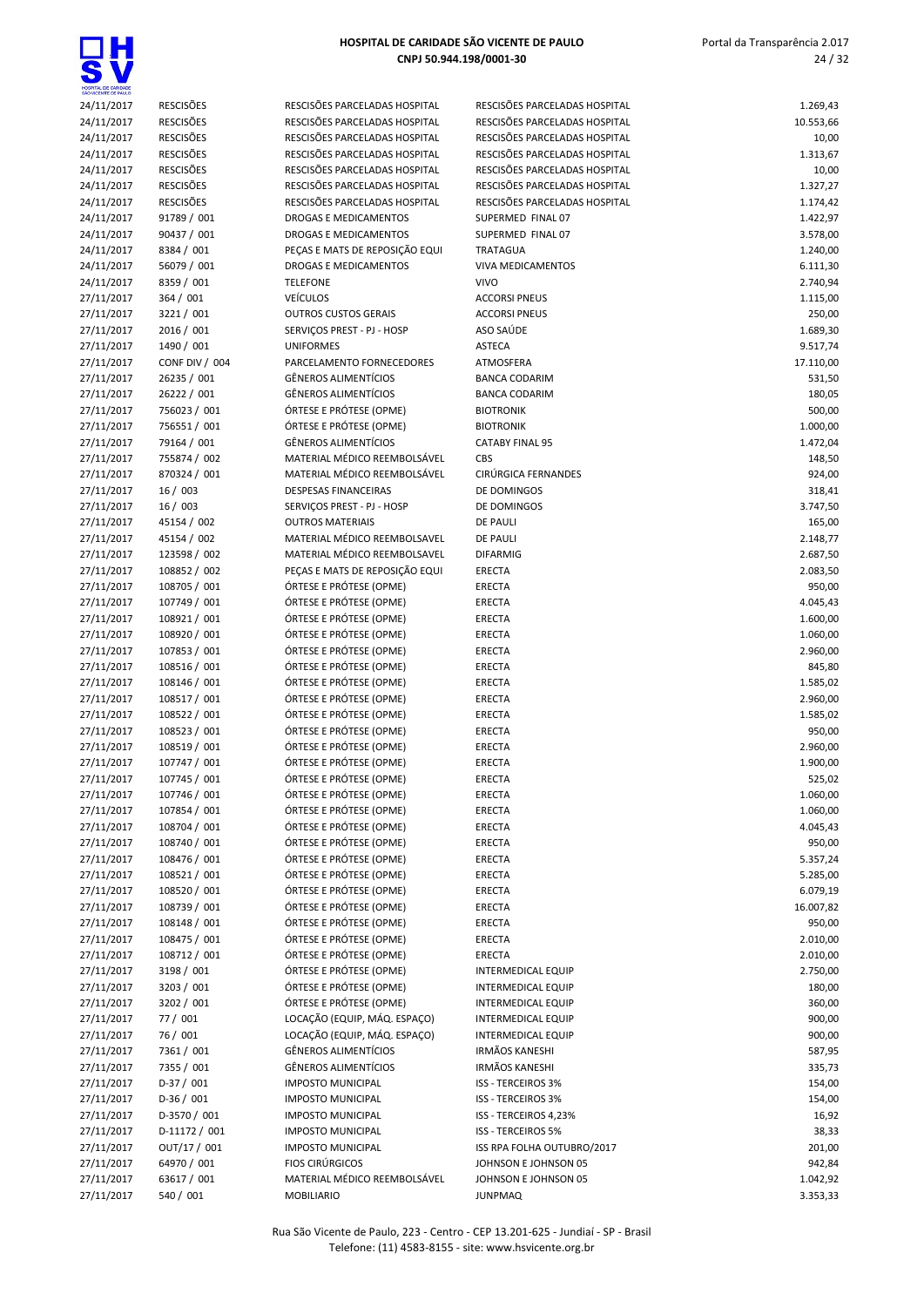

| 27/11/2017 | 24555 / 001           |
|------------|-----------------------|
| 27/11/2017 | 24555 / 001           |
| 27/11/2017 | 140981 / 004          |
| 27/11/2017 | 11/2017 / 001         |
| 27/11/2017 | 119696 / 001          |
| 27/11/2017 | 34296 / 001           |
| 27/11/2017 | 33243 / 001           |
| 27/11/2017 | 33839 / 001           |
| 27/11/2017 | 33345 / 001           |
| 27/11/2017 | 33950 / 001           |
|            |                       |
| 27/11/2017 | 34112 / 001           |
| 27/11/2017 | 34341 / 001           |
| 27/11/2017 | 33893 / 001           |
| 27/11/2017 | 34015 / 001           |
| 27/11/2017 | 45741 / 002           |
| 27/11/2017 | 41007 / 001           |
| 27/11/2017 | 41007 / 002           |
| 27/11/2017 | 41007 / 001           |
| 27/11/2017 | 41007 / 002           |
| 27/11/2017 | 41009 / 001           |
| 27/11/2017 | 3259 / 001            |
| 27/11/2017 | 10463 / 001           |
| 27/11/2017 | <b>PROCESSO</b>       |
| 27/11/2017 | <b>PROCESSO</b>       |
| 27/11/2017 | <b>PROCESSO</b>       |
| 27/11/2017 | 309809 / 001          |
| 27/11/2017 | <b>RESCISÕES</b>      |
| 27/11/2017 | <b>RESCISÕES</b>      |
| 27/11/2017 | <b>RESCISÕES</b>      |
| 27/11/2017 | <b>RESCISÕES</b>      |
| 27/11/2017 | <b>RESCISÕES</b>      |
|            | <b>RESCISÕES</b>      |
| 27/11/2017 |                       |
| 27/11/2017 | <b>RESCISÕES</b>      |
| 27/11/2017 | <b>RESCISÖES</b>      |
| 27/11/2017 | <b>RESCISÕES</b>      |
| 27/11/2017 | <b>RESCISÖES</b>      |
| 27/11/2017 | <b>RESCISÕES</b>      |
| 27/11/2017 | <b>RESCISÕES</b>      |
| 27/11/2017 | <b>RESCISÕES</b>      |
| 27/11/2017 | <b>RESCISÕES</b>      |
| 27/11/2017 | <b>RESCISÕES</b>      |
| 27/11/2017 | <b>RESCISÕES</b>      |
| 27/11/2017 | RESCISÕES             |
| 27/11/2017 | <b>RESCISÕES</b>      |
| 27/11/2017 | RESCISÕES             |
| 27/11/2017 | <b>RESCISÕES</b>      |
| 27/11/2017 | <b>RESCISÕES</b>      |
| 27/11/2017 | <b>RESCISÕES</b>      |
| 27/11/2017 | <b>RESCISÕES</b>      |
| 27/11/2017 | <b>RESCISÕES</b>      |
| 27/11/2017 | <b>RESCISÕES</b>      |
| 27/11/2017 | 16468 / 002           |
| 27/11/2017 | 16468 / 002           |
| 27/11/2017 | 2133015 / 001         |
| 27/11/2017 | 1878159 / 001         |
| 27/11/2017 | 1877573 / 001         |
|            |                       |
| 27/11/2017 | 1880527 / 001         |
| 27/11/2017 | 136695 / 001          |
| 27/11/2017 | 138209 / 001          |
| 27/11/2017 | 170827 / 001          |
| 27/11/2017 | 3068 / 001            |
| 28/11/2017 | 26237 / 001           |
| 28/11/2017 | 757700 / 001          |
| 28/11/2017 | 763784 / 001          |
| 28/11/2017 | 50419 / 001           |
| 28/11/2017 |                       |
|            | 50426 / 001           |
| 28/11/2017 | 4767 / 001            |
| 28/11/2017 | <b>CONF DIV / 001</b> |

| SÃO VICENTE DE PAULO |                  |                                 |                                                                |            |
|----------------------|------------------|---------------------------------|----------------------------------------------------------------|------------|
| 27/11/2017           | 24555 / 001      | DESPESAS FINANCEIRAS            | <b>KLINT FIOS CAMPINAS</b>                                     | 0,01       |
| 27/11/2017           | 24555 / 001      | UTENSILIOS/PEÇAS DE INFORMÁTICA | <b>KLINT FIOS CAMPINAS</b>                                     | 761,00     |
| 27/11/2017           | 140981 / 004     | MÁQUINAS E EQUIPAMENTOS         | KONIMAGEM COML LTDA                                            | 7.791,67   |
| 27/11/2017           | 11/2017 / 001    | CONT DE MANUNTENÇÃO-HOSP        | LOCAWEB                                                        | 529,50     |
| 27/11/2017           | 119696 / 001     | <b>GÊNEROS ALIMENTÍCIOS</b>     | <b>MARFRIG CD ITUPEVA</b>                                      | 3.305,04   |
| 27/11/2017           | 34296 / 001      | ÓRTESE E PRÓTESE (OPME)         | <b>MEDICAL CAMP</b>                                            | 3.086,19   |
| 27/11/2017           | 33243 / 001      | ÓRTESE E PRÓTESE (OPME)         | <b>MEDICAL CAMP</b>                                            | 4.630,90   |
| 27/11/2017           | 33839 / 001      | ÓRTESE E PRÓTESE (OPME)         | <b>MEDICAL CAMP</b>                                            | 4.630,90   |
| 27/11/2017           | 33345 / 001      | ÓRTESE E PRÓTESE (OPME)         | <b>MEDICAL CAMP</b>                                            | 4.630,90   |
| 27/11/2017           | 33950 / 001      | ÓRTESE E PRÓTESE (OPME)         | <b>MEDICAL CAMP</b>                                            | 3.086,19   |
| 27/11/2017           | 34112 / 001      | ÓRTESE E PRÓTESE (OPME)         | <b>MEDICAL CAMP</b>                                            | 5.226,80   |
| 27/11/2017           | 34341 / 001      | ÓRTESE E PRÓTESE (OPME)         | <b>MEDICAL CAMP</b>                                            | 3.366,19   |
| 27/11/2017           | 33893 / 001      | ÓRTESE E PRÓTESE (OPME)         | <b>MEDICAL CAMP</b>                                            | 3.911,19   |
| 27/11/2017           | 34015 / 001      | ÓRTESE E PRÓTESE (OPME)         | <b>MEDICAL CAMP</b>                                            | 4.406,19   |
| 27/11/2017           | 45741 / 002      | DROGAS E MEDICAMENTOS           | <b>NOVAMED</b>                                                 | 10.120,00  |
| 27/11/2017           | 41007 / 001      | PEÇAS E MATS DE REPOSIÇÃO EQUI  | OXILUZ                                                         | 66,88      |
|                      | 41007 / 002      | PEÇAS E MATS DE REPOSIÇÃO EQUI  | <b>OXILUZ</b>                                                  | 0,73       |
| 27/11/2017           |                  |                                 |                                                                |            |
| 27/11/2017           | 41007 / 001      | <b>GASES MEDICINAIS</b>         | OXILUZ                                                         | 6.181,12   |
| 27/11/2017           | 41007 / 002      | <b>GASES MEDICINAIS</b>         | OXILUZ                                                         | 66,87      |
| 27/11/2017           | 41009 / 001      | <b>GASES MEDICINAIS</b>         | OXILUZ                                                         | 973,00     |
| 27/11/2017           | 3259 / 001       | <b>GÊNEROS ALIMENTÍCIOS</b>     | PANIFICADORA IBIPORA                                           | 10.088,20  |
| 27/11/2017           | 10463 / 001      | MATERIAL MÉDICO REEMBOLSAVEL    | PAULO CARNEIRO                                                 | 570,00     |
| 27/11/2017           | <b>PROCESSO</b>  | CONTINGÊNCIAS TRABALHISTAS      | PGTO ACORDO TRABALHISTA                                        | 1.500,00   |
| 27/11/2017           | <b>PROCESSO</b>  | CONTINGÊNCIAS TRABALHISTAS      | PGTO ACORDO TRABALHISTA                                        | 1.500,00   |
| 27/11/2017           | <b>PROCESSO</b>  | CONTINGÊNCIAS TRABALHISTAS      | PGTO ACORDO TRABALHISTA                                        | 1.250,00   |
| 27/11/2017           | 309809 / 001     | <b>GÊNEROS ALIMENTÍCIOS</b>     | POLIFRIGOR S.A.                                                | 2.334,97   |
| 27/11/2017           | <b>RESCISÕES</b> | RESCISÕES PARCELADAS HOSPITAL   | RESCISÕES PARCELADAS HOSPITAL                                  | 1.057,41   |
| 27/11/2017           | <b>RESCISÕES</b> | RESCISÕES PARCELADAS HOSPITAL   | RESCISÕES PARCELADAS HOSPITAL                                  | 4.825,28   |
| 27/11/2017           | <b>RESCISÕES</b> | RESCISÕES PARCELADAS HOSPITAL   | RESCISÕES PARCELADAS HOSPITAL                                  | 1.543,00   |
| 27/11/2017           | <b>RESCISÕES</b> | RESCISÕES PARCELADAS HOSPITAL   | RESCISÕES PARCELADAS HOSPITAL                                  | 4.125,45   |
| 27/11/2017           | <b>RESCISÕES</b> | RESCISÕES PARCELADAS HOSPITAL   | RESCISÕES PARCELADAS HOSPITAL                                  | 7.105,10   |
| 27/11/2017           | <b>RESCISÕES</b> | RESCISÕES PARCELADAS HOSPITAL   | RESCISÕES PARCELADAS HOSPITAL                                  | 885,80     |
| 27/11/2017           | <b>RESCISÕES</b> | RESCISÕES PARCELADAS HOSPITAL   | RESCISÕES PARCELADAS HOSPITAL                                  | 2.335,36   |
| 27/11/2017           | <b>RESCISÕES</b> | RESCISÕES PARCELADAS HOSPITAL   | RESCISÕES PARCELADAS HOSPITAL                                  | 10,00      |
| 27/11/2017           | <b>RESCISÕES</b> | RESCISÕES PARCELADAS HOSPITAL   | RESCISÕES PARCELADAS HOSPITAL                                  | 1.457,33   |
| 27/11/2017           | <b>RESCISÕES</b> | RESCISÕES PARCELADAS HOSPITAL   | RESCISÕES PARCELADAS HOSPITAL                                  | 3.029,37   |
| 27/11/2017           | <b>RESCISÕES</b> | RESCISÕES PARCELADAS HOSPITAL   | RESCISÕES PARCELADAS HOSPITAL                                  | 944,60     |
| 27/11/2017           | <b>RESCISÕES</b> | RESCISÕES PARCELADAS HOSPITAL   | RESCISÕES PARCELADAS HOSPITAL                                  | 2.345,76   |
| 27/11/2017           | <b>RESCISÕES</b> | RESCISÕES PARCELADAS HOSPITAL   | RESCISÕES PARCELADAS HOSPITAL                                  | 1.643,73   |
| 27/11/2017           | <b>RESCISÕES</b> | RESCISÕES PARCELADAS HOSPITAL   | RESCISÕES PARCELADAS HOSPITAL                                  | 792,44     |
| 27/11/2017           | <b>RESCISÕES</b> | RESCISÕES PARCELADAS HOSPITAL   | RESCISÕES PARCELADAS HOSPITAL                                  | 1.271,68   |
| 27/11/2017           | <b>RESCISÕES</b> | RESCISÕES PARCELADAS HOSPITAL   | RESCISÕES PARCELADAS HOSPITAL                                  | 1.087,60   |
| 27/11/2017           | <b>RESCISÕES</b> | RESCISÕES PARCELADAS HOSPITAL   | RESCISÕES PARCELADAS HOSPITAL                                  | 1.472,90   |
| 27/11/2017           | <b>RESCISÕES</b> | RESCISÕES PARCELADAS HOSPITAL   | RESCISÕES PARCELADAS HOSPITAL                                  | 3.568,99   |
| 27/11/2017           | <b>RESCISÕES</b> | RESCISÕES PARCELADAS HOSPITAL   | RESCISÕES PARCELADAS HOSPITAL                                  | 2.132,24   |
| 27/11/2017           | <b>RESCISÕES</b> | RESCISÕES PARCELADAS HOSPITAL   | RESCISÕES PARCELADAS HOSPITAL                                  | 3.010,10   |
| 27/11/2017           | <b>RESCISÕES</b> | RESCISÕES PARCELADAS HOSPITAL   | RESCISÕES PARCELADAS HOSPITAL                                  |            |
|                      | <b>RESCISÕES</b> |                                 |                                                                | 1.148,59   |
| 27/11/2017           |                  | RESCISÕES PARCELADAS HOSPITAL   | RESCISÕES PARCELADAS HOSPITAL<br>RESCISÕES PARCELADAS HOSPITAL | 2.187,60   |
| 27/11/2017           | <b>RESCISÕES</b> | RESCISÕES PARCELADAS HOSPITAL   |                                                                | 1.195,93   |
| 27/11/2017           | <b>RESCISÕES</b> | RESCISÕES PARCELADAS HOSPITAL   | RESCISÕES PARCELADAS HOSPITAL                                  | 122.863,93 |
| 27/11/2017           | <b>RESCISÕES</b> | RESCISÕES PARCELADAS HOSPITAL   | RESCISÕES PARCELADAS HOSPITAL                                  | 24.639,08  |
| 27/11/2017           | 16468 / 002      | <b>DESPESAS FINANCEIRAS</b>     | <b>S3 MED FILIAL</b>                                           | 318,41     |
| 27/11/2017           | 16468 / 002      | DROGAS E MEDICAMENTOS           | <b>S3 MED FILIAL</b>                                           | 3.600,00   |
| 27/11/2017           | 2133015 / 001    | IMPRESSOS, MATL DE EXPEDIENTE   | SALES                                                          | 1.576,00   |
| 27/11/2017           | 1878159 / 001    | <b>GÊNEROS ALIMENTÍCIOS</b>     | SERRAMAR                                                       | 1.117,90   |
| 27/11/2017           | 1877573 / 001    | GÊNEROS ALIMENTÍCIOS            | SERRAMAR                                                       | 386,96     |
| 27/11/2017           | 1880527 / 001    | GÊNEROS ALIMENTÍCIOS            | SERRAMAR                                                       | 462,00     |
| 27/11/2017           | 136695 / 001     | DROGAS E MEDICAMENTOS           | SERVIMED-GO                                                    | 54,40      |
| 27/11/2017           | 138209 / 001     | DROGAS E MEDICAMENTOS           | SERVIMED-GO                                                    | 644,00     |
| 27/11/2017           | 170827 / 001     | SERVIÇOS PREST - PJ - HOSP      | <b>SIMPRO</b>                                                  | 544,02     |
| 27/11/2017           | 3068 / 001       | PEÇAS E MATS DE REPOSIÇÃO EQUI  | VITALPLAST                                                     | 2.771,25   |
| 28/11/2017           | 26237 / 001      | GÊNEROS ALIMENTÍCIOS            | <b>BANCA CODARIM</b>                                           | 108,30     |
| 28/11/2017           | 757700 / 001     | ÓRTESE E PRÓTESE (OPME)         | <b>BIOTRONIK</b>                                               | 1.000,00   |
| 28/11/2017           | 763784 / 001     | GÊNEROS ALIMENTÍCIOS            | CDI                                                            | 591,56     |
| 28/11/2017           | 50419 / 001      | MATERIAL MÉDICO REEMBOLSÁVEL    | <b>CISCRE</b>                                                  | 3.289,50   |
| 28/11/2017           | 50426 / 001      | MATERIAL MÉDICO REEMBOLSÁVEL    | <b>CISCRE</b>                                                  | 3.289,50   |
| 28/11/2017           | 4767 / 001       | GÊNEROS ALIMENTÍCIOS            | <b>ELITE</b>                                                   | 2.584,46   |
| 28/11/2017           | CONF DIV / 001   | PARCELAMENTO FORNECEDORES       | <b>FARMAVIDA</b>                                               | 8.913,91   |
| 28/11/2017           | 2502195 / 001    | <b>GÊNEROS ALIMENTÍCIOS</b>     | <b>FESTPAN</b>                                                 | 630.00     |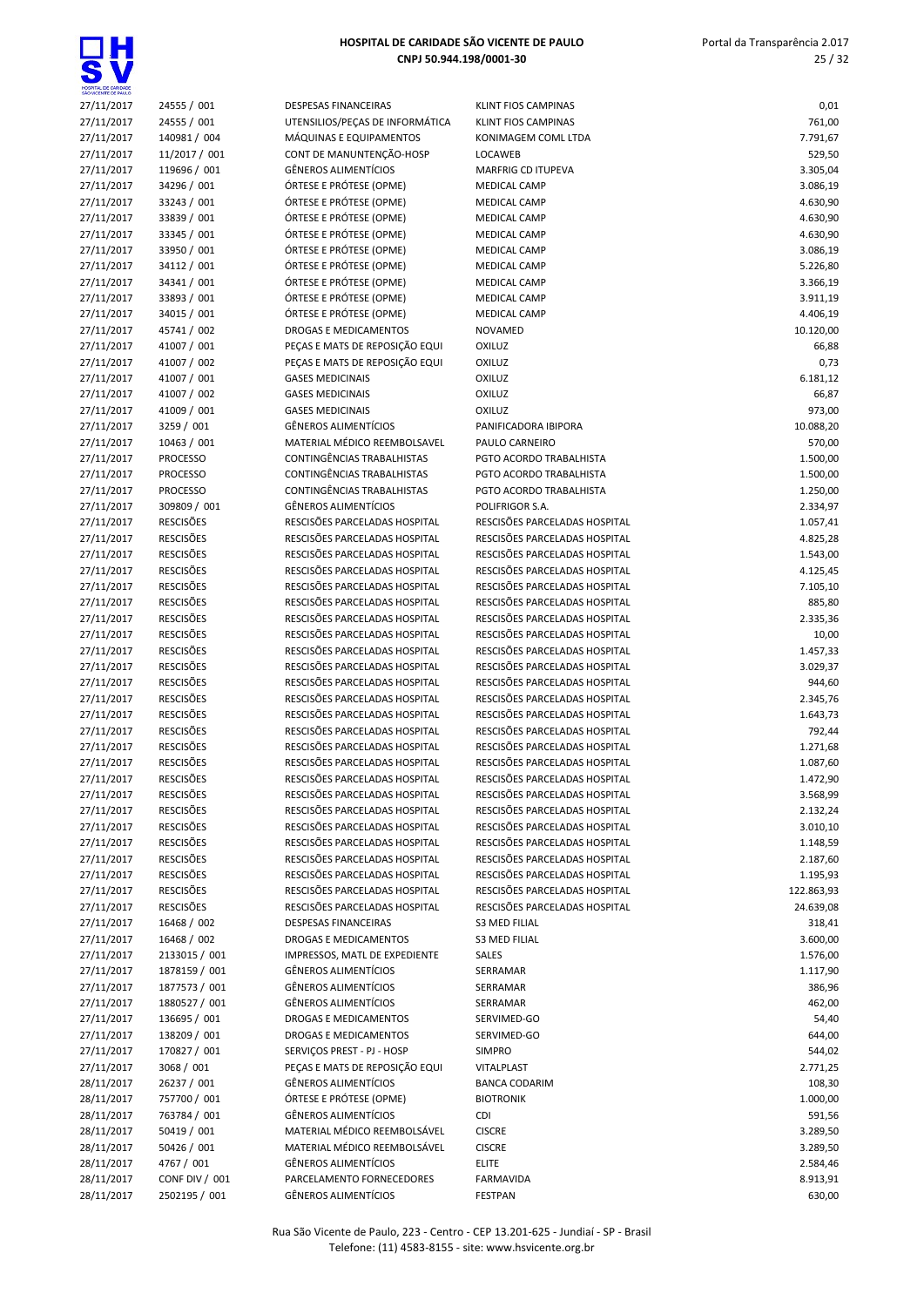

| SÃO VICENTE DE PAULO |                                    |                                                                |                                          |           |
|----------------------|------------------------------------|----------------------------------------------------------------|------------------------------------------|-----------|
| 28/11/2017           | 785758 / 002                       | <b>DESPESAS FINANCEIRAS</b>                                    | FRESENIUS-MATRIZ                         | 78,68     |
| 28/11/2017           | 785758 / 002                       | <b>GÊNEROS ALIMENTÍCIOS</b>                                    | FRESENIUS-MATRIZ                         | 8.423,58  |
| 28/11/2017           | 294486 / 001                       | <b>GÊNEROS ALIMENTÍCIOS</b>                                    | FRIOS DADO FINAL 54                      | 812,35    |
| 28/11/2017           | <b>RESCISÕES</b>                   | FGTS RESCISÕES PARCELADAS HOSP                                 | <b>GRRF RESCISÃO PARCELADAS</b>          | 19.997,86 |
| 28/11/2017           | 4098 / 001<br><b>PROCESSO</b>      | MATERIAL MÉDICO REEMBOLSAVEL                                   | <b>HEMOPHARMA</b>                        | 2.592,00  |
| 28/11/2017           |                                    | LEGAIS E JURÍDICAS<br><b>GÊNEROS ALIMENTÍCIOS</b>              | <b>HONORÁRIOS</b>                        | 748,47    |
| 28/11/2017           | 16925 / 001                        |                                                                | <b>HUMANA ALIM SOROCABA</b>              | 4.513,60  |
| 28/11/2017           | <b>PROCESSO</b>                    | LEGAIS E JURÍDICAS                                             | <b>INSS EMPREGADO PROC</b>               | 1.516,70  |
| 28/11/2017           | 7364 / 001                         | <b>GÊNEROS ALIMENTÍCIOS</b>                                    | <b>IRMAOS KANESHI</b>                    | 239,90    |
| 28/11/2017           | 48 / 001                           | MATERIAL PERMANENTE CAP ORGÃOS                                 | LAR DOCE LAR                             | 908,00    |
| 28/11/2017           | 17587 / 001                        | <b>GÊNEROS ALIMENTÍCIOS</b>                                    | <b>LONDRES DISTR</b>                     | 1.639,20  |
| 28/11/2017           | 527443 / 002                       | MATERIAL MÉDICO REEMBOLSAVEL                                   | MACROMED - MATRIZ                        | 304,04    |
| 28/11/2017           | <b>PROCESSO</b><br><b>PROCESSO</b> | CONTINGÊNCIAS TRABALHISTAS<br>CONTINGÊNCIAS TRABALHISTAS       | PGTO ACORDO TRABALHISTA                  | 7.000,00  |
| 28/11/2017           |                                    |                                                                | PGTO ACORDO TRABALHISTA                  | 1.076,38  |
| 28/11/2017           | 47104 / 001                        | ÓRTESE E PRÓTESE (OPME)                                        | PRIME                                    | 275,48    |
| 28/11/2017           | 46949 / 001                        | ÓRTESE E PRÓTESE (OPME)                                        | PRIME                                    | 913,16    |
| 28/11/2017           | 47153 / 001                        | ÓRTESE E PRÓTESE (OPME)                                        | PRIME                                    | 1.200,00  |
| 28/11/2017           | 46936 / 001                        | ÓRTESE E PRÓTESE (OPME)                                        | PRIME                                    | 913,16    |
| 28/11/2017           | 46972 / 001                        | ÓRTESE E PRÓTESE (OPME)                                        | PRIME                                    | 5.380,15  |
| 28/11/2017           | 47111 / 001                        | ÓRTESE E PRÓTESE (OPME)                                        | PRIME                                    | 285,25    |
| 28/11/2017           | 46935 / 001                        | ÓRTESE E PRÓTESE (OPME)                                        | PRIME                                    | 913,16    |
| 28/11/2017           | 47070 / 001                        | ÓRTESE E PRÓTESE (OPME)                                        | PRIME                                    | 1.300,00  |
| 28/11/2017           | 47127 / 001                        | ÓRTESE E PRÓTESE (OPME)                                        | PRIME                                    | 174,35    |
| 28/11/2017           | 46945 / 001                        | ÓRTESE E PRÓTESE (OPME)                                        | PRIME                                    | 978,92    |
| 28/11/2017           | 47119 / 001                        | ÓRTESE E PRÓTESE (OPME)                                        | PRIME                                    | 1.826,32  |
| 28/11/2017           | 46814 / 001                        | ÓRTESE E PRÓTESE (OPME)                                        | PRIME                                    | 2.230,00  |
| 28/11/2017           | 47125 / 001                        | ÓRTESE E PRÓTESE (OPME)                                        | PRIME                                    | 5.380,15  |
| 28/11/2017           | 46950 / 001                        | ÓRTESE E PRÓTESE (OPME)                                        | PRIME                                    | 764,34    |
| 28/11/2017           | 101771 / 001                       | <b>DROGAS E MEDICAMENTOS</b>                                   | SANOBIOL                                 | 2.538,60  |
| 28/11/2017           | 101765 / 001                       | DROGAS E MEDICAMENTOS                                          | SANOBIOL                                 | 9.563,20  |
| 28/11/2017           | 46141 / 001                        | EQUIP.PROC.ELETRÔNICO                                          | <b>SCANSOURCE FILIAL</b>                 | 4.780,00  |
| 29/11/2017           | 96396 / 001                        | <b>GÊNEROS ALIMENTÍCIOS</b>                                    | CAFE CAIÇARA                             | 1.414,50  |
| 29/11/2017           | 141086 / 001                       | <b>GÊNEROS ALIMENTÍCIOS</b>                                    | COPOLFOOD COM PROD                       | 285,60    |
| 29/11/2017           | 141081 / 001                       | <b>GÊNEROS ALIMENTÍCIOS</b>                                    | COPOLFOOD COM PROD                       | 371,80    |
| 29/11/2017           | 34937 / 001                        | ÓRTESE E PRÓTESE (OPME)                                        | DENUO MEDIC                              | 3.607,24  |
| 29/11/2017           | 110174 / 001                       | CONT DE MANUNTENÇÃO-HOSP                                       | <b>ELEVADORES OTIS</b>                   | 823,72    |
| 29/11/2017           | 290028 / 001                       | ÓRTESE E PRÓTESE (OPME)                                        | <b>EMPÓRIO HOSPITALAR</b>                | 1.033,00  |
| 29/11/2017           | 290027 / 001                       | ÓRTESE E PRÓTESE (OPME)                                        | EMPÓRIO HOSPITALAR                       | 1.287,00  |
| 29/11/2017           | 290023 / 001                       | ÓRTESE E PRÓTESE (OPME)                                        | EMPÓRIO HOSPITALAR                       | 1.287,00  |
| 29/11/2017           | 290026 / 001                       | ÓRTESE E PRÓTESE (OPME)                                        | <b>EMPÓRIO HOSPITALAR</b>                | 3.025,40  |
| 29/11/2017           | 290005 / 001                       | ÓRTESE E PRÓTESE (OPME)                                        | <b>EMPÓRIO HOSPITALAR</b>                | 3.279,40  |
| 29/11/2017           | 109278 / 001                       | ÓRTESE E PRÓTESE (OPME)                                        | ERECTA                                   | 1.585,02  |
| 29/11/2017           | 109241 / 001                       | ÓRTESE E PRÓTESE (OPME)                                        | <b>ERECTA</b>                            | 1.585,02  |
| 29/11/2017           | 109370 / 001                       | ÓRTESE E PRÓTESE (OPME)                                        | <b>ERECTA</b>                            | 4.932,26  |
| 29/11/2017           | 109654 / 001                       | ÓRTESE E PRÓTESE (OPME)                                        | <b>ERECTA</b>                            | 6.370,43  |
| 29/11/2017           | 109609 / 001                       | ÓRTESE E PRÓTESE (OPME)                                        | ERECTA                                   | 4.407,24  |
| 29/11/2017           | 109781 / 001                       | ÓRTESE E PRÓTESE (OPME)                                        | ERECTA                                   | 4.045,43  |
| 29/11/2017           | 109616 / 001                       | ÓRTESE E PRÓTESE (OPME)                                        | ERECTA                                   | 1.060,00  |
| 29/11/2017           | 109281 / 001                       | ÓRTESE E PRÓTESE (OPME)                                        | ERECTA                                   | 525,02    |
| 29/11/2017           | 109279 / 001                       | ÓRTESE E PRÓTESE (OPME)                                        | ERECTA                                   | 1.585,02  |
| 29/11/2017           | 109614 / 001                       | ÓRTESE E PRÓTESE (OPME)                                        | ERECTA                                   | 950,00    |
| 29/11/2017           | 109243 / 001                       | ÓRTESE E PRÓTESE (OPME)                                        | ERECTA                                   | 1.568,42  |
| 29/11/2017           | 109653 / 001                       | ÓRTESE E PRÓTESE (OPME)                                        | ERECTA                                   | 2.010,00  |
| 29/11/2017           | 109244 / 001                       | ÓRTESE E PRÓTESE (OPME)                                        | ERECTA                                   | 525,02    |
| 29/11/2017           | 109414 / 001                       | ÓRTESE E PRÓTESE (OPME)                                        | ERECTA                                   | 11.465,90 |
| 29/11/2017           | 109612 / 001                       | ÓRTESE E PRÓTESE (OPME)                                        | ERECTA                                   | 1.060,00  |
| 29/11/2017           | 109280 / 001                       | ÓRTESE E PRÓTESE (OPME)                                        | ERECTA                                   | 525,02    |
| 29/11/2017           | 109613 / 001                       | ÓRTESE E PRÓTESE (OPME)                                        | ERECTA                                   | 950,00    |
| 29/11/2017           | 256116 / 001                       | <b>GÊNEROS ALIMENTÍCIOS</b>                                    | <b>GADKIM</b>                            | 841,00    |
| 29/11/2017           | NOV/17 / 001<br>NOV/17 / 001       | FGTS RESCISÕES PARCELADAS HOSP                                 | GRRF RESCISÃO PARCELADAS                 | 23.817,96 |
| 29/11/2017           |                                    | FGTS RESCISÕES PARCELADAS HOSP                                 | GRRF RESCISÃO PARCELADAS                 | 20.846,26 |
| 29/11/2017           | NOV/17 / 001                       | FGTS RESCISÕES PARCELADAS HOSP<br>MATERIAL MÉDICO REEMBOLSAVEL | GRRF RESCISÃO PARCELADAS                 | 75.336,74 |
| 29/11/2017           | 128684 / 001                       |                                                                | <b>HDL HOSPITALAR</b>                    | 123,50    |
| 29/11/2017           | 128694 / 001                       | DROGAS E MEDICAMENTOS                                          | <b>HDL HOSPITALAR</b>                    | 4.732,80  |
| 29/11/2017           | 243865 / 001                       | <b>GASES MEDICINAIS</b><br>ÓRTESE E PRÓTESE (OPME)             | <b>IBG</b>                               | 249,14    |
| 29/11/2017           | 3207 / 001                         |                                                                | <b>INTERMEDICAL EQUIP</b>                | 1.740,00  |
| 29/11/2017           | 7373 / 001                         | <b>GÊNEROS ALIMENTÍCIOS</b><br><b>GÊNEROS ALIMENTÍCIOS</b>     | <b>IRMÃOS KANESHI</b><br>JOATE COM E REP | 881,86    |
| 29/11/2017           | 72910 / 001                        |                                                                |                                          | 447,65    |
| 29/11/2017           | 530979 / 001                       | DROGAS E MEDICAMENTOS                                          | MACROMED - MATRIZ                        | 1.820,00  |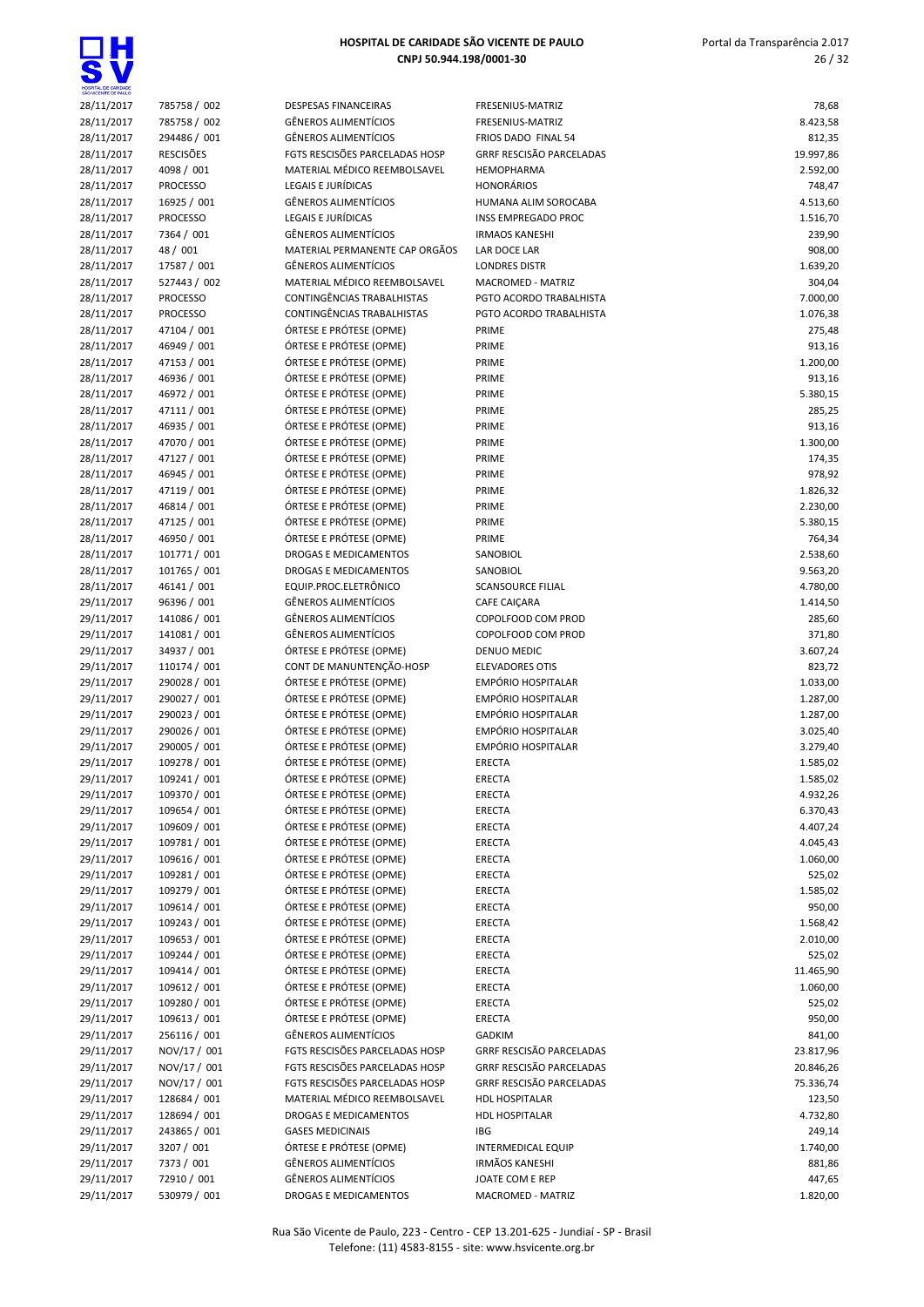| HOSPITAL DE CARIDADE<br>SÃO VICENTE DE PAULO |                                    |
|----------------------------------------------|------------------------------------|
| 29/11/2017                                   | 125193 / 001                       |
| 29/11/2017                                   | 37521/001                          |
| 29/11/2017<br>29/11/2017                     | 37725 / 001<br>37810 / 001         |
| 29/11/2017                                   | 37427 / 001                        |
| 29/11/2017                                   | 37428 / 001                        |
| 29/11/2017                                   | 37916 / 001                        |
| 29/11/2017                                   | 37917 / 001                        |
| 29/11/2017                                   | 38094 / 001                        |
| 29/11/2017<br>29/11/2017                     | 37654 / 001<br>37806 / 001         |
| 29/11/2017                                   | 38093 / 001                        |
| 29/11/2017                                   | 38128 / 001                        |
| 29/11/2017                                   | 37506 / 001                        |
| 29/11/2017                                   | 37511 / 001                        |
| 29/11/2017                                   | 61474 / 001                        |
| 29/11/2017                                   | <b>PROCESSO</b>                    |
| 29/11/2017<br>29/11/2017                     | <b>PROCESSO</b><br>310635 / 001    |
| 29/11/2017                                   | 8/24 / 001                         |
| 29/11/2017                                   | 47211 / 001                        |
| 29/11/2017                                   | 47256 / 001                        |
| 29/11/2017                                   | 47254 / 001                        |
| 29/11/2017                                   | 47200 / 001                        |
| 29/11/2017                                   | 47255 / 001                        |
| 29/11/2017                                   | 47260 / 001                        |
| 29/11/2017<br>29/11/2017                     | <b>PROCESSO</b><br><b>PROCESSO</b> |
| 29/11/2017                                   | 4720 11/2017 / 00                  |
| 29/11/2017                                   | 1204 11/2017 / 00                  |
| 29/11/2017                                   | 1136 11/2017 / 00                  |
| 29/11/2017                                   | 190 / 001                          |
| 29/11/2017                                   | 3849 / 001                         |
| 29/11/2017                                   | 3849 / 001                         |
| 29/11/2017<br>29/11/2017                     | 3849 / 001<br>101809 / 001         |
| 29/11/2017                                   | 514072 / 001                       |
| 29/11/2017                                   | 142842 / 001                       |
| 29/11/2017                                   | CONF DIV / 003                     |
| 30/11/2017                                   | 32908 / 001                        |
| 30/11/2017                                   | 39 / 001                           |
| 30/11/2017                                   | 820/001                            |
| 30/11/2017<br>30/11/2017                     | 4988 / 001<br>29403 / 001          |
| 30/11/2017                                   | 29380 / 001                        |
| 30/11/2017                                   | 18597 / 001                        |
| 30/11/2017                                   | 18554 / 001                        |
| 30/11/2017                                   | 29368 / 001                        |
| 30/11/2017                                   | 88975 / 001                        |
| 30/11/2017                                   | 626516 / 001                       |
| 30/11/2017<br>30/11/2017                     | 15742 / 001<br>15769 / 001         |
| 30/11/2017                                   | 350282 / 001                       |
| 30/11/2017                                   | 119234 / 001                       |
| 30/11/2017                                   | 700124 / 001                       |
| 30/11/2017                                   | 702288 / 001                       |
| 30/11/2017                                   | 691069 / 001                       |
| 30/11/2017                                   | 700834 / 001                       |
| 30/11/2017                                   | 700354 / 001                       |
| 30/11/2017<br>30/11/2017                     | 690872 / 001<br>692588 / 001       |
| 30/11/2017                                   | 692200 / 001                       |
|                                              |                                    |

| GÊNEROS ALIMENTÍCIOS                                                                                                                            |
|-------------------------------------------------------------------------------------------------------------------------------------------------|
| ÓRTESE E PRÓTESE (OPME)                                                                                                                         |
| ÓRTESE E PRÓTESE (OPME)                                                                                                                         |
| ÓRTESE E PRÓTESE (OPME)                                                                                                                         |
| ÓRTESE E PRÓTESE (OPME)                                                                                                                         |
| ÓRTESE E PRÓTESE (OPME)                                                                                                                         |
|                                                                                                                                                 |
| ÓRTESE E PRÓTESE (OPME)                                                                                                                         |
| ÓRTESE E PRÓTESE (OPME)                                                                                                                         |
| ÓRTESE E PRÓTESE (OPME)                                                                                                                         |
| ÓRTESE E PRÓTESE (OPME)                                                                                                                         |
| ÓRTESE E PRÓTESE (OPME)                                                                                                                         |
| ÓRTESE E PRÓTESE (OPME)                                                                                                                         |
| ÓRTESE E PRÓTESE (OPME)                                                                                                                         |
| ÓRTESE E PRÓTESE (OPME)                                                                                                                         |
| ÓRTESE E PRÓTESE (OPME)                                                                                                                         |
| AATL MANUT.PREDIAL, ELÉTR, HID                                                                                                                  |
| CONTINGÊNCIAS TRABALHISTAS:                                                                                                                     |
| CONTINGÊNCIAS TRABALHISTAS                                                                                                                      |
| GÊNEROS ALIMENTÍCIOS                                                                                                                            |
| ERMO CONF. DÍVIDA                                                                                                                               |
| ÓRTESE E PRÓTESE (OPME)                                                                                                                         |
| ÓRTESE E PRÓTESE (OPME)                                                                                                                         |
| ÓRTESE E PRÓTESE (OPME)                                                                                                                         |
|                                                                                                                                                 |
| ÓRTESE E PRÓTESE (OPME)                                                                                                                         |
| ÓRTESE E PRÓTESE (OPME)                                                                                                                         |
| ÓRTESE E PRÓTESE (OPME)                                                                                                                         |
| EGAIS E JURÍDICAS                                                                                                                               |
| EGAIS E JURÍDICAS                                                                                                                               |
| )ÍVIDA - REFIS                                                                                                                                  |
| )ÍVIDA - REFIS                                                                                                                                  |
| )ÍVIDA - REFIS                                                                                                                                  |
| ERVIÇOS PREST - PJ - HOSP                                                                                                                       |
| <b>MATERIAL PERMANENTE</b>                                                                                                                      |
| <b>MATERIAL DE LIMPEZA</b>                                                                                                                      |
| GÊNEROS ALIMENTÍCIOS                                                                                                                            |
| ROGAS E MEDICAMENTOS                                                                                                                            |
| ROGAS E MEDICAMENTOS                                                                                                                            |
| ROGAS E MEDICAMENTOS                                                                                                                            |
| ERMO CONF DÍVIDA                                                                                                                                |
| ERVS TERC. MÉDICOS REPASSE PJ                                                                                                                   |
| ERVIÇOS PREST - PJ - HOSP                                                                                                                       |
| ERVS TERC. MÉDICOS REPASSE PJ                                                                                                                   |
|                                                                                                                                                 |
|                                                                                                                                                 |
|                                                                                                                                                 |
|                                                                                                                                                 |
|                                                                                                                                                 |
|                                                                                                                                                 |
| <b>DUTROS CUSTOS GERAIS</b><br>ERVIÇOS PREST - PJ - HOSP<br>ERVIÇOS PREST - PJ - HOSP<br>ERVIÇOS PREST - PJ - HOSP<br>ERVIÇOS PREST - PJ - HOSP |
|                                                                                                                                                 |
| ERVIÇOS PREST - PJ - HOSP<br>MATERIAL MÉDICO REEMBOLSAVEL                                                                                       |
| MATERIAL MÉDICO REEMBOLSAVEL                                                                                                                    |
| GÊNEROS ALIMENTÍCIOS                                                                                                                            |
|                                                                                                                                                 |
| GÊNEROS ALIMENTÍCIOS<br>MATERIAL MÉDICO REEMBOLSAVEL                                                                                            |
|                                                                                                                                                 |
| ERVIÇOS PREST - PJ - HOSP                                                                                                                       |
| ÓRTESE E PRÓTESE (OPME)                                                                                                                         |
| ÓRTESE E PRÓTESE (OPME)                                                                                                                         |
| ÓRTESE E PRÓTESE (OPME)                                                                                                                         |
| ÓRTESE E PRÓTESE (OPME)                                                                                                                         |
| ÓRTESE E PRÓTESE (OPME)                                                                                                                         |
|                                                                                                                                                 |
|                                                                                                                                                 |
|                                                                                                                                                 |
| ÓRTESE E PRÓTESE (OPME)<br>ÓRTESE E PRÓTESE (OPME)<br>)RTESE E PRÓTESE (OPME)<br>ÓRTESE E PRÓTESE (OPME)                                        |
|                                                                                                                                                 |
|                                                                                                                                                 |
|                                                                                                                                                 |
|                                                                                                                                                 |
| ÓRTESE E PRÓTESE (OPME)<br>ÓRTESE E PRÓTESE (OPME)<br>ÓRTESE E PRÓTESE (OPME)<br>ÓRTESE E PRÓTESE (OPME)<br>ÓRTESE E PRÓTESE (OPME)             |

| 29/11/2017 | 125193 / 001       | <b>GÊNEROS ALIMENTÍCIOS</b>    | MARFRIG CD ITUPEVA      | 1.525,47   |
|------------|--------------------|--------------------------------|-------------------------|------------|
| 29/11/2017 | 37521 / 001        | ÓRTESE E PRÓTESE (OPME)        | <b>MEDICAL CAMP</b>     | 3.086,19   |
| 29/11/2017 | 37725 / 001        | ÓRTESE E PRÓTESE (OPME)        | MEDICAL CAMP            | 4.630,90   |
| 29/11/2017 | 37810 / 001        | ÓRTESE E PRÓTESE (OPME)        | <b>MEDICAL CAMP</b>     | 3.086,19   |
| 29/11/2017 | 37427 / 001        | ÓRTESE E PRÓTESE (OPME)        | MEDICAL CAMP            | 2.443,29   |
| 29/11/2017 | 37428 / 001        | ÓRTESE E PRÓTESE (OPME)        | MEDICAL CAMP            | 2.591,19   |
| 29/11/2017 | 37916 / 001        | ÓRTESE E PRÓTESE (OPME)        | MEDICAL CAMP            | 3.366,19   |
| 29/11/2017 | 37917 / 001        | ÓRTESE E PRÓTESE (OPME)        | MEDICAL CAMP            | 3.086,19   |
| 29/11/2017 |                    |                                |                         |            |
|            | 38094 / 001        | ÓRTESE E PRÓTESE (OPME)        | MEDICAL CAMP            | 3.086,19   |
| 29/11/2017 | 37654 / 001        | ÓRTESE E PRÓTESE (OPME)        | MEDICAL CAMP            | 3.086,19   |
| 29/11/2017 | 37806 / 001        | ÓRTESE E PRÓTESE (OPME)        | MEDICAL CAMP            | 3.086,19   |
| 29/11/2017 | 38093 / 001        | ÓRTESE E PRÓTESE (OPME)        | MEDICAL CAMP            | 3.086,19   |
| 29/11/2017 | 38128 / 001        | ÓRTESE E PRÓTESE (OPME)        | MEDICAL CAMP            | 4.630,90   |
| 29/11/2017 | 37506 / 001        | ÓRTESE E PRÓTESE (OPME)        | MEDICAL CAMP            | 3.086,19   |
| 29/11/2017 | 37511 / 001        | ÓRTESE E PRÓTESE (OPME)        | <b>MEDICAL CAMP</b>     | 3.086,19   |
| 29/11/2017 | 61474 / 001        | MATL MANUT.PREDIAL, ELÉTR, HID | <b>MULTIBOR</b>         | 990,00     |
| 29/11/2017 | <b>PROCESSO</b>    | CONTINGÊNCIAS TRABALHISTAS     | PGTO ACORDO TRABALHISTA | 1.000,00   |
| 29/11/2017 | <b>PROCESSO</b>    | CONTINGÊNCIAS TRABALHISTAS     | PGTO ACORDO TRABALHISTA | 1.300,00   |
| 29/11/2017 | 310635 / 001       | <b>GÊNEROS ALIMENTÍCIOS</b>    | POLIFRIGOR S.A.         | 1.007,54   |
| 29/11/2017 | 8/24 / 001         | TERMO CONF. DÍVIDA             | PRIME                   | 12.600,00  |
| 29/11/2017 | 47211 / 001        | ÓRTESE E PRÓTESE (OPME)        | PRIME                   | 202,06     |
| 29/11/2017 | 47256 / 001        | ÓRTESE E PRÓTESE (OPME)        | PRIME                   | 2.200,00   |
| 29/11/2017 | 47254 / 001        | ÓRTESE E PRÓTESE (OPME)        | PRIME                   | 1.500,00   |
| 29/11/2017 | 47200 / 001        | ÓRTESE E PRÓTESE (OPME)        | PRIME                   | 2.200,00   |
| 29/11/2017 | 47255 / 001        | ÓRTESE E PRÓTESE (OPME)        | PRIME                   | 378,68     |
|            |                    |                                |                         |            |
| 29/11/2017 | 47260 / 001        | ÓRTESE E PRÓTESE (OPME)        | PRIME<br>REC ORDINÁRIO  | 642,55     |
| 29/11/2017 | <b>PROCESSO</b>    | LEGAIS E JURÍDICAS             |                         | 1.200,00   |
| 29/11/2017 | <b>PROCESSO</b>    | LEGAIS E JURÍDICAS             | REC ORDINÁRIO           | 9.189,00   |
| 29/11/2017 | 4720 11/2017 / 001 | DÍVIDA - REFIS                 | REFIS-3                 | 211.233,62 |
| 29/11/2017 | 1204 11/2017 / 001 | DÍVIDA - REFIS                 | REFIS - 3               | 28.885,72  |
| 29/11/2017 | 1136 11/2017 / 001 | DÍVIDA - REFIS                 | REFIS-3                 | 9.734,17   |
| 29/11/2017 | 190 / 001          | SERVIÇOS PREST - PJ - HOSP     | SAMPATEC                | 440,00     |
| 29/11/2017 | 3849 / 001         | MATERIAL PERMANENTE            | SANDPLAST               | 238,84     |
| 29/11/2017 | 3849 / 001         | MATERIAL DE LIMPEZA            | SANDPLAST               | 790,00     |
| 29/11/2017 | 3849 / 001         | <b>GÊNEROS ALIMENTÍCIOS</b>    | SANDPLAST               | 510,00     |
| 29/11/2017 | 101809 / 001       | DROGAS E MEDICAMENTOS          | SANOBIOL                | 4.790,28   |
| 29/11/2017 | 514072 / 001       | DROGAS E MEDICAMENTOS          | SERVIMED SP             | 110,44     |
| 29/11/2017 | 142842 / 001       | <b>DROGAS E MEDICAMENTOS</b>   | SERVIMED-GO             | 572,40     |
| 29/11/2017 | CONF DIV / 003     | TERMO CONF DÍVIDA              | ST JUDE MEDICAL         | 12.500,00  |
| 30/11/2017 | 32908 / 001        | SERVS TERC. MÉDICOS REPASSE PJ | AFIP                    | 164.023,51 |
| 30/11/2017 | 39 / 001           | SERVIÇOS PREST - PJ - HOSP     | AGS SERVIÇOS            | 6.873,00   |
| 30/11/2017 | 820 / 001          | SERVS TERC. MÉDICOS REPASSE PJ | ANGIOSCAN               | 9.142,66   |
|            | 4988 / 001         | <b>OUTROS CUSTOS GERAIS</b>    |                         |            |
| 30/11/2017 |                    |                                | ART E METAL             | 120,00     |
| 30/11/2017 | 29403 / 001        | SERVIÇOS PREST - PJ - HOSP     | ATMOSFERA               | 50,00      |
| 30/11/2017 | 29380 / 001        | SERVIÇOS PREST - PJ - HOSP     | ATMOSFERA               | 5.017,60   |
| 30/11/2017 | 18597 / 001        | SERVIÇOS PREST - PJ - HOSP     | ATMOSFERA               | 164.019,26 |
| 30/11/2017 | 18554 / 001        | SERVIÇOS PREST - PJ - HOSP     | ATMOSFERA               | 12.469,11  |
| 30/11/2017 | 29368 / 001        | SERVICOS PREST - PJ - HOSP     | ATMOSFERA               | 777,70     |
| 30/11/2017 | 88975 / 001        | MATERIAL MÉDICO REEMBOLSAVEL   | <b>BACE</b>             | 1.320,00   |
| 30/11/2017 | 626516 / 001       | MATERIAL MÉDICO REEMBOLSAVEL   | <b>BAXTER</b>           | 3.144,00   |
| 30/11/2017 | 15742 / 001        | <b>GÊNEROS ALIMENTÍCIOS</b>    | <b>BAZAR POPULAR</b>    | 105,80     |
| 30/11/2017 | 15769 / 001        | GÊNEROS ALIMENTÍCIOS           | <b>BAZAR POPULAR</b>    | 290,00     |
| 30/11/2017 | 350282 / 001       | MATERIAL MÉDICO REEMBOLSAVEL   | <b>BIOMEDICAL</b>       | 3.210,00   |
| 30/11/2017 | 119234 / 001       | SERVICOS PREST - PJ - HOSP     | <b>BIONEXO</b>          | 5.611,69   |
| 30/11/2017 | 700124 / 001       | ÓRTESE E PRÓTESE (OPME)        | <b>BIOTRONIK</b>        | 500,00     |
| 30/11/2017 | 702288 / 001       | ÓRTESE E PRÓTESE (OPME)        | <b>BIOTRONIK</b>        | 500,00     |
| 30/11/2017 | 691069 / 001       | ÓRTESE E PRÓTESE (OPME)        | <b>BIOTRONIK</b>        | 5.069,00   |
| 30/11/2017 | 700834 / 001       | ÓRTESE E PRÓTESE (OPME)        | <b>BIOTRONIK</b>        | 2.534,50   |
| 30/11/2017 | 700354 / 001       | ÓRTESE E PRÓTESE (OPME)        | <b>BIOTRONIK</b>        | 500,00     |
|            |                    |                                |                         |            |
| 30/11/2017 | 690872 / 001       | ÓRTESE E PRÓTESE (OPME)        | <b>BIOTRONIK</b>        | 2.534,50   |
| 30/11/2017 | 692588 / 001       | ÓRTESE E PRÓTESE (OPME)        | <b>BIOTRONIK</b>        | 1.000,00   |
| 30/11/2017 | 692200 / 001       | ÓRTESE E PRÓTESE (OPME)        | <b>BIOTRONIK</b>        | 3.034,50   |
| 30/11/2017 | 692048 / 001       | ÓRTESE E PRÓTESE (OPME)        | <b>BIOTRONIK</b>        | 1.000,00   |
| 30/11/2017 | 700062 / 001       | ÓRTESE E PRÓTESE (OPME)        | <b>BIOTRONIK</b>        | 500,00     |
| 30/11/2017 | 701091 / 001       | ÓRTESE E PRÓTESE (OPME)        | <b>BIOTRONIK</b>        | 2.534,50   |
| 30/11/2017 | 700060 / 001       | ÓRTESE E PRÓTESE (OPME)        | <b>BIOTRONIK</b>        | 2.534,50   |
| 30/11/2017 | 701590 / 001       | ÓRTESE E PRÓTESE (OPME)        | <b>BIOTRONIK</b>        | 2.034,50   |
| 30/11/2017 | 692044 / 001       | ÓRTESE E PRÓTESE (OPME)        | <b>BIOTRONIK</b>        | 1.500,00   |
| 30/11/2017 | 701829 / 001       | ÓRTESE E PRÓTESE (OPME)        | <b>BIOTRONIK</b>        | 500,00     |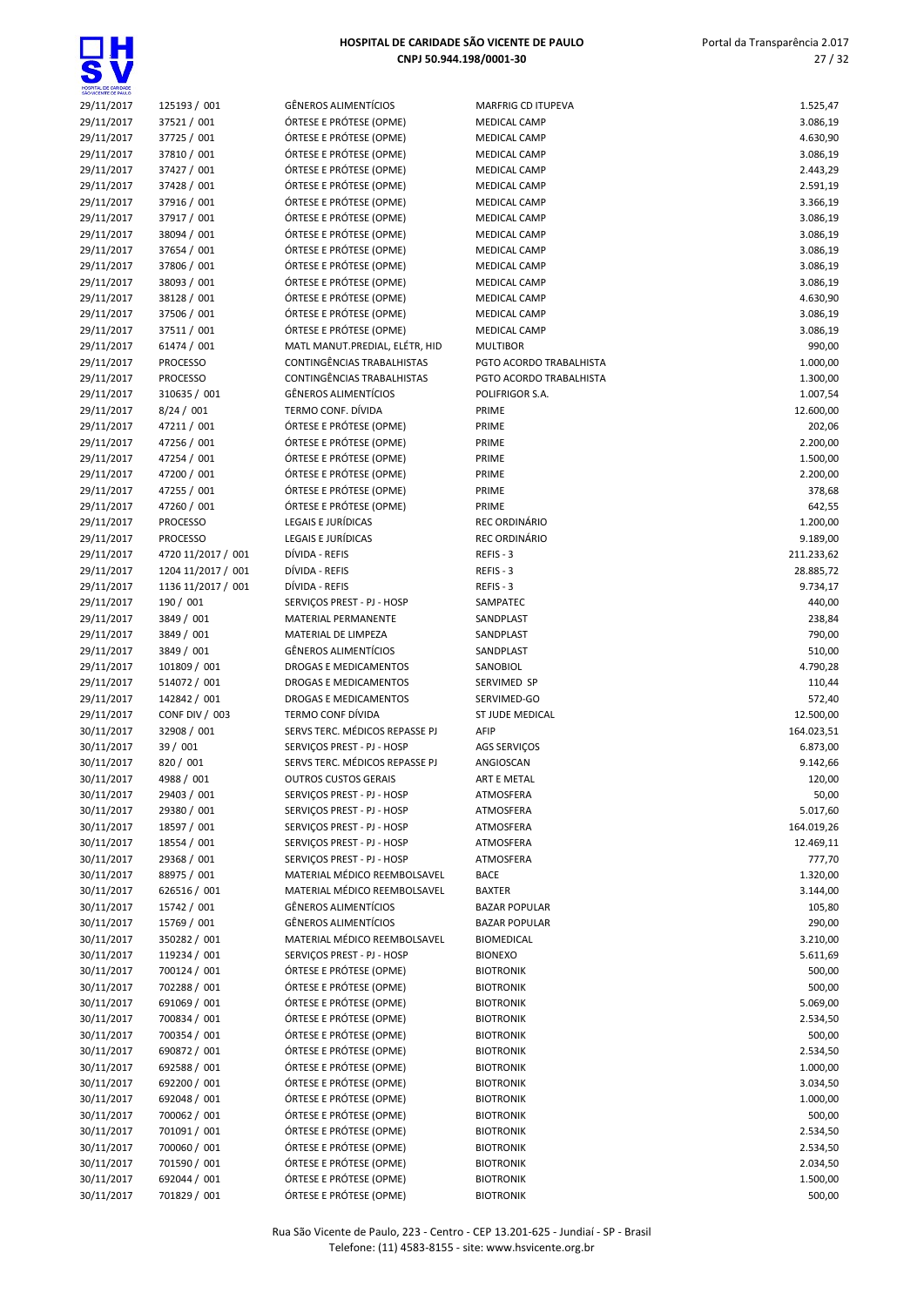$\overline{\bullet}$ 

| HOSPITAL DE CARIDADE<br>SÃO VICENTE DE PAULO |                            |                                                                  |                                          |                       |
|----------------------------------------------|----------------------------|------------------------------------------------------------------|------------------------------------------|-----------------------|
| 30/11/2017                                   | 351111 / 001               | <b>GÊNEROS ALIMENTÍCIOS</b>                                      | <b>BOM SABOR</b>                         | 399,00                |
| 30/11/2017                                   | 678038 / 001               | ÓRTESE E PRÓTESE (OPME)                                          | <b>BRAILE</b>                            | 7.000,00              |
| 30/11/2017                                   | 1308 / 001                 | CONT DE MANUNTENÇÃO-HOSP                                         | <b>CAMP TÉCNICA</b>                      | 2.500,00              |
| 30/11/2017<br>30/11/2017                     | 653 / 001<br>3246 / 001    | SERVS TERC. MÉDICOS REPASSE PJ<br>SERVS TERC. MÉDICOS REPASSE PJ | CARDIOIMAGEM<br><b>CARVALHO MEDICINA</b> | 18.511,91<br>703,87   |
| 30/11/2017                                   | 233 / 001                  | SERVICOS MÉDICOS - PJ                                            | CENTRO TERAPIA RADIO                     | 750,80                |
| 30/11/2017                                   | 89315 / 001                | PEÇAS E MATS DE REPOSIÇÃO EQUI                                   | <b>CETTI</b>                             | 178,00                |
| 30/11/2017                                   | 11/2017 / 001              | SERVIÇOS PREST - PJ - HOSP                                       | <b>CIEE</b>                              | 3.672,00              |
| 30/11/2017                                   | 9383 / 001                 | MATERIAL LABORATÓRIO                                             | CINCO CIRÚRGICA                          | 14.835,00             |
| 30/11/2017                                   | 9256 / 001                 | MATERIAL LABORATÓRIO                                             | CINCO CIRÚRGICA                          | 6.127,50              |
| 30/11/2017                                   | 128569 / 002               | MATERIAL DE LAVANDERIA                                           | CIRUR. SÃO JOSÉ 04                       | 1.941,89              |
| 30/11/2017                                   | 130315 / 001               | MATERIAL DE LAVANDERIA                                           | CIRUR. SÃO JOSÉ 04                       | 1.035,68              |
| 30/11/2017                                   | 128569 / 002               | MATERIAL MÉDICO REEMBOLSÁVEL                                     | CIRUR. SÃO JOSÉ 04                       | 8.190,31              |
| 30/11/2017                                   | 130315 / 001               | MATERIAL MÉDICO REEMBOLSÁVEL                                     | CIRUR. SÃO JOSÉ 04                       | 2.413,35              |
| 30/11/2017<br>30/11/2017                     | 50659 / 001<br>130 / 001   | MATERIAL MÉDICO REEMBOLSÁVEL<br>SERVIÇOS PREST - PJ - HOSP       | <b>CISCRE</b><br>CKS AUD. E CONSULTORIA  | 9.868,50<br>2.668,75  |
| 30/11/2017                                   | 5096 / 001                 | SERVIÇOS MÉDICOS - PJ                                            | CLÍNICA ZIMMERMANN                       | 25.339,50             |
| 30/11/2017                                   | 5094 / 001                 | SERVIÇOS MÉDICOS - PJ                                            | CLÍNICA ZIMMERMANN                       | 16.570,00             |
| 30/11/2017                                   | 32 / 001                   | SERVIÇOS MÉDICOS - PJ                                            | COLSAN                                   | 92.064,00             |
| 30/11/2017                                   | OUT/17 / 001               | <b>VRS A REPASSAR-FOLHA-HOSP</b>                                 | CONTRIB SIND. MÉDICOS URBANA             | 324,72                |
| 30/11/2017                                   | OUT/17 / 001               | VRS A REPASSAR-FOLHA-HOSP                                        | CONTRIB SIND. SAÚDE URBANA               | 199,53                |
| 30/11/2017                                   | 65827 / 001                | ENERGIA ELÉTRICA                                                 | CPFL                                     | 5.372,59              |
| 30/11/2017                                   | 1716155 / 001              | <b>ENERGIA ELÉTRICA</b>                                          | CPFL                                     | 88.579,22             |
| 30/11/2017                                   | 177534 / 001               | MATERIAL MÉDICO REEMBOLSAVEL                                     | <b>CREMER MG</b>                         | 19.825,42             |
| 30/11/2017                                   | 44586 / 002                | <b>DESPESAS FINANCEIRAS</b>                                      | <b>DE PAULI</b>                          | 155,04                |
| 30/11/2017                                   | 44586 / 002                | <b>OUTROS MATERIAIS</b><br>MATERIAL MÉDICO REEMBOLSÁVEL          | <b>DE PAULI</b>                          | 494,99                |
| 30/11/2017<br>30/11/2017                     | 44586 / 002<br>17526 / 001 | LOCAÇÃO (EQUIP, MÁQ. ESPAÇO)                                     | <b>DE PAULI</b><br>DIGITAL JUNDIAÍ       | 2.876,15<br>31.846,57 |
| 30/11/2017                                   | 12997 / 015                | LOCAÇÃO (EQUIP, MÁQ. ESPAÇO)                                     | DIGITAL JUNDIAÍ                          | 772,90                |
| 30/11/2017                                   | 60975 / 001                | <b>GÊNEROS ALIMENTÍCIOS</b>                                      | <b>DISTRIB HERNANDES</b>                 | 698,40                |
| 30/11/2017                                   | 39678 / 001                | PEÇAS E MATS DE REPOSIÇÃO EQUI                                   | <b>DRAGER</b>                            | 1.482,29              |
| 30/11/2017                                   | 815303 / 001               | MATERIAL MÉDICO REEMBOLSÁVEL                                     | DUPATRI CNPJ 26 GO                       | 382,60                |
| 30/11/2017                                   | 812539 / 001               | DROGAS E MEDICAMENTOS                                            | DUPATRI CNPJ 26 GO                       | 1.561,36              |
| 30/11/2017                                   | 3628 / 001                 | CONT DE MANUNTENÇÃO-HOSP                                         | E.G.M. ENG                               | 4.686,44              |
| 30/11/2017                                   | 2262 / 001                 | LOCAÇÃO (EQUIP, MÁQ. ESPAÇO)                                     | E.G.M. ENG                               | 3.497,26              |
| 30/11/2017                                   | 3069 / 002                 | <b>DESPESAS FINANCEIRAS</b>                                      | <b>ECLYPES</b>                           | 41,00                 |
| 30/11/2017                                   | 3069 / 002<br>11470 / 001  | <b>OUTROS MATERIAIS</b><br>ÓRTESE E PRÓTESE (OPME)               | <b>ECLYPES</b>                           | 3.950,00<br>4.280,00  |
| 30/11/2017<br>30/11/2017                     | 11349 / 001                | ÓRTESE E PRÓTESE (OPME)                                          | EDFUROPEC P UROLOG<br>EDFUROPEC P UROLOG | 4.100,00              |
| 30/11/2017                                   | 11105 / 001                | ÓRTESE E PRÓTESE (OPME)                                          | EDFUROPEC P UROLOG                       | 2.920,00              |
| 30/11/2017                                   | 11061 / 001                | ÓRTESE E PRÓTESE (OPME)                                          | EDFUROPEC P UROLOG                       | 3.920,00              |
| 30/11/2017                                   | 10752 / 001                | ÓRTESE E PRÓTESE (OPME)                                          | EDFUROPEC P UROLOG                       | 4.280,00              |
| 30/11/2017                                   | 11471 / 001                | ÓRTESE E PRÓTESE (OPME)                                          | EDFUROPEC P UROLOG                       | 3.100,00              |
| 30/11/2017                                   | 11311 / 001                | ÓRTESE E PRÓTESE (OPME)                                          | EDFUROPEC P UROLOG                       | 2.880,00              |
| 30/11/2017                                   | 41467 / 001                | SERVIÇOS PREST - PJ - HOSP                                       | <b>ELEVADORES ATLAS</b>                  | 119,86                |
| 30/11/2017                                   | 41134 / 001                | CONT DE MANUNTENÇÃO-HOSP                                         | <b>ELEVADORES ATLAS</b>                  | 762,80                |
| 30/11/2017                                   | 4490 / 001                 | MATERIAL DE LIMPEZA                                              | <b>ELITE</b>                             | 4.155,18              |
| 30/11/2017                                   | 290232 / 001               | ÓRTESE E PRÓTESE (OPME)                                          | <b>EMPÓRIO HOSPITALAR</b>                | 1.287,00              |
| 30/11/2017                                   | 290230 / 001<br>5464 / 001 | ÓRTESE E PRÓTESE (OPME)<br>PECAS E MATS DE REPOSIÇÃO EQUI        | <b>EMPÓRIO HOSPITALAR</b>                | 1.992,40<br>405,00    |
| 30/11/2017<br>30/11/2017                     | 15001 / 001                | ÓRTESE E PRÓTESE (OPME)                                          | ESTERILAV<br><b>EUROTOP</b>              | 9.622,65              |
| 30/11/2017                                   | 1778 / 001                 | <b>DROGAS E MEDICAMENTOS</b>                                     | <b>FARMACIA SOBAM</b>                    | 3.930,00              |
| 30/11/2017                                   | 6117 / 003                 | <b>UNIFORMES</b>                                                 | <b>FBS THAILES</b>                       | 3.773,10              |
| 30/11/2017                                   | 6117 / 003                 | <b>OUTROS MATERIAIS</b>                                          | <b>FBS THAILES</b>                       | 3.530,90              |
| 30/11/2017                                   | DEZ/17 / 001               | FÉRIAS HOSPITAL                                                  | FÉRIAS FOLHA DEZEMBRO/17                 | 500.985,35            |
| 30/11/2017                                   | 700 / 001                  | IMPRESSOS, MATL DE EXPEDIENTE                                    | <b>FIORAVANTI</b>                        | 64,00                 |
| 30/11/2017                                   | 700 / 001                  | <b>OUTROS MATERIAIS</b>                                          | <b>FIORAVANTI</b>                        | 125,00                |
| 30/11/2017                                   | 1729 / 001                 | PEÇAS E MATS DE REPOSIÇÃO EQUI                                   | FPA                                      | 850,00                |
| 30/11/2017                                   | 1735 / 001                 | PEÇAS E MATS DE REPOSIÇÃO EQUI                                   | FPA                                      | 635,40                |
| 30/11/2017                                   | 1717 / 001                 | PEÇAS E MATS DE REPOSIÇÃO EQUI                                   | FPA                                      | 2.500,00              |
| 30/11/2017                                   | 2096 / 001<br>809467 / 001 | SERVIÇOS PREST - PJ - HOSP                                       | <b>FPA</b>                               | 2.635,00              |
| 30/11/2017<br>30/11/2017                     | 788320 / 002               | DESPESAS FINANCEIRAS<br>DESPESAS FINANCEIRAS                     | FRESENIUS-MATRIZ<br>FRESENIUS-MATRIZ     | 29,34<br>44,52        |
| 30/11/2017                                   | 809467 / 001               | GÊNEROS ALIMENTÍCIOS                                             | FRESENIUS-MATRIZ                         | 4.892,76              |
| 30/11/2017                                   | 788320 / 002               | DROGAS E MEDICAMENTOS                                            | FRESENIUS-MATRIZ                         | 5.565,28              |
| 30/11/2017                                   | 294864 / 001               | <b>GÊNEROS ALIMENTÍCIOS</b>                                      | FRIOS DADO FINAL 54                      | 279,00                |
| 30/11/2017                                   | 2939 / 001                 | SERVIÇOS MÉDICOS - PJ                                            | GAD ASSISTÊNCIA MED                      | 5.602,84              |
| 30/11/2017                                   | 999 / 001                  | SERVS TERC. MÉDICOS REPASSE PJ                                   | GRENDACC                                 | 35.951,59             |
| 30/11/2017                                   | 974 / 001                  | SERVIÇOS MÉDICOS - PJ                                            | GRENDACC                                 | 80.000,00             |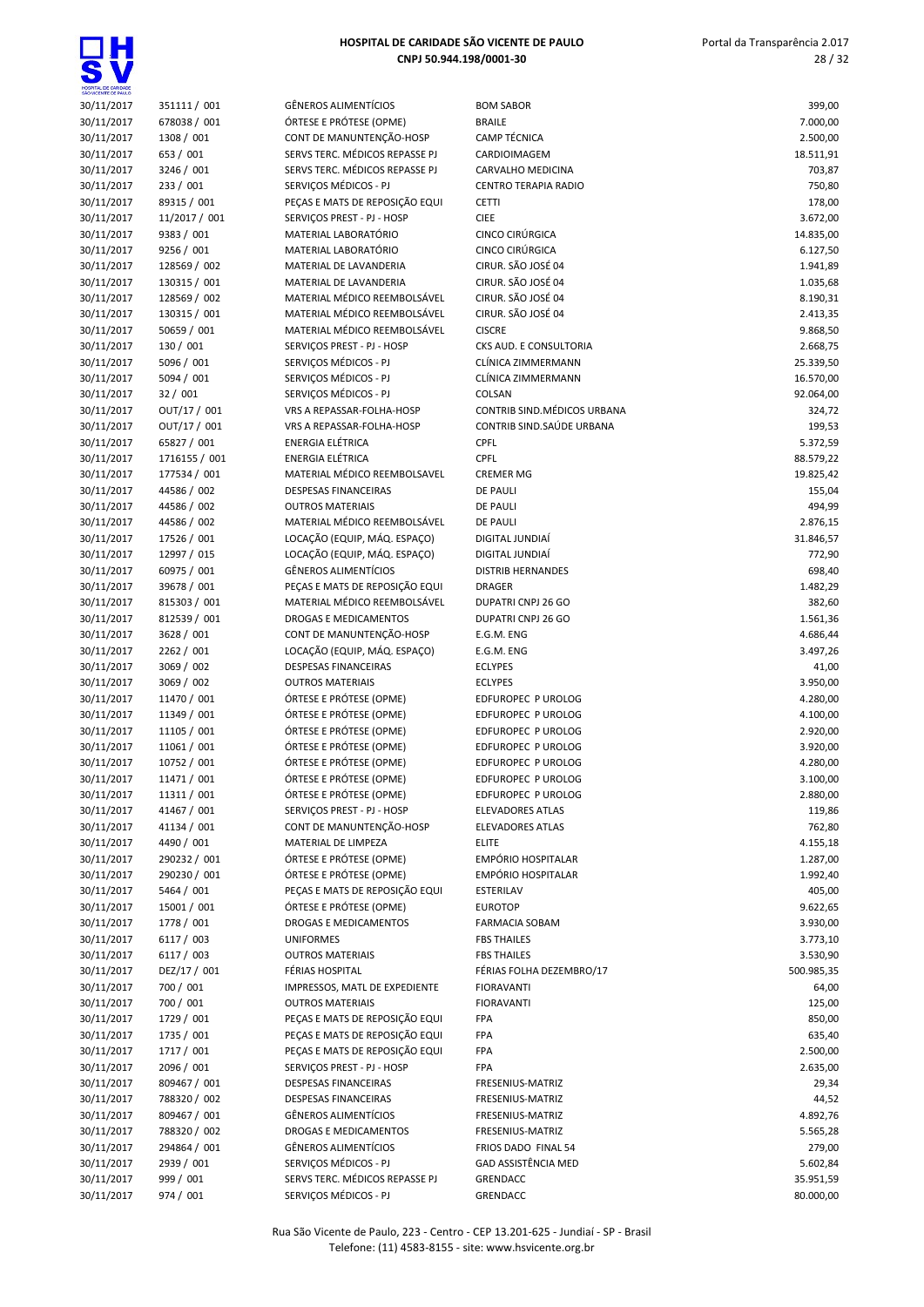| 30/11/2017               | NOV/17 / 001                 |
|--------------------------|------------------------------|
| 30/11/2017               | 43423 / 001                  |
| 30/11/2017               | 7255 / 001                   |
| 30/11/2017               | 34399 / 001                  |
| 30/11/2017               | 721/001                      |
| 30/11/2017               | 720 / 001                    |
| 30/11/2017               | 33439 / 001                  |
| 30/11/2017               | 1341 / 001                   |
| 30/11/2017               | 117 / 001                    |
| 30/11/2017               | 200 / 001                    |
| 30/11/2017               | 60103 / 001                  |
| 30/11/2017               | 57381 / 001                  |
|                          | 62696 / 001                  |
| 30/11/2017<br>30/11/2017 |                              |
|                          | 60147 / 001                  |
| 30/11/2017               | 126007 / 001                 |
| 30/11/2017               | 140335 / 004                 |
| 30/11/2017               | 141617 / 001                 |
| 30/11/2017               | 139964 / 002                 |
| 30/11/2017               | 141155 / 001                 |
| 30/11/2017               | 4952 / 001                   |
| 30/11/2017               | 4829 / 001                   |
| 30/11/2017               | 4979 / 001                   |
| 30/11/2017               | 73721 / 001                  |
| 30/11/2017               | 73687 / 001                  |
| 30/11/2017               | 73508 / 001                  |
| 30/11/2017               | 73579 / 001                  |
| 30/11/2017               | 73601 / 001                  |
| 30/11/2017               | 73686 / 001                  |
| 30/11/2017               | 73487 / 001                  |
| 30/11/2017               | 73568 / 001                  |
| 30/11/2017               | 73688 / 001                  |
| 30/11/2017               | 73740 / 001                  |
| 30/11/2017               | 73431 / 001                  |
| 30/11/2017               | 73488 / 001                  |
| 30/11/2017               | 73722 / 001                  |
| 30/11/2017               | 73448 / 001                  |
| 30/11/2017               | 73486 / 001                  |
| 30/11/2017               | 73663 / 001                  |
| 30/11/2017               | 73567 / 001                  |
| 30/11/2017               | 73580 / 001                  |
| 30/11/2017               | 73581 / 001                  |
| 30/11/2017               | 73652 / 001                  |
| 30/11/2017               | 73430 / 001                  |
| 30/11/2017               | 1552473 / 001                |
| 30/11/2017               | 1552258 / 001                |
| 30/11/2017               | 443892/001                   |
| 30/11/2017               | 2606 / 002                   |
| 30/11/2017               | 2605 / 001                   |
| 30/11/2017               | 2605 / 002                   |
| 30/11/2017               | 2604 / 002                   |
| 30/11/2017               | 2604 / 001                   |
| 30/11/2017               | 2606 / 001                   |
|                          |                              |
| 30/11/2017<br>30/11/2017 | 138379 / 001<br>138379 / 001 |
|                          | 137999 / 002                 |
| 30/11/2017               |                              |
| 30/11/2017               | 137999 / 001                 |
| 30/11/2017               | 137488 / 002                 |
| 30/11/2017               | 2496 / 001                   |
| 30/11/2017               | 4258 / 001                   |
| 30/11/2017               | 4341 / 001                   |
| 30/11/2017               | 4391/001                     |
| 30/11/2017               | 4287 / 001                   |
| 30/11/2017               | 2565 / 001                   |
| 30/11/2017               | 4229 / 001                   |

| SHOWCENTE DE PAULO |               |                                |                          |            |
|--------------------|---------------|--------------------------------|--------------------------|------------|
| 30/11/2017         | NOV/17 / 001  | <b>FGTS RESCISÓRIO</b>         | <b>GRRF RESCISÃO</b>     | 6.953,18   |
| 30/11/2017         | 43423 / 001   | <b>GÊNEROS ALIMENTÍCIOS</b>    | <b>GTS DISTRIBUIDORA</b> | 467,82     |
| 30/11/2017         | 7255 / 001    | SERVS TERC. MÉDICOS REPASSE PJ | HOSPITAL DIA OFTALMO     | 106.180,23 |
| 30/11/2017         | 34399 / 001   | <b>GASES MEDICINAIS</b>        | <b>IBG CRYO FILIAL</b>   | 1.982,44   |
| 30/11/2017         | 721 / 001     | SERVS TERC. MÉDICOS REPASSE PJ | <b>ICESP</b>             | 47.801,24  |
| 30/11/2017         | 720 / 001     | SERVS TERC. MÉDICOS REPASSE PJ | <b>ICESP</b>             | 74.417,70  |
| 30/11/2017         | 33439 / 001   | SERVS TERC. MÉDICOS REPASSE PJ | <b>ICON</b>              | 87.945,33  |
| 30/11/2017         | 1341 / 001    | SERVS TERC. MÉDICOS REPASSE PJ | INST CARDOSO DE ALME     | 21.844,53  |
| 30/11/2017         | 117 / 001     | SERVS TERC. MÉDICOS REPASSE PJ | INST DE ONCOLOGIA        | 188.845,95 |
| 30/11/2017         | 200 / 001     | SERVIÇOS PREST - PJ - HOSP     | <b>JERONIMO VIDROS</b>   | 120,00     |
| 30/11/2017         | 60103 / 001   | <b>FIOS CIRÚRGICOS</b>         | JOHNSON E JOHNSON 05     | 17.952,48  |
| 30/11/2017         | 57381 / 001   | MATERIAL MÉDICO REEMBOLSÁVEL   | JOHNSON E JOHNSON 05     | 13.597,78  |
| 30/11/2017         | 62696 / 001   | MATERIAL MÉDICO REEMBOLSÁVEL   | JOHNSON E JOHNSON 05     | 37.608,70  |
| 30/11/2017         | 60147 / 001   | MATERIAL MÉDICO REEMBOLSÁVEL   | JOHNSON E JOHNSON 05     | 8.144,16   |
| 30/11/2017         | 126007 / 001  | MATERIAL MÉDICO REEMBOLSÁVEL   | JOHNSON E JOHNSON 68     | 4.680,00   |
| 30/11/2017         | 140335 / 004  | PEÇAS E MATS DE REPOSIÇÃO EQUI | KONIMAGEM COML LTDA      | 7.322,67   |
| 30/11/2017         | 141617 / 001  | FILMES E QUÍMICOS              | KONIMAGEM COML LTDA      | 3.100,00   |
| 30/11/2017         | 139964 / 002  | DROGAS E MEDICAMENTOS          | KONIMAGEM COML LTDA      | 4.462,50   |
| 30/11/2017         | 141155 / 001  | DROGAS E MEDICAMENTOS          | KONIMAGEM COML LTDA      | 12.550,00  |
| 30/11/2017         | 4952 / 001    | SERVIÇOS PREST - PJ            | LAVANDERIA S. JORGE      | 66,00      |
| 30/11/2017         | 4829 / 001    | SERVIÇOS PREST - PJ            | LAVANDERIA S. JORGE      | 61,00      |
| 30/11/2017         | 4979 / 001    | SERVIÇOS PREST - PJ            | LAVANDERIA S. JORGE      | 69,00      |
| 30/11/2017         | 73721 / 001   | ÓRTESE E PRÓTESE (OPME)        | LIMEIRA                  | 975,97     |
| 30/11/2017         | 73687 / 001   | ÓRTESE E PRÓTESE (OPME)        | LIMEIRA                  | 1.306,15   |
| 30/11/2017         | 73508 / 001   | ÓRTESE E PRÓTESE (OPME)        | LIMEIRA                  | 975,97     |
| 30/11/2017         | 73579 / 001   | ÓRTESE E PRÓTESE (OPME)        | LIMEIRA                  | 201,38     |
| 30/11/2017         | 73601 / 001   | ÓRTESE E PRÓTESE (OPME)        | LIMEIRA                  | 295,38     |
| 30/11/2017         | 73686 / 001   | ÓRTESE E PRÓTESE (OPME)        | LIMEIRA                  | 1.334,60   |
| 30/11/2017         | 73487 / 001   | ÓRTESE E PRÓTESE (OPME)        | LIMEIRA                  | 201,38     |
| 30/11/2017         | 73568 / 001   | ÓRTESE E PRÓTESE (OPME)        | LIMEIRA                  | 395,20     |
| 30/11/2017         | 73688 / 001   | ÓRTESE E PRÓTESE (OPME)        | LIMEIRA                  | 395,20     |
| 30/11/2017         | 73740 / 001   | ÓRTESE E PRÓTESE (OPME)        | LIMEIRA                  | 778,37     |
| 30/11/2017         | 73431 / 001   | ÓRTESE E PRÓTESE (OPME)        | LIMEIRA                  | 1.334,60   |
| 30/11/2017         | 73488 / 001   | ÓRTESE E PRÓTESE (OPME)        | LIMEIRA                  | 395,20     |
| 30/11/2017         | 73722 / 001   | ÓRTESE E PRÓTESE (OPME)        | LIMEIRA                  | 285,48     |
| 30/11/2017         | 73448 / 001   | ÓRTESE E PRÓTESE (OPME)        | LIMEIRA                  | 975,97     |
| 30/11/2017         | 73486 / 001   | ÓRTESE E PRÓTESE (OPME)        | LIMEIRA                  | 201,38     |
| 30/11/2017         | 73663 / 001   | ÓRTESE E PRÓTESE (OPME)        | LIMEIRA                  | 275,48     |
| 30/11/2017         | 73567 / 001   | ÓRTESE E PRÓTESE (OPME)        | LIMEIRA                  | 600,36     |
| 30/11/2017         | 73580 / 001   | ÓRTESE E PRÓTESE (OPME)        | LIMEIRA                  | 295,38     |
| 30/11/2017         | 73581 / 001   | ÓRTESE E PRÓTESE (OPME)        | LIMEIRA                  | 764,34     |
| 30/11/2017         | 73652 / 001   | ÓRTESE E PRÓTESE (OPME)        | LIMEIRA                  | 905,90     |
| 30/11/2017         | 73430 / 001   | ÓRTESE E PRÓTESE (OPME)        | LIMEIRA                  | 2.526,95   |
| 30/11/2017         | 1552473 / 001 | DROGAS E MEDICAMENTOS          | MAFRA FILIAL GO          | 2.952,77   |
| 30/11/2017         | 1552258 / 001 | DROGAS E MEDICAMENTOS          | MAFRA FILIAL GO          | 48.042,00  |
| 30/11/2017         | 443892 / 001  | <b>GÊNEROS ALIMENTÍCIOS</b>    | <b>MAFRA MATRIZ</b>      | 2.726,50   |
| 30/11/2017         | 2606 / 002    | <b>OUTROS MATERIAIS</b>        | MARTA HELOIZA PONCE      | 1.353,50   |
| 30/11/2017         | 2605 / 001    | <b>OUTROS MATERIAIS</b>        | MARTA HELOIZA PONCE      | 683,00     |
| 30/11/2017         | 2605 / 002    | <b>OUTROS MATERIAIS</b>        | MARTA HELOIZA PONCE      | 683,00     |
| 30/11/2017         | 2604 / 002    | <b>OUTROS MATERIAIS</b>        | MARTA HELOIZA PONCE      | 223,50     |
| 30/11/2017         | 2604 / 001    | <b>OUTROS MATERIAIS</b>        | MARTA HELOIZA PONCE      | 223,50     |
| 30/11/2017         | 2606 / 001    | <b>OUTROS MATERIAIS</b>        | MARTA HELOIZA PONCE      | 1.353,50   |
| 30/11/2017         | 138379 / 001  | <b>OUTROS MATERIAIS</b>        | <b>MEDI HOUSE</b>        | 216,00     |
| 30/11/2017         | 138379 / 001  | MATERIAL MÉDICO REEMBOLSÁVEL   | <b>MEDI HOUSE</b>        | 3.379,74   |
| 30/11/2017         | 137999 / 002  | MATERIAL MÉDICO REEMBOLSÁVEL   | <b>MEDI HOUSE</b>        | 1.757,36   |
| 30/11/2017         | 137999 / 001  | MATERIAL MÉDICO REEMBOLSÁVEL   | <b>MEDI HOUSE</b>        | 1.757,36   |
| 30/11/2017         | 137488 / 002  | MATERIAL MÉDICO REEMBOLSÁVEL   | <b>MEDI HOUSE</b>        | 3.551,84   |
| 30/11/2017         | 2496 / 001    | ÓRTESE E PRÓTESE (OPME)        | <b>MERIL</b>             | 2.034,50   |
| 30/11/2017         | 4258 / 001    | ÓRTESE E PRÓTESE (OPME)        | <b>MERIL</b>             | 2.534,50   |
| 30/11/2017         | 4341 / 001    | ÓRTESE E PRÓTESE (OPME)        | MERIL                    | 2.034,50   |
| 30/11/2017         | 4391 / 001    | ÓRTESE E PRÓTESE (OPME)        | <b>MERIL</b>             | 500,00     |
| 30/11/2017         | 4287 / 001    | ÓRTESE E PRÓTESE (OPME)        | <b>MERIL</b>             | 3.034,50   |
| 30/11/2017         | 2565 / 001    | ÓRTESE E PRÓTESE (OPME)        | MERIL                    | 2.034,50   |
| 30/11/2017         | 4229 / 001    | ÓRTESE E PRÓTESE (OPME)        | <b>MERIL</b>             | 2.534,50   |
| 30/11/2017         | 2654 / 001    | ÓRTESE E PRÓTESE (OPME)        | <b>MERIL</b>             | 4.069,00   |
| 30/11/2017         | 4457 / 001    | ÓRTESE E PRÓTESE (OPME)        | <b>MERIL</b>             | 2.534,50   |
| 30/11/2017         | 4339 / 001    | ÓRTESE E PRÓTESE (OPME)        | MERIL                    | 2.034,50   |
| 30/11/2017         | 4455 / 001    | ÓRTESE E PRÓTESE (OPME)        | MERIL                    | 3.034,50   |
| 30/11/2017         | 2183 / 001    | ÓRTESE E PRÓTESE (OPME)        | MERIL                    | 6.103,50   |

| SÃO VICENTE DE PAULO     |                              |                                                           |                                            |                       |
|--------------------------|------------------------------|-----------------------------------------------------------|--------------------------------------------|-----------------------|
| 30/11/2017               | NOV/17 / 001                 | <b>FGTS RESCISÓRIO</b>                                    | <b>GRRF RESCISÃO</b>                       | 6.953,18              |
| 30/11/2017               | 43423 / 001                  | <b>GÊNEROS ALIMENTÍCIOS</b>                               | <b>GTS DISTRIBUIDORA</b>                   | 467,82                |
| 30/11/2017               | 7255 / 001                   | SERVS TERC. MÉDICOS REPASSE PJ                            | <b>HOSPITAL DIA OFTALMO</b>                | 106.180,23            |
| 30/11/2017<br>30/11/2017 | 34399 / 001<br>721 / 001     | <b>GASES MEDICINAIS</b><br>SERVS TERC. MÉDICOS REPASSE PJ | <b>IBG CRYO FILIAL</b><br><b>ICESP</b>     | 1.982,44<br>47.801,24 |
| 30/11/2017               | 720 / 001                    | SERVS TERC. MÉDICOS REPASSE PJ                            | <b>ICESP</b>                               | 74.417,70             |
| 30/11/2017               | 33439 / 001                  | SERVS TERC. MÉDICOS REPASSE PJ                            | <b>ICON</b>                                | 87.945,33             |
| 30/11/2017               | 1341 / 001                   | SERVS TERC. MÉDICOS REPASSE PJ                            | INST CARDOSO DE ALME                       | 21.844,53             |
| 30/11/2017               | 117 / 001                    | SERVS TERC. MÉDICOS REPASSE PJ                            | <b>INST DE ONCOLOGIA</b>                   | 188.845,95            |
| 30/11/2017               | 200 / 001                    | SERVIÇOS PREST - PJ - HOSP                                | JERONIMO VIDROS                            | 120,00                |
| 30/11/2017               | 60103 / 001                  | <b>FIOS CIRÚRGICOS</b>                                    | JOHNSON E JOHNSON 05                       | 17.952,48             |
| 30/11/2017               | 57381 / 001                  | MATERIAL MÉDICO REEMBOLSÁVEL                              | JOHNSON E JOHNSON 05                       | 13.597,78             |
| 30/11/2017               | 62696 / 001                  | MATERIAL MÉDICO REEMBOLSÁVEL                              | JOHNSON E JOHNSON 05                       | 37.608,70             |
| 30/11/2017               | 60147 / 001                  | MATERIAL MÉDICO REEMBOLSÁVEL                              | JOHNSON E JOHNSON 05                       | 8.144,16              |
| 30/11/2017               | 126007 / 001                 | MATERIAL MÉDICO REEMBOLSÁVEL                              | JOHNSON E JOHNSON 68                       | 4.680,00              |
| 30/11/2017               | 140335 / 004                 | PEÇAS E MATS DE REPOSIÇÃO EQUI                            | KONIMAGEM COML LTDA                        | 7.322,67              |
| 30/11/2017<br>30/11/2017 | 141617 / 001<br>139964 / 002 | FILMES E QUÍMICOS<br>DROGAS E MEDICAMENTOS                | KONIMAGEM COML LTDA<br>KONIMAGEM COML LTDA | 3.100,00<br>4.462,50  |
| 30/11/2017               | 141155 / 001                 | DROGAS E MEDICAMENTOS                                     | KONIMAGEM COML LTDA                        | 12.550,00             |
| 30/11/2017               | 4952 / 001                   | SERVIÇOS PREST - PJ                                       | LAVANDERIA S. JORGE                        | 66,00                 |
| 30/11/2017               | 4829 / 001                   | SERVIÇOS PREST - PJ                                       | LAVANDERIA S. JORGE                        | 61,00                 |
| 30/11/2017               | 4979 / 001                   | SERVIÇOS PREST - PJ                                       | LAVANDERIA S. JORGE                        | 69,00                 |
| 30/11/2017               | 73721 / 001                  | ÓRTESE E PRÓTESE (OPME)                                   | LIMEIRA                                    | 975,97                |
| 30/11/2017               | 73687 / 001                  | ÓRTESE E PRÓTESE (OPME)                                   | LIMEIRA                                    | 1.306,15              |
| 30/11/2017               | 73508 / 001                  | ÓRTESE E PRÓTESE (OPME)                                   | LIMEIRA                                    | 975,97                |
| 30/11/2017               | 73579 / 001                  | ÓRTESE E PRÓTESE (OPME)                                   | LIMEIRA                                    | 201,38                |
| 30/11/2017               | 73601 / 001                  | ÓRTESE E PRÓTESE (OPME)                                   | LIMEIRA                                    | 295,38                |
| 30/11/2017               | 73686 / 001                  | ÓRTESE E PRÓTESE (OPME)                                   | LIMEIRA                                    | 1.334,60              |
| 30/11/2017               | 73487 / 001                  | ÓRTESE E PRÓTESE (OPME)                                   | LIMEIRA                                    | 201,38                |
| 30/11/2017               | 73568 / 001                  | ÓRTESE E PRÓTESE (OPME)                                   | LIMEIRA                                    | 395,20                |
| 30/11/2017<br>30/11/2017 | 73688 / 001<br>73740 / 001   | ÓRTESE E PRÓTESE (OPME)<br>ÓRTESE E PRÓTESE (OPME)        | LIMEIRA<br>LIMEIRA                         | 395,20<br>778,37      |
| 30/11/2017               | 73431 / 001                  | ÓRTESE E PRÓTESE (OPME)                                   | LIMEIRA                                    | 1.334,60              |
| 30/11/2017               | 73488 / 001                  | ÓRTESE E PRÓTESE (OPME)                                   | LIMEIRA                                    | 395,20                |
| 30/11/2017               | 73722 / 001                  | ÓRTESE E PRÓTESE (OPME)                                   | LIMEIRA                                    | 285,48                |
| 30/11/2017               | 73448 / 001                  | ÓRTESE E PRÓTESE (OPME)                                   | LIMEIRA                                    | 975,97                |
| 30/11/2017               | 73486 / 001                  | ÓRTESE E PRÓTESE (OPME)                                   | LIMEIRA                                    | 201,38                |
| 30/11/2017               | 73663 / 001                  | ÓRTESE E PRÓTESE (OPME)                                   | LIMEIRA                                    | 275,48                |
| 30/11/2017               | 73567 / 001                  | ÓRTESE E PRÓTESE (OPME)                                   | LIMEIRA                                    | 600,36                |
| 30/11/2017               | 73580 / 001                  | ÓRTESE E PRÓTESE (OPME)                                   | LIMEIRA                                    | 295,38                |
| 30/11/2017               | 73581 / 001                  | ÓRTESE E PRÓTESE (OPME)                                   | LIMEIRA                                    | 764,34                |
| 30/11/2017               | 73652 / 001                  | ÓRTESE E PRÓTESE (OPME)                                   | LIMEIRA                                    | 905,90                |
| 30/11/2017               | 73430 / 001                  | ÓRTESE E PRÓTESE (OPME)                                   | LIMEIRA                                    | 2.526,95              |
| 30/11/2017               | 1552473 / 001                | DROGAS E MEDICAMENTOS                                     | MAFRA FILIAL GO                            | 2.952,77              |
| 30/11/2017               | 1552258 / 001                | DROGAS E MEDICAMENTOS                                     | MAFRA FILIAL GO                            | 48.042,00             |
| 30/11/2017               | 443892 / 001                 | <b>GÊNEROS ALIMENTÍCIOS</b><br><b>OUTROS MATERIAIS</b>    | <b>MAFRA MATRIZ</b><br>MARTA HELOIZA PONCE | 2.726,50              |
| 30/11/2017<br>30/11/2017 | 2606 / 002<br>2605 / 001     | <b>OUTROS MATERIAIS</b>                                   | MARTA HELOIZA PONCE                        | 1.353,50<br>683,00    |
| 30/11/2017               | 2605 / 002                   | <b>OUTROS MATERIAIS</b>                                   | MARTA HELOIZA PONCE                        | 683,00                |
| 30/11/2017               | 2604 / 002                   | <b>OUTROS MATERIAIS</b>                                   | MARTA HELOIZA PONCE                        | 223,50                |
| 30/11/2017               | 2604 / 001                   | <b>OUTROS MATERIAIS</b>                                   | MARTA HELOIZA PONCE                        | 223,50                |
| 30/11/2017               | 2606 / 001                   | <b>OUTROS MATERIAIS</b>                                   | MARTA HELOIZA PONCE                        | 1.353,50              |
| 30/11/2017               | 138379 / 001                 | <b>OUTROS MATERIAIS</b>                                   | <b>MEDI HOUSE</b>                          | 216,00                |
| 30/11/2017               | 138379 / 001                 | MATERIAL MÉDICO REEMBOLSÁVEL                              | <b>MEDI HOUSE</b>                          | 3.379,74              |
| 30/11/2017               | 137999 / 002                 | MATERIAL MÉDICO REEMBOLSÁVEL                              | <b>MEDI HOUSE</b>                          | 1.757,36              |
| 30/11/2017               | 137999 / 001                 | MATERIAL MÉDICO REEMBOLSÁVEL                              | <b>MEDI HOUSE</b>                          | 1.757,36              |
| 30/11/2017               | 137488 / 002                 | MATERIAL MÉDICO REEMBOLSÁVEL                              | <b>MEDI HOUSE</b>                          | 3.551,84              |
| 30/11/2017               | 2496 / 001                   | ÓRTESE E PRÓTESE (OPME)                                   | <b>MERIL</b>                               | 2.034,50              |
| 30/11/2017               | 4258 / 001                   | ÓRTESE E PRÓTESE (OPME)                                   | <b>MERIL</b>                               | 2.534,50              |
| 30/11/2017               | 4341 / 001                   | ÓRTESE E PRÓTESE (OPME)<br>ÓRTESE E PRÓTESE (OPME)        | <b>MERIL</b>                               | 2.034,50              |
| 30/11/2017<br>30/11/2017 | 4391 / 001<br>4287 / 001     | ÓRTESE E PRÓTESE (OPME)                                   | MERIL<br><b>MERIL</b>                      | 500,00<br>3.034,50    |
| 30/11/2017               | 2565 / 001                   | ÓRTESE E PRÓTESE (OPME)                                   | MERIL                                      | 2.034,50              |
| 30/11/2017               | 4229 / 001                   | ÓRTESE E PRÓTESE (OPME)                                   | <b>MERIL</b>                               | 2.534,50              |
| 30/11/2017               | 2654/001                     | ÓRTESE E PRÓTESE (OPME)                                   | MERIL                                      | 4.069,00              |
| 30/11/2017               | 4457 / 001                   | ÓRTESE E PRÓTESE (OPME)                                   | <b>MERIL</b>                               | 2.534,50              |
| 30/11/2017               | 4339 / 001                   | ÓRTESE E PRÓTESE (OPME)                                   | <b>MERIL</b>                               | 2.034,50              |
| 30/11/2017               | 4455 / 001                   | ÓRTESE E PRÓTESE (OPME)                                   | MERIL                                      | 3.034,50              |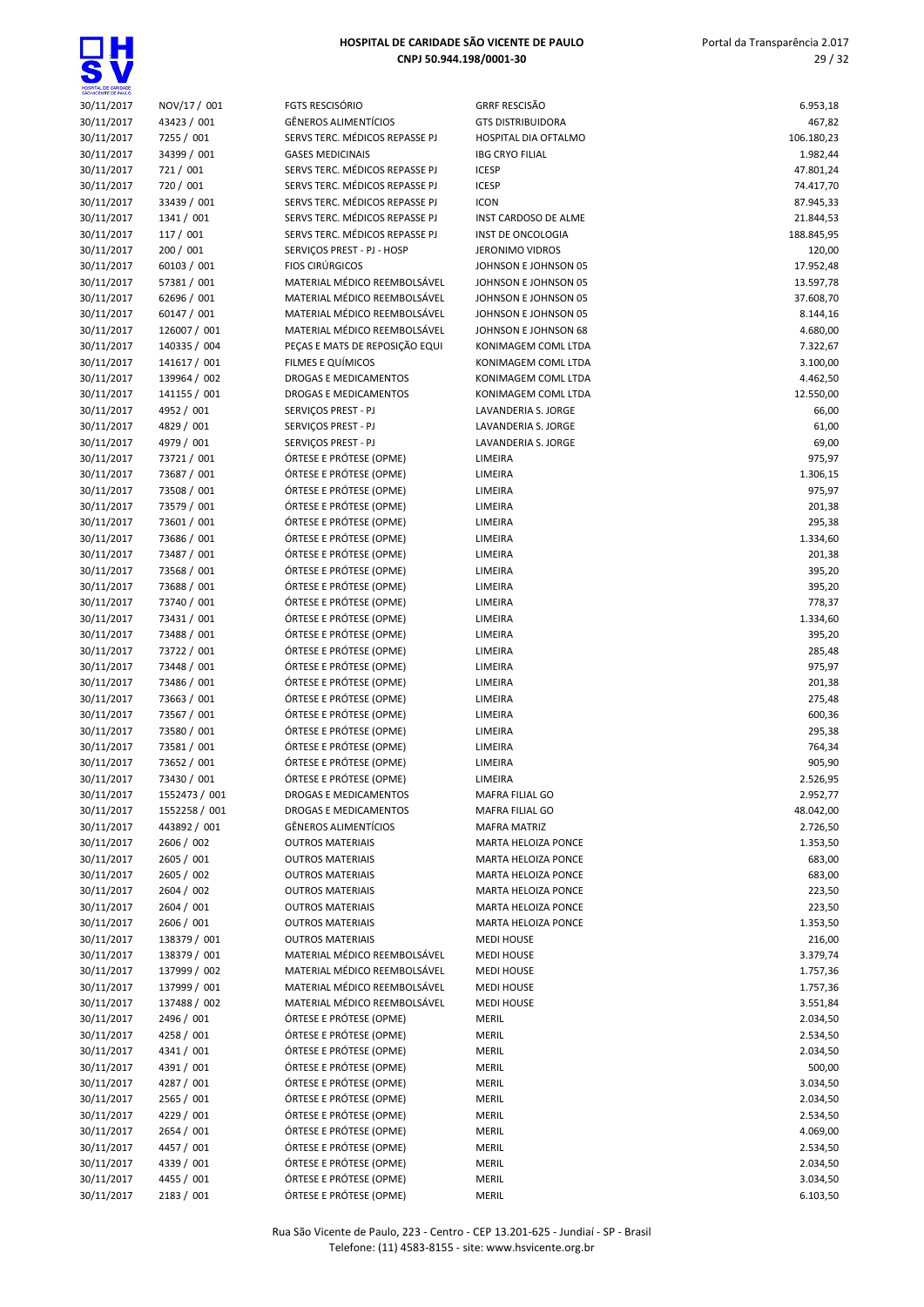

| SHO WOENTE DE PAULO      |                            |                                                      |                                        |
|--------------------------|----------------------------|------------------------------------------------------|----------------------------------------|
| 30/11/2017               | 2494 / 001                 | ÓRTESE E PRÓTESE (OPME)                              | MERIL                                  |
| 30/11/2017               | 2497 / 001                 | ÓRTESE E PRÓTESE (OPME)                              | MERIL                                  |
| 30/11/2017               | 2561 / 001                 | ÓRTESE E PRÓTESE (OPME)                              | <b>MERIL</b>                           |
| 30/11/2017               | 4393 / 001                 | ÓRTESE E PRÓTESE (OPME)                              | <b>MERIL</b>                           |
| 30/11/2017               | 4484 / 001                 | ÓRTESE E PRÓTESE (OPME)                              | MERIL                                  |
| 30/11/2017               | 4254 / 001                 | ÓRTESE E PRÓTESE (OPME)                              | <b>MERIL</b>                           |
| 30/11/2017               | 4256 / 001                 | ÓRTESE E PRÓTESE (OPME)                              | MERIL                                  |
| 30/11/2017               | 4337 / 001                 | ÓRTESE E PRÓTESE (OPME)                              | MERIL                                  |
| 30/11/2017               | 4482 / 001                 | ÓRTESE E PRÓTESE (OPME)                              | MERIL                                  |
| 30/11/2017               | 2495 / 001                 | ÓRTESE E PRÓTESE (OPME)                              | <b>MERIL</b>                           |
| 30/11/2017               | 2653 / 001                 | ÓRTESE E PRÓTESE (OPME)                              | MERIL                                  |
| 30/11/2017               | 4231 / 001                 | ÓRTESE E PRÓTESE (OPME)                              | <b>MERIL</b>                           |
| 30/11/2017               | 4453 / 001                 | ÓRTESE E PRÓTESE (OPME)                              | <b>MERIL</b>                           |
| 30/11/2017               | 4335 / 001                 | ÓRTESE E PRÓTESE (OPME)                              | <b>MERIL</b>                           |
| 30/11/2017               | 4368 / 001                 | ÓRTESE E PRÓTESE (OPME)                              | <b>MERIL</b>                           |
| 30/11/2017               | 4486 / 001                 | ÓRTESE E PRÓTESE (OPME)                              | MERIL                                  |
| 30/11/2017               | 518 / 001                  | MATL MANUT.PREDIAL, ELÉTR, HID                       | <b>MOLIERO FIF</b>                     |
| 30/11/2017               | 1236 / 001                 | SERVS TERC. MÉDICOS REPASSE PJ                       | NETO, KATO                             |
| 30/11/2017               | 1673 / 001                 | SERVIÇOS MÉDICOS - PJ                                | <b>NEURO PEDI</b>                      |
| 30/11/2017               | 1657 / 001                 | SERVIÇOS PREST - PJ - HOSP                           | <b>NEURO PEDI</b>                      |
| 30/11/2017               | 429 / 002                  | MATERIAL DE LIMPEZA                                  | NOVA JOMA                              |
| 30/11/2017               | 10582 / 001                | <b>DESPESAS FINANCEIRAS</b>                          | <b>ONCOTECH I</b>                      |
| 30/11/2017               | 10582 / 001                | DROGAS E MEDICAMENTOS                                | <b>ONCOTECH I</b>                      |
| 30/11/2017               | 40197 / 001                | ÓRTESE E PRÓTESE (OPME)                              | <b>ORTHO SYST</b>                      |
| 30/11/2017               | 40198 / 001                | ÓRTESE E PRÓTESE (OPME)                              | <b>ORTHO SYST</b>                      |
| 30/11/2017               | 39932 / 001                | ÓRTESE E PRÓTESE (OPME)                              | <b>ORTHO SYST</b>                      |
| 30/11/2017               | 40445 / 001<br>39905 / 001 | ÓRTESE E PRÓTESE (OPME)<br>ÓRTESE E PRÓTESE (OPME)   | <b>ORTHO SYST</b>                      |
| 30/11/2017<br>30/11/2017 | 39929 / 001                | ÓRTESE E PRÓTESE (OPME)                              | <b>ORTHO SYST</b><br><b>ORTHO SYST</b> |
| 30/11/2017               | 40296 / 001                | ÓRTESE E PRÓTESE (OPME)                              | <b>ORTHO SYST</b>                      |
| 30/11/2017               | 39727 / 001                | ÓRTESE E PRÓTESE (OPME)                              | <b>ORTHO SYST</b>                      |
| 30/11/2017               | 40014 / 001                | ÓRTESE E PRÓTESE (OPME)                              | <b>ORTHO SYST</b>                      |
| 30/11/2017               | 40185 / 001                | ÓRTESE E PRÓTESE (OPME)                              | <b>ORTHO SYST</b>                      |
| 30/11/2017               | 39574 / 001                | ÓRTESE E PRÓTESE (OPME)                              | <b>ORTHO SYST</b>                      |
| 30/11/2017               | 39906 / 001                | ÓRTESE E PRÓTESE (OPME)                              | <b>ORTHO SYST</b>                      |
| 30/11/2017               | 40010 / 001                | ÓRTESE E PRÓTESE (OPME)                              | <b>ORTHO SYST</b>                      |
| 30/11/2017               | 40022 / 001                | ÓRTESE E PRÓTESE (OPME)                              | <b>ORTHO SYST</b>                      |
| 30/11/2017               | 40121 / 001                | ÓRTESE E PRÓTESE (OPME)                              | <b>ORTHO SYST</b>                      |
| 30/11/2017               | 40196 / 001                | ÓRTESE E PRÓTESE (OPME)                              | <b>ORTHO SYST</b>                      |
| 30/11/2017               | 40450 / 001                | ÓRTESE E PRÓTESE (OPME)                              | <b>ORTHO SYST</b>                      |
| 30/11/2017               | 39575 / 001                | ÓRTESE E PRÓTESE (OPME)                              | <b>ORTHO SYST</b>                      |
| 30/11/2017               | 39651 / 001                | ÓRTESE E PRÓTESE (OPME)                              | <b>ORTHO SYST</b>                      |
| 30/11/2017               | 39726 / 001                | ÓRTESE E PRÓTESE (OPME)                              | <b>ORTHO SYST</b>                      |
| 30/11/2017               | 39769 / 001                | ÓRTESE E PRÓTESE (OPME)                              | <b>ORTHO SYST</b>                      |
| 30/11/2017               | 39772 / 001<br>40449 / 001 | ÓRTESE E PRÓTESE (OPME)                              | <b>ORTHO SYST</b><br><b>ORTHO SYST</b> |
| 30/11/2017<br>30/11/2017 | DEZ/17 / 001               | ÓRTESE E PRÓTESE (OPME)<br>PENSÃO ALIMENTÍCIA        | PENSÃO ALII                            |
| 30/11/2017               | DEZ/17 / 001               | PENSÃO ALIMENTÍCIA                                   | PENSÃO ALII                            |
| 30/11/2017               | DEZ/17 / 001               | PENSÃO ALIMENTÍCIA                                   | PENSÃO ALII                            |
| 30/11/2017               | DEZ/17 / 001               | PENSÃO ALIMENTÍCIA                                   | PENSÃO ALII                            |
| 30/11/2017               | NOV/17 / 002               | <b>RESCISÕES</b>                                     | PGTO DE RE                             |
| 30/11/2017               | NOV/17 / 007               | <b>RESCISÕES</b>                                     | PGTO DE RE                             |
| 30/11/2017               | NOV/17 / 008               | <b>RESCISÕES</b>                                     | PGTO DE RE                             |
| 30/11/2017               | NOV/17 / 010               | <b>RESCISÕES</b>                                     | PGTO DE RE                             |
| 30/11/2017               | 1707 / 001                 | IMPRESSOS, MATL DE EXPEDIENTE                        | PLAST MODE                             |
| 30/11/2017               | 1745 / 001                 | IMPRESSOS, MATL DE EXPEDIENTE                        | <b>PLAST MODE</b>                      |
| 30/11/2017               | 215816 / 001               | <b>OUTROS MATERIAIS</b>                              | POLAR FIX                              |
| 30/11/2017               | 217095 / 001               | <b>OUTROS MATERIAIS</b>                              | POLAR FIX                              |
| 30/11/2017               | 214494 / 001               | <b>OUTROS MATERIAIS</b>                              | POLAR FIX                              |
| 30/11/2017               | 215816 / 001               | MATERIAL MÉDICO REEMBOLSÁVEL                         | POLAR FIX                              |
| 30/11/2017               | 217432 / 001               | MATERIAL MÉDICO REEMBOLSÁVEL                         | POLAR FIX                              |
| 30/11/2017               | 215168 / 001               | MATERIAL MÉDICO REEMBOLSÁVEL                         | POLAR FIX                              |
| 30/11/2017               | 216033 / 001               | MATERIAL MÉDICO REEMBOLSÁVEL                         | POLAR FIX                              |
| 30/11/2017               | 217416 / 001               | MATERIAL MÉDICO REEMBOLSÁVEL                         | POLAR FIX                              |
| 30/11/2017               | 214505 / 001               | MATERIAL MÉDICO REEMBOLSÁVEL                         | POLAR FIX                              |
| 30/11/2017               | 201731020 / 001            | SERVIÇOS PREST - PJ - HOSP                           | PRO RAD                                |
| 30/11/2017               | 11771 / 001                | GÊNEROS ALIMENTÍCIOS                                 | PRODIET NU                             |
| 30/11/2017               | 12525 / 001                | GÊNEROS ALIMENTÍCIOS<br>MATERIAL MÉDICO REEMBOLSÁVEL | PRODIET NU<br><b>PROTECTOR</b>         |
| 30/11/2017               | 2302 / 001                 |                                                      |                                        |

| 30/11/2017 | 2494 / 001      | ÓRTESE E PRÓTESE (OPME)        | <b>MERIL</b>           | 2.534,50  |
|------------|-----------------|--------------------------------|------------------------|-----------|
| 30/11/2017 | 2497 / 001      | ÓRTESE E PRÓTESE (OPME)        | MERIL                  | 2.534,50  |
| 30/11/2017 | 2561 / 001      | ÓRTESE E PRÓTESE (OPME)        | MERIL                  | 2.034,50  |
| 30/11/2017 | 4393 / 001      | ÓRTESE E PRÓTESE (OPME)        | <b>MERIL</b>           | 2.034,50  |
| 30/11/2017 | 4484 / 001      | ÓRTESE E PRÓTESE (OPME)        | <b>MERIL</b>           | 4.569,00  |
| 30/11/2017 | 4254 / 001      | ÓRTESE E PRÓTESE (OPME)        | <b>MERIL</b>           | 2.534,50  |
| 30/11/2017 | 4256 / 001      | ÓRTESE E PRÓTESE (OPME)        | <b>MERIL</b>           | 500,00    |
| 30/11/2017 | 4337 / 001      | ÓRTESE E PRÓTESE (OPME)        | <b>MERIL</b>           | 500,00    |
| 30/11/2017 | 4482 / 001      | ÓRTESE E PRÓTESE (OPME)        | <b>MERIL</b>           | 500,00    |
| 30/11/2017 | 2495 / 001      | ÓRTESE E PRÓTESE (OPME)        | <b>MERIL</b>           | 2.034,50  |
| 30/11/2017 | 2653 / 001      | ÓRTESE E PRÓTESE (OPME)        | <b>MERIL</b>           | 2.534,50  |
| 30/11/2017 | 4231 / 001      | ÓRTESE E PRÓTESE (OPME)        | <b>MERIL</b>           | 2.534,50  |
| 30/11/2017 | 4453 / 001      | ÓRTESE E PRÓTESE (OPME)        | <b>MERIL</b>           | 2.534,50  |
| 30/11/2017 | 4335 / 001      | ÓRTESE E PRÓTESE (OPME)        | <b>MERIL</b>           | 2.034,50  |
| 30/11/2017 | 4368 / 001      | ÓRTESE E PRÓTESE (OPME)        | MERIL                  | 500,00    |
| 30/11/2017 | 4486 / 001      | ÓRTESE E PRÓTESE (OPME)        | <b>MERIL</b>           | 500,00    |
| 30/11/2017 | 518 / 001       | MATL MANUT.PREDIAL, ELÉTR, HID | <b>MOLIERO FIRE</b>    | 90,00     |
| 30/11/2017 | 1236 / 001      | SERVS TERC. MÉDICOS REPASSE PJ | NETO, KATO & MENDONÇ   | 5.856,24  |
| 30/11/2017 | 1673 / 001      | SERVIÇOS MÉDICOS - PJ          | <b>NEURO PEDIATRIA</b> | 39,00     |
| 30/11/2017 | 1657 / 001      | SERVIÇOS PREST - PJ - HOSP     | <b>NEURO PEDIATRIA</b> | 78,00     |
| 30/11/2017 | 429 / 002       | MATERIAL DE LIMPEZA            | NOVA JOMA              | 2.017,50  |
| 30/11/2017 | 10582 / 001     | <b>DESPESAS FINANCEIRAS</b>    | ONCOTECH FILIAL SP     | 719,02    |
| 30/11/2017 | 10582 / 001     | DROGAS E MEDICAMENTOS          | ONCOTECH FILIAL SP     | 8.049,45  |
| 30/11/2017 | 40197 / 001     | ÓRTESE E PRÓTESE (OPME)        | ORTHO SYSTEM           | 5.000,00  |
| 30/11/2017 | 40198 / 001     | ÓRTESE E PRÓTESE (OPME)        | ORTHO SYSTEM           | 5.680,00  |
| 30/11/2017 | 39932 / 001     | ÓRTESE E PRÓTESE (OPME)        | ORTHO SYSTEM           | 1.711,00  |
| 30/11/2017 | 40445 / 001     | ÓRTESE E PRÓTESE (OPME)        | ORTHO SYSTEM           | 3.940,00  |
| 30/11/2017 | 39905 / 001     | ÓRTESE E PRÓTESE (OPME)        | ORTHO SYSTEM           | 3.850,00  |
| 30/11/2017 | 39929 / 001     | ÓRTESE E PRÓTESE (OPME)        | ORTHO SYSTEM           | 386,32    |
| 30/11/2017 | 40296 / 001     | ÓRTESE E PRÓTESE (OPME)        | ORTHO SYSTEM           | 936,58    |
| 30/11/2017 | 39727 / 001     | ÓRTESE E PRÓTESE (OPME)        | ORTHO SYSTEM           | 936,58    |
| 30/11/2017 | 40014 / 001     | ÓRTESE E PRÓTESE (OPME)        | ORTHO SYSTEM           | 978,92    |
| 30/11/2017 | 40185 / 001     | ÓRTESE E PRÓTESE (OPME)        | ORTHO SYSTEM           | 2.320,00  |
| 30/11/2017 | 39574 / 001     | ÓRTESE E PRÓTESE (OPME)        | ORTHO SYSTEM           | 5.000,00  |
| 30/11/2017 | 39906 / 001     | ÓRTESE E PRÓTESE (OPME)        | ORTHO SYSTEM           | 5.000,00  |
| 30/11/2017 | 40010 / 001     | ÓRTESE E PRÓTESE (OPME)        | ORTHO SYSTEM           | 5.680,00  |
| 30/11/2017 | 40022 / 001     | ÓRTESE E PRÓTESE (OPME)        | ORTHO SYSTEM           | 764,34    |
| 30/11/2017 | 40121 / 001     | ÓRTESE E PRÓTESE (OPME)        | ORTHO SYSTEM           | 3.680,00  |
| 30/11/2017 | 40196 / 001     | ÓRTESE E PRÓTESE (OPME)        | ORTHO SYSTEM           | 2.700,00  |
| 30/11/2017 | 40450 / 001     | ÓRTESE E PRÓTESE (OPME)        | ORTHO SYSTEM           | 2.424,72  |
| 30/11/2017 | 39575 / 001     | ÓRTESE E PRÓTESE (OPME)        | ORTHO SYSTEM           | 5.000,00  |
| 30/11/2017 | 39651 / 001     | ÓRTESE E PRÓTESE (OPME)        | ORTHO SYSTEM           | 5.680,00  |
| 30/11/2017 | 39726 / 001     | ÓRTESE E PRÓTESE (OPME)        | ORTHO SYSTEM           | 2.400,00  |
| 30/11/2017 | 39769 / 001     | ÓRTESE E PRÓTESE (OPME)        | ORTHO SYSTEM           | 2.320,00  |
| 30/11/2017 | 39772 / 001     | ÓRTESE E PRÓTESE (OPME)        | ORTHO SYSTEM           | 5.680,00  |
| 30/11/2017 | 40449 / 001     | ÓRTESE E PRÓTESE (OPME)        | ORTHO SYSTEM           | 5.680,00  |
| 30/11/2017 | DEZ/17 / 001    | PENSÃO ALIMENTÍCIA             | PENSÃO ALIMENTÍCIA     | 723,31    |
| 30/11/2017 | DEZ/17 / 001    | PENSÃO ALIMENTÍCIA             | PENSÃO ALIMENTÍCIA     | 822,79    |
| 30/11/2017 | DEZ/17 / 001    | PENSÃO ALIMENTÍCIA             | PENSÃO ALIMENTÍCIA     | 592,18    |
| 30/11/2017 | DEZ/17 / 001    | PENSÃO ALIMENTÍCIA             | PENSÃO ALIMENTÍCIA     | 714,16    |
| 30/11/2017 | NOV/17 / 002    | <b>RESCISÕES</b>               | PGTO DE RESCISÃO       | 7.584,84  |
| 30/11/2017 | NOV/17 / 007    | <b>RESCISÕES</b>               | PGTO DE RESCISÃO       | 37.114,76 |
| 30/11/2017 | NOV/17 / 008    | <b>RESCISÕES</b>               | PGTO DE RESCISÃO       | 4.678,72  |
| 30/11/2017 | NOV/17 / 010    | <b>RESCISÕES</b>               | PGTO DE RESCISÃO       | 2.722,02  |
| 30/11/2017 | 1707 / 001      | IMPRESSOS, MATL DE EXPEDIENTE  | PLAST MODEL IND. COM   | 673,00    |
| 30/11/2017 | 1745 / 001      | IMPRESSOS, MATL DE EXPEDIENTE  | PLAST MODEL IND. COM   | 276,00    |
| 30/11/2017 | 215816 / 001    | <b>OUTROS MATERIAIS</b>        | POLAR FIX              | 2.494,00  |
| 30/11/2017 | 217095 / 001    | <b>OUTROS MATERIAIS</b>        | POLAR FIX              | 884,01    |
| 30/11/2017 | 214494 / 001    | <b>OUTROS MATERIAIS</b>        | POLAR FIX              | 1.540,00  |
| 30/11/2017 | 215816 / 001    | MATERIAL MÉDICO REEMBOLSÁVEL   | POLAR FIX              | 5.985,50  |
| 30/11/2017 | 217432 / 001    | MATERIAL MÉDICO REEMBOLSÁVEL   | POLAR FIX              | 595,20    |
| 30/11/2017 | 215168 / 001    | MATERIAL MÉDICO REEMBOLSÁVEL   | POLAR FIX              | 226,80    |
| 30/11/2017 | 216033 / 001    | MATERIAL MÉDICO REEMBOLSÁVEL   | POLAR FIX              | 554,40    |
| 30/11/2017 | 217416 / 001    | MATERIAL MÉDICO REEMBOLSÁVEL   | POLAR FIX              | 816,00    |
| 30/11/2017 | 214505 / 001    | MATERIAL MÉDICO REEMBOLSÁVEL   | <b>POLAR FIX</b>       | 2.994,00  |
| 30/11/2017 | 201731020 / 001 | SERVIÇOS PREST - PJ - HOSP     | PRO RAD                | 1.529,75  |
| 30/11/2017 | 11771 / 001     | <b>GÊNEROS ALIMENTÍCIOS</b>    | PRODIET NUTRIÇÃO       | 7.286,50  |
| 30/11/2017 | 12525 / 001     | GÊNEROS ALIMENTÍCIOS           | PRODIET NUTRIÇÃO       | 3.570,00  |

| 2.534,50              |
|-----------------------|
| 2.534,50              |
| 2.034,50              |
| 2.034,50              |
| 4.569,00              |
| 2.534,50              |
| 500,00                |
| 500,00                |
| 500,00                |
| 2.034,50              |
| 2.534,50              |
| 2.534,50              |
| 2.534,50              |
| 2.034,50              |
| 500,00                |
| 500,00                |
| 90,00                 |
| 5.856,24              |
| 39,00                 |
| 78,00                 |
| 2.017,50              |
| 719,02                |
| 8.049,45              |
| 5.000,00              |
| 5.680,00              |
| 1.711,00              |
| 3.940,00              |
| 3.850,00              |
| 386,32                |
| 936,58                |
| 936,58                |
| 978,92                |
| 2.320,00              |
| 5.000,00              |
| 5.000,00              |
| 5.680,00              |
| 764,34                |
| 3.680,00              |
| 2.700,00              |
| 2.424,72              |
| 5.000,00              |
| 5.680,00              |
| 2.400,00              |
| 2.320,00              |
| 5.680,00              |
| 5.680,00              |
| 723,31                |
| 822,79                |
| 592,18                |
| 714,16                |
| 7.584,84              |
| 37.114,76<br>4.678,72 |
| 2.722,02              |
| 673,00                |
| 276,00                |
| 2.494,00              |
| 884,01                |
| 1.540,00              |
| 5.985,50              |
| 595,20                |
| 226,80                |
| 554,40                |
| 816,00                |
| 2.994,00              |
| 1.529,75              |
| 7.286,50              |
| 3.570,00              |
| 1.584,00              |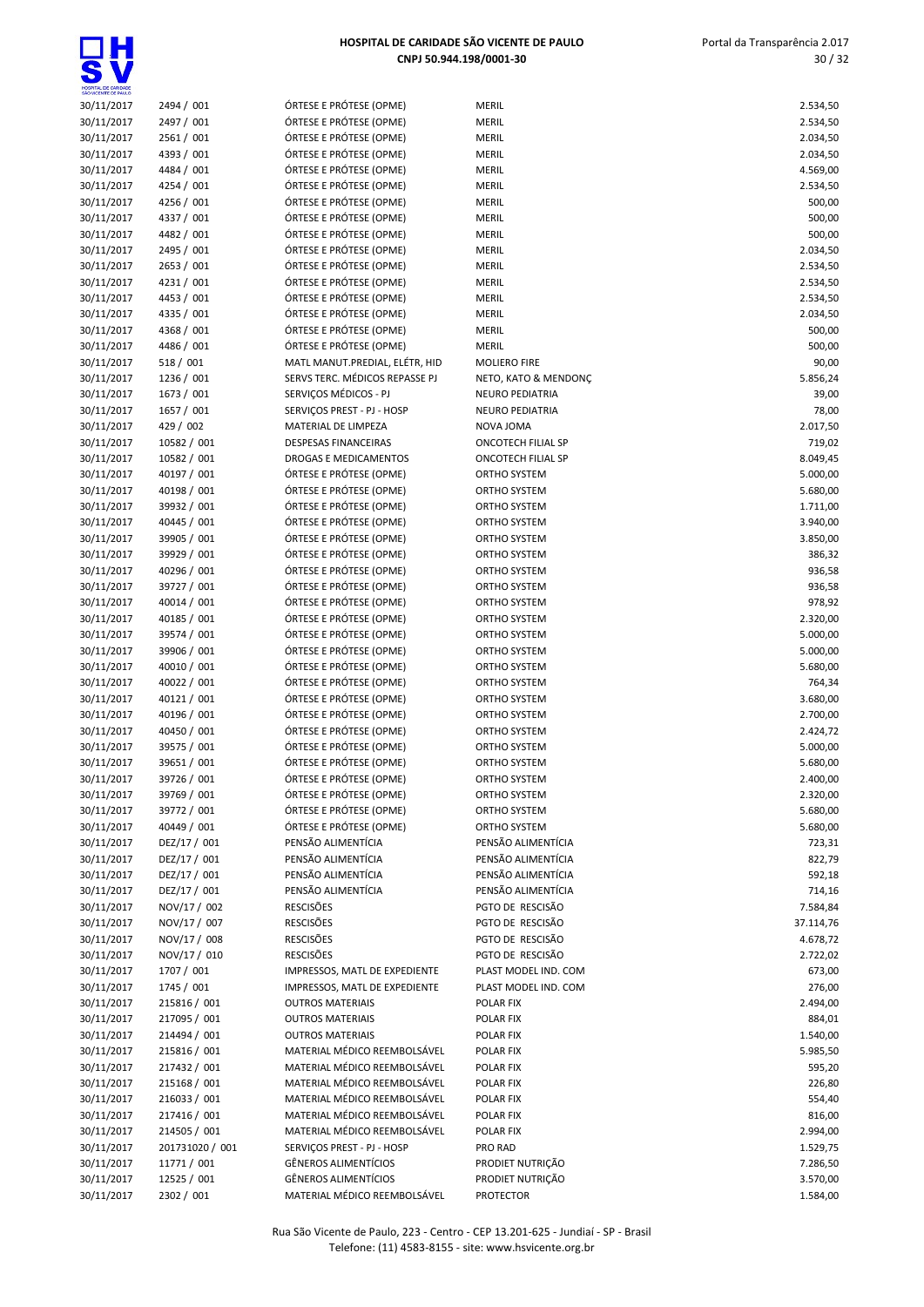$\overline{\bullet}$ 

| HOSPITAL DE CARIDADE<br>SÃO VICENTE DE PAULO |                              |                                                            |                                                |                      |
|----------------------------------------------|------------------------------|------------------------------------------------------------|------------------------------------------------|----------------------|
| 30/11/2017                                   | 41281 / 001                  | SERVICOS MÉDICOS - PJ                                      | PRO-X PADRÃO DE RAD.                           | 180,00               |
| 30/11/2017                                   | 40009 / 001                  | SERVIÇOS MÉDICOS - PJ                                      | PRO-X PADRÃO DE RAD.                           | 343,26               |
| 30/11/2017                                   | 40586 / 001                  | SERVIÇOS MÉDICOS - PJ                                      | PRO-X PADRÃO DE RAD.                           | 557,80               |
| 30/11/2017                                   | 1046 / 001                   | <b>OUTROS CUSTOS GERAIS</b>                                | RADIADORES N.J                                 | 75,00                |
| 30/11/2017                                   | 388344 / 001                 | <b>VALE TRANSPORTE</b>                                     | RÁPIDO LUXO                                    | 8.019,05             |
| 30/11/2017<br>30/11/2017                     | 120498 / 001<br>111096 / 001 | PEÇAS E MATS DE REPOSIÇÃO EQUI<br>LOCAÇÃO DE EQUIPAMENTOS  | REBAL COMERCIAL<br><b>RECALL</b>               | 456,83<br>25.260,74  |
| 30/11/2017                                   | OUT/17 / 001                 | <b>OUTROS CUSTOS GERAIS</b>                                | REEMBOLSO - MUNAROLO E SEDANO SOCIEDADE DE ADV | 30,88                |
| 30/11/2017                                   | JULHO/17 / 001               | <b>OUTROS CUSTOS GERAIS</b>                                | REEMBOLSO - MUNAROLO E SEDANO SOCIEDADE DE ADV | 74,79                |
| 30/11/2017                                   | SET/17 / 001                 | <b>OUTROS CUSTOS GERAIS</b>                                | REEMBOLSO - MUNAROLO E SEDANO SOCIEDADE DE ADV | 30,00                |
| 30/11/2017                                   | 4058 / 001                   | SERVICOS PREST - PJ - HOSP                                 | REI DO ENTULHO                                 | 213,86               |
| 30/11/2017                                   | 3934 / 001                   | SERVIÇOS PREST - PJ - HOSP                                 | REI DO ENTULHO                                 | 213,86               |
| 30/11/2017                                   | 3913 / 001                   | SERVICOS PREST - PJ - HOSP                                 | REI DO ENTULHO                                 | 213,86               |
| 30/11/2017                                   | 3949 / 001                   | SERVIÇOS PREST - PJ - HOSP                                 | REI DO ENTULHO                                 | 213,86               |
| 30/11/2017                                   | 295617 / 001                 | MATL MANUT.PREDIAL, ELÉTR, HID                             | <b>RONDI</b>                                   | 81,31                |
| 30/11/2017                                   | 544 / 001                    | SERVIÇOS PREST - PJ - HOSP                                 | RS LAVANDERIA                                  | 77,00                |
| 30/11/2017                                   | 1040 / 001                   | SERVIÇOS PREST - PJ - HOSP                                 | RV SOLUC CLIMATIZAÇÃO                          | 16.000,00            |
| 30/11/2017                                   | 10468 / 001                  | MATERIAL DE LAVANDERIA                                     | <b>SAED MED</b>                                | 4.500,00             |
| 30/11/2017                                   | 6128/001                     | MATL MANUT.PREDIAL, ELÉTR, HID                             | SANTA FÉ COMERCIAL                             | 142,80               |
| 30/11/2017                                   | 6299 / 001                   | MATL MANUT.PREDIAL, ELÉTR, HID                             | SANTA FÉ COMERCIAL                             | 255,00               |
| 30/11/2017                                   | 6346 / 001                   | MATL MANUT.PREDIAL, ELÉTR, HID                             | SANTA FÉ COMERCIAL                             | 537,60               |
| 30/11/2017                                   | 6196 / 001                   | MATL MANUT.PREDIAL, ELÉTR, HID                             | SANTA FÉ COMERCIAL                             | 220,00               |
| 30/11/2017                                   | 6128/001                     | PEÇAS E MATS DE REPOSIÇÃO EQUI<br>CONT DE MANUNTENÇÃO-HOSP | SANTA FÉ COMERCIAL                             | 142,35               |
| 30/11/2017<br>30/11/2017                     | 5742 / 001<br>5674 / 001     | CONT DE MANUNTENÇÃO-HOSP                                   | SIEMENS HEALTHCARE<br>SIEMENS HEALTHCARE       | 2.985,09<br>1.554,15 |
| 30/11/2017                                   | 5672 / 001                   | CONT DE MANUNTENÇÃO-HOSP                                   | SIEMENS HEALTHCARE                             | 21.183,06            |
| 30/11/2017                                   | 260 / 001                    | DROGAS E MEDICAMENTOS                                      | SILPHION PHARMACIA D                           | 73,70                |
| 30/11/2017                                   | 265 / 001                    | DROGAS E MEDICAMENTOS                                      | SILPHION PHARMACIA D                           | 73,70                |
| 30/11/2017                                   | 124 / 001                    | SERVIÇOS MÉDICOS - PJ                                      | SIMOES PESSORRUSSO                             | 40.355,50            |
| 30/11/2017                                   | 68197 / 001                  | DROGAS E MEDICAMENTOS                                      | SOQUIMICA LABORAT                              | 3.066,00             |
| 30/11/2017                                   | 319247 / 001                 | ÓRTESE E PRÓTESE (OPME)                                    | ST JUDE MEDICAL                                | 5.424,93             |
| 30/11/2017                                   | 320044 / 001                 | ÓRTESE E PRÓTESE (OPME)                                    | ST JUDE MEDICAL                                | 7.426,43             |
| 30/11/2017                                   | 322077 / 001                 | ÓRTESE E PRÓTESE (OPME)                                    | ST JUDE MEDICAL                                | 7.426,43             |
| 30/11/2017                                   | 318867 / 001                 | ÓRTESE E PRÓTESE (OPME)                                    | ST JUDE MEDICAL                                | 7.426,43             |
| 30/11/2017                                   | 318868 / 001                 | ÓRTESE E PRÓTESE (OPME)                                    | ST JUDE MEDICAL                                | 5.424,93             |
| 30/11/2017                                   | 320346 / 001                 | ÓRTESE E PRÓTESE (OPME)                                    | ST JUDE MEDICAL                                | 937,93               |
| 30/11/2017                                   | 320418 / 001                 | ÓRTESE E PRÓTESE (OPME)                                    | ST JUDE MEDICAL                                | 5.424,93             |
| 30/11/2017                                   | 323311 / 001                 | ÓRTESE E PRÓTESE (OPME)                                    | ST JUDE MEDICAL                                | 7.426,43             |
| 30/11/2017                                   | 323312 / 001                 | ÓRTESE E PRÓTESE (OPME)                                    | ST JUDE MEDICAL                                | 5.298,04             |
| 30/11/2017<br>30/11/2017                     | 324229 / 001<br>324792 / 001 | ÓRTESE E PRÓTESE (OPME)<br>ÓRTESE E PRÓTESE (OPME)         | ST JUDE MEDICAL<br>ST JUDE MEDICAL             | 7.426,43<br>937,93   |
| 30/11/2017                                   | 321384 / 001                 | ÓRTESE E PRÓTESE (OPME)                                    | <b>ST JUDE MEDICAL</b>                         | 5.424,93             |
| 30/11/2017                                   | 322838 / 001                 | ÓRTESE E PRÓTESE (OPME)                                    | ST JUDE MEDICAL                                | 937,93               |
| 30/11/2017                                   | 319596 / 001                 | ÓRTESE E PRÓTESE (OPME)                                    | ST JUDE MEDICAL                                | 3.691,50             |
| 30/11/2017                                   | 320339 / 001                 | ÓRTESE E PRÓTESE (OPME)                                    | ST JUDE MEDICAL                                | 7.426,43             |
| 30/11/2017                                   | 324226 / 001                 | ÓRTESE E PRÓTESE (OPME)                                    | ST JUDE MEDICAL                                | 5.225,25             |
| 30/11/2017                                   | 84809 / 004                  | <b>DESPESAS FINANCEIRAS</b>                                | SUPERMED FINAL 07                              | 285,86               |
| 30/11/2017                                   | 84809 / 003                  | <b>OUTROS MATERIAIS</b>                                    | SUPERMED FINAL 07                              | 2.472,83             |
| 30/11/2017                                   | 84809 / 004                  | <b>OUTROS MATERIAIS</b>                                    | SUPERMED FINAL 07                              | 3.234,77             |
| 30/11/2017                                   | 84809 / 004                  | FILMES E QUÍMICOS                                          | SUPERMED FINAL 07                              | 43,05                |
| 30/11/2017                                   | 84809 / 003                  | FILMES E QUÍMICOS                                          | SUPERMED FINAL 07                              | 32,91                |
| 30/11/2017                                   | 84809 / 003                  | MATERIAL MÉDICO REEMBOLSÁVEL                               | SUPERMED FINAL 07                              | 5.897,14             |
| 30/11/2017                                   | 84809 / 004                  | MATERIAL MÉDICO REEMBOLSÁVEL                               | SUPERMED FINAL 07                              | 7.714,21             |
| 30/11/2017                                   | 303897 / 001                 | ÓRTESE E PRÓTESE (OPME)<br>ÓRTESE E PRÓTESE (OPME)         | SUPRIMED                                       | 1.033,00             |
| 30/11/2017<br>30/11/2017                     | 305184 / 001<br>305996 / 001 | ÓRTESE E PRÓTESE (OPME)                                    | SUPRIMED<br>SUPRIMED                           | 1.033,00<br>959,40   |
| 30/11/2017                                   | 302858 / 001                 | ÓRTESE E PRÓTESE (OPME)                                    | SUPRIMED                                       | 1.287,00             |
| 30/11/2017                                   | 303898 / 001                 | ÓRTESE E PRÓTESE (OPME)                                    | SUPRIMED                                       | 1.033,00             |
| 30/11/2017                                   | 304673 / 001                 | ÓRTESE E PRÓTESE (OPME)                                    | SUPRIMED                                       | 1.033,00             |
| 30/11/2017                                   | 304716 / 001                 | ÓRTESE E PRÓTESE (OPME)                                    | SUPRIMED                                       | 1.287,00             |
| 30/11/2017                                   | 303731/001                   | ÓRTESE E PRÓTESE (OPME)                                    | SUPRIMED                                       | 1.287,00             |
| 30/11/2017                                   | 302860 / 001                 | ÓRTESE E PRÓTESE (OPME)                                    | SUPRIMED                                       | 1.033,00             |
| 30/11/2017                                   | 303840 / 001                 | ÓRTESE E PRÓTESE (OPME)                                    | SUPRIMED                                       | 1.287,00             |
| 30/11/2017                                   | 305505 / 001                 | ÓRTESE E PRÓTESE (OPME)                                    | SUPRIMED                                       | 1.033,00             |
| 30/11/2017                                   | 305190 / 001                 | ÓRTESE E PRÓTESE (OPME)                                    | SUPRIMED                                       | 1.992,40             |
| 30/11/2017                                   | 302859 / 001                 | ÓRTESE E PRÓTESE (OPME)                                    | SUPRIMED                                       | 1.541,00             |
| 30/11/2017                                   | 303832 / 001                 | ÓRTESE E PRÓTESE (OPME)                                    | SUPRIMED                                       | 2.246,40             |
| 30/11/2017                                   | 304997 / 001                 | ÓRTESE E PRÓTESE (OPME)                                    | SUPRIMED                                       | 1.541,00             |
| 30/11/2017                                   | 303890 / 001                 | ÓRTESE E PRÓTESE (OPME)                                    | SUPRIMED                                       | 1.541,00             |